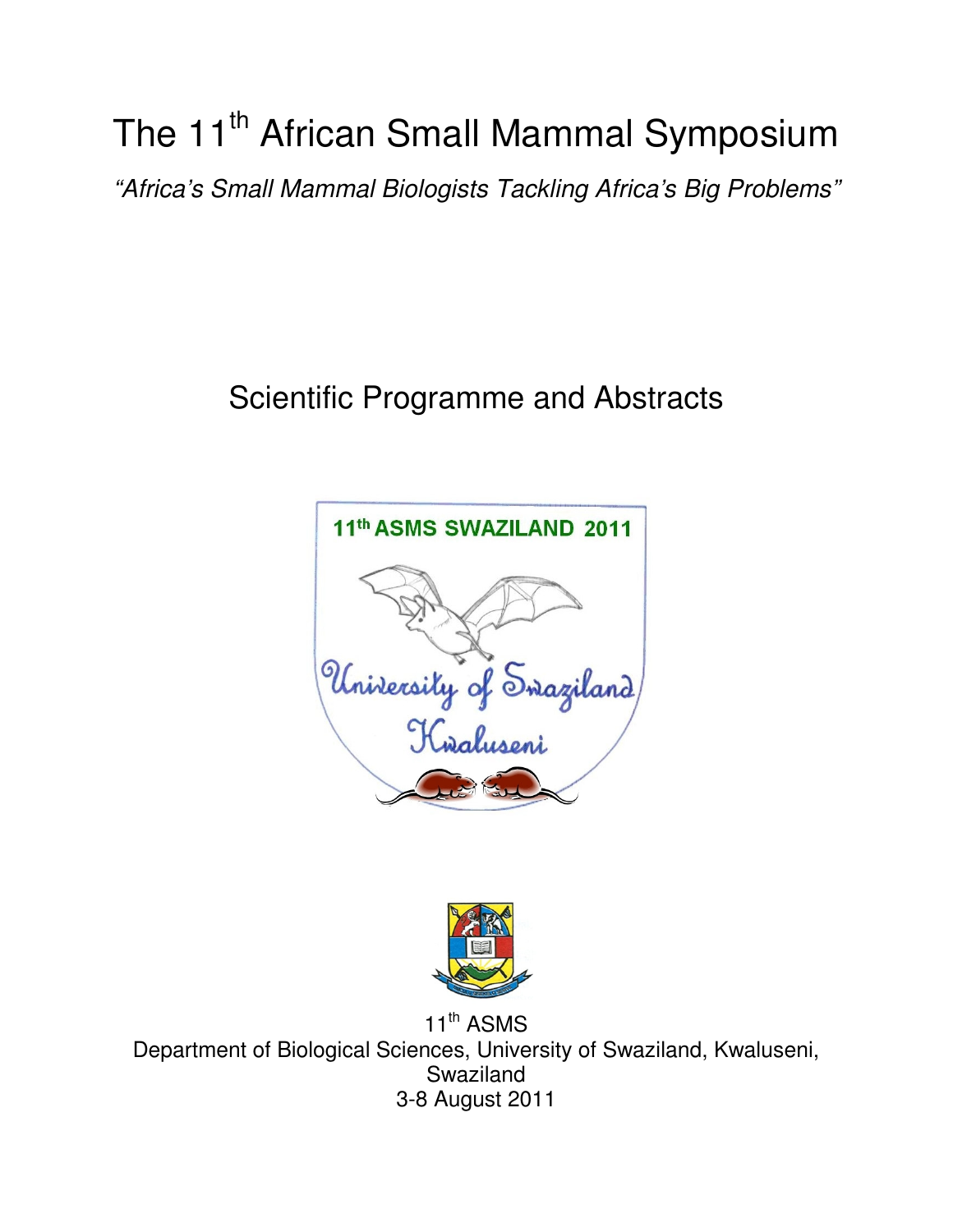Francis Makamba ASMS secretariat ASMS@uniswa.sz

1 July 2011

Dear Conference Participants,

The Local Organising Committee (LOC) has great pleasure in welcoming you to the 11<sup>th</sup> African Small Mammal Symposium (ASMS) held at the Kwaluseni Campus of the University of Swaziland (UNISWA), Swaziland. We are particularly proud of the fact that this is the first conference that our department (Biological Sciences) has ever hosted!

We would like to thank you, the delegates, for making the effort to attend this conference. Without your presentations and stimulating after-hour discussions this conference would not exist. We are also grateful to an array of institutions that have provided support, resources or funds that have been channeled into making this conference better for you. In particular we would like to thank E. Oppenheimer and Son and Flemish Inter-University Council (VLIR) for sponsoring scientists from Africa and Europe. The Swaziland Water Corporation provided the water that you will drink during the conference. Finally, thanks to UNISWA for the institutional support that was given to ASMS, without which we would not have been able to successfully host this conference.

We hope that you enjoy your stay here and take some time to explore the beautiful Kingdom of Swaziland during and after the conference.

Yours sincerely,

Prof. Ara Monadjem & Dr. Themb'a Mahlaba On behalf of the Local Organising Committee

#### **Local Organising Committee**

Prof. Ara Monadjem, Department of Biological Sciences, UNISWA, Swaziland (Co-chair)

Dr. Themb'a Mahlaba, Department of Biological Sciences, UNISWA, Swaziland (Co-chair)

Dr. Sithembile Kunene, Department of Biological Sciences, UNISWA, Swaziland

Mr. Francis Makamba, Department of Biological Sciences, UNISWA, Swaziland

Dr. Steven Belmain, Natural Resource Institute, University of Greenwich, UK

Prof. Peter Taylor, Department of Ecology & Resource Management, University of Venda, RSA Prof Herwig Leirs, University of Antwerp, Belgium

Dr. Nico Avenant, National Museum, Bloemfontein, RSA

Dr. Corrie Schoeman, Biological and Conservation Sciences, University of KwaZulu-Natal, RSA Mr. Duncan MacFadyen, E. Oppenheimer & Son, Marshalltown, RSA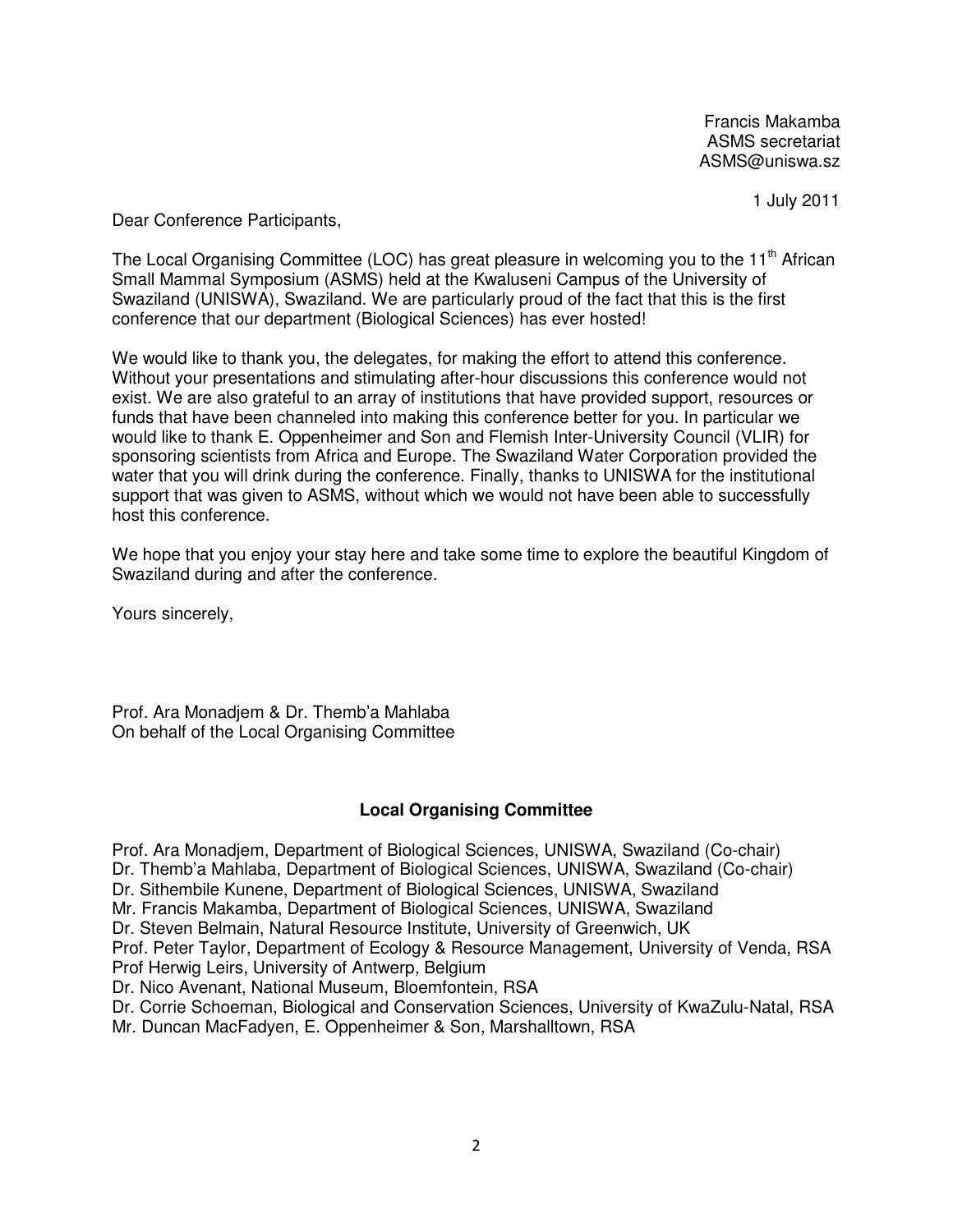Note: only the presenting author is mentioned in this programme. For the full list of authors, please see the relevant abstract

Sunday 3 July 2011

#### **OPENING CEREMONY**

| 17:30 | Dr. I.S. Kunene (MC)                                                      |
|-------|---------------------------------------------------------------------------|
|       | Welcome remarks                                                           |
| 17:35 | Prof. C.M. Magagula (Vice-Chancellor, University of Swaziland)            |
|       | Official opening                                                          |
| 18:00 | Dr. R. Thwala (PS, Ministry of Agriculture and Cooperatives)              |
|       | <b>Remarks</b>                                                            |
| 18:20 | Dr. David Happold                                                         |
|       | How should Africa's small mammal biologists tackle Africa's big problems? |
| 19:00 | Dinner                                                                    |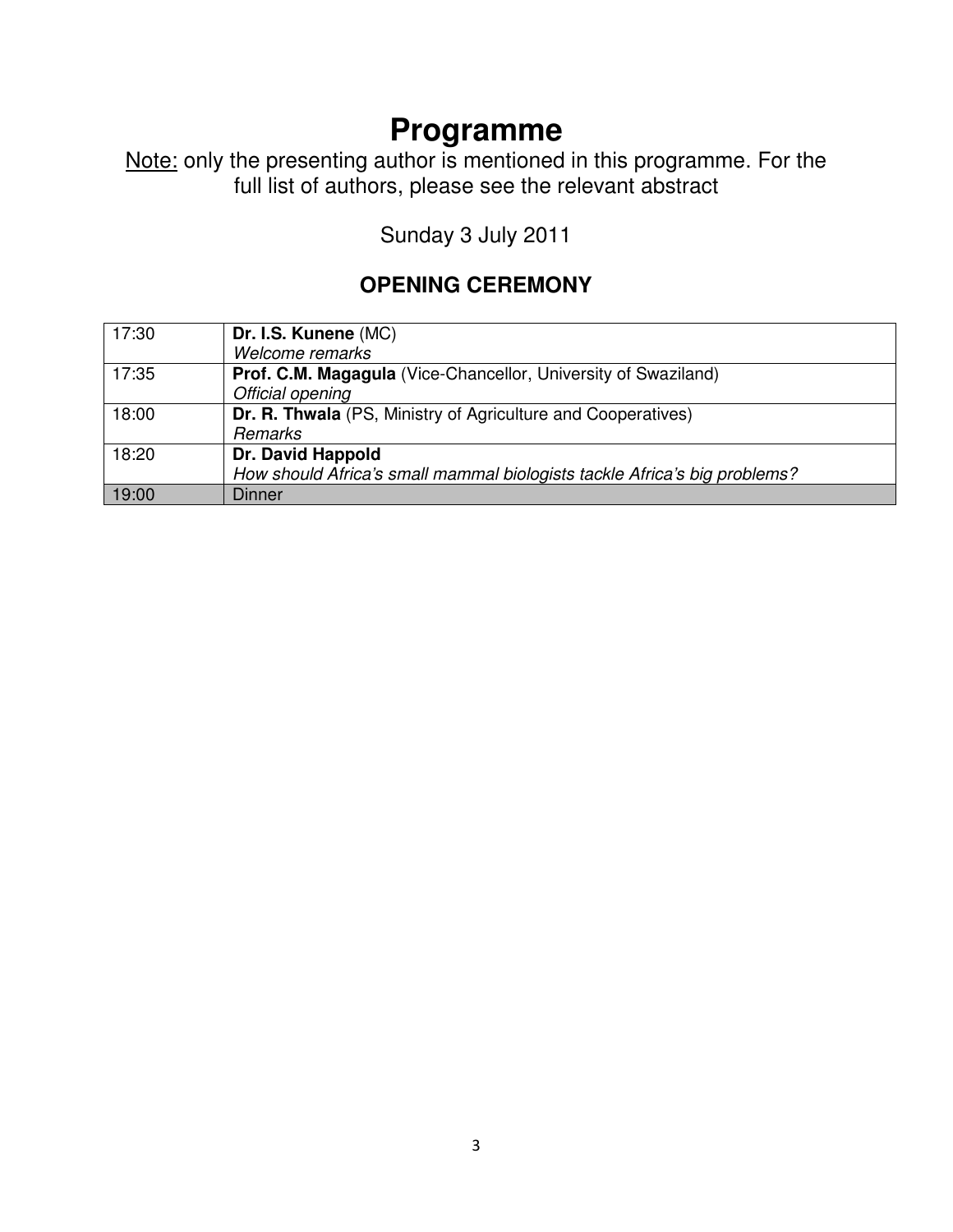Note: only the presenting author is mentioned in this programme. For the full list of authors, please see the relevant abstract

| Monday 4 July 2011 |  |  |
|--------------------|--|--|
|--------------------|--|--|

| Plenary chair: Gary Bronner |                                                                                      |
|-----------------------------|--------------------------------------------------------------------------------------|
| $08:25 - 09:15$             | <b>Galen Rathbun</b>                                                                 |
|                             | Hose-noses and flute-snoots: The "Nasotheres"                                        |
| Symposium: AFROTHERIA       |                                                                                      |
|                             | Chair: Galen Rathbun                                                                 |
| 09:20 - 09:45               | <b>Gary Bronner</b>                                                                  |
|                             | Afrotheria: what we know, and where disagreement persists                            |
| 09:45 - 10:00               | <b>Steven Goodman</b>                                                                |
|                             | Recent developments in systematic research of Malagasy tenrecs (Family               |
|                             | Tenrecidae) and associated conservation programs                                     |
| $10:00 - 10:15$             | <b>Sarita Maree</b>                                                                  |
|                             | Evolutionary relationships and conservation of golden moles (Afrosoricida;           |
|                             | Chrysochloridae) from sub-Saharan Africa                                             |
| $10:15 - 10:30$             | <b>Galen Rathbun</b>                                                                 |
|                             | How many sengi species are there?                                                    |
| $10:30 - 11:00$             | Tea break                                                                            |
| $11:00 - 11:15$             | <b>Peter Coals</b>                                                                   |
| $11:15 - 11:30$             | Status of Rhynchocyon in Mozambique<br>Nomakwezi Mzilikazi                           |
|                             | Thermoregulatory physiology within the Afrotheria                                    |
| $11:30 - 11:45$             | <b>André Ganswindt</b>                                                               |
|                             | Take a break - endocrinological indications for embryonic diapause in the Aardvark   |
|                             | (Orycteropus afer)                                                                   |
| $11:45 - 12:00$             | <b>Mike Perrin</b>                                                                   |
|                             | The spatial organisation of the four-toed elephant-shrew (Petrodromus tetradactylus) |
| $12:00 - 12:15$             | <b>David Ribble</b>                                                                  |
|                             | The genetic mating system of the short-eared sengi (Macroscelides proboscideus)      |
| $12:15 - 12:30$             | <b>Caleb Ofori-Boateng</b>                                                           |
|                             | Influence of habitat characteristics on the distribution patterns of aardvarks       |
|                             | (Orycteropus afer) in Mole National Park, Ghana                                      |
| 12:30 - 14:00               | Lunch                                                                                |
|                             | Symposium: DIVERSITY & DISTRIBUTION                                                  |
|                             | Chair: Herwig Leirs                                                                  |
| $14:00 - 14:15$             | <b>Jean-Claude Mukinzi</b>                                                           |
|                             | Abundance, reproduction and population structure of three African shrews: Sylvisorex |
|                             | cf. ollula Thomas, 1913, Scutisorex somereni (Thomas, 1910) and Crocidura dolichura  |
|                             | Peters, 1876 (Soricidae, Mammalia) from the Yoko Forest Reserve (DRC)                |
| 14:15 - 14:30               | Sintayehu Workeneh                                                                   |
|                             | Abundance of small mammals in Nechisar National Park, Ethiopia                       |
|                             |                                                                                      |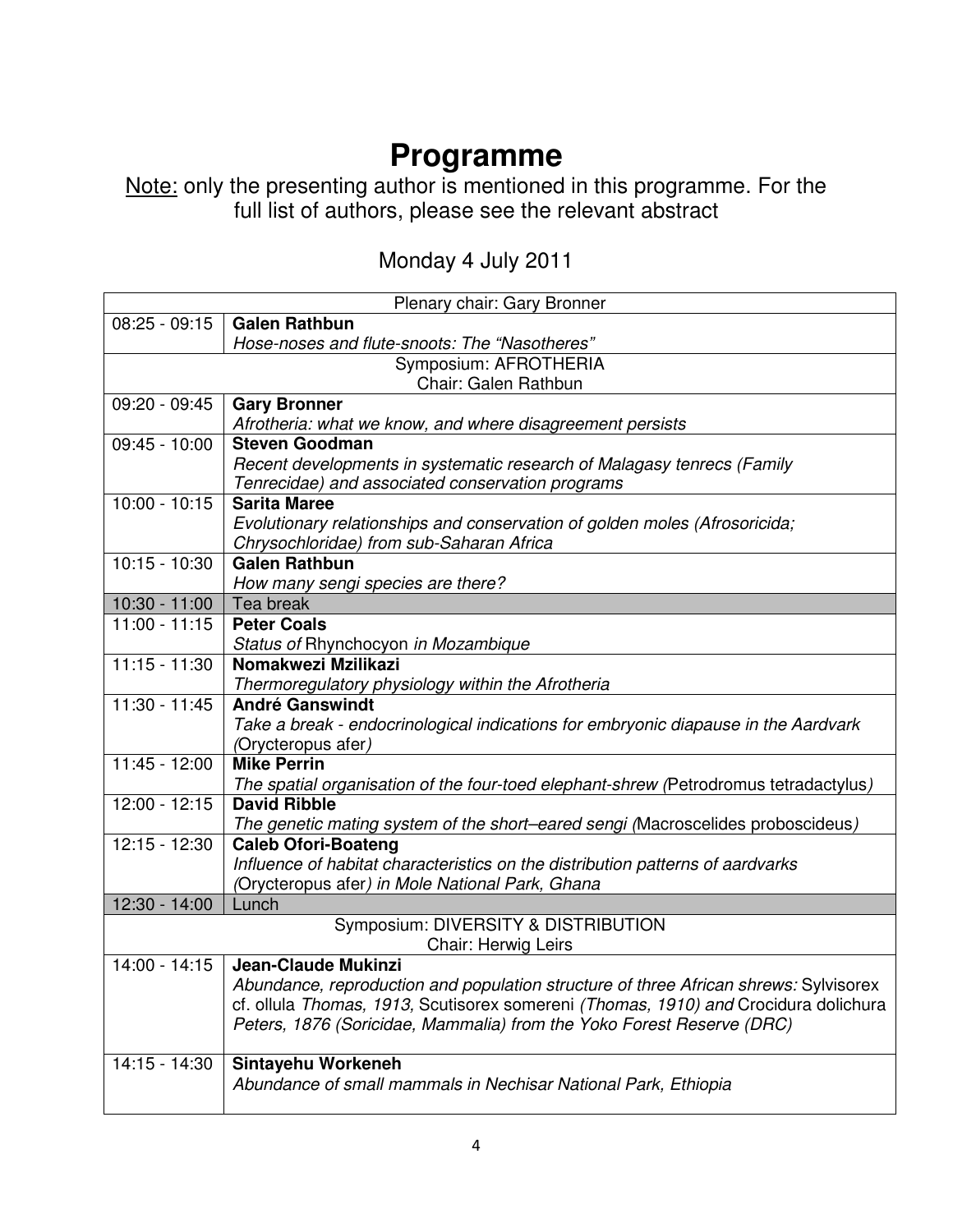| 14:30 - 14:45   | <b>Seth Eiseb</b>                                                                                                                                  |
|-----------------|----------------------------------------------------------------------------------------------------------------------------------------------------|
|                 | Systematics and biogeography of the genus Mastomys in Namibia and adjacent                                                                         |
|                 | countries                                                                                                                                          |
| 14:45 - 15:00   | <b>Aubrey Munyai</b>                                                                                                                               |
|                 | Biodiversity of terrestrial small mammals along an altitudinal transect of Soutpansberg,<br>Limpopo Province, South Africa: A case study of Lajuma |
| $15:00 - 15:15$ | Tshifhiwa Nemakhavhani                                                                                                                             |
|                 | Small mammal biodiversity in a complex habitat in Lajuma, Limpopo Province, South<br>Africa                                                        |
| $15:15 - 16:00$ | Poster session & tea break                                                                                                                         |
|                 | Symposium: GENERAL ECOLOGY                                                                                                                         |
|                 | <b>Chair: Nico Avenant</b>                                                                                                                         |
| $16:00 - 16:15$ | <b>David Happold</b>                                                                                                                               |
|                 | The Mammals of Africa: progress and problems                                                                                                       |
| $16:15 - 16:30$ | <b>Anita Rautenbach</b>                                                                                                                            |
|                 | Grasslands of fear: positive effects of wooded islands on the foraging behaviour of                                                                |
|                 | nocturnal rodents at Phinda Game Reserve                                                                                                           |
| 16:30 - 16:45   | <b>Duncan MacFadyen</b>                                                                                                                            |
|                 | The dynamics of small mammal populations in the Rocky Highveld grasslands of                                                                       |
|                 | Telperion Nature Reserve, Mpumalanga, South Africa                                                                                                 |
| 16:45 - 17:00   | <b>Rod Baxter</b>                                                                                                                                  |
|                 | Seasonal variation in the diet of Rhabdomys pumilio in Bhisho Bushveld, Eastern                                                                    |
|                 | Cape, South Africa                                                                                                                                 |
| $17:00 - 17:15$ | Radim Šumbera                                                                                                                                      |
|                 | Radio-tracking as an effective tool to study the behaviour of free-living subterranean                                                             |
|                 | rodents                                                                                                                                            |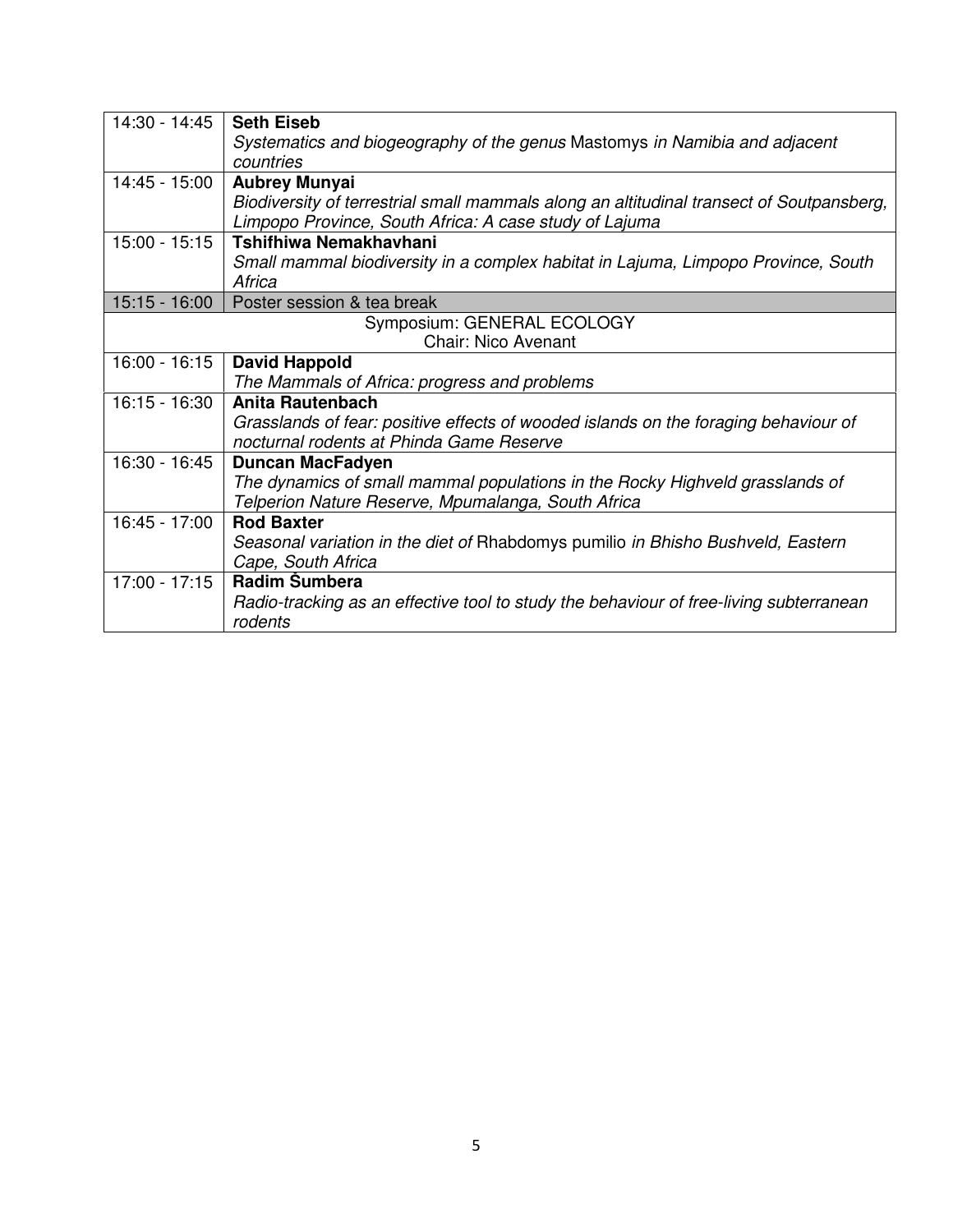Note: only the presenting author is mentioned in this programme. For the full list of authors, please see the relevant abstract

### Tuesday 5 July 2011

| Plenary chair: Peter Taylor |                                                                                                |
|-----------------------------|------------------------------------------------------------------------------------------------|
| $08:25 - 09:25$             | <b>Steven Goodman</b>                                                                          |
|                             | The bats of Madagascar: history of colonization, speciation, and measures of species           |
|                             | richness and endemism                                                                          |
|                             | Symposium: SYSTEMATICS                                                                         |
|                             | Chair: Steven Goodman                                                                          |
| 09:30 - 09:45               | <b>Paul Bates</b>                                                                              |
|                             | Enhancing taxonomic capacity to underpin biodiversity conservation                             |
| $09:45 - 10:00$             | <b>Frédéric Veyrunes</b>                                                                       |
|                             | Accumulation of rare sex chromosome rearrangements in the African pygmy mice                   |
|                             | (genus Mus, subgenus Nannomys)                                                                 |
| $10:00 - 10:15$             | <b>Jean-Francois Cosson</b>                                                                    |
|                             | Phylogeography of Saharan rodents                                                              |
| $10:15 - 10:30$             | Hana Patzenhauerová                                                                            |
|                             | Continental islands – the biogeography of the East African forest-dwelling mountain            |
| $10:30 - 11:00$             | rodent Praomys delectorum<br>Tea break                                                         |
| $11:00 - 11:15$             | <b>Vladimír Mazoch</b>                                                                         |
|                             | Phylogeography of the Red Veld Rat (Aethomys chrysophilus) (Rodentia: Muridae),                |
|                             | the role of rivers and potential Pleistocene refugia in south-eastern Africa                   |
| $11:15 - 11:30$             | <b>Peter Vallo</b>                                                                             |
|                             | Taxonomy of the genus Scotophilus (Vespertilionidae) in southern Africa                        |
| $11:30 - 11:45$             | <b>Petr Benda</b>                                                                              |
|                             | Taxonomic revision of the genus Asellia (Hipposideridae)                                       |
| $11:45 - 12:00$             | <b>Leigh Richards</b>                                                                          |
|                             | Comparative chromosome painting studies of Chiroptera from Madagascar:                         |
|                             | chromosomal homologies and genome evolution                                                    |
| 12:00 - 12:30               | Poster session                                                                                 |
| $12:30 - 14:00$             | Lunch & posters                                                                                |
|                             | Symposium: BAT BIOLOGY                                                                         |
|                             | Chair: Corrie Schoeman                                                                         |
| 14:00 - 14:15               | <b>Samantha Stoffberg</b>                                                                      |
|                             | Population substructure of geoffroy's horseshoe bat in South Africa: what can the              |
|                             | patterns tell us?                                                                              |
| 14:15 - 14:30               | Ara Monadjem                                                                                   |
|                             | Bats of Nimba Mountain, Liberia: an African hotspot                                            |
| 14:30 - 14:45               | <b>Angel Ngcamphalala</b>                                                                      |
|                             | The diversity, activity and diet of insectivorous bats in agro-ecosystems in Swaziland         |
| 14:45 - 15:00               | <b>Bruno Djossa</b>                                                                            |
|                             | Impact of traditional agriculture practices on plant phenology, implication for food           |
|                             | resources availability and population dynamics of fruit bats in Northern Benin, West<br>Africa |
|                             |                                                                                                |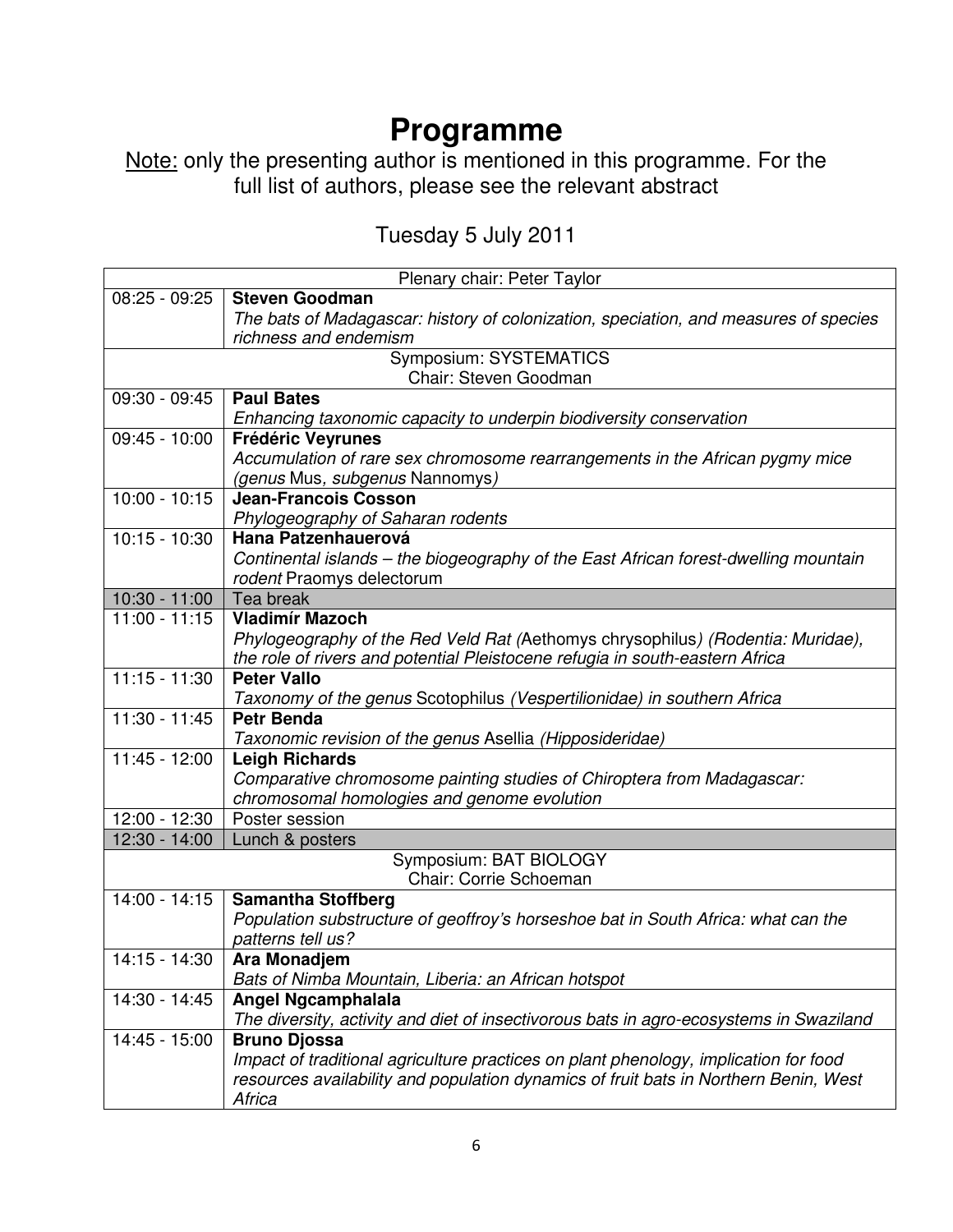| $15:00 - 15:15$        | <b>Guy-Crispin Gembu</b>                                                             |
|------------------------|--------------------------------------------------------------------------------------|
|                        | Bat exploitation as game animals in Kisangani and its impact on biodiversity         |
|                        | preserving                                                                           |
| $15:15 - 16:00$        | Poster session & tea break                                                           |
| Symposium: BAT BIOLOGY |                                                                                      |
|                        | Chair: Peter Taylor                                                                  |
| $16:00 - 16:15$        | <b>Corrie Schoeman</b>                                                               |
|                        | The relative influence of competition and prey defences on the trophic structure of  |
|                        | animalivorous bat ensembles                                                          |
| 16:15 - 16:30          | <b>Michael Pierce</b>                                                                |
|                        | Diversity assessment of bat communities on Kwalata Game Ranch, Gauteng, South        |
|                        | Africa, with a view to investigate effects of ecological light pollution             |
| 16:30 - 16:45          | <b>Joy Coleman</b>                                                                   |
|                        | The sweet side of life: sugar and concentration preference in Wahlberg's epauletted  |
|                        | fruit bat (Epomophorus wahlbergi)                                                    |
| 16:45 - 17:00          | <b>Colleen Downs</b>                                                                 |
|                        | Seasonal effects on thermoregulatory abilities of the Wahlberg's epaulette fruit bat |
|                        | (Epomophorus wahlbergi) in KwaZulu-Natal, South Africa                               |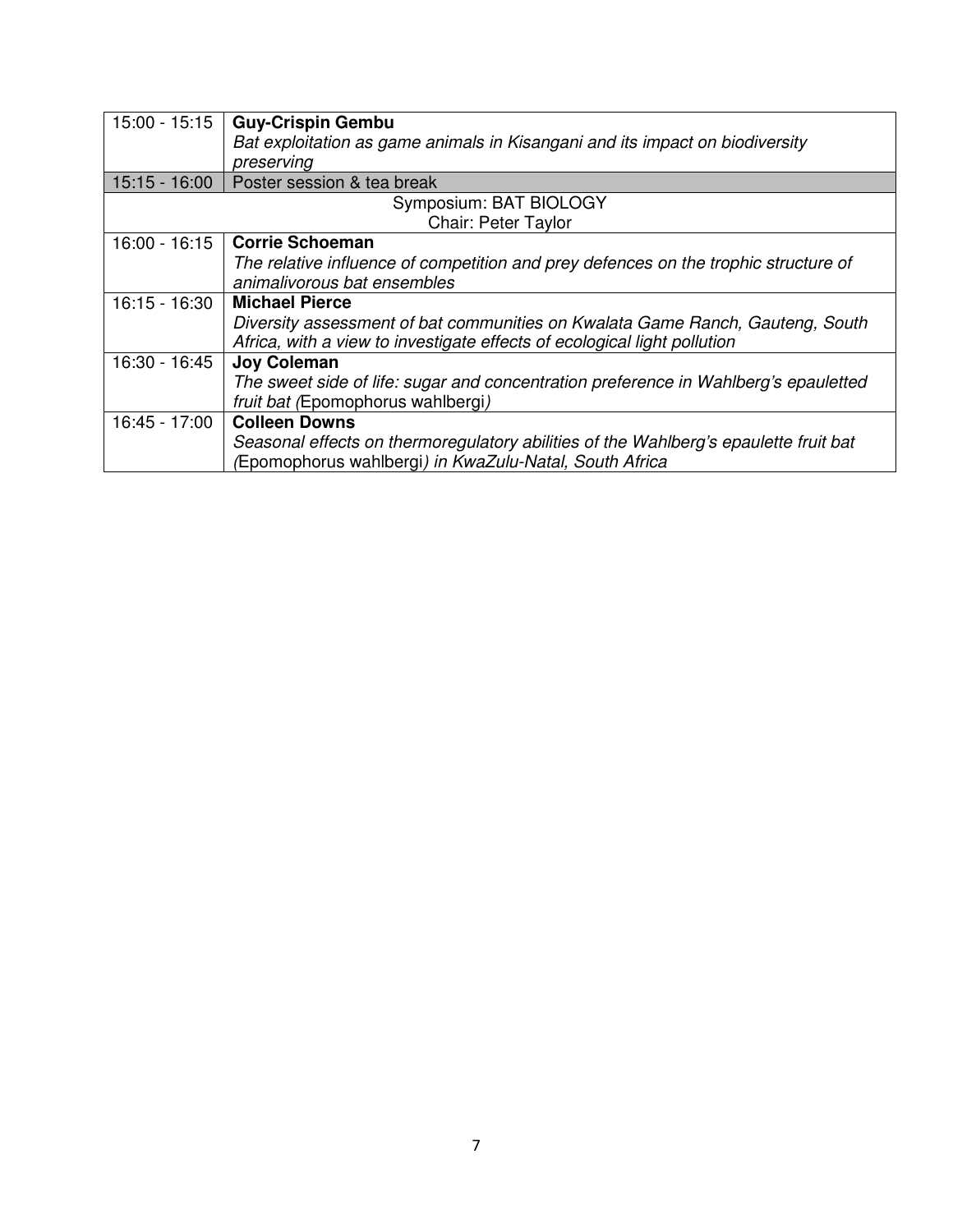Wednesday 6 July 2011

## Mid-conference excursion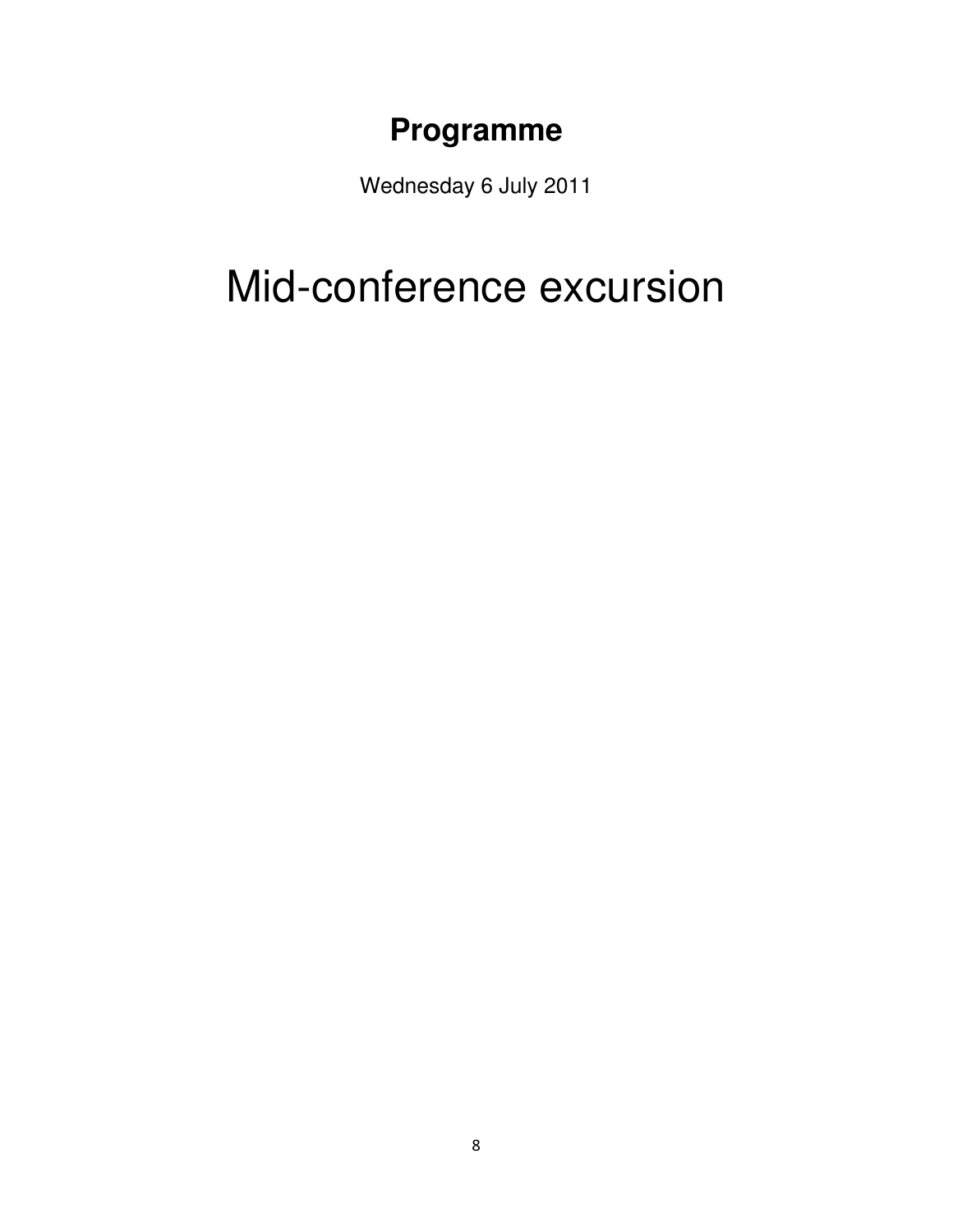Note: only the presenting author is mentioned in this programme. For the full list of authors, please see the relevant abstract

| Plenary chair: Rod Baxter |                                                                                         |
|---------------------------|-----------------------------------------------------------------------------------------|
| $08:25 - 09:25$           | <b>Neville Pillay</b>                                                                   |
|                           | Social flexibility in the four-striped mouse Rhabdomys                                  |
|                           | Symposium: RODENT BEHAVIOUR                                                             |
|                           | <b>Chair: Neville Pillay</b>                                                            |
| 09:30 - 09:45             | <b>Tasmin Rymer</b>                                                                     |
|                           | Parental care in African striped mice (Rhabdomys pumilio): an ontogenetically           |
|                           | complex problem                                                                         |
| $09:45 - 10:00$           | <b>Megan Mackay</b>                                                                     |
|                           | Behavioural differences of the two sub-species of Rhabdomys dilectus                    |
| $10:00 - 10:15$           | <b>Mbulelo Xalu</b>                                                                     |
|                           | Activity patterns of bush Karoo rats (Otomys unisulcatus) in the thicket biome of South |
|                           | Africa: preliminary results                                                             |
| $10:15 - 10:30$           | <b>Jenny Lancaster</b>                                                                  |
|                           | Effects of species removal on the population dynamics and space use of coexisting       |
|                           | small mammals                                                                           |
| $10:30 - 11:00$           | Tea break                                                                               |
| $11:00 - 11:15$           | <b>Nkosinathi Babu</b>                                                                  |
|                           | Socio-spatial organization of bush Karoo rats (Otomys unisulcatus) in the Albany        |
|                           | Thicket Biome: preliminary results                                                      |
| $11:15 - 11:30$           | <b>Siviwe Lamani</b>                                                                    |
|                           | Resting site ecology of the woodland dormouse (Graphiurus murinus) in a riverine        |
|                           | Combretum forest: preliminary results                                                   |
| $11:30 - 11:45$           | <b>Tracy Lötter</b>                                                                     |
|                           | Are bushveld gerbils group-living?                                                      |
| $11:45 - 12:00$           | <b>Hynek Burda</b>                                                                      |
|                           | To mate or not to mate? Mate preference and fidelity in monogamous Ansell's mole-       |
|                           | rats (Fukomys anselli; Bathyergidae)                                                    |
| 12:00 - 12:15             | Jan Šklíba                                                                              |
|                           | Foraging strategies in African mole-rats                                                |
| 12:15 - 12:30             | <b>Hynek Burda</b>                                                                      |
| $12:30 - 14:00$           | African mole-rats: "Golden Mine" for the study of magnetoreception in mammals           |
|                           | Lunch & posters                                                                         |
|                           | Symposium: GENERAL<br>Chair: Ara Monadjem                                               |
| 14:00 - 14:15             | <b>Clare Mateke</b>                                                                     |
|                           | A preliminary assessment of species diversity, distribution and status of the small     |
|                           | carnivores in the Lower Zambezi National Park and Chiawa Game Management Area,          |
|                           | Zambia                                                                                  |
| 14:15 - 14:30             | Chabi Djagoun                                                                           |
|                           | Small carnivores from southern Benin: Assessment of diversity and hunting pressure      |
| 14:30 - 14:45             | <b>Herwig Leirs</b>                                                                     |
|                           | Differential predation by barn owls (Tyto alba) on field rodents in Tanzania: old males |

Thursday 7 July 2011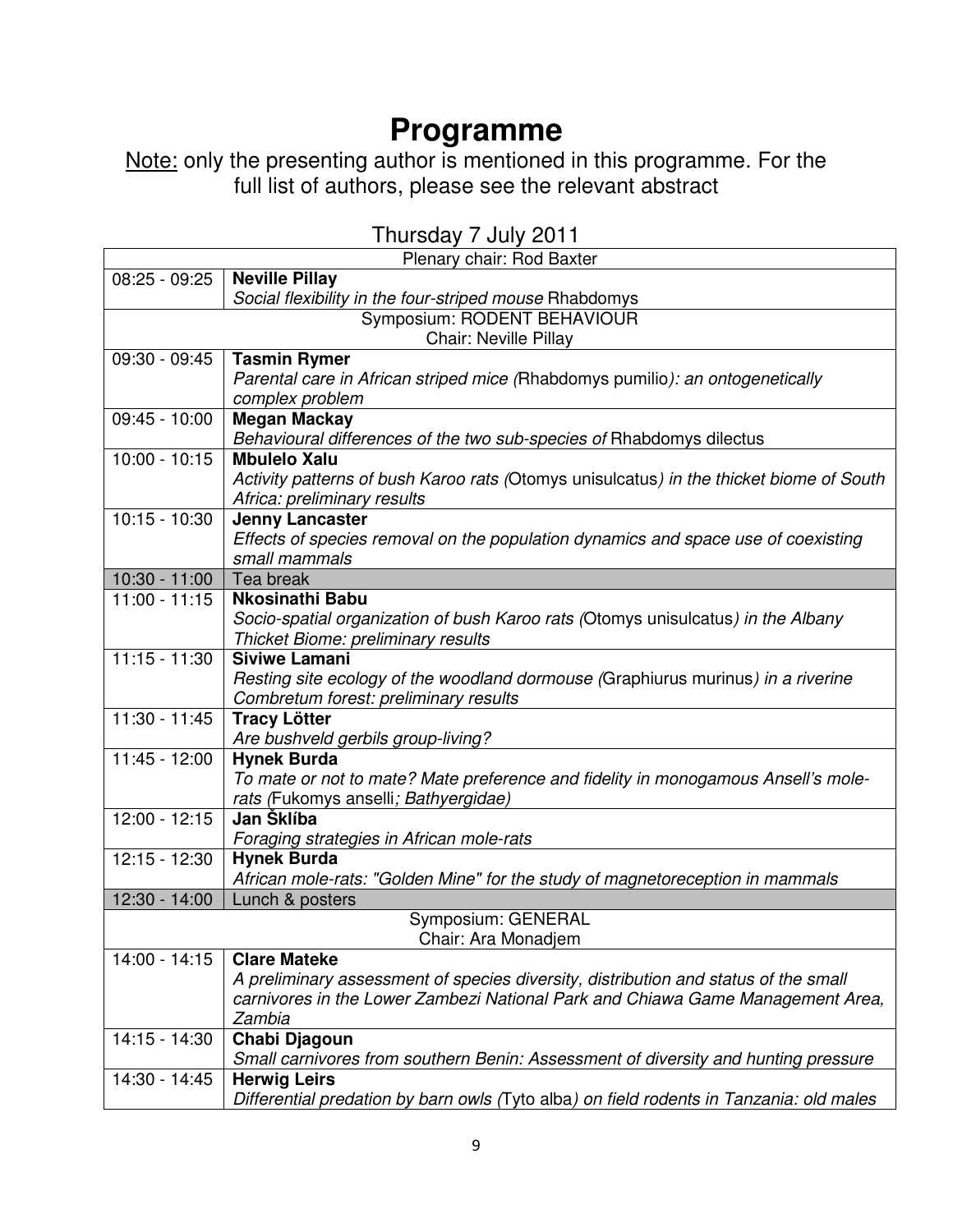|                 | are more at risk                                                                         |
|-----------------|------------------------------------------------------------------------------------------|
| 14:45 - 15:00   | <b>Abrahim Haim</b>                                                                      |
|                 | Reproduction in desert adapted populations of the genus Acomys – the role of             |
|                 | Integrative physiology                                                                   |
| $15:00 - 15:15$ | <b>Emiliano Trucchi</b>                                                                  |
|                 | Evolutionary response of two African rodent species (Hystrix sp.) to climate changes:    |
|                 | studying the past to estimate the future                                                 |
| $15:15 - 16:00$ | Poster session & tea break                                                               |
|                 | Symposium: PEST MANAGEMENT                                                               |
|                 | Chair: Themb'a Mahlaba                                                                   |
| $16:00 - 16:15$ | <b>Steven Belmain</b>                                                                    |
|                 | Case-control studies of ecologically-based rodent management in rural communities        |
|                 | of Swaziland, Tanzania and Namibia                                                       |
| $16:15 - 16:30$ | <b>Peter Taylor</b>                                                                      |
|                 | Cryptic species of agriculturally important and associated non-target rodents in Africa: |
|                 | Implications for ecologically based rodent management, taxonomy and conservation         |
| 16:30 - 16:45   | Drazo Amundala                                                                           |
|                 | Farmers' perceptions on rodents as crop pests and practices in rodent pest               |
|                 | management in Faradje region in northwest of the DRC                                     |
| 16:45 - 17:00   | Themb'a Mahlaba                                                                          |
|                 | Impact of crop cycle on movement patterns of pest rodent species in southern Africa      |
|                 |                                                                                          |
| 19:00           | <b>CONFERENCE BANQUET</b>                                                                |
|                 |                                                                                          |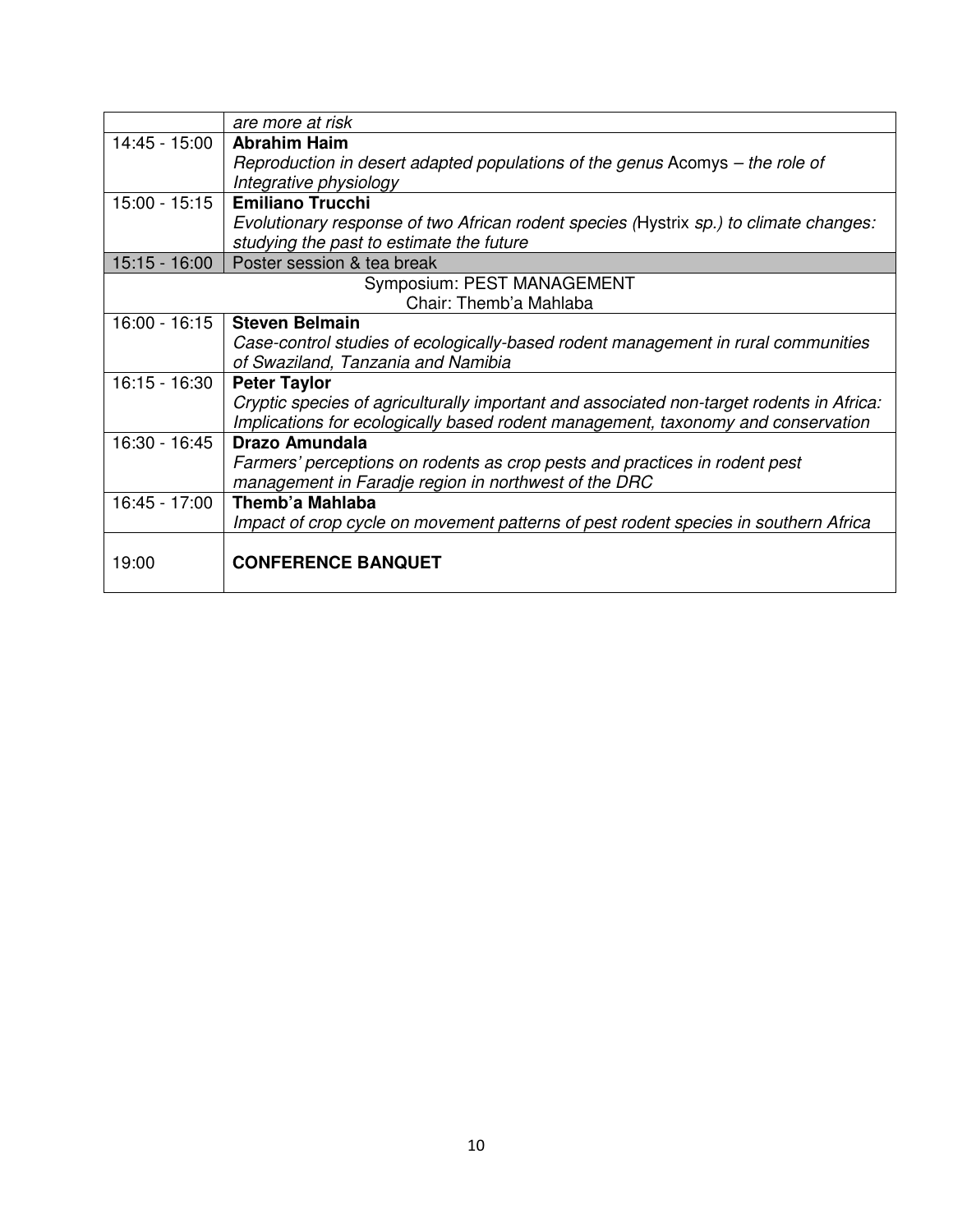Note: only the presenting author is mentioned in this programme. For the full list of authors, please see the relevant abstract

Friday 8 July 2011

| Plenary chair: Ara Monadjem |                                                                                                               |
|-----------------------------|---------------------------------------------------------------------------------------------------------------|
| $08:25 - 09:25$             | <b>Woody Cotterill</b>                                                                                        |
|                             | Geobiological signatures of African evolution: new opportunities in cross-disciplinary                        |
|                             | explorations of the tempo and mode of Earth history                                                           |
|                             | Symposium: POPULATION DYNAMICS & CONSERVATION                                                                 |
|                             | <b>Chair: Woody Cotterill</b>                                                                                 |
| 09:30 - 09:45               | <b>Apia Massawe</b>                                                                                           |
|                             | Spatial and temporal population dynamics of rodents in three geographically different                         |
|                             | regions: Implication for ecologically- based rodent management                                                |
| $09:45 - 10:00$             | <b>Loth Mulungu</b>                                                                                           |
|                             | Population dynamics and breeding patterns of Mastomys natalensis Smith 1932 in                                |
|                             | irrigated rice in Eastern Tanzania                                                                            |
| $10:00 - 10:15$             | <b>Georgy Shenbrot</b>                                                                                        |
|                             | Long-term study of population dynamics, habitat selection and interspecific                                   |
| $10:15 - 10:30$             | competition of the Negev Desert rodents                                                                       |
|                             | <b>Christopher Sabuni</b>                                                                                     |
|                             | The use of camera traps in the study of the ecology of Black-and-rufous sengi                                 |
| $10:30 - 11:00$             | (Rhynchocyon petersi) in Zaraninge coastal forest, Tanzania<br>Tea                                            |
| $11:00 - 11:15$             | <b>Prince Kaleme</b>                                                                                          |
|                             | The Albertine Rift Region of Africa: Evolution and Conservation of small mammals                              |
| $11:15 - 11:30$             | <b>Nico Avenant</b>                                                                                           |
|                             | Correlating vegetation and small mammal community structure after fire in a grassland                         |
|                             | ecosystem, Erfenisdam Nature Reserve, Free State Province, South Africa                                       |
| $11:30 - 11:45$             | <b>Prince Kaleme</b>                                                                                          |
|                             | Origin and putative colonization routes for invasive rodent taxa in the Democratic                            |
|                             | <b>Republic of Congo</b>                                                                                      |
| Symposium: DISEASE          |                                                                                                               |
| Chair: Steven Belmain       |                                                                                                               |
| 11:45 - 12:00               | <b>Elisabeth Fichet-Calvet</b>                                                                                |
|                             | A preliminary survey of small mammal communities in relation to Lassa fever                                   |
|                             | occurrence within Nigeria                                                                                     |
| $12:00 - 12:15$             | <b>Elisabeth Fichet-Calvet</b>                                                                                |
|                             | Lassa serology in Mastomys natalensis: habitat, age and abundance effects                                     |
| 12:15 - 12:30               | <b>Sophie Gryseels</b>                                                                                        |
|                             | Landscape genetics of Mopeia virus and its host (Mastomys natalensis) in Morogoro                             |
|                             | region, Tanzania                                                                                              |
| 12:30 - 14:00               | Lunch & posters                                                                                               |
| 14:00 - 14:15               | <b>Seth Eiseb</b>                                                                                             |
|                             | Seasonal variation of fleas occurring on rodents in Namibia, Swaziland and Tanzania<br><b>Meheretu Madebo</b> |
| 14:15 - 14:30               | Rodent-ectoparasite associations in the highlands of Tigray, Northern Ethiopia:                               |
|                             |                                                                                                               |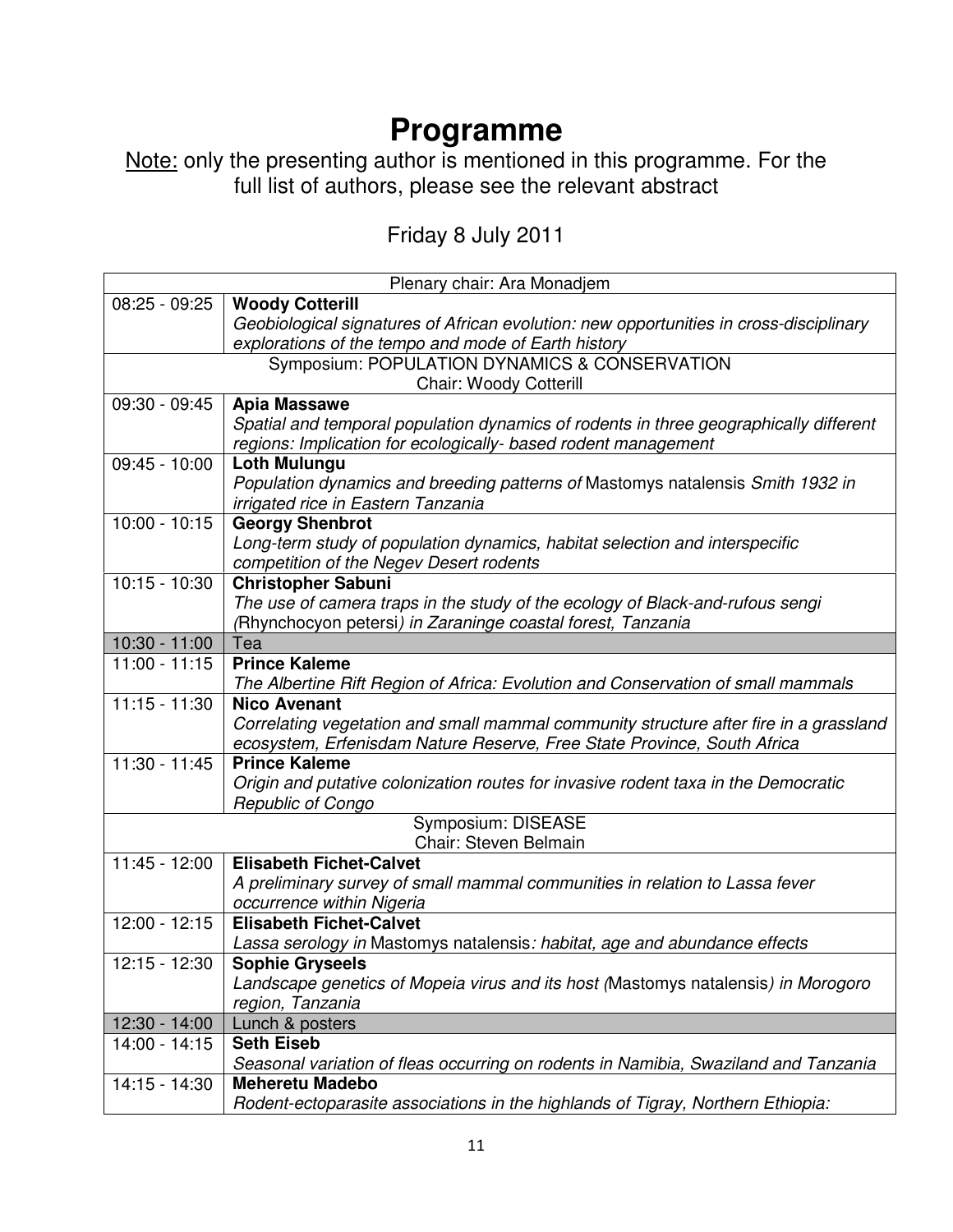|               | Implications for potential zoonoses                                                   |
|---------------|---------------------------------------------------------------------------------------|
| 14:30 - 14:45 | <b>Rhodes Makundi</b>                                                                 |
|               | Rodent populations and associated flea species complex in the plague outbreak foci in |
|               | the northern wing of the Rift Valley in Tanzania                                      |
| 14:45 - 15:00 | <b>Didas Kimaro</b>                                                                   |
|               | Community and diversity of potential plague small mammals in different landscapes in  |
|               | West Usambara Mountains, Tanzania                                                     |
| 15:00 - 15:15 | <b>Didas Kimaro</b>                                                                   |
|               | Spatial analysis of vegetation communities with respect to small mammals potential    |
|               | for plaque occurrence in Western Usambara Mountains, Tanzania                         |
| 15:15 - 15:30 | <b>Boris Krasnov</b>                                                                  |
|               | Gender biased parasitism: patterns, mechanisms, consequences                          |
| 15:30 - 16:00 | Tea                                                                                   |
|               |                                                                                       |
| 16:00 - 16:30 | <b>Closing ceremony</b>                                                               |
|               |                                                                                       |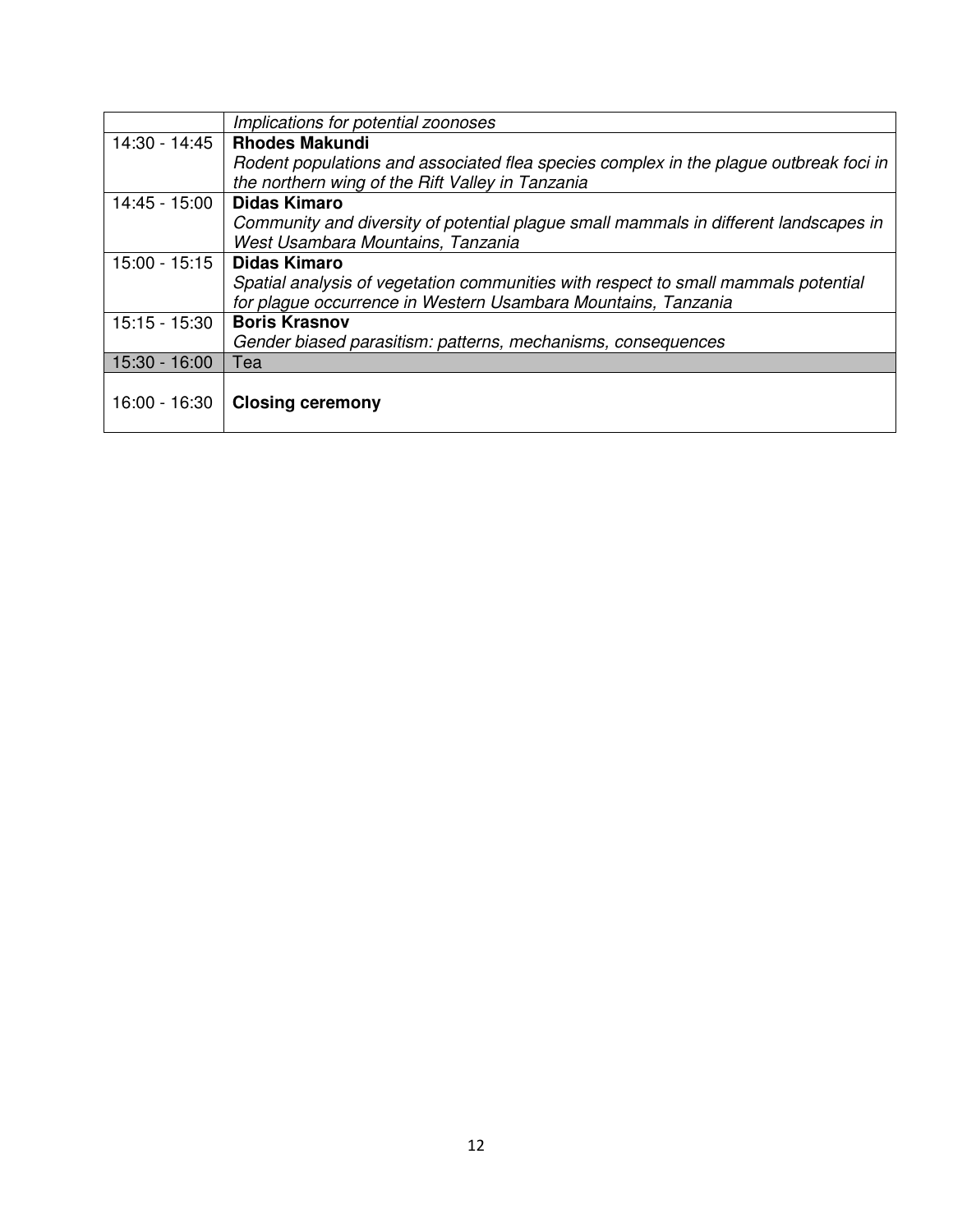# **Abstracts**

Listed in chronological order by session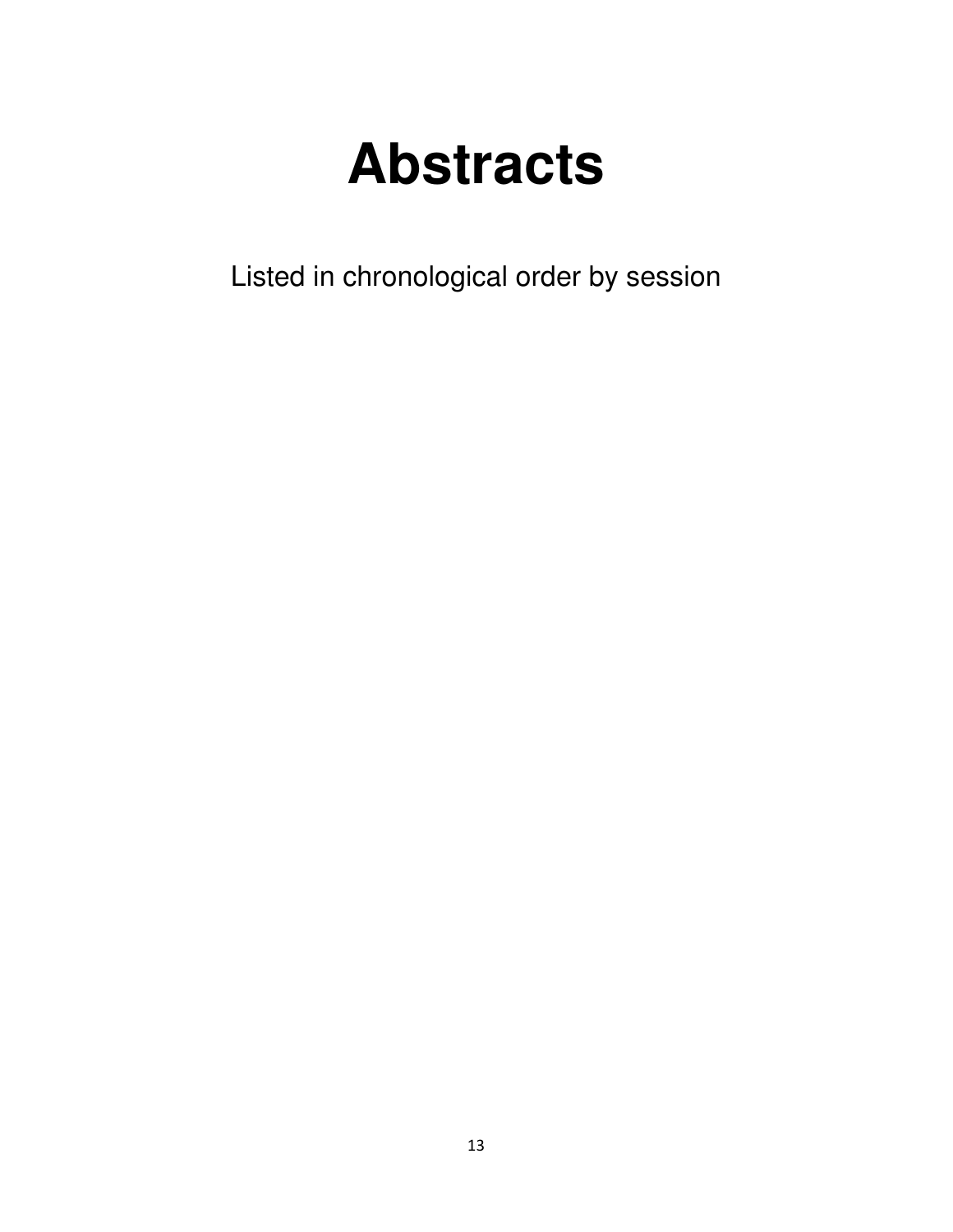## **Opening Ceremony**

#### **How should Africa's small mammal biologists tackle Africa's big problems?**

#### David Happold

#### Division of Botany and Zoology, Australian National University, Canberra, ACT 2600, Australia. David.Happold@anu.edu.au

Africa as a whole has many big problems of which poverty, economic viability, political stability and population numbers are perhaps the most important. However, there are many differences between countries and generalisations are often too simplistic. Any mammalian biologist (even though specialization is prerequisite for success in a chosen field) can play a meaningful role in solving or ameliorating these problems. How any of these problems can be solved is debatable and controversial. It is essential that the natural assets of any country of Africa are utilized for the good of every citizen, and that the proceeds derived from these assets are used either for infrastructure now or saved for future generations; balancing these conflicting demands is a major challenge. Small mammal biologists need to be very aware and knowledgeable about these problems and be able to think laterally. There is no easy or simple answer to Africa's problems, but sensible policies and planning are essential in order to ensure a balanced and sustainable environment for all inhabitants of the continent, now and in the future. This presentation will explore some of ways in which small mammal biologists can make a contribution to solving Africa's problems; these include, *inter alia*, active participation in educational programmes, involvement in economic and political debate, and good quality research in fields relevant to the problems.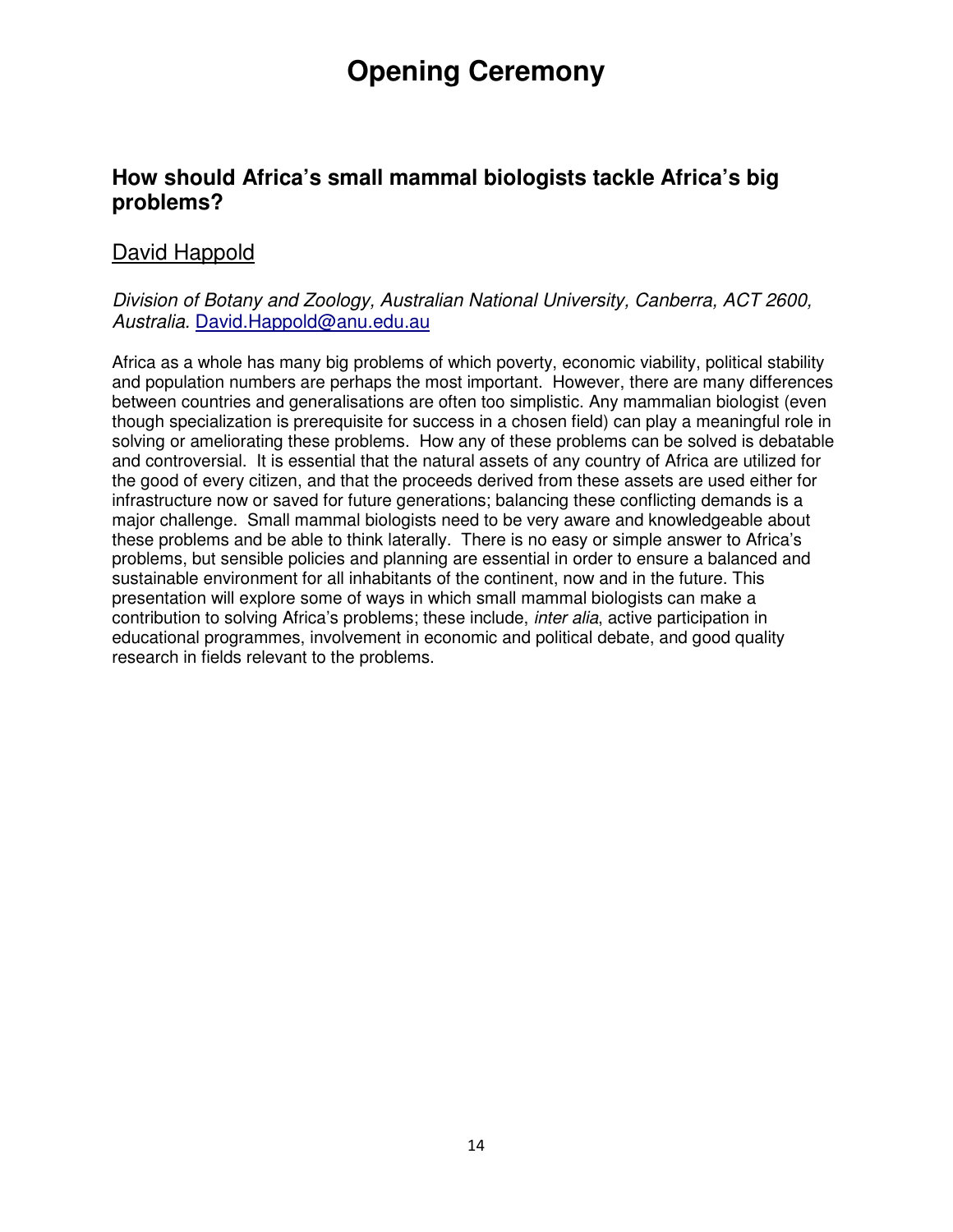#### **PLENARY**

#### **Hose-noses and flute-snoots: The "Nasotheres"**

#### Galen B. Rathbun

Department of Birds and Mammals, California Academy of Sciences, Golden Gate Park, San Francisco, CA 94118, USA. grathbun@calacademy.org

Africa includes some of the best and most bizarre examples of well-developed mammal noses in the world – one only needs to consider the African elephant as the ultimate hose-nose. However, not all nasotheres are confined to Africa, as shown by the discovery and documentation by Harold Stumpke in 1967 of the highly unique and diverse Rhinogradentia from a Pacific island. Just as unique and bizarre are several mammals on "Island Africa", including the Macroscelidea or flute-snoots. All macroscelids share a suite of highly unusual life history traits, but so far the clade has escaped the complete extirpation that befell the rhinogrades. One of the great unanswered questions in nasothere biology is whether the Afrotheria, which includes the Macroscelidea, Tubulidentata, Afrosoricida, and Paenungulata (and yes, nearly all have unique noses), might have affinities to the rhinogrades. Unfortunately, and very predictably, we will never know.

#### **ORAL PRESENTATIONS**

#### **Afrotheria: what we know, and where disagreement persists**

#### Gary N. Bronner

#### Department of Zoology, University of Cape Town, P/Bag X03, Rondebosch, 7701 gary.bronner@uct.ac.za

In 2003, at the  $9<sup>th</sup>$  ASMS (Morogoro, Tanzania), I analogized the relatively new Afrotheria supraordinal grouping concept as "the Cinderella of mammalian systematics": enigmatic, ethereal, unexpected and, to some die-hard morphologists, simply a fairy tale. Now, eight years on, Afrotheria has ascended to, and is firmly entrenched in, the realm of mammalian systematics. Early doubts about the ontological status of this clade, which was never predicted by morphology, has subsided as overwhelming molecular evidence favouring Afrotheria has accumulated, and some anatomical synapomorphies (albeit often subtle) of both extant and fossil species have been proposed. Afrotheria has even found its way into conservation management and planning, testament that it is now widely accepted in the scientific disciplines other than systematics.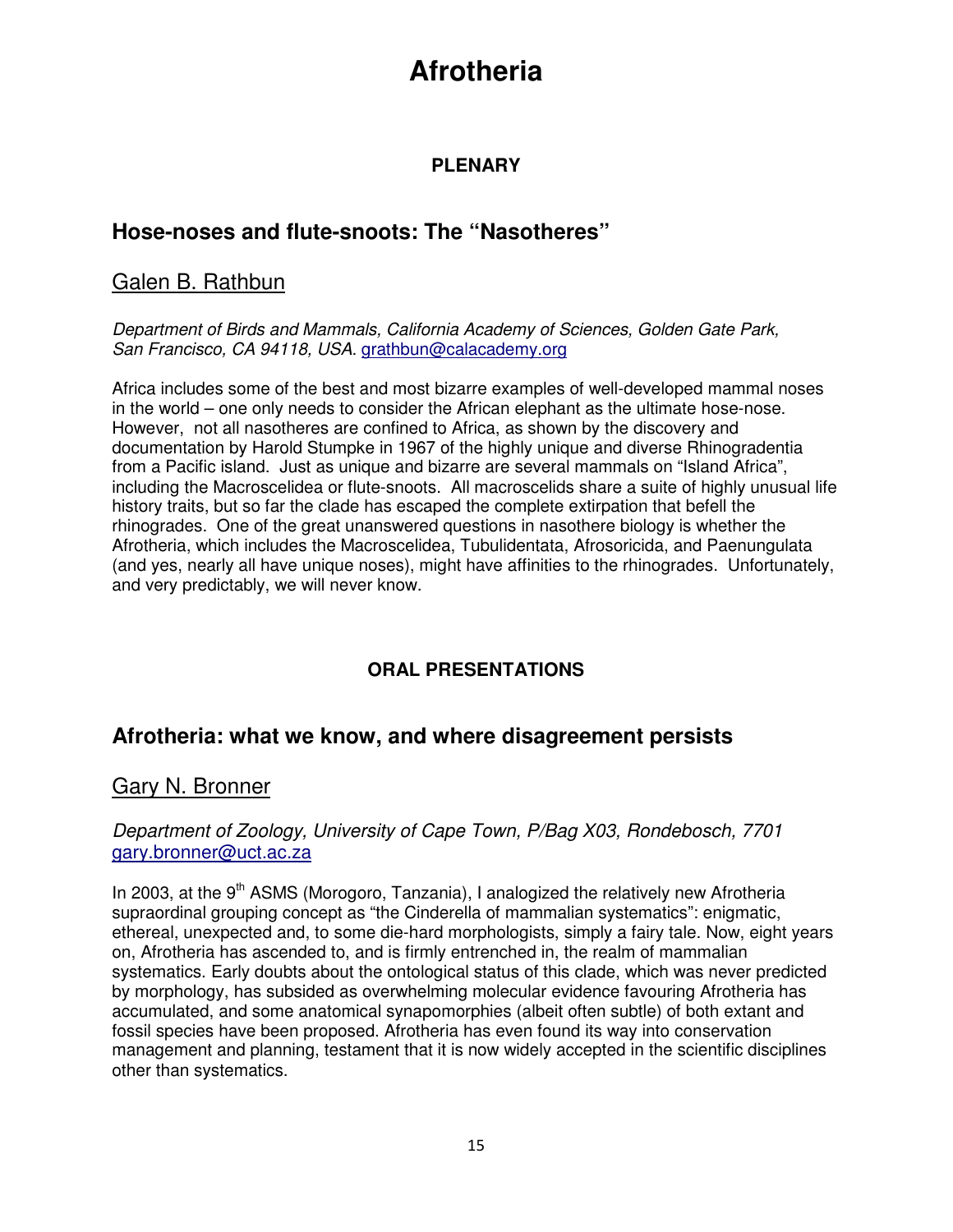While the reality of Afrotheria as a supraordinal clade is now widely accepted, debate and dissent persist but now focus on some of the unresolved details: the proposed Gondwana origin (vs. Eurasian) and sister-group relationships of afrotheres; inter-ordinal relationships, especially within paenungulates, and the affinities of sengis and the aardvark to afrosoricids; the validity of putative synapomorphies, especially with respect to recent fossil finds; and taxonomic disagreements about the correct nomenclature for the tenrec+golden mole clade (either Afrosoricida or Tenrecomorpha).

In this review I summarize the status of current knowledge about the Afrotheria, emphasize aspects that deserve priority research attention, and comment on a serious lack of research on afrotheres within the African scientific landscape.

#### **Recent developments in systematic research of Malagasy tenrecs (Family Tenrecidae) and associated conservation programs**

Voahangy Soarimalala<sup>1,2</sup> and Steven M. Goodman<sup>1,3</sup>

<sup>1</sup>Vahatra, BP 3972, Antananarivo 101, Madagascar <sup>2</sup>Département de Biologie Animale, Facultés des Sciences, Université d'Antananarivo, BP 906, Antananarivo 101, Madagascar <sup>3</sup>Field Museum of Natural History, 1400 South Lake Shore Drive, Chicago, Illinois 60605, USA. vsoarimalala@vahatra.mg

Over the past 20 years, data on the higher-level systematics and taxonomy of Malagasy tenrecs have considerably expanded as a result of research efforts, including phylogenetic and phylogeographic studies. This is in part associated with broad-scale inventories of previously unknown or poorly known forested areas of Madagascar and the collection of voucher specimens with associated tissue samples for molecular genetic and morphological research. Eight species have been described as new to science, while others with previously unclear taxonomic status have been clarified. As a result of this research, measures of Tenrecidae species richness have increased considerably. Further, for most taxa details are better defined with regards to their distributions, habitat use and levels of micro-endemism. This new information has been paramount in helping to define conservation priorities and even in one case with the creation of a new protected area. Some species serve as biological indicators for improving the management of existing protected areas and conservation management.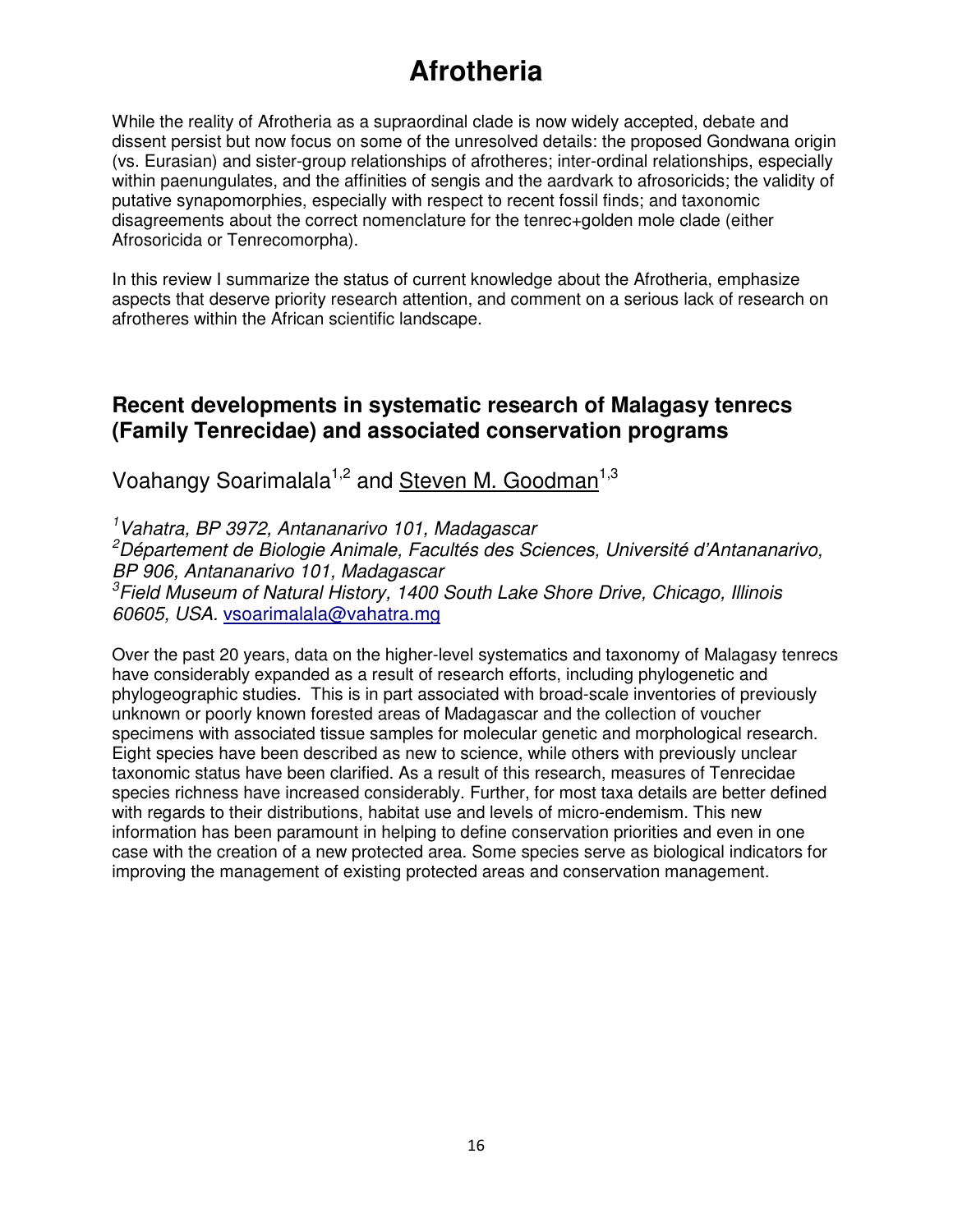#### **Evolutionary relationships and conservation of golden moles (Afrosoricida; Chrysochloridae) from sub-Saharan Africa**

Sarita Maree<sup>1, 2</sup>, Gary Bronner<sup>3</sup>, Nigel Bennett<sup>1</sup>, Carel Oosthuizen<sup>2</sup> and Paulette Bloomer<sup>2</sup>

<sup>1</sup> Mammal Research Institute, Department of Zoology and Entomology, University of Pretoria, Pretoria, 0002, South Africa. smaree@zoology.up.ac.za

<sup>2</sup> Molecular Ecology and Evolution Programme, Department of Genetics, University of Pretoria, Pretoria, 0002, South Africa

 $3$  Department of Zoology, Private Bag X3, University of Cape Town, Rondesbosch, Cape Town, 7701, South Africa

Golden moles belong to an ancient Afrotherian clade of placental mammals and represent one of Africa's most enigmatic, elusive and endangered mammalian families according to IUCN Red List criteria (IUCN 2010). The group comprises two subfamilies, nine genera and 21 species. Eleven species are considered threatened yet, the delineation of certain taxa based on morphology and cytogenetic grounds remain unclear. A sound taxonomy forms an essential baseline for conservation planning and within this context we present a comprehensive multigene molecular phylogeny for golden moles. The inferred relationships question taxonomic subdivisions in current use as distinct evolutionary lineages are clearly contained within at least two genera and three of 21 recognized species. Molecular data analyzed in combination with discrete morphological characters revealed contradicting evolutionary trends in some characters, suggesting convergent evolution and homoplasy. Due to the novelty of this mammalian family and the insights that the group can offer into the radiation of an old but range restricted clade across the African continent, we used molecular dating to tentatively place the radiation of the family within a temporal and associated biogeographic framework.

#### **How many sengi species are there?**

#### Galen B. Rathbun and John P. Dumbacher

Department of Birds and Mammals, California Academy of Sciences, Golden Gate Park, San Francisco, CA 94118, USA. grathbun@calacademy.org

Since the first descriptions of sengis (or elephant-shrews) by Western scientists, starting in about 1800, the group has presented taxonomic challenges at all levels. In the 1800s, dozens of new species and subspecies were described by many authors, but not until 1968 was the taxonomy of the entire Order addressed by Gordon Corbet and John Hanks, and the 15 species Corbet recognized in 1974 has survived the test of time and genetics. In 2008, however, a new species of *Rhynchocyon* from Tanzania was described, and also a new cryptic species of Elephantulus from South Africa. Thus, currently there are 17 species of sengi recognized, in one family, two subfamilies, and four genera. Recent genetic work suggests that *Elephantulus rozeti* from the Maghreb and Petrodromus from sub-Sahara Africa will need to be revised at the genus level. In 2010, another giant sengi was discovered in northern coastal Kenya, although it still awaits naming. Currently, we and several colleagues are finalizing the details of a revision of the monospecific genus *Macroscelides*, which will result in the two currently recognized subspecies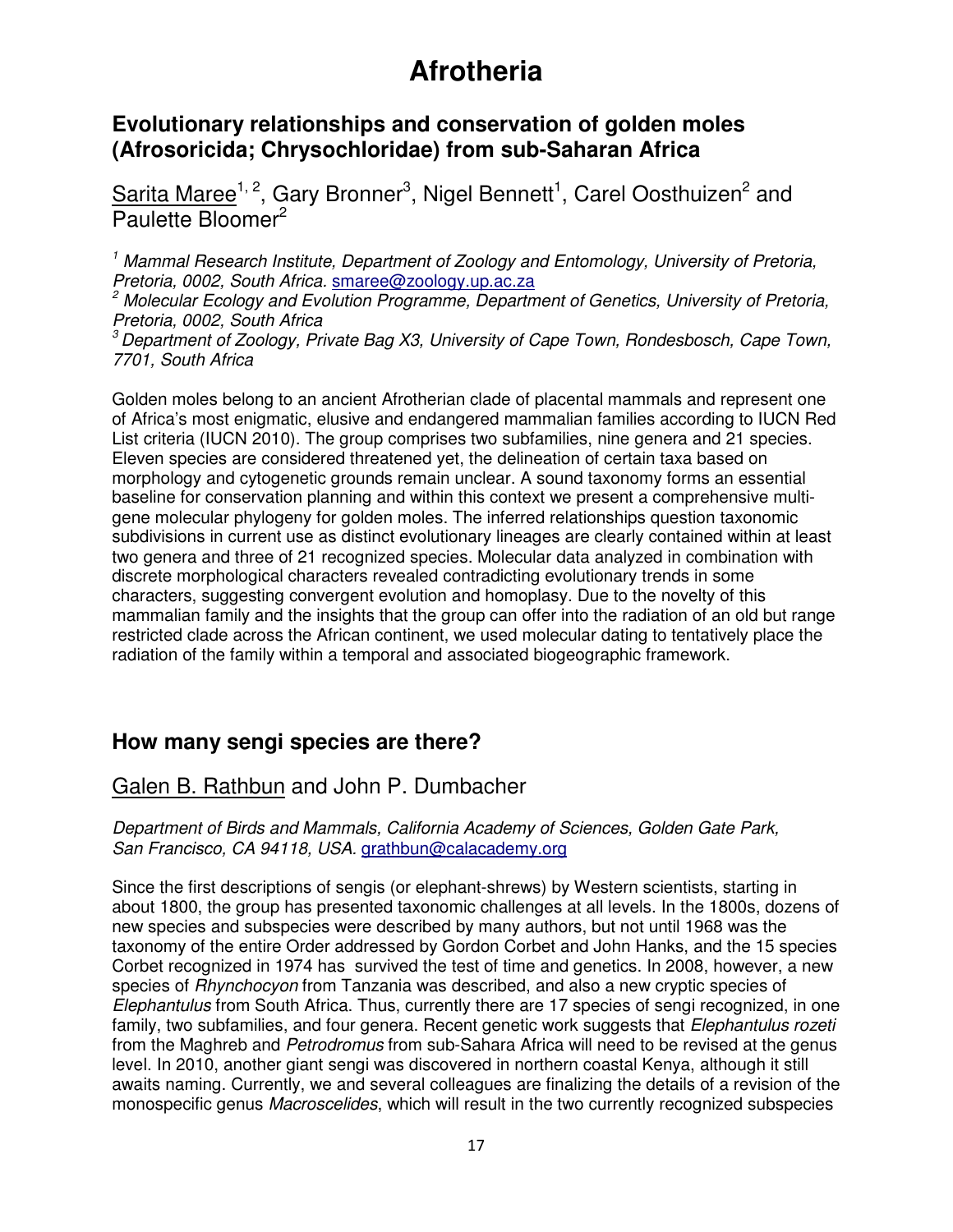being elevated to full species, and a third brand new species from northern Namibia described. In the future, it is likely that the monospecific status of Petrodromus also will be revised. Rhynchocyon also will need revision, which probably will result in changes to the current status of subspecies and species, especially in Mozambique and the Congo Basin. We predict that in the next few years about 8 or 10 additional species will be recognized (mostly revisions, but perhaps a few new taxa). Even with a total of 25-odd species, however, the macroscelids still will be characterized by low species diversity, especially given their antiquity, wide distribution, and diversity of habitats occupied.

#### **Status of Rhynchocyon in Mozambique**

Peter Coals<sup>1</sup> and Sophie Scott<sup>2</sup>

<sup>1</sup> Oxford University, Department of Zoology & St Hilda's College, Oxford, OX4 1DY, United Kingdom peter.coals@st-hildas.ox.ac.uk

<sup>2</sup> Mareia Community Reserve, Cabo-Delgado, Mozambique

The first species of giant sengi (Rhynchocyon) was described in 1847, with the type locality of Quilimani, Mozambique. This species, R. cirnei, was characterized by a pattern of chequers on its back. Three additional Rhynchocyon species have subsequently been described, based mostly on pelage colour and patterns, and allopatric distribution. In addition, R. cirnei has 6 recognised subspecies. In the seminal and largely definitive sengi taxonomy of Gordon Corbet and John Hanks (1968), Rhynchocyon from Mozambique north of Qulimani might represent a new subspecies, but it was not named because of the lack of specimens. In addition, they stated that "The overall pattern of [R. cirnei] variation cannot be assessed until more data are available from Mozambique".

Based on a literature survey and preliminary field work, we have a rough idea of the distribution and habitat associations of *Rhynchocyon* in Mozambique. With additional voucher specimens and tissues for DNA analyses, however, we will be able to address the question of the taxonomic status of *Rhynchocyon* in Mozambique. We are exploring two hypotheses: First, giant sengis from northern Mozambique represent the same taxon as R. cirnei cirnei from Quilimani. Second, the northern specimens will belong to a different subspecies than R. c. cirnei, or perhaps they are a different full species. Because we are working with specimens relatively close to the type for R. cirnei, we also may find that the several subspecies of R. cirnei, such as R. c. shirensis from southwestern Mozambique and Malawi, and R. c. macrurus from inland southeastern Tanzania, represent full species, rather than a subspecies of R. cirnei.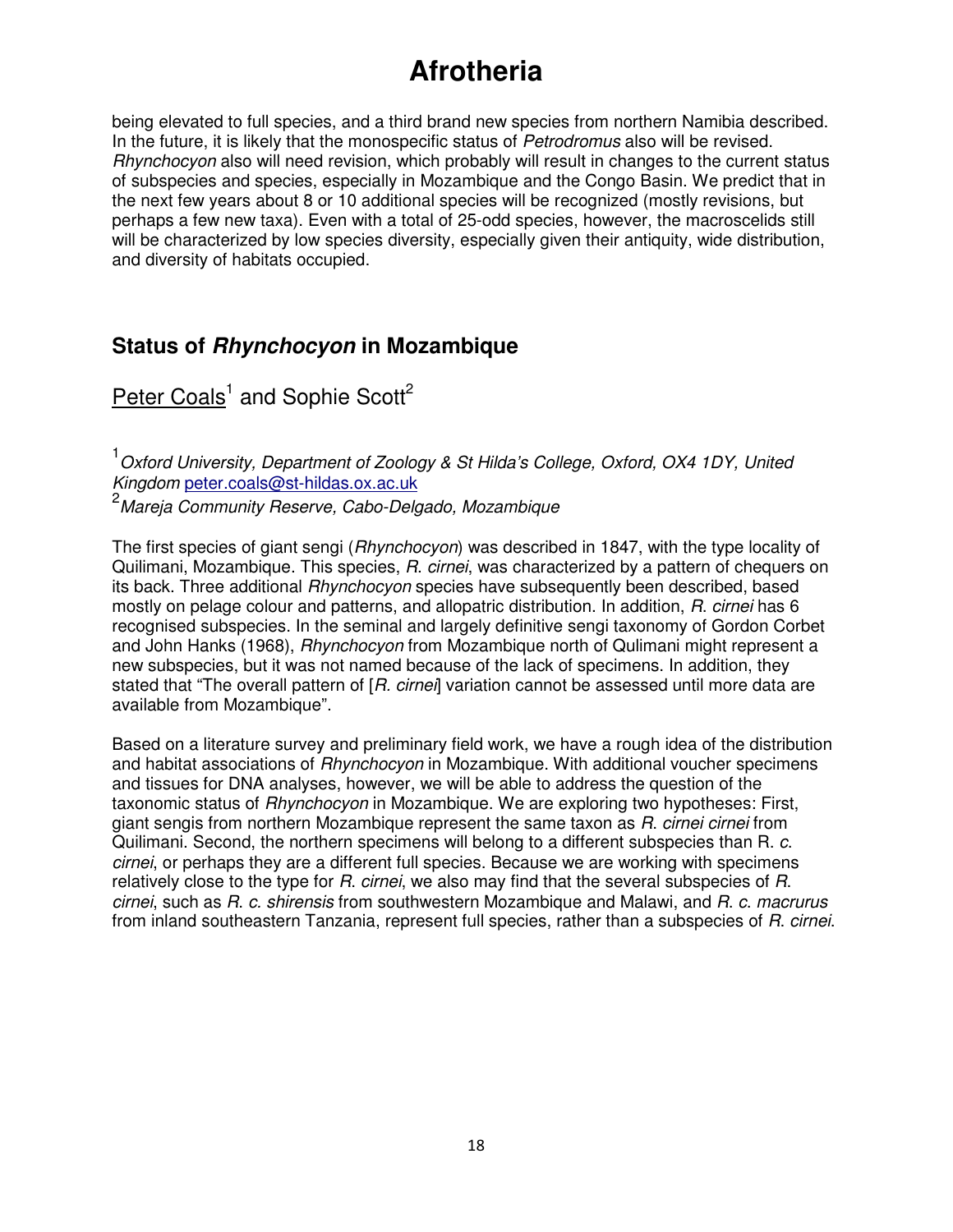#### **Thermoregulatory physiology within the Afrotheria**

#### Nomakwezi Mzilikazi

Department of Zoology, Nelson Mandela Metropolitan University, P.O. Box 77000, Port Elizabeth, 6031, South Africa. nomakwezi.mzilikazi@nmmu.ac.za

The ability to reduce metabolic rate and body temperature (heterothermy) in response to environmental challenges is well recorded in mammals. With advances in telemetry and datalogging technology, a number of studies have been investigated heterothermic responses in free-ranging animals. By far the greatest number of known mammalian heterotherms is within the superorder Afrotheria, with representatives from the Macroscelidea, Chrysochloridae and Tenrecidae). Whereas the traditional classification of heterothermy includes daily torpor and hibernation, Afrotherian thermoregulation blurs this distinction, often exhibiting thermoregulatory patterns that are characteristic of both these physiological responses. Minimum body temperatures measured during heterothermy range between  $5.1 - 27.4$  °C in representatives ranging in mass from 135g. The heterothermic bout lengths range between one hour and four days. Instead of maintaining a constant body temperature with periodic use of heterothermy, some species tend to be primarily heterothermic, with brief periods of normothermy. These observations make the Afrotheria particularly interesting in the context of their phylogenetic placement as they may offer insights into the evolution of endothermy and a glimpse into thermoregulatory mechanisms of early mammals.

#### **Take a break - endocrinological indications for embryonic diapause in the Aardvark (Orycteropus afer)**

#### André Ganswindt<sup>1</sup> and Nadja Wielebnowski<sup>2</sup>

<sup>1</sup> Endocrine Research Laboratory, Dept of Zoology & Entomology, Dept of Production Animal Studies, University of Pretoria, South Africa. aganswindt@zoology.up.ac.za <sup>2</sup>Chicago Zoological Society, USA

The ability to reproduce is one of the key factors influencing species survival, and among the evolutionary strategies that ensure successful reproduction is a phenomenon called delayed implantation or embryonic diapause. This condition of temporary suspension of mammalian embryo development occurs in about 100 different mammals, and can be divided into two functionally distinct types: facultative and obligate diapause. The occurrence of facultative diapause seems to be associated with metabolic stress for the dam, whereas obligate diapause, which (if existent) is present during every gestation, seems to allow the mother to time the birth with environmental conditions favourable to neonatal survival. Due to the marginal mass gain during the first two months of gestation, it is conceivable that embryonic diapause may also occur in Aardvarks, but so far, no endocrinological data exists to support this hypothesis. In this study, we therefore used faecal steroid analysis for monitoring hormone levels in captive Aardvarks to a) describe longitudinal profiles of excreted oestrogen and progestagen metabolites throughout gestation and b) reveal endocrinological evidence for the possible existence of delayed implantation in this unique myrmecophagous mammal. Between October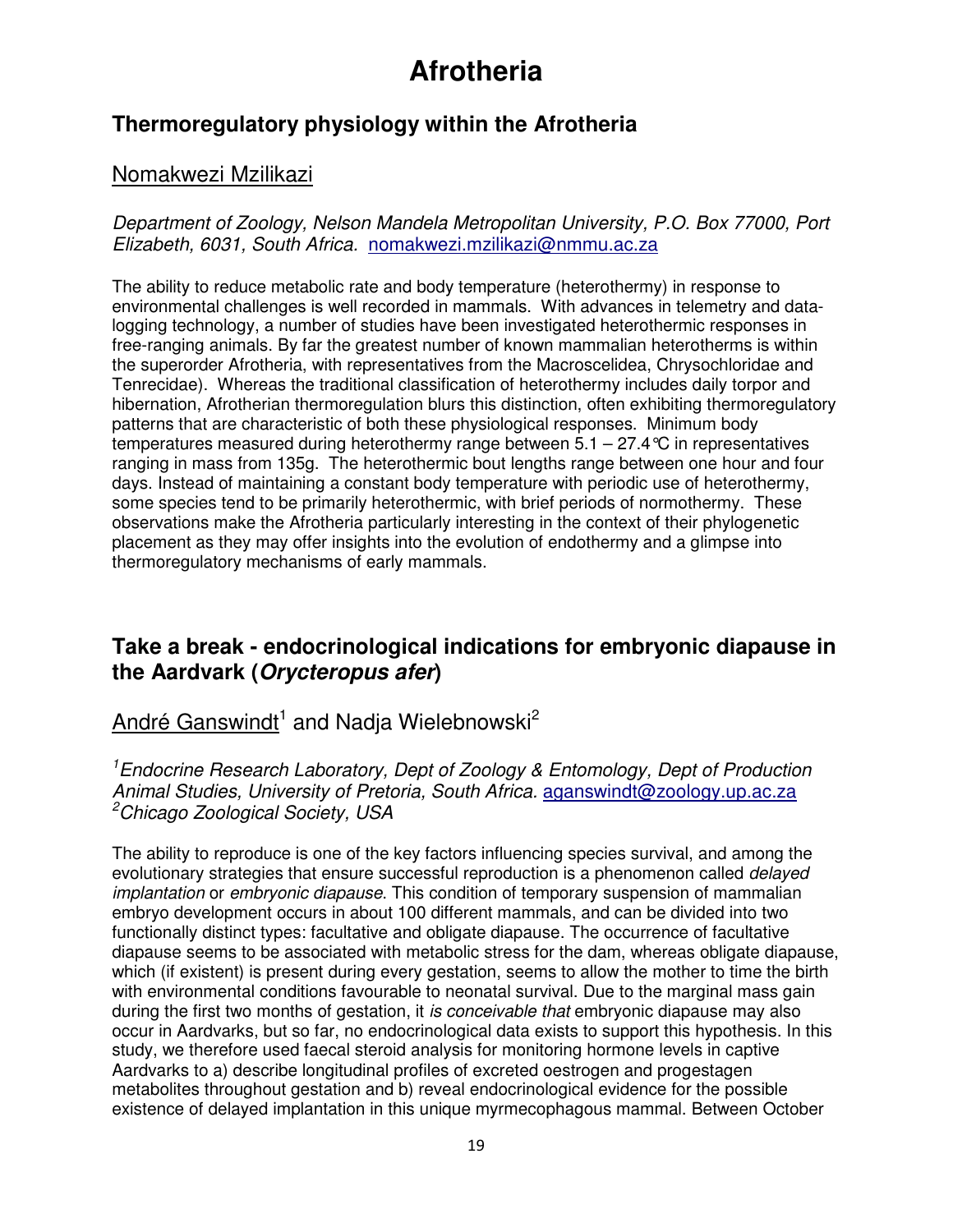2002 and November 2010, 1232 faecal samples were collected from 3 female Aardvarks, housed at Brookfield Zoo, USA. Following ethanolic extraction, the samples were analysed for immunoreactive oestrogen and progestagen concentrations using enzymeimmunoassays for estradiol (antibody R4972, UC Davis, USA) and progesterone (monoclonal antibody CL425, UC Davis, USA). Collectively, we were able to monitor two successful pregnancies and one stillbirth with gestation length of 239, 238, and 234 days, respectively. During preconception periods, faecal estrogens showed a clear cyclic pattern with an average cycle length of 10-11 days, indicating seasonally polyoestrous. Faecal progestagen levels were only marginally elevated during the first 80-93 days of each monitored pregnancy, suggesting the existence of obligate diapause in the Aardvark.

#### **The spatial organisation of the four-toed elephant-shrew (Petrodromus tetradactylus)**

#### Mike Perrin and Katherine Oxenham

School of biological and Conservation Sciences, University of KwaZulu-Natal, Private Bag X01, Scottsville, Pietermaritzburg , South Africa. perrin@ukzn.ac.za

We radio-tracked four-toed elephant shrews intensively for two months in sand forest at Tembe Elephant Park. They occurred as monogamous male-female pairs that defended overlapping home ranges. There was virtually no over lap between the ranges of adjacent pairs, indicating low population density, although not negating avoidance or territorial defence. Home range areas are similar to those reported earlier, although females tended to have smaller ranges. Most males and some females had two separate centres, which may be associated with habitat characteristics. Results are discussed in relation to social behaviour and previous studies.

#### **The genetic mating system of the short–eared sengi (Macroscelides proboscideus)**

David Ribble<sup>1</sup>, Melanie Shubert<sup>2</sup>, Sultana Peffley<sup>1</sup>, Christina Saenz<sup>1</sup>, Laney Redus<sup>1</sup>, Dava Greenberg-Spindler<sup>1</sup>, and Carsten Shradin<sup>3</sup>

<sup>1</sup> Department of Biology, Trinity University, One Trinity Place, San Antonio, Texas 78212. dribble@trinity.edu<br>2 Department of Ar

Department of Animal Physiology, University of Bayreuth, Germany

<sup>3</sup> Department of Animal Behaviour, Zoological Institute, University of Zurich, Zurich, Switzerland

Elephant-shrews or sengis are a unique clade of mammals that are all suspected to be socially monogamous, yet there are few genetic studies to confirm genetic monogamy. The objective of this study was to examine paternity of offspring in Macroscelides proboscideus, the Short-eared sengi from South Africa. Previous field work has confirmed that this species is socially monogamous. Microsatellites were isolated from Short-eared sengi DNA, and polymerase chain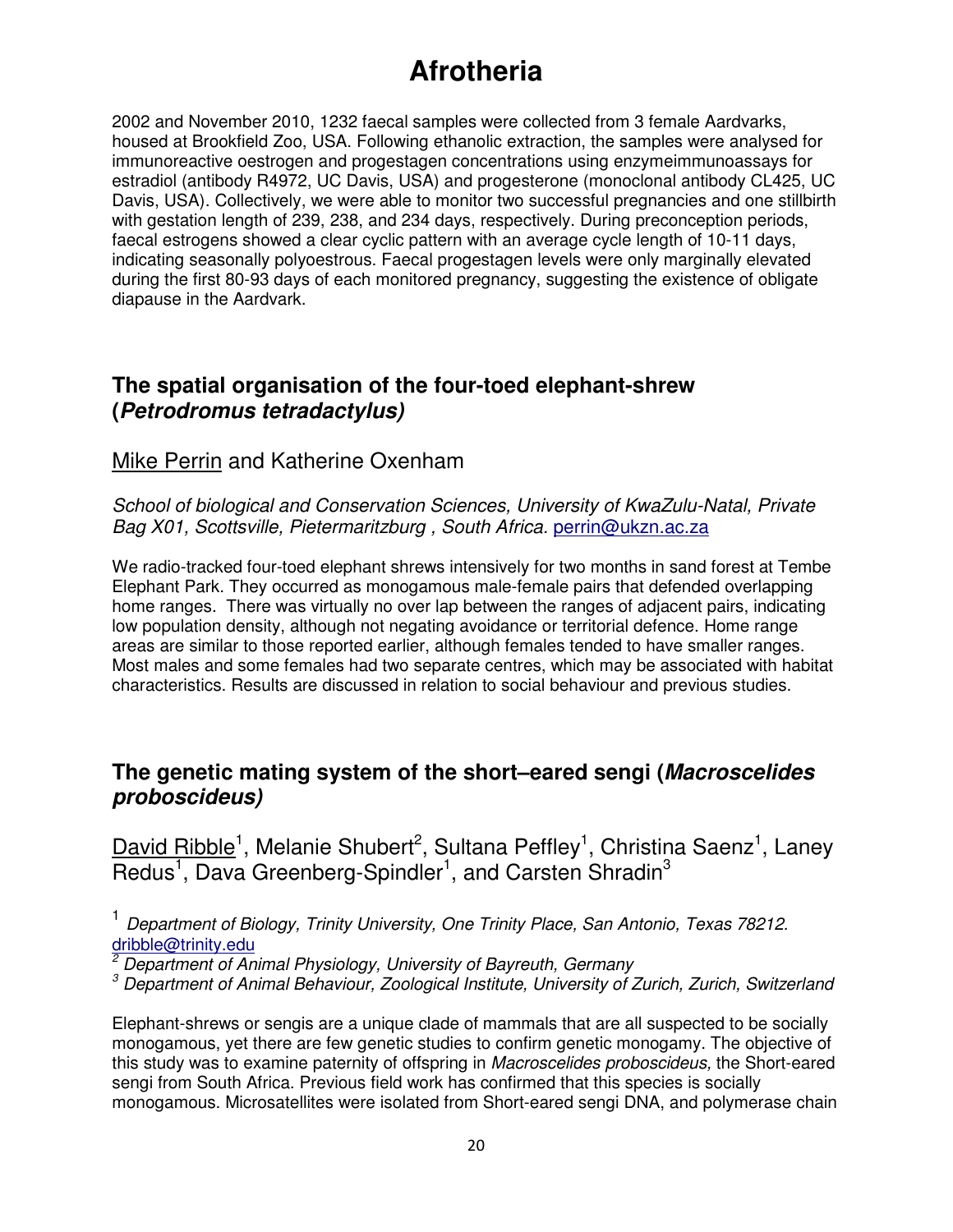reaction primers were designed. Fourteen of these target loci were successfully amplified with fluorescently-tagged primers. Heterozygosity across loci ranged from 0.43 to 0.90, indicating the usefulness of these markers for paternity analysis. Paternity was analyzed using the program Cervus and exclusion analysis. Of 21 offspring from 12 mothers, 13 (62%) were genetically related to the putative fathers identified in the field. Another 8 offspring (38%) were found to be fathered by males other than the suspected father. These surprising results will be discussed relative to the likely ecological factors important in sengi social ecology.

#### **Influence of habitat characteristics on the distribution patterns of aardvarks (Orycteropus afer) in Mole National Park, Ghana**

C.Ofori-Boateng<sup>1</sup>, C. Burton<sup>2</sup>, K. Fiorella<sup>2</sup> and Thomas Lehmann<sup>3</sup>

<sup>1</sup>Forestry Research Institute of Ghana, P.O. Box 63, Kumasi, Ghana. Calebofori@gmail.com <sup>2</sup>University of California-Berkeley

 $3$ Senckenberg Forschungsinstitut und Naturmuseum, Frankfurt am Main, Germany

Determining influential factors to species distribution is difficult, yet critical to effective wildlife conservation efforts. Among African mammals, aardvarks (Orycteropus afer) are particularly less studied and understood due to their solitary nocturnal behaviour. In West Africa, they also face potential threats from bush meat trade and habitat alteration. As part of a larger effort to develop a conservation action plan for aardvarks in West Africa, this study aimed at determining factors influencing aardvarks' distribution. The study was conducted in Ghana's largest National Park (Mole) located in the northern savannah plains. We recorded the presence or absence of aardvarks from 253 camera traps from 2006-2009 and concurrently collected several habitat data including proximity to watercourses, distance to fringe communities and road networks. We obtained additional data on habitat features (shape files) from the Ghana Wildlife Division. We used logistic regression analyses to assess the influence of habitat variables on aardvark distribution. Results revealed a significant negative association between aardvark presence and distance to park boundaries, watercourses, villages and road networks; variables that also correlates with human presence. This finding is consistent with aardvark life history features, which typically describe aardvarks as being shy and generally quick to flee at any sign of danger. It further supports published findings that aardvarks are discretional in their site selection behaviours, like for instance in choosing safe but not too far distances from watercourses for digging their burrows.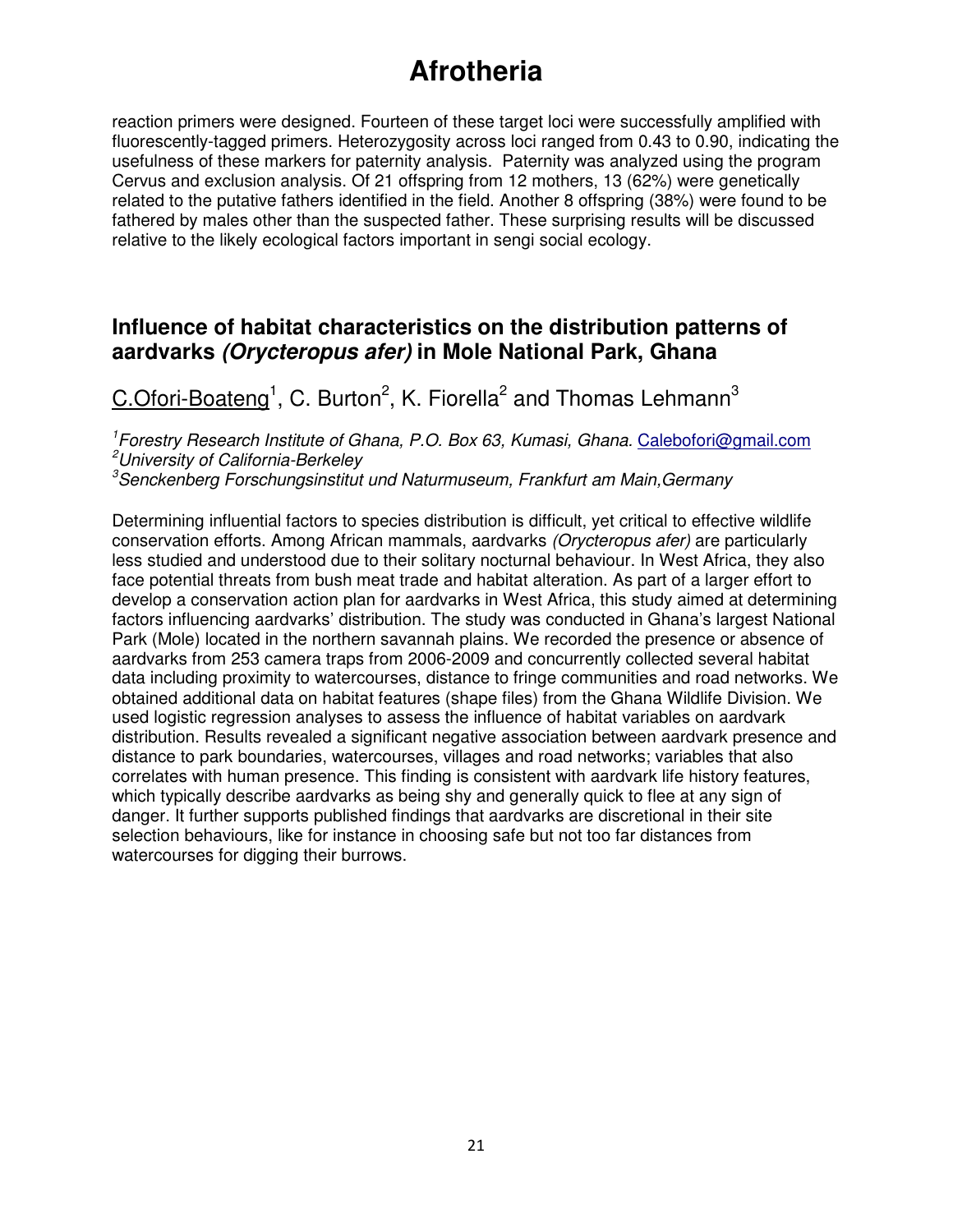#### **ORAL PRESENTATIONS**

#### **Abundance, reproduction and population structure of three African shrews: Sylvisorex cf ollula Thomas, 1913, Scutisorex somereni (Thomas, 1910) and Crocidura dolichura Peters, 1876 (Soricidae, Mammalia) from the Yoko Forest Reserve (DRC)**

I.J.C. Mukinzi<sup>1</sup>, R. Hutterer<sup>2</sup>, M. Gambalemoke<sup>1</sup>, P. Barrière<sup>4</sup>, M. Colyn<sup>3</sup>, H. Leirs $<sup>5</sup>$ , and A. Dudu<sup>1</sup></sup>

<sup>1</sup>Université de Kisangani, Laboratoire d'Ecologie et de Gestion de Ressources Animales (LEGERA), B.P. 2012 Kisangani, DRC. jcmukinzi@gmail.com <sup>2</sup>Section of Mammals, Zoologisches Forschungsmuseum Alexander Koenig, 53113 Bonn, Germany, e-mail: r.hutterer.zfmk@uni-bonn.de  ${}^{3}$ Laboratoire Ecobio UMR 6553 – CNRS, Université de Rennes 1, Station Biologique, F-35380 Paimpont, France <sup>4</sup>AICA-GREG, NessadiouBP37, 98870 Bourail, New Caledonia <sup>5</sup>Evolutionnary Ecology Group, Universiteit Antwerpen, Grenenbogerlaan 171, B-2020 Antwerpen, Belgium

We analyzed seasonal variation of local abundance, reproduction and population structure of three sympatric shrews occurring in undisturbed and disturbed habitats within and around the Yoko Reserve Forest in the North Eastern region of D.R. Congo. During a period of 12 months, 451 shrews (276 Sylvisorex cf ollula, 74 Scutisorex somereni and 101 Crocidura dolichura) were captured using pitfall traps in two phases (January -February ; April- May 2007 and from October 2007 to June 2008, march 2008 excluded) in the goal to assess ecological preferences and reproduction rate of the species under study. Monthly, six transect lines were dug, 3 in disturbed habitat (fallow land) and 3 others in undisturbed habitat. In total, six sites were investigated. Reproductive characteristics were observed only for female individuals while population age classes were done by the mean of molar's tooth wear patterns and the statement of the suture between basioccipital and basisphenoid bones. Reproduction seems continuous throughout the year for some species. The number of shrews collected changes according to habitat: Primary Forest (FP& FPg), Secondary forest (FS), young and old fallow lands and old palm plantation (VPS). On the whole, a high number of adults are present and more male than females occur during a month, during rainy seasons and in disturbed habitats (JJ, JV &VPS). The amount of shrews captured in these undisturbed habitats arises 74%, 69% and 62% respectively for Scutisorex somereni, C. dolichura and Sylvisorex cf ollula.Litter size based on the number of embryos lies between 1 to 3 and 1 to 2 respectively for S.cf ollula and S.somereni but fewer animals are in gestation during the dry season, especially in January and February.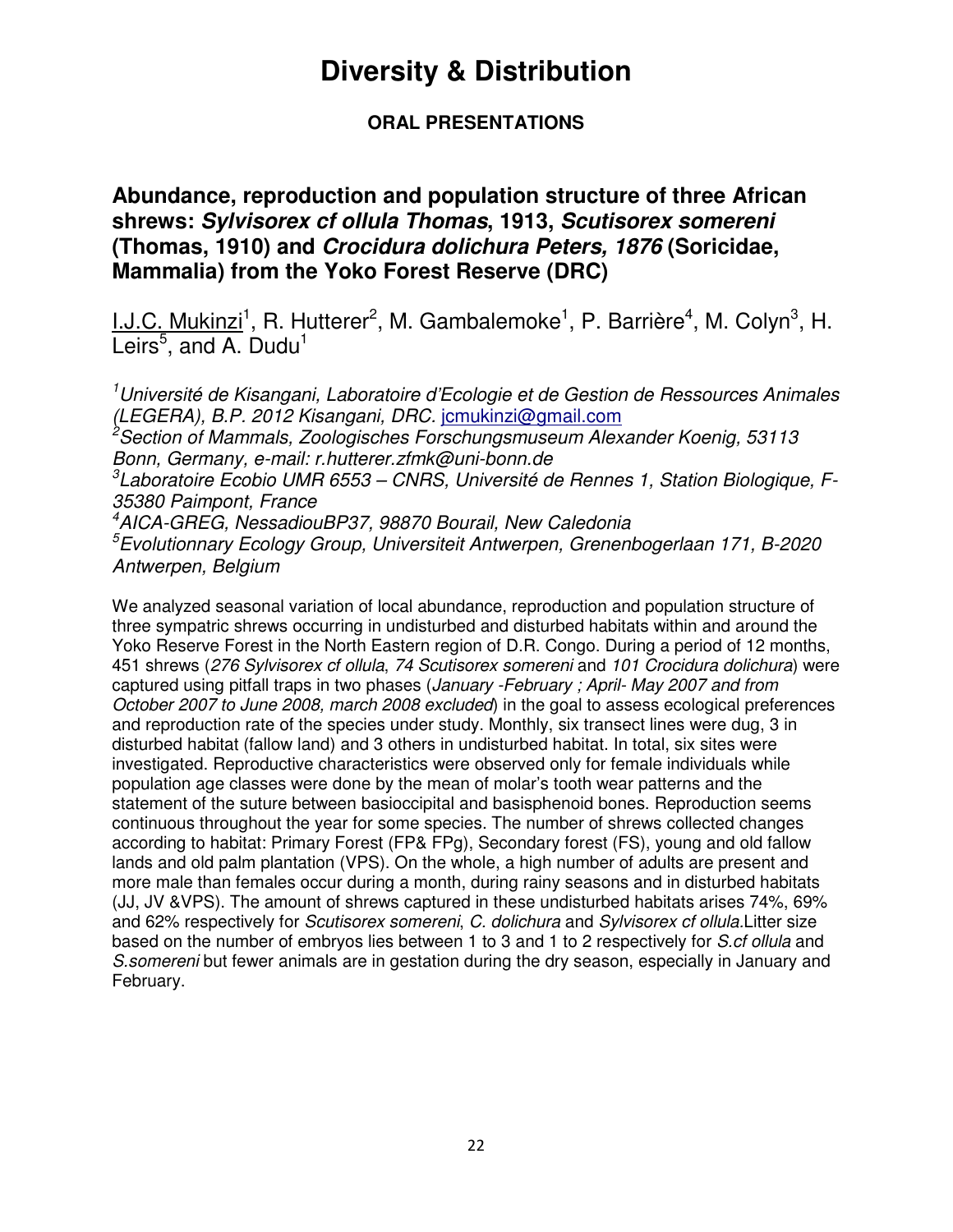#### **Abundance of small mammals in Nechisar National Park, Ethiopia**

#### Sintayehu Workeneh<sup>1,2</sup>, Afework Bekele<sup>1</sup> and M. Balakrishnan<sup>2</sup>

<sup>1</sup>Department of Biology, Addis Ababa University, P.O.Box 1176, Addis Ababa, Ethiopia. sintekal@gmail.com

<sup>2</sup>College of Agriculture, Haramaya University, P.O.Box. 138, Dire Dawa, Ethiopia

Ecology of rodents and insectivores were studied in Nechisar National Park, Ethiopia during August 2008 - March 2009. Grassland, Acacia woodland, ground water forest, riverine forest, deciduous bush land, Lake Abaya shore and Lake Chamo shore were randomly surveyed. Twenty species of rodents and 5 species of insectivores were recorded from the study area. Mastomys natalensis (17.37%), Arvicanthis dembeensis (17.09 %), Mastomys erythroleucus (8.90%), Stenocephalemys albipes (8.76%), A. niloticus (8.19%), Acomys cahirinus (7.34%), Lemniscomys striatus (6.92%), Tetera nigricauda (6.21%), Grammomys dolichurus (3.67%), T. robusta (2.12%), Mus proconodon (1.98%), Praoimys natalansis (1.41%), Dendromus melanotis (1.27%), A. abyssinicus (1.13%), Mus musculus (0.99%), P. albipes (0.85%), Xerus erthrophus (0.85%), L. mice (0.71%), Mus tenellus (0.71%) and Otomys tupus (0.28%) were the rodents and their relative abundance in the study area. Crocidura flavescence (1.41%), C. fumosa (0.85%), C. bicolor (0.57%), Elephantulus rufesescens (0.28%) and C. olivera (0.14%) were the insectivores recorded and with their respective relative abundance. M. natalensis was the most abundant, which constituted 17.37% where as O. typus had the lowest percentage abundance (0.14%). Small mammal density varied from 55 to 176/ha, based on the habitat type and season. Biomass estimated varied from 6580.40 g/ha to 9563.00 g/ha, with higher values for the dry season.

#### **Systematics and biogeography of the genus Mastomys in Namibia and adjacent countries**

Seth J. Eiseb<sup>1</sup>, U, Zeller<sup>2</sup>, P.J. Taylor<sup>3</sup>, V. Nicolas<sup>4</sup> and C. Denys<sup>4</sup>

 $1$ National Museum of Namibia, P O Box 1203, Windhoek, Namibia. seth\_eiseb@yahoo.co.uk

 $2$ Humboldt-Universität zu Berlin, Invalidenstr. 43, 10115, Berlin, Germany  $3$ Durban Natural Science Museum, P. O. Box 4085, Durban, 4000, South Africa, and Dept of Ecology & Resource Management, University of Venda, Private Bag X5050, Thohoyandou, 0950, South Africa

<sup>4</sup>Museum National d'Histoire Naturelle, Department Systematics & Evolution, UMR CNRS 7205, 55 rue Buffon, 75005, Paris cedex 05, France

Systematics of the genus Mastomys in southern Africa is unstable and has experienced many changes over years. Mastomys species are important reservoir hosts of many diseases affecting humans and they are significant agricultural pests. Hence, there is a need for a more reliable delimitation of species and their geographic distribution. This study aims to determine the number of Mastomys species and their geographical distribution in Namibia and parts of Botswana and Angola. A total of 352 specimens were trapped in these countries. The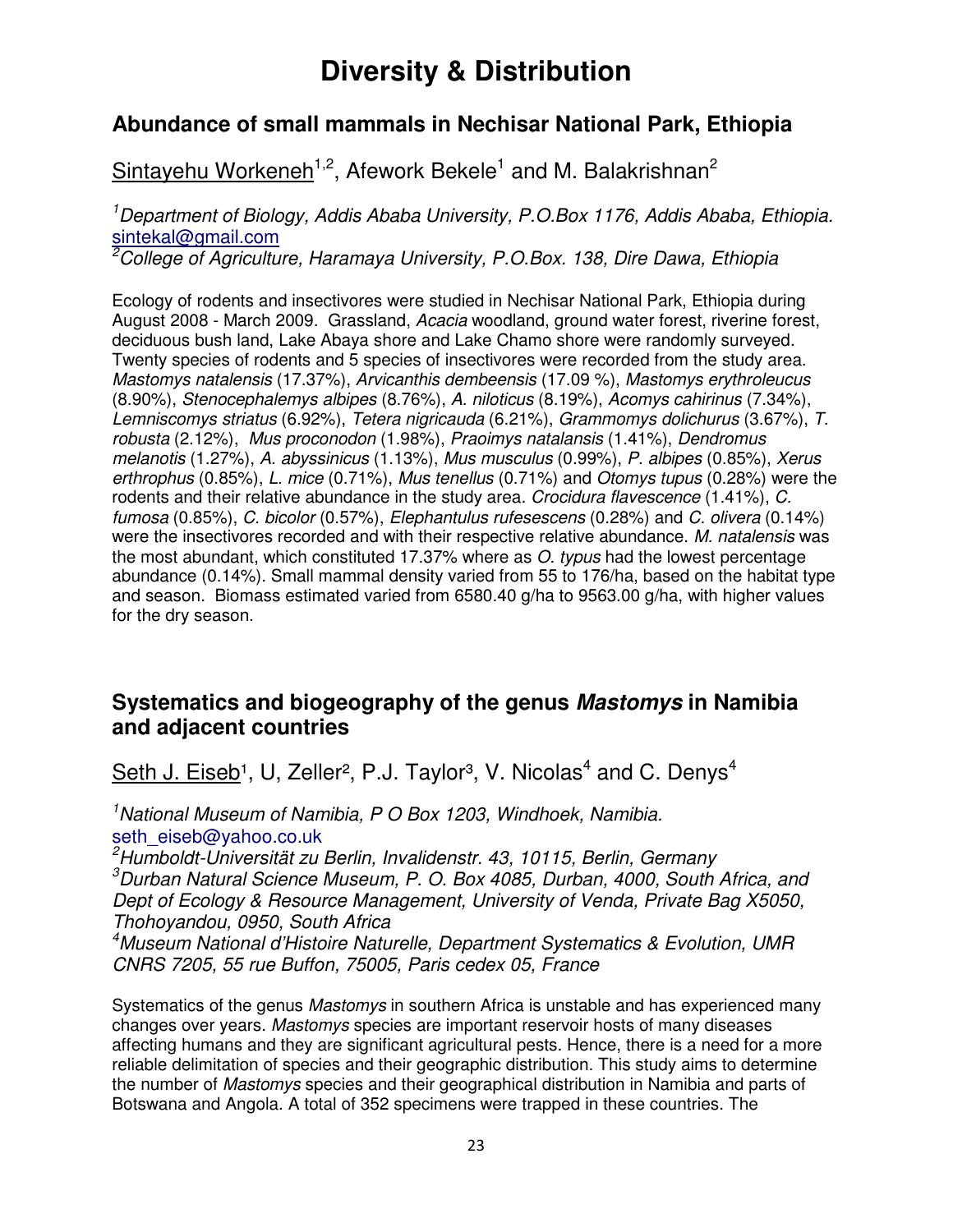methodological approach included skull morphometrics (396 specimens), karyotypes (64 specimens) and cytochrome-b gene sequences (124 specimens). Results indicate that M. coucha and M. natalensis have a distinct geographical distribution in Namibia. This seems to be influenced by precipitation: M. coucha mainly occurs in the low rainfall areas of central Namibia, whereas *M. natalensis* occurs in higher rainfall areas of north-central and north-eastern Namibia, extending into Angola and northern Botswana. Karyologic data suggest the existence of a third karyomorph (probably *M. shortridgei*), which shares the same diploid number (2n = 36) with M. coucha but differs in fundamental number: M. shortridgei ( $aFN = 51/52$ ) and M. coucha  $(aFN = 60)$ . Both molecular and karyologic data indicate that M. coucha is the closest relative of M. shortridgei. The results of this study will improve the current understanding of systematics and biogeography of Mastomys in southern Africa.

#### **Biodiversity of terrestrial small mammals along an altitudinal transect of Soutpansberg, Limpopo Province, South Africa: a case study of Lajuma**

Aubrey Munyai<sup>1</sup>, Peter John Taylor<sup>1</sup> and Roderick Baxter<sup>1</sup>

<sup>1</sup>Department of Ecology and Resource Management, University of Venda, School of Environmental Sciences, Private Bag X5050, Thohoyandou, 0950, South Africa. munyai.aubrey25@gmail.com.

This research seeks to investigate the influence of climatic variables by determining the influence of temperature and rainfall on small mammal distribution, abundance and species composition. Different species of small mammals will be identified and their elevational ranges will be determined. The relationship between slope/aspect vegetation structure and the influence of fire on species richness and abundance will be determined. Different sets of data will be collected in the field: small mammal sampling will be done using the capture-markrecapture method wherein small mammals are trapped using Sherman traps at ten altitudinal sites on north and south facing slopes. Species will be identified using a key based on external characteristics (Newberry, 1999) and vegetation sampling will follow Monadjem (2005). Environmental data (rainfall and temperature) will be collected using rain gauges, ibuttons/data loggers. Data analysis will be performed as follows: similarity indices will be calculated to determine levels of similarities at different altitudinal sites using XLSTAT (Addinsoft, 2008). Multiple linear regression analysis and correspondence analysis (CA) will be used to determine associations between species occurrence, relative abundance, habitat type, and environmental variables. The statistical software Estimate S will also be used to generate values for small mammal species diversity at each site. Rarefaction or species accumulation curves will also be calculated for each site.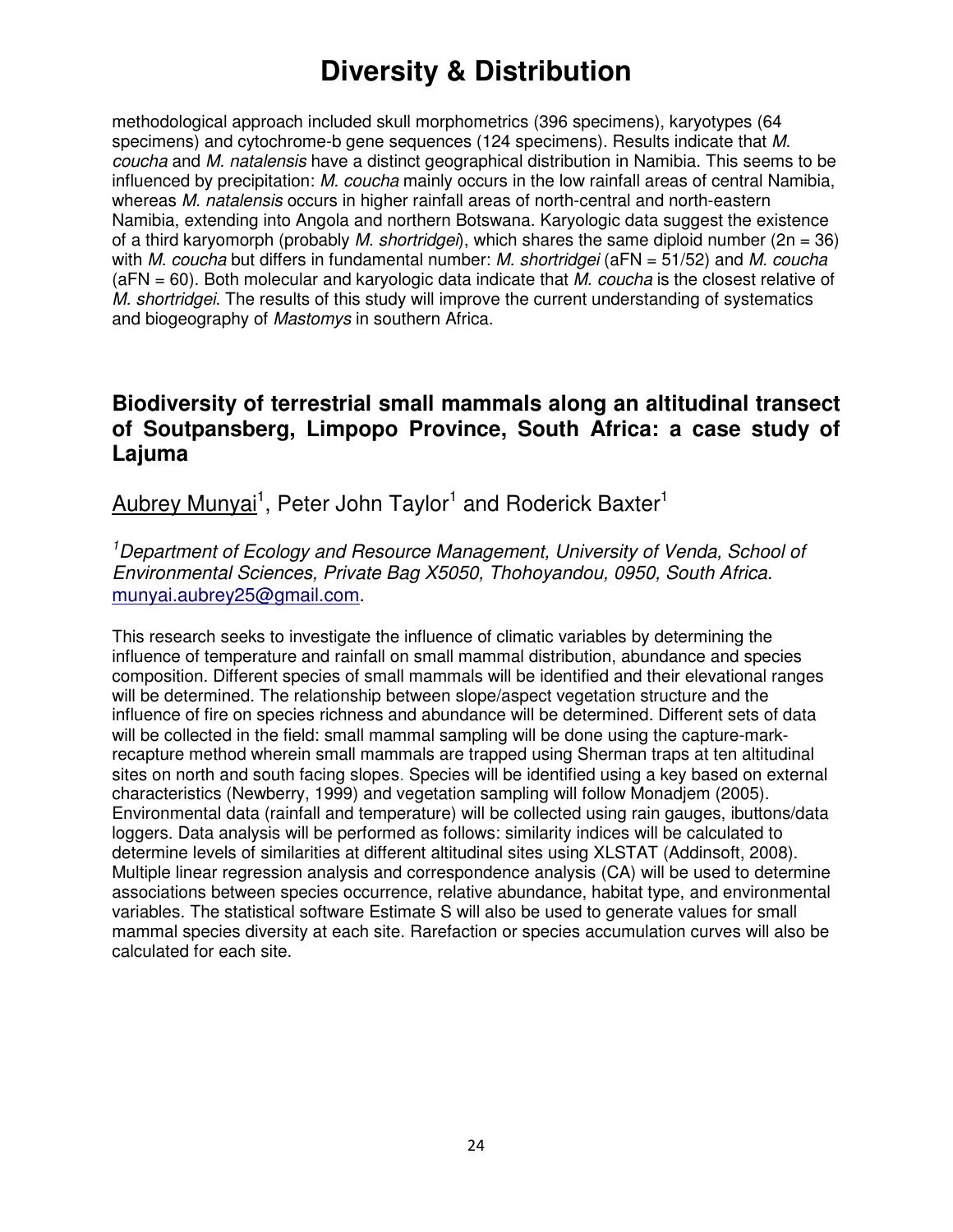#### **Small mammal biodiversity in a complex habitat in Lajuma, Limpopo Province, South Africa**

#### Tshifhiwa Nemakhavhani<sup>1</sup>, Peter John Taylor<sup>1</sup> and Roderick Baxter<sup>1</sup>

<sup>1</sup>Department of Ecology and Resource Management, University of Venda, School of Environmental Sciences, Private Bag X5050, Thohoyandou, 0950, South Africa. tshief@yahoo.com

Anthropogenic factors and possibly climate change have a negative impact on habitats in Limpopo Province. These effects can be ameliorated with rational conservation of key habitats. Lajuma is situated in the northern part of South Africa, high up in the Soutpansberg Mountain Range between Makhado and Vivo. Lajuma has a variety of habitat types including montane forests and montane grasslands, clear mountain streams with waterfalls. Lajuma, which falls within the proposed Vhembe Biosphere Reserve, contains a high diversity of plants and animals with strong altitudinal and climatic gradients containing a mosaic of ecosystems from mesic savanna and wetlands on the slopes, to sourveld grassland and mist belt forest on the summits. The research suggests that there is a good relationship between habitat type and small mammal richness, diversity and abundance. The focus of the study is to establish baseline ecological data on small mammal community structure, habitat preferences and population cycles as these allow early detection of subtle changes in the ecosystem. The importance of small mammals is that they live short lives and have a high population turnover, thus allowing cohorts to be followed from natality to mortality in a relatively short time. Data were collected using Sherman traps. Small mammals were trapped and individually marked on permanently marked grids during general survey efforts and community structure and population dynamics was followed over time using capture-mark-recapture method. The research focuses on rodents, shrews, and elephant shrews. The study has indicated that ten small mammal species occur on the plot. Four insectivorous specialists similarly can be expected to indicate changes in insect community structure and over all abundance while the wetland specialist should be good indicators of wetland health.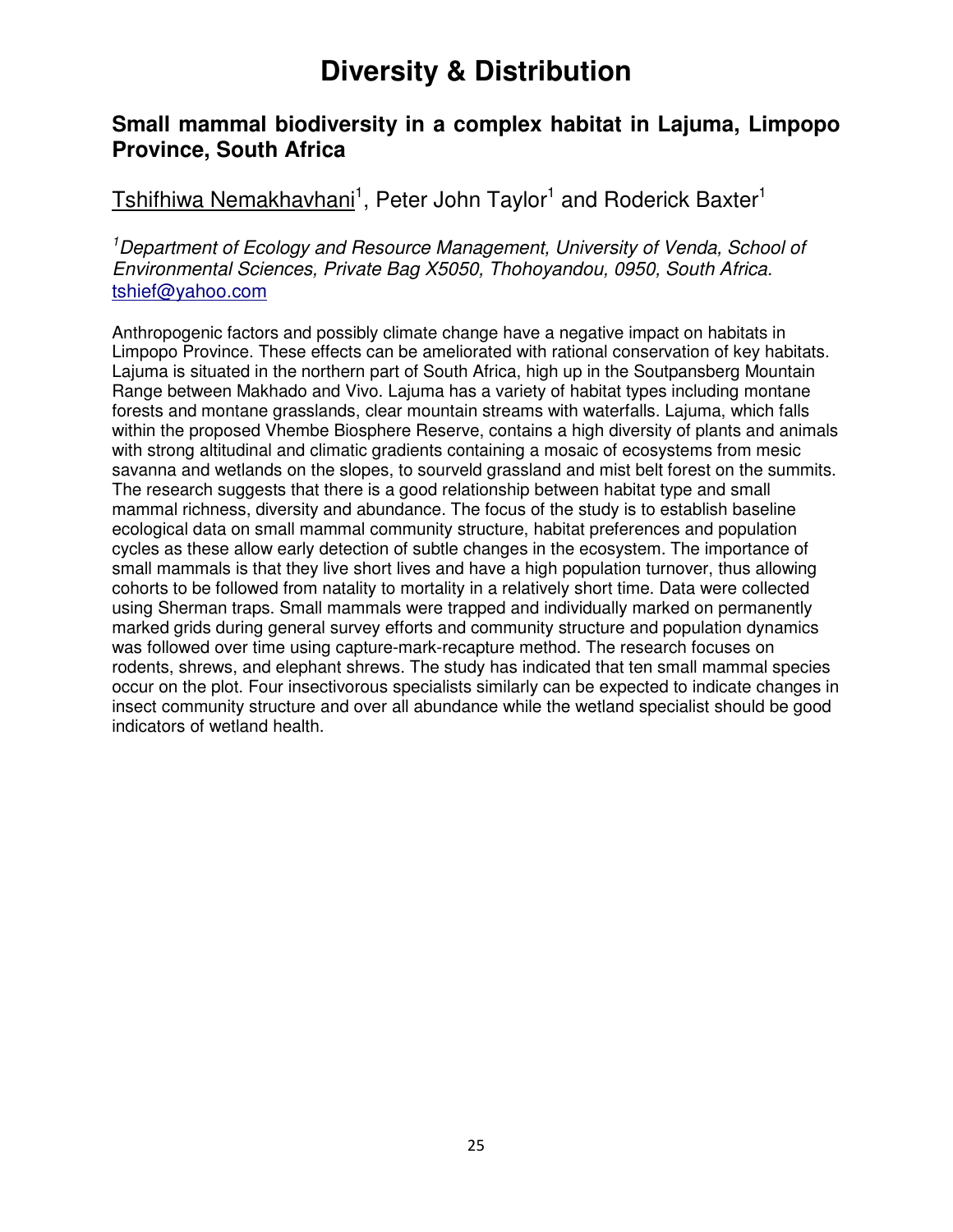## **General Ecology**

#### **ORAL PRESENTATIONS**

#### **The Mammals of Africa: progress and problems**

#### David Happold and Meredith Happold

Division of Botany and Zoology, Australian National University, Canberra, ACT 2600, Australia. David.Happold@anu.edu.au

"The Mammals of Africa" is a six-volume multi-author work that presents detailed profiles of the 1116 species currently recognized as extant on the continent. Two of the volumes, edited by us, are devoted to the small mammals (Orders Rodentia, Lagomorpha, Afrosoricida, Macroscelidea, Erinaceomorpha, Soricomorpha and Chiroptera). These orders collectively comprise about 75% of the species of African mammals. A series of guidelines were produced to ensure that each species profile has the same basic format as well as a pan-African distribution map and a table of standard measurements. In addition there are profiles for every order, family and genus. Each volume is well illustrated and there are many Tables that provide comparative data. During the writing and editing of this work, we were confronted by many problems of special relevance to others who are contemplating writing or editing books about the fauna of particular regions: some of these issues will be discussed in this presentation. All six volumes of "The Mammals of Africa" will be published simultaneously in hardback in 2012: later, we hope, they will be issued as a series of DVDs.

#### **Grasslands of fear: positive effects of wooded islands on the foraging behaviour of nocturnal rodents at Phinda Game Reserve**

Anita Rautenbach<sup>1</sup>, T. Dickerson<sup>2</sup> and M.Corrie Schoeman<sup>3</sup>

<sup>1</sup>Durban Natural Science Museum, P.O. Box 4085, Durban, 4000, South Africa. rautenbacha@durban.gov.za

2 Munyawana Conservancy, P.O. Box 610, Hluhluwe, 3960, South Africa

<sup>3</sup> School of Biological and Conservation Sciences, University of KwaZulu–Natal, Private Bag X54001, Durban, South Africa

Forest fragments in grasslands create spatial heterogeneity within landscapes. The resulting habitat fragmentation and edge effects influence wildlife abundance and distribution on broad geographic scales. A population's activity patterns may reveal the value of habitat types and the corresponding edge habitats. Recently, Abu Baker & Brown (2010) found that the rodent, Rhabdomys pumilio, perceived the forest fragments in grasslands as habitats with no opportunities and highly risky even when equal opportunities were provided. We used live trapping and giving-up densities (GUDs) to test if nocturnal rodents similarly perceive the distinct 'islands' of woody vegetation in the grasslands at Phinda Game Reserve (PGR), KwaZulu-Natal, South Africa. Contrary to expectations, our results suggest that the two most abundant rodent species (Gerbillus leucogaster and Mus minutoides) perceived the grasslands as more risky than the wooded islands when equal opportunities were simultaneously provided. We also found no evidence for cover effects at the microhabitat scale: GUDs of rodents were similar at open and closed patches in grassland and woody habitats. We suggest that because wooded islands are relatively scarce at PGR, they have positive effects on small, nocturnal rodents by reducing predation risk on a landscape scale. Our data are useful for developing recommendations for managers to improve the quality or amount of edges for wildlife.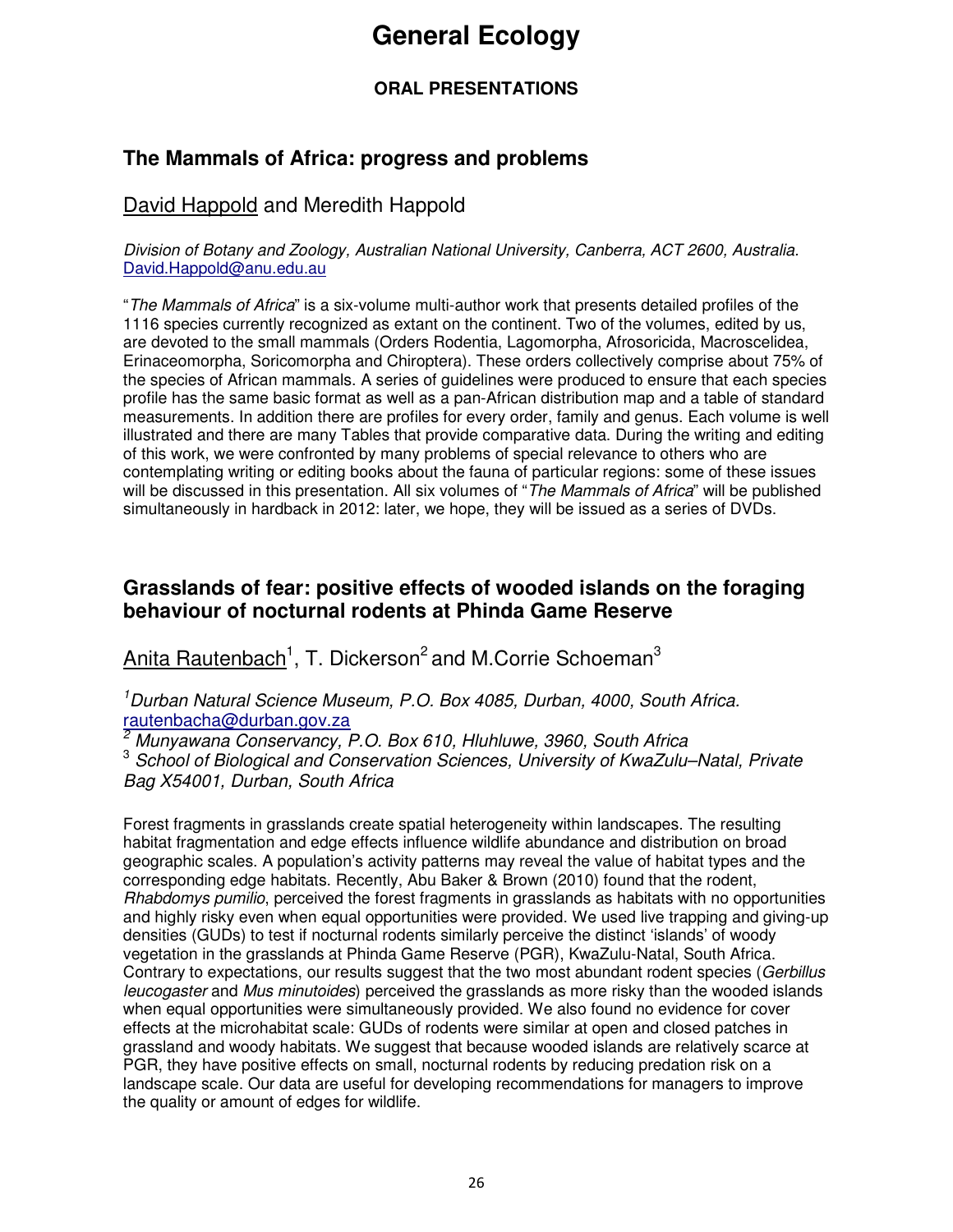## **General Ecology**

#### **The dynamics of small mammal populations in the Rocky Highveld grasslands of Telperion Nature Reserve, Mpumalanga, South Africa**

D.N. MacFadyen<sup>1;2</sup>, M. van der Merwe<sup>1</sup>, & G.J. Bredenkamp<sup>2</sup>

<sup>1</sup>Mammal Research Institute, Department of Zoology and Entomology, University of Pretoria, 0002, South Africa. Duncan.Macfadyen@eoson.co.za <sup>2</sup>Department of Plant Sciences, University of Pretoria, Pretoria, 0002, South Africa

The study attempts to answers the question of habitat selection of small mammals to vegetation type and structure in the Rocky Highveld Grasslands of Telperion in Mpumalanga. The project focuses on the influence of different broad habitats (pioneer grasslands, disturbed grasslands, Burkea dominated veld, Protea dominated veld) on small mammal diversity and the differences and similarities of ecological patterns displayed. This study also focuses on the effect of different management influences (virgin bush, moderate to severely altered areas) on diversity and abundance. These interactions should give an insight into the effect of different management practices in this grassland region. Habitat fragmentation is a major threat to biodiversity worldwide. It may result in the isolation of populations resulting in an unviable population sizes due to low recolonization rates and can thus cause a decrease in population numbers of many species, both directly and indirectly. However, fragmentation is not all negative as a patchwork of habitats of different sizes can lead to high faunal diversity if these areas are of a sufficient size. The presentation focuses on habitat selection, species per/ha and interactions with vegetation communities in this threatened habitat type.

#### **Seasonal variation in the diet of Rhabdomys pumilio in Bhisho Bushveld, Eastern Cape, South Africa**

B. Koshy<sup>1</sup> and **R.M. Baxter**<sup>2</sup>

<sup>1</sup>Department of Zoology, University of Fort Hare, P/Bag X 1314, Alice, South Africa <sup>2</sup>Department of Ecology, University of Venda, P/Bag X 5050, Thohoyandou, South Africa. Roderick.baxter@univen.ac.za

Seasonal variation in the diet of Rhabdomys pumilio was investigated over a period of twelve months. The annual diet included 34 plant species. Species richness of the diet reflected the heterogeneity of the habitat and plant food formed the largest proportions of the stomach contents. The diet was dominated by the utilization (>40%) of ephemeral, high quality foods (insects, fruit and seeds) from spring to early autumn. This resulted in significant variation in the major components of their seasonal diets. Reproduction in R. pumilio appeared to be linked to the presence of high quality food in their diet. The most important components in terms of abundance and frequency of occurrence in the diet were insects, grass seeds, dicot seeds and fruit. These results confirmed R. pumilio as an opportunistic omnivore. An increase in bark consumption during dry winter months was evident. Bark consumption peaked with increased density of R. pumilio juveniles which tended to eat more bark than adults. The onset of bark consumption appeared to be linked to a marked reduction in the water content of the monocots, which constituted the major food category in winter.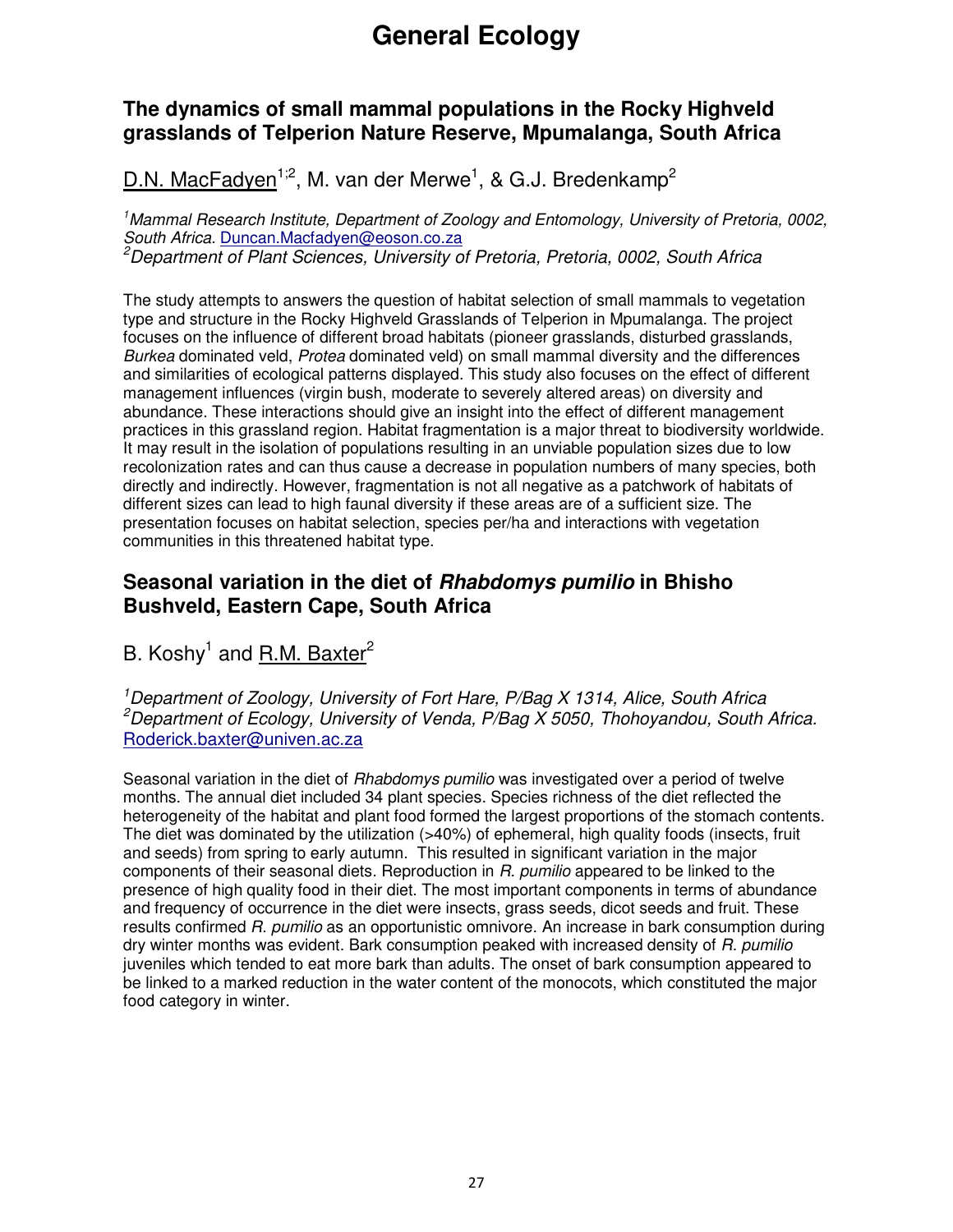## **General Ecology**

#### **Radio-tracking as an effective tool to study the behaviour of free-living subterranean rodents**

#### Radim Šumbera, Jan Šklíba and Matěj Lövy

#### Faculty of Science, University of South Bohemia, Branišovská 31, 370 05 České Budějovice, Czech Republic. Sumbera@prf.jcu.cz

A direct observation of free-living subterranean mammals is almost impossible. Apart from short forays above ground, their existence is confined to self-constructed systems of underground burrows. Most of their activities including foraging, searching for mates and reproduction probably occur below ground. The only effective tool how to follow their activity in the field is thus telemetry. In our hitherto carried out studies, we used radio-telemetry in three species of strictly subterranean African mole-rats: the giant mole-rat Fukomys mechowii, the Ansell's mole-rat Fukomys anselli, and the silvery mole-rat *Heliophobius argenteocinereus*. Based on our results, it is clear that using radio collars (especially if equipped with indicators of activity) can provide us with many valuable information on spatial and temporal activity patterns of subterranean mammals. The advantage of the "subterranean" telemetry is very precise fixing of an animal's position since an observer can approach it very closely without disturbing it seriously. If microenvironmental characteristics are measured, factors determining activity patterns can be tested. If radio-tracking data are collected for a longer period, seasonal trends in activity can be analysed as well. Mapping of a burrow system after radio-tracking of their inhabitants could bring unique information of how subterranean mammals utilise their burrow systems, how they explore underground environment, and finally information related to their role in ecosystems, e.g. burrow excavation and soil transport. Radiotracking could also reveal contacts between individuals/colonies, or an antipredator behaviour. In social subterranean rodents, radio-telemetry could also document division of labour among colony members or forming of alliances among particular individuals. The research was supported by the grant of the Grant Agency of AS CR IAA601410802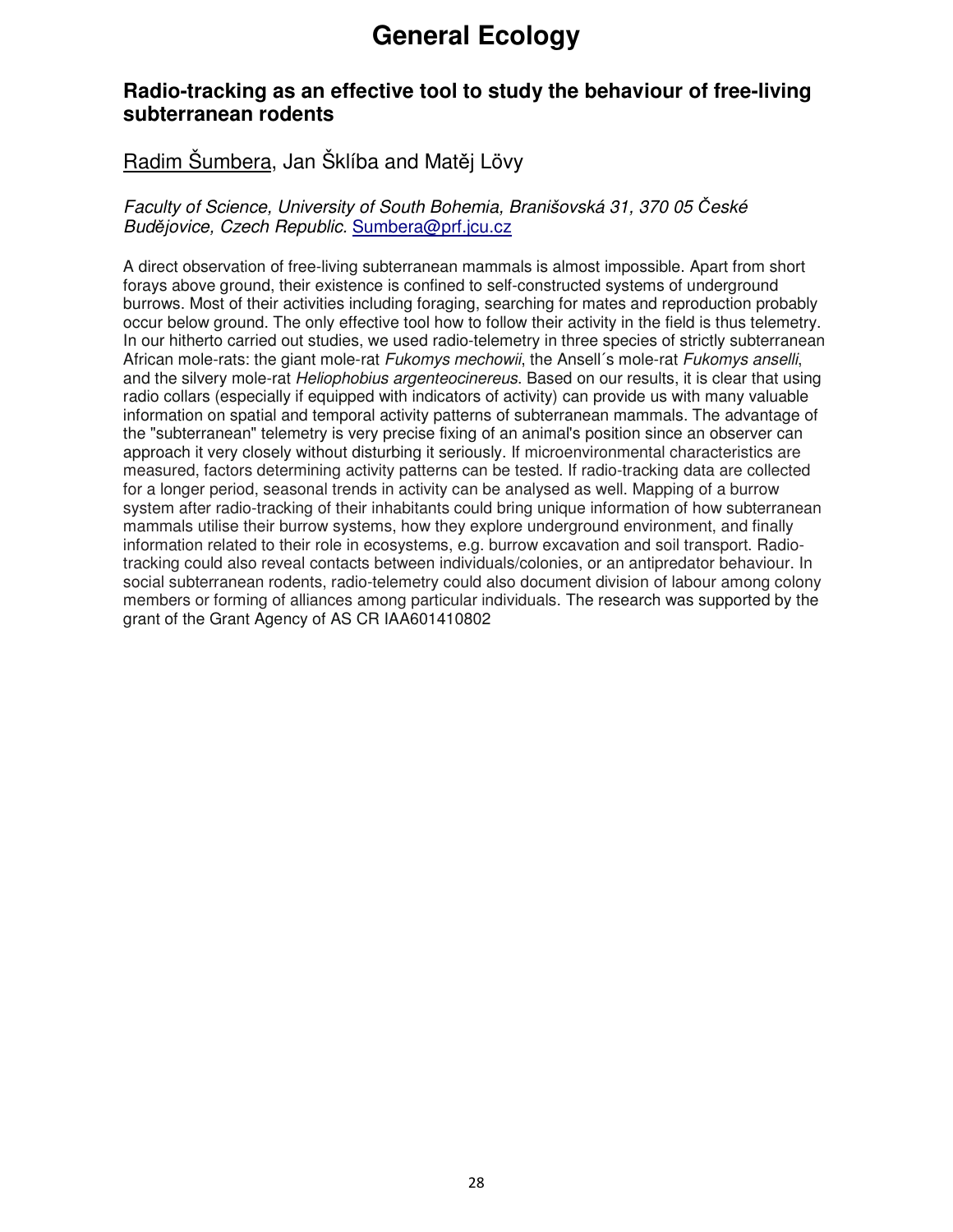#### **PLENARY**

#### **The bats of Madagascar: history of colonization, speciation, and measures of species richness and endemism**

#### Steven M. Goodman

Field Museum of Natural History, 1400 South Lake Shore Drive, Chicago, Illinois 60605, USA and Association Vahatra, BP 3972, Antananarivo 101, Madagascar. sgoodman@fieldmuseum.org

The past decade has seen considerable field research associated with bat inventories across many different areas of Madagascar, which have provided specimen and associated tissue collections for detailed systematic research. The use of molecular genetic techniques at the first level and different morphological studies at the second level have been paramount to understand patterns of colonization, speciation, and identification of cryptic species. In this presentation, these different points are reviewed to approach a synthetic analysis of the bats of the island, including aspects of their biogeographic affinities and levels of endemism.

#### **ORAL PRESENTATIONS**

#### **Enhancing taxonomic capacity to underpin biodiversity conservation**

#### Paul Bates<sup>1</sup> and Chutamas Satasook<sup>2</sup>

<sup>1</sup>Harrison Institute, Bowerwood House, St Botolphs Road, Sevenoaks, Kent, TN13 3AQ, United Kingdom. Harrisoninstitute@btopenworld.com <sup>2</sup> Prince of Songkla University, Hat Yai, Songkhla Province, Thailand, 90112

For the past twelve years, the Harrison Institute and Prince of Songkla University have worked together with colleagues in mainland Southeast Asia to increase taxonomic capacity. Outputs include in-country PhD and MSc students conducting taxonomic research on bats, whilst others are now working on rodents and birds. There have been many faunal surveys, 32 publications, and the description of five bat species new to science. Together, we have hosted training workshops, facilitated staff and student inter-institutional exchanges, and organised and presented at national and international conferences. Currently, we are developing a centre for tropical biodiversity research and training which is based at the Natural History Museum of the Prince of Songkla University in peninsular Thailand. In January, 2011, our team launched the Afro-Asian Taxonomic Network http://www.harrison-institute.org/afro\_asian/index.html . Targeted at a new generation of young taxonomists and biodiversity specialists, it seeks to promote and facilitate taxonomic research not only in Asia but throughout the Old World tropics. The idea is that the Network offers an opportunity for taxonomists, often working in relative isolation, to become part of a wider international scientific community. It seeks to promote the exchange of ideas and, where possible, provide inter-institutional training and research programmes; greater access to biodiversity literature; and host regional/international taxonomic/biodiversity workshops and conferences.

Although most of our work to date has been in Asia, the first phase of the Network in Africa is about to begin, with the training of an MSc student from the Copperbelt University, Zambia in mammal taxonomy at the Prince of Songkla University. At this Congress, we would welcome any feed-back from the established taxonomic community about the Network. Is it relevant to the needs of Africa and if so what should be its priorities in terms of capacity building, geography and research topics?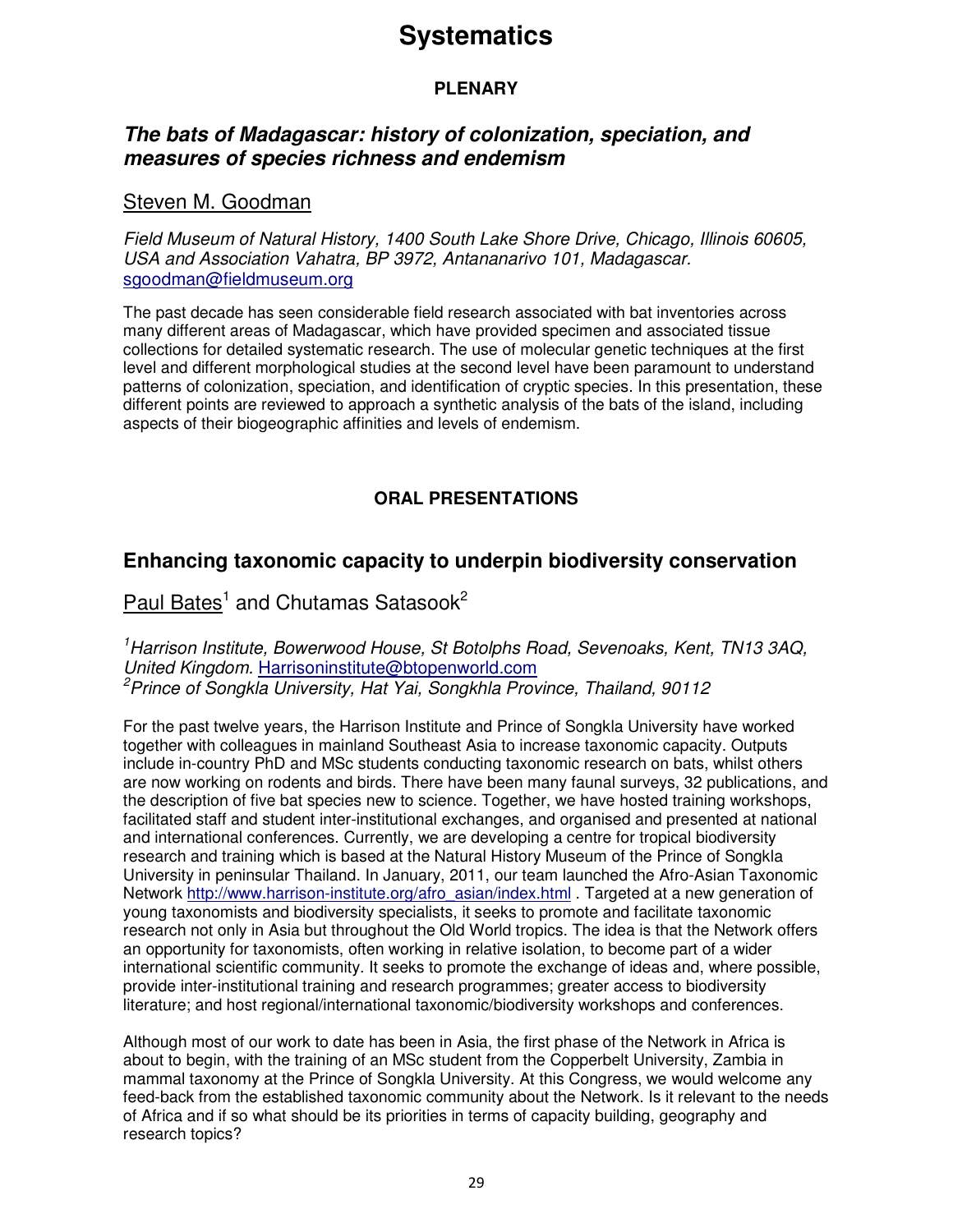#### **Accumulation of rare sex chromosome rearrangements in the African pygmy mice (genus Mus, subgenus Nannomys)**

Frédéric Veyrunes<sup>1</sup>, Pascale Chevret<sup>2</sup>, Josette catalan<sup>1</sup>, Johan Watson<sup>3</sup>, Terence J. Robinson<sup>4</sup> and J. Britton-Davidian<sup>1</sup>

 $<sup>1</sup>$  Institut des Sciences de l'Evolution, Université Montpellier 2, Montpellier, France.</sup> frederic.veyrunes@univ-montp2.fr

<sup>2</sup> Laboratoire de Biométrie et Biologie Evolutive, UCBL-Lyon 1, Villeurbanne, France <sup>3</sup> Free State Department of Economic Development, Tourism and Environmental Affairs, Bloemfontein, South Africa

<sup>4</sup>Evolutionary Genomics Group, Department of Botany and Zoology, University of Stellenbosch, Stellenbosch, South Africa

Although sex chromosomes are generally the most conserved elements of the mammalian karyotype, those of African pygmy mice show three extraordinary deviations from the norm: (a) asynaptic sex chromosomes, (b) multiple neo-sex chromosomes, and (c) modifications of sex determination in some populations/species. It is unprecedented that all these features are observed within the same genome. Furthermore, it occurs in very close relatives of the laboratory mouse (same genus), making the African pygmy mice one of the most relevant models to investigate sex chromosome and sex determination evolution in mammals. We will focus on the diversity of neo-sex chromosomes, and on the evolution of a rare case of a novel sex determination system in Mus minutoides. In effect, this species is characterized by a very high proportion of XY females from geographically widespread Southern and Eastern African populations. Sequencing of the high mobility group domain of the mammalian sex determining gene Sry, and karyological analyses using fluorescence in situ hybridization and G-banding data, suggest that the sex reversal is most probably not due to a mutation of Sry, but rather to a chromosomal rearrangement on the X chromosome. In effect, two morphologically different X chromosomes were identified, one of which, designated  $X^*$ , is invariably associated with sexreversed females. The asterisk designates the still unknown mutation converting X\*Y individuals into females. Although relatively still unexplored, such an atypical sex chromosome system offers a unique opportunity to unravel new genetic interactions involved in the initiation of sex determination in mammals.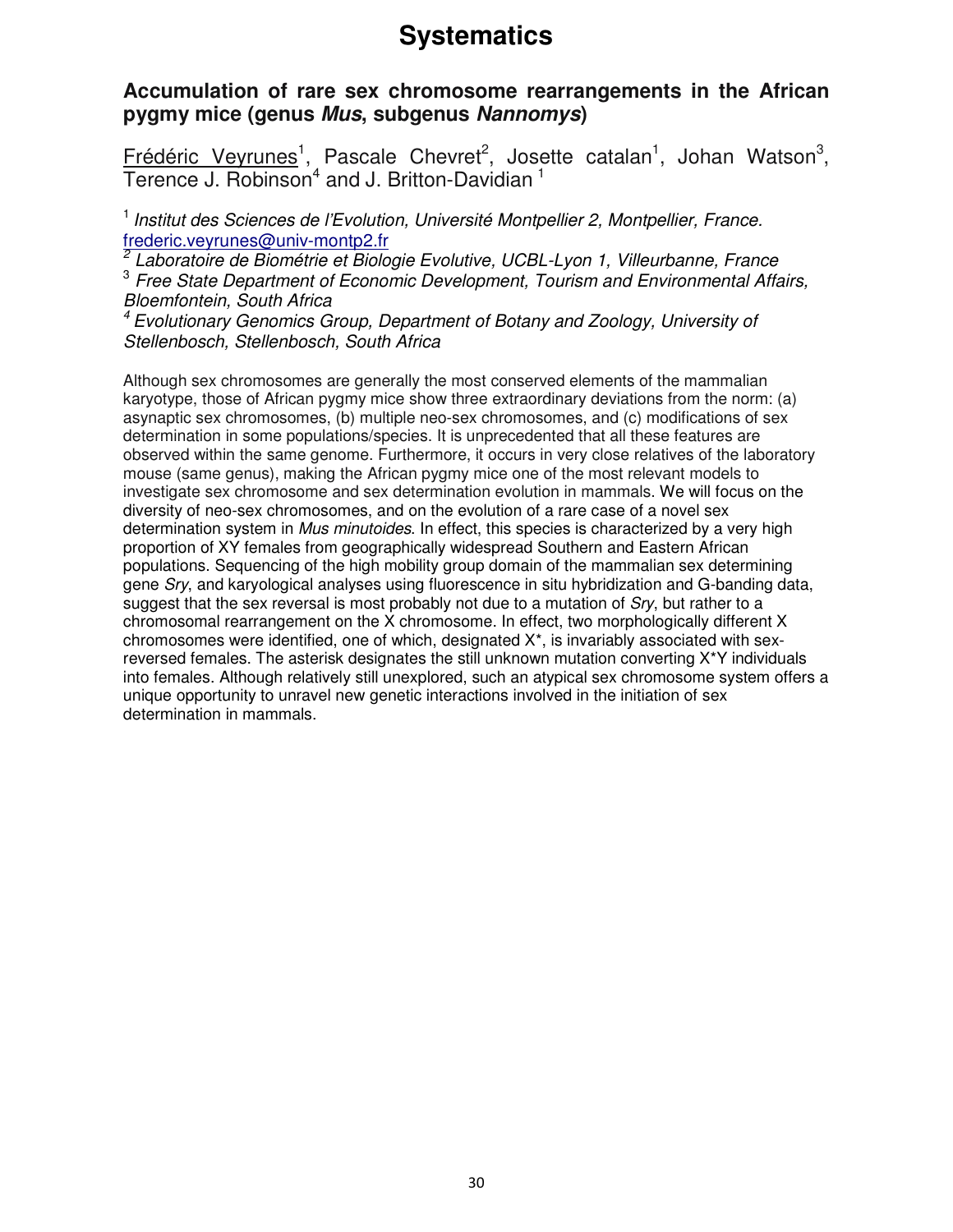#### **Phylogeography of Saharan rodents**

J.F. Cosson<sup>1</sup>, A. Ben Faleh<sup>2</sup>, N. Nési<sup>3</sup>, C. Tatard<sup>1</sup>, J.M. Duplantier<sup>1</sup>, G. Dobigny<sup>1,4</sup>, V. Nicolas<sup>3</sup>, L Granjon<sup>1,5</sup>

<sup>1</sup> INRA, UMR CBGP (INRA/IRD/Cirad/Montpellier SupAgro), Campus international de Baillarguet, CS 30016, F-34988 Montferrier-sur-Lez. cosson@supagro.inra.fr <sup>2</sup>Unité de Recherche: Génétique, Biodiversité et Valorisation des Bio-ressources (UR03ES09). Institut Supérieur de Biotechnologie de Monastir 5000-Tunisie <sup>3</sup>Muséum National d'Histoire Naturelle, Département de Systématique et Evolution, UMR 7205, Laboratoire Mammifères et Oiseaux, 57 rue Cuvier, CP 51, 75005 Paris, France 4 Institut de Recherche pour le Développement, Centre de Biologie pour la Gestion des Populations, Centre Régional Agrhymet, BP 11011, Niamey, Niger <sup>5</sup>IRD, UMR CBGP (INRA/IRD/CIRAD/Montpellier SupAgro), Campus de Bel-Air, BP 1386, Dakar, CP 18524, Senegal

Since the onset of arid conditions, approximately 7 Myr ago, the Sahara desert has experienced drastic changes, alternating humid and arid phases, which rendered its boundaries highly variable. These recurrent and important paleoclimatic shifts have likely affected the geographic distribution and evolution of animal species. We simultaneously studied the phylogeography of three gerbils (Gerbillus tarabuli, G. pyramidum, G. gerbillus) and of the lesser jerboa (Jaculus jaculus), which are abundant at the sandy zones of the Sahara. Our phylogenetic analyses, based on the mitochondrial gene of the cytochrome b, indicate for all species, an absence of geographical structuring. The phylogenies also revealed two monophyletic, well differentiated clades in the lesser jerboa, with a mean genetic divergence value (K2P =  $10.9 \pm 0.01\%$ ), which, suggest that there are two separate species within the currently accepted J. jaculus in the Sahara. Various demo-genetics analyses show different patterns of range and demographic contraction/expansion between species, which are related to some important shifts in climatic conditions. This study reveals discordant phylogeographic patterns between these four (five?) Saharan species, which answered each one by different manners to the climatic fluctuations.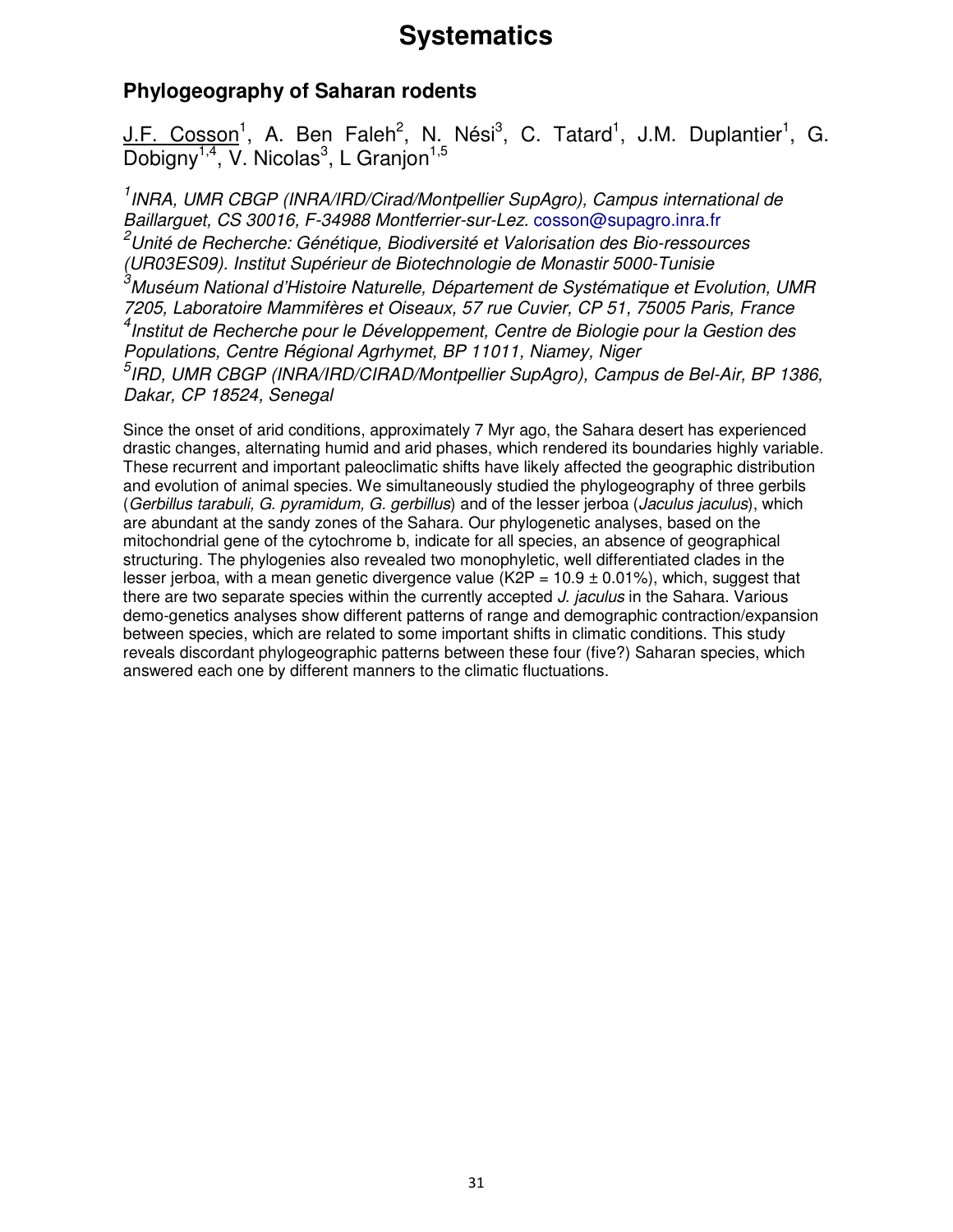#### **Continental islands – the biogeography of the East African forestdwelling mountain rodent Praomys delectorum**

Hana Patzenhauerová<sup>1</sup>, Ferhat Matur<sup>1,4</sup>, Ondřej Mikula<sup>1,2</sup>, Radim Šumbera<sup>3</sup>, Erik Verheyen<sup>5</sup>, Wilbert N. Chitaukali<sup>6</sup> and Josef Bryja<sup>1</sup>

<sup>1</sup>Institute of Vertebrate Biology AS CR, 603 65 Květná 8, Brno, Czech Republic. hankapatz@soukroma.cz

<sup>2</sup>Institute of Animal Physiology and Genetics AS CR, Veveří 97, 602 00 Brno, Czech **Republic** 

 ${}^{3}$ Faculty of Biological Sciences, University of South Bohemia, Branišovská 31, 370 05 České Budějovice, Czech Republic

4 Zonguldak Karaelmas University, Faculty o fArts and Science, Department of Biology, 67100 Zonguldak, Turkey

<sup>5</sup>Vertebrate Department, Royal Belgian Institute of Natural Sciences, Vautierstraat 29, 1000 Brussels, Belgium

 ${}^6$ Biology Department, Chancellor College, University of Malawi, P.O.Box 280, Zomba, Malawi

Mountain forests in Eastern Africa form archipelagos of specific habitats with particular flora and fauna. Fragmented distribution of specialized taxa has important consequences for their genetic structure with the most important effects on the reproductive isolation of populations and allopatric speciation. In present study, we employed morphological and genetic (nuclear microsatellites and the mitochondrial cytochrome b sequences) data to review the status of fragmented populations of endemic forest-dwelling rodent *Praomys delectorum* (family Muridae). This species occurs in a long narrow zone of the mountain chains and isolated massifs, from southern Kenya (Taita Hills), northern (Mt. Kilimanjaro) and eastern (Eastern Arc Mountains) Tanzania as far as southern Malawi (Mulanje Massif). Considering the character of distribution of this species it is possible to employ P. delectorum as a model for studying interesting biogeographical tasks, e.g. for the reconstruction of the evolution of mountain biota of East Africa or for the testing of the relationship between genetic variation and the population size (i.e. the size of the "forest island"). Genetic data showed significant genetic differentiation of individual populations. The phylogenetic analyses of mtDNA imply the successive splitting of lineages from the south towards north (especially the southernmost populations are very distinct). Microsatellites show slightly different pattern for some populations and suggest the important role of genetic drift during habitat fragmentation. Classical and geometric morphometry again indicate remarkable variation among populations, which is now analysed in relation with predictions of island biogeography.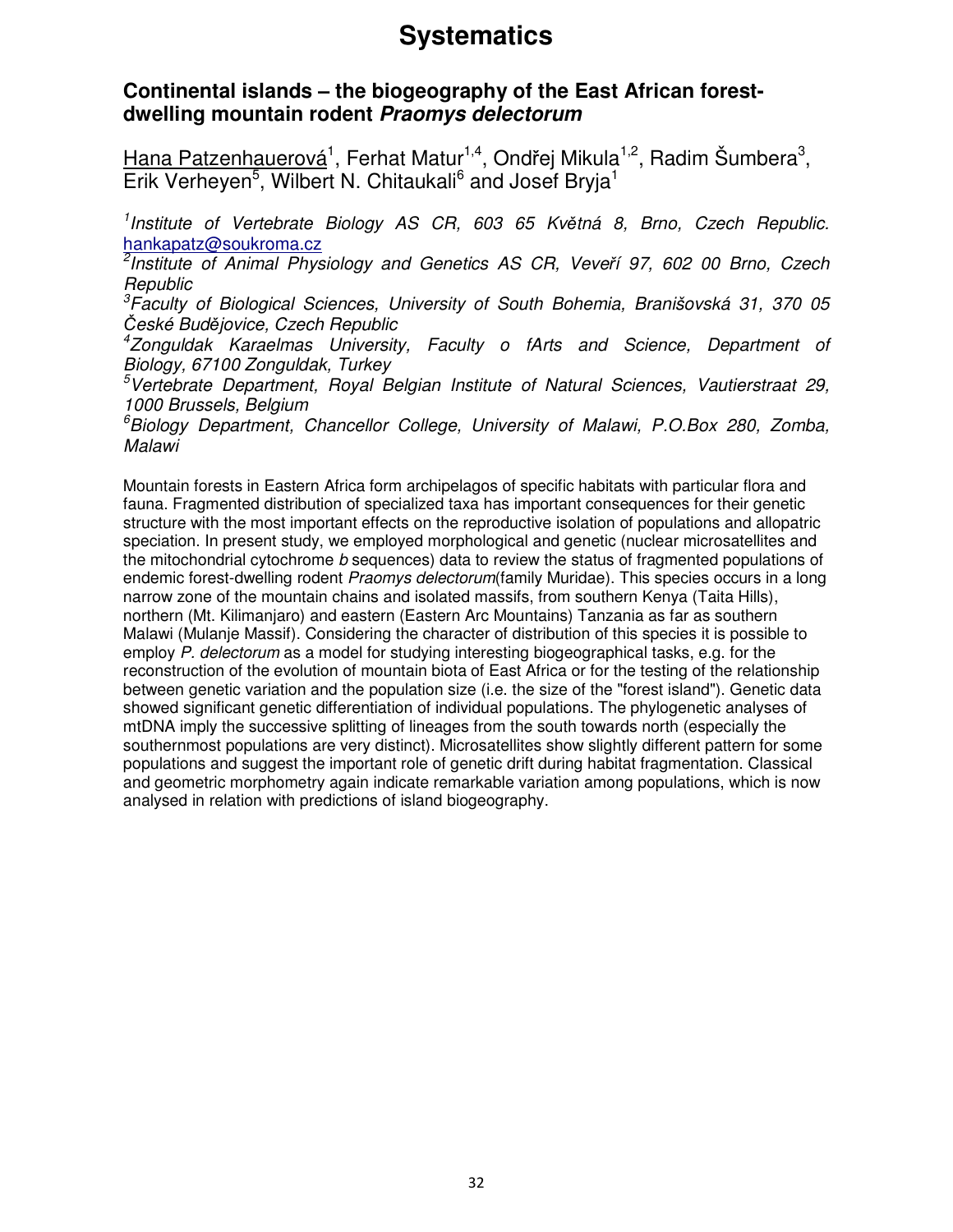#### **Phylogeography of the Red Veld Rat (Aethomys chrysophilus) (Rodentia: Muridae), the role of rivers and potential Pleistocene refugia in south-eastern Africa**

Vladimír Mazoch<sup>1</sup>, Josef Bryja<sup>2</sup>, Hana Patzenhauerová<sup>2</sup>, Ondřej Mikula<sup>3</sup> and Radim Šumbera<sup>1</sup>

<sup>1</sup>Department of Zoology, Faculty of Science, University of South Bohemia, Branišovská 31, 37005, České Budějovice, Czech Republic. Vladimir.mazoch@prf.jcu.cz  $^{2}$ Department of Population Biology, Institute of Vertebrate Zoology, Academy of Sciences of the <sup>3</sup>Czech Republic, Studenec 122, 67502, Czech Republic <sup>3</sup>Institute of Animal Physiology and Genetics, Veveří 97, 60200, Brno, Czech Republic

Presented are results of the molecular phylogeographic studies of African rodents of the genus Aethomys focusing on Aethomys chrysophilus. Genus Aethomys currently includes nine species, but recent findings suggest the need for a thorough taxonomic revision. Within our collection we identified 5 different species, including recently reclassified Micaelamys namaquensis. Material available for A. chrysophilus (110 specimens, 40 localities) covers a significant geographic distribution of the selected species complex. Mitochondrial cytochrome b sequences (a fragment of ~1050 bp with 135 parsimony informative sites) were utilized as markers to reconstruct a phylogeography for representative populations. Phylogenetic analyses conducted by maximum parsimony, maximum-likelihood and neighbor-joining methods produced almost matching phylogenetic reconstructions of trees that separated five well supported clades based on geographical origin: (1) Kenya, northern Tanzania, and (2) The central and northern Zambia, Malawi, northern Mozambique, southern Tanzania, (3) Eastern Zambia (4) southern Mozambique, Zimbabwe (5) Surprisingly, well defined species A. ineptus was located as an internal group in the phylogenetic tree making A. chrysophilus polyphyletic. This spatial structure can be partly explained by the presence of natural barriers as large rivers (Zambezi, Limpopo, Kafue) and their adjacent valleys.

#### **Taxonomy of the genus Scotophilus (Vespertilionidae) in southern Africa**

Peter Vallo<sup>1,2</sup>, Petr Benda<sup>3</sup>, David J. Jacobs<sup>4</sup>

<sup>1</sup> Institute of Vertebrate Biology, Academy of Sciences of the Czech Republic, v.v.i., Květná 8, CZ-603 65 Brno, Czech Republic. vallo@ivb.cz

2 Department of Zoology, National Museum (Natural History), Václavské nám. 68, CZ–115 79 Praha 1, Czech Republic

3 Dpartment of Zoology, Faculty of Science, Charles University, Viničná 7, CZ–128 44 Praha 2, Czech Republic

4 Department of Zoology, University of Cape Town, Cape Town, Republic of South Africa

The Paleotropical genus Scotophilus is one of the systematically most complicated bat groups in the family Vespertilionidae. Three of the most abundant species in the genus inhabiting sub-Saharan Africa are usually distinguished on the basis if the colouration of their venters as the yellow-bellied S. dinganii, the white-bellied S. leucogaster, and S. viridis which is distinguished from the former two species by greenish tinged fur covering the whole body. Particular populations were assigned to these species rather intuitively and were also often reciprocally synonymized. A recently published study based on genetic sequence data revealed intricate phylogenetic relationships in the genus *Scotophilus* and suggested existence of cryptic species. Here we report on molecular genetic analysis that broadens the current systematic information on the genus. Our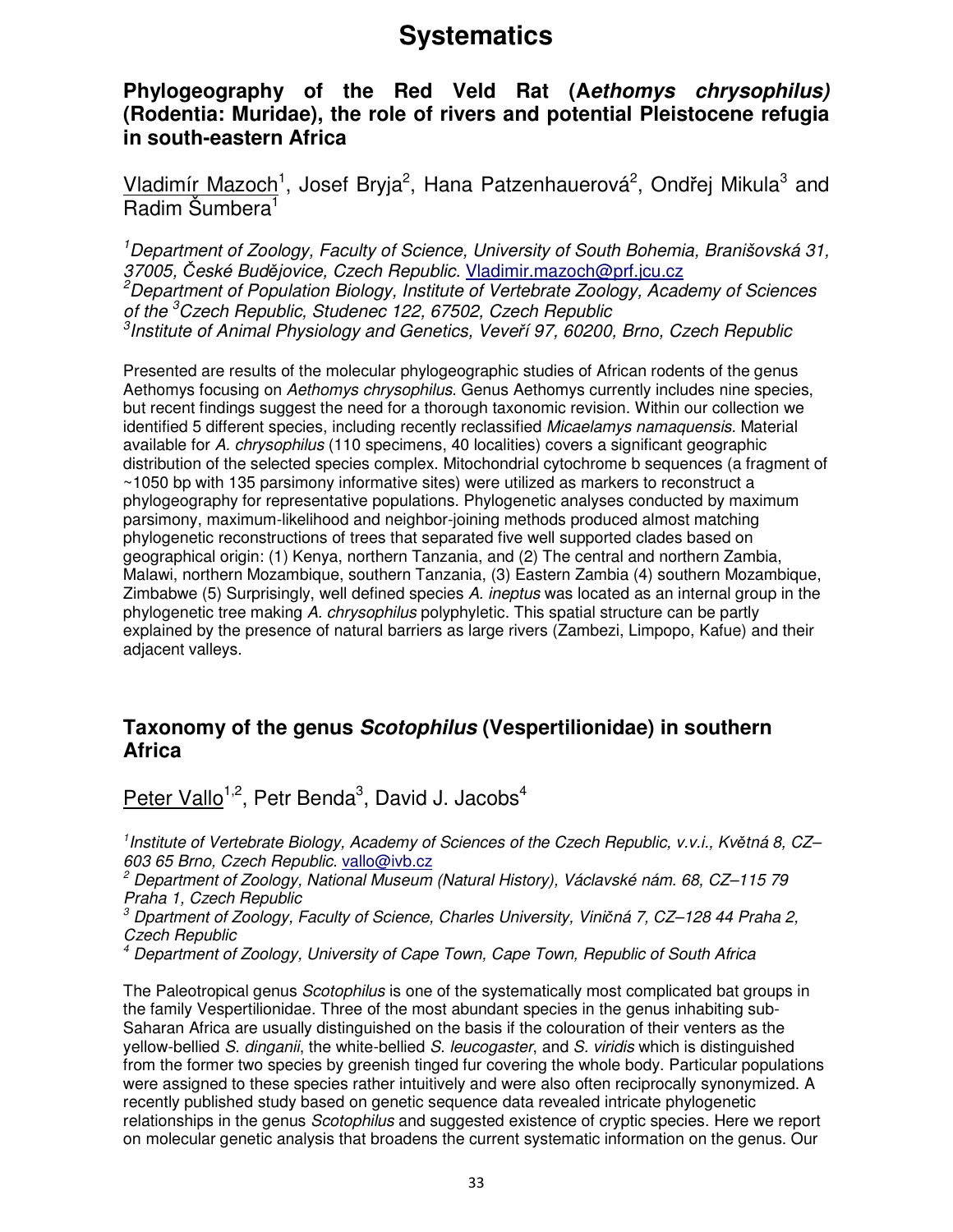data suggests that southern African populations fall into three mitochondrial lineages corresponding to three separate species, and confirms the classificiation of only the yellow-bellied S. dinganii. Bats with white to grevish-brown venters, which are currently considered to belong to S. viridis, were genetically similar to S. leucogaster damarensis. However, S. I. damarensis is not closely related to S. leucogaster s.str. from the northern hemisphere, and can be regarded as a separate species. On the other hand, the recently discovered cryptic form of S. dinganii, tentatively named as S. mhlanganii, likely corresponds to the green-tinged S. viridis according to the original definition of S. viridis.

#### **Taxonomic revision of the genus Asellia (Hipposideridae)**

Petr Benda<sup>1,2</sup>, Peter Vallo<sup>3</sup>, Antonín Reiter<sup>4</sup>

<sup>1</sup>Department of Zoology, National Museum (Natural History), Václavské nám. 68, CZ–115 79 Praha 1, Czech Republic. petr\_benda@nm.cz <sup>2</sup>Department of Zoology, Faculty of Science, Charles University, Viničná 7, CZ–128 44

Praha 2, Czech Republic <sup>3</sup>Institute of Vertebrate Biology, Academy of Sciences of the Czech Republic, v.v.i., Květná 8, CZ–603 65 Brno, Czech Republic

 $^4$ South Moravian Museum in Znojmo, Přemyslovců 8, CZ–669 45 Znojmo, Czech Republic

Two species are currently recognised within the genus Asellia, a typical inhabitant of arid areas of northern Africa and southwestern Asia. Most of the distribution range of the genus is covered by the species A. tridens, while the other species, A. patrizii, is restricted to Ethiopia, Eritrea and several Red Sea islands. We analysed morphological variation in an extensive set of Asellia samples covering the whole genus range including most of the available type material. In a representative subset of samples, we employed molecular genetic analysis to infer phylogenetic relationships within the broadly distributed A. tridens. Morphological comparisons revealed four distinct morphotypes. Except for the endemic A. patrizii, all African Asellia belonged to the same morphotype as most of the Middle Eastern specimens. This morphotype was unambiguously identified as A. tridens. Two other morphotypes of tentative A. tridens could be further delimited based on skull shape differences; one in the southern Arabian region of Dhofar, the other in Socotra. Phylogenetic analysis of complete sequences of the mitochondrial cytochrome b gene yielded three main monophyletic groups, which corresponded to revealed morphotypes of A. tridens. Significant genetic divergences reaching over 5% and 12%, respectively, were discovered between them. Based on the morphological and molecular data obtained, we propose a split of the current A. tridens into three separate species: A. tridens in Africa and most of the Middle East, A. italosomalica in Socotra and Somalia, and A. arabica sp. nov. in southern Arabia. Molecular dating along with available paleontological information and geological history of the Arabian Peninsula supports an Arabian origin of the contemporary Asellia. While profound divergence of the Socotran form may be linked with the split of Socotra from the southern Arabian coast in the Middle Miocene, low sequence variation of Asellia in most of Africa and the Middle East suggests a relatively recent colonisation of this vast area during Pleistocene. The newly described form from southern Arabia likely represents a relict of aridisation during Miocene/Pliocene transition.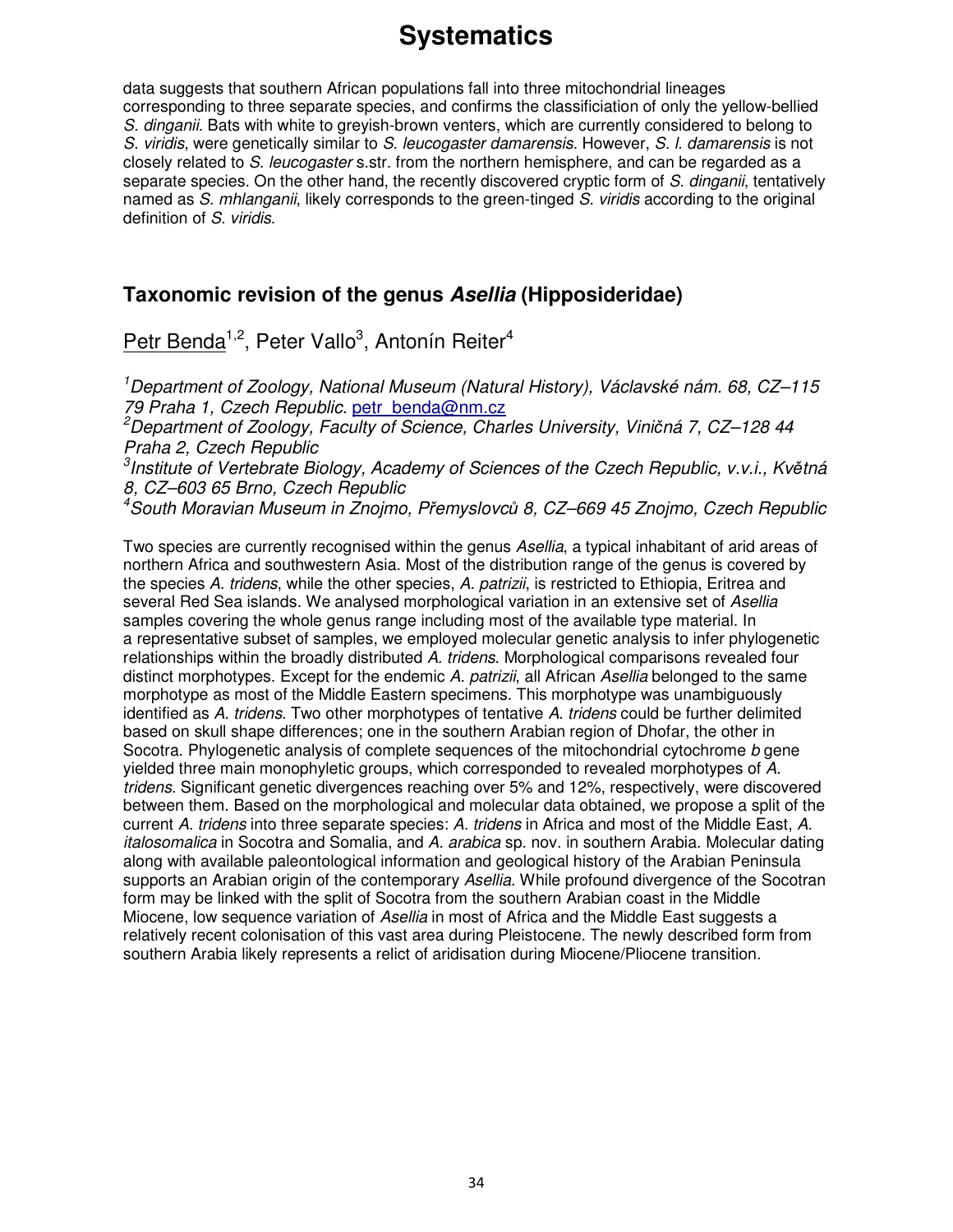#### **Comparative chromosome painting studies of Chiroptera from Madagascar: chromosomal homologies and genome evolution**

Leigh R. Richards<sup>1,2</sup>, Ramugondo V. Rambau<sup>3</sup>, Jennifer M. Lamb<sup>2</sup>, Peter J. Taylor<sup>4</sup>, Fengtang Yang<sup>5</sup>, Ara Monadjem<sup>6</sup>, M. Corrie Schoeman<sup>2</sup>, Steven M. Goodman<sup> $7,8$ </sup>

 $1$ Durban Natural Science Museum, eThekwini Libraries and Heritage, P O Box 4085, Durban, 4000, South Africa. Richardsl@durban.gov.za

 $2$ School of Biological and Conservation Sciences, University of KwaZulu-Natal, Westville Campus, Durban, 4001, South Africa

 ${}^{3}$ DST-NRF Center of Excellence for Invasion Biology and Evolutionary Genomics Group, Department of Botany and Zoology, University of Stellenbosch, Stellenbosch, South Africa, Private Bag X1, Matieland, 7602, South Africa

<sup>4</sup>School of Environmental Sciences, University of Venda, Private Bag X5050, Thohoyandou, 0950, South Africa

<sup>5</sup>The Wellcome Trust Sanger Institute, Wellcome Trust Genome Campus, Hinxton, Cambridge, CB10 1SA United Kingdom

<sup>6</sup>Department of Biological Sciences, University of Swaziland, Kwaluseni, Swaziland Field Museum of Natural History, Department of Zoology, 1400 S Lake Shore Drive, Chicago, IL 60605 USA

<sup>8</sup>Vahatra, BP 3972, Antananarivo 101, Madagascar

Madagascar is home to eight of the 19 recognized families of bats, including the endemic Myzopodidae. While recent systematic studies have contributed to our understanding of the morphological and genetic diversity of the island's chiropteran fauna, little is known about their cytosystematics. We investigated karyotypic relationships among ten species, representing six families of Chiroptera endemic to the Malagasy region using cross-species chromosome painting and GTG-banding. Flow-sorted chromosome painting probes of *Myotis myotis* were used to establish genome-wide homology among chromosomes of the Malagasy species investigated in this study. Our results provide further insights into karyotypic evolution within the two suborders of bats (Pteropodiformes and Vespertilioniformes) and provide further support for the involvement of Robertsonian translocations and predominance of homoplasies in the genome evolution of Chiroptera. Furthermore, we describe novel chromosomal rearrangements in two bat families, Pteropodidae and Myzopodidae, using M. myotis whole chromosome probes.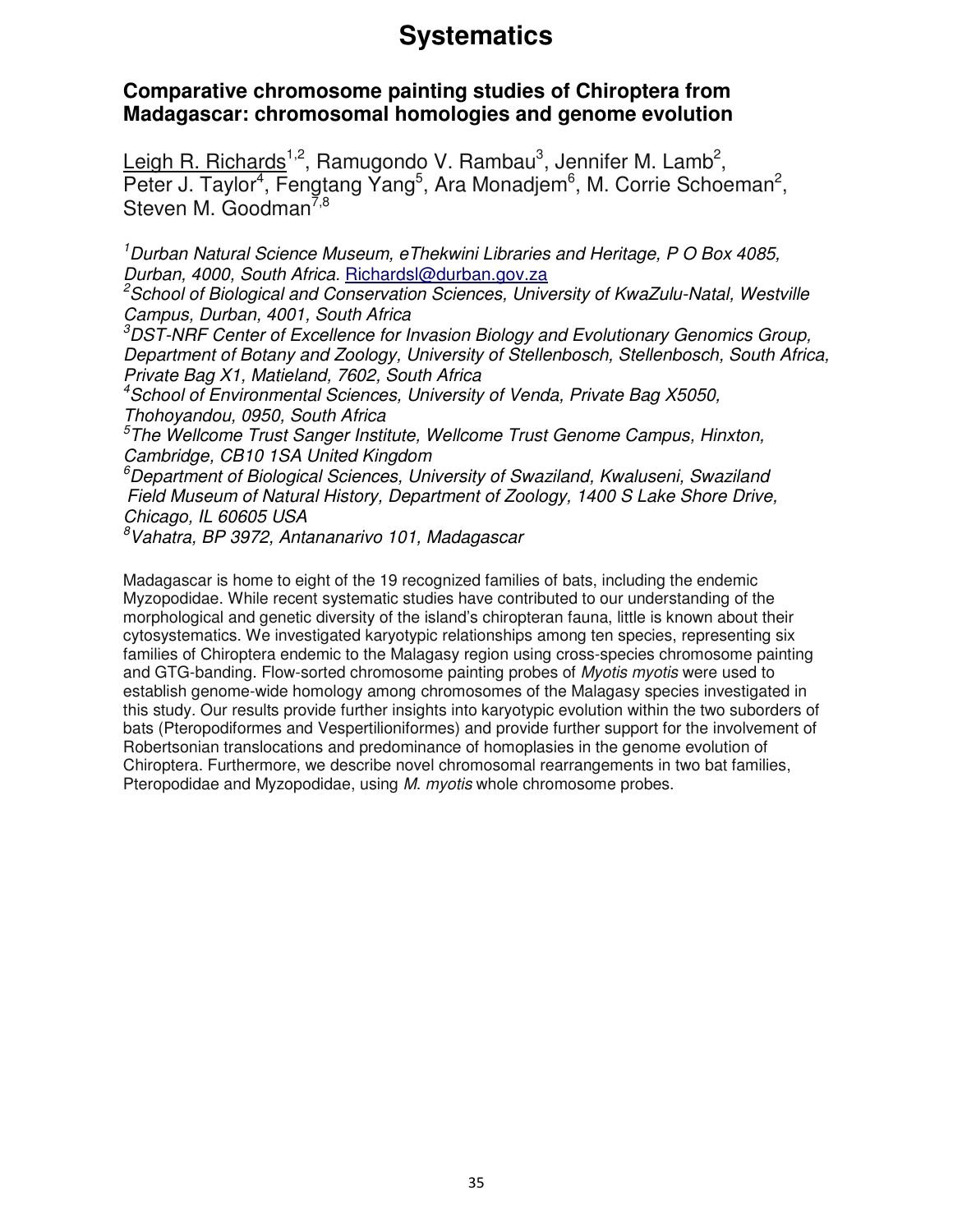## **Bat Biology**

#### **ORAL PRESENTATIONS**

#### **Population substructure of geoffroy's horseshoe bat in South Africa: what can the patterns tell us?**

Samantha Stoffberg<sup>1</sup>, Corrie Schoeman<sup>2</sup> and Conrad A. Matthee<sup>1</sup>

<sup>1</sup>Evolutionary Genomics Group, Department of Botany and Zoology, University of Stellenbosch, Private Bag X1, Matieland, 7602, Stellenbosch, South Africa. samanthastoffberg@gmail.com

<sup>2</sup>School of Biological and Conservation Sciences, University of KwaZulu–Natal, Private Bag X54001, Durban, South Africa

Recent bat research, making use of molecular, morphological or echolocation data keep revealing new taxa. Many of these new taxa were once, on the basis of morphology alone, considered to be members of a single, widely distributed species. Geoffroy's Horseshoe Bat, Rhinolophus clivosus is widespread throughout Africa. Roberts (1951) considered three subspecies to occur in South Africa, however there are currently only two subspecies recognised in this region. Here we make use of molecular data (mtDNA) to investigate the variation within R. clivosus sampled from South Africa, Mozambique, Kenya, and Egypt. More specifically we investigate the genetic variation within populations from South Africa, encompassing all previously-described subspecies for this region. We find support for the three subspecies, and no haplotypes are shared amongst them. Additional population differentiation is present in the eastern side of South Africa, with individuals from the same localities grouping in separate clades from their conspecifics. Because male-biased dispersal and female philopatry is common among mammals, our on-going research will include microsatellite data to investigate relationships amongst populations and the historical processes influencing them.

#### **Bats of Nimba Mountain, Liberia: an African hotspot**

Ara Monadjem $^1$ , Leigh Richards<sup>2</sup> and Anita Rautenbach<sup>2</sup>

<sup>1</sup> Department of Biological Sciences, University of Swaziland, Kwaluseni, Swaziland  $^{2}$ Durban Natural Science Museum, eThekwini Libraries and Heritage, P O Box 4085, Durban, 4000, South Africa

Nimba Mountain, straddling Liberia, Guinea and Ivory Coast, has been recognized as a hotspot for mammalian diversity on a continental scale. The bats of Nimba have been extensively surveyed in the past (during the 1970s and 1980s), and 31 species can be vouched for by museum specimens in the former Lamco (now ArcelorMittal) concession on the Liberian side. The Nimba region is coming under increasing pressure from various threats, including mining, deforestation and overharvesting. However, no recent assessments are available for the bats of the area. The current study was conducted over a four-week period in December 2010 and January 2011 on the Liberian side of Nimba, centred on Yekepa. Standard sampling techniques were employed to capture bats in various habitats, including the use of mistnets, a harptrap and searches for day roosts. During this survey, a total of 32 species of bats were recorded, of which 10 species had not previously been recorded from the Lamco concession area, bringing the total number of species known to occur at Nimba to 50 species. According to most recent IUCN listings, 1 species is Critical, 3 are Endangered, 3 are Vulnerable and 6 are Near-Threatened. A further 2 taxa may represent full species and their conservation status has not yet been evaluated. This highlights the importance of Nimba Mountain for the conservation of African bats.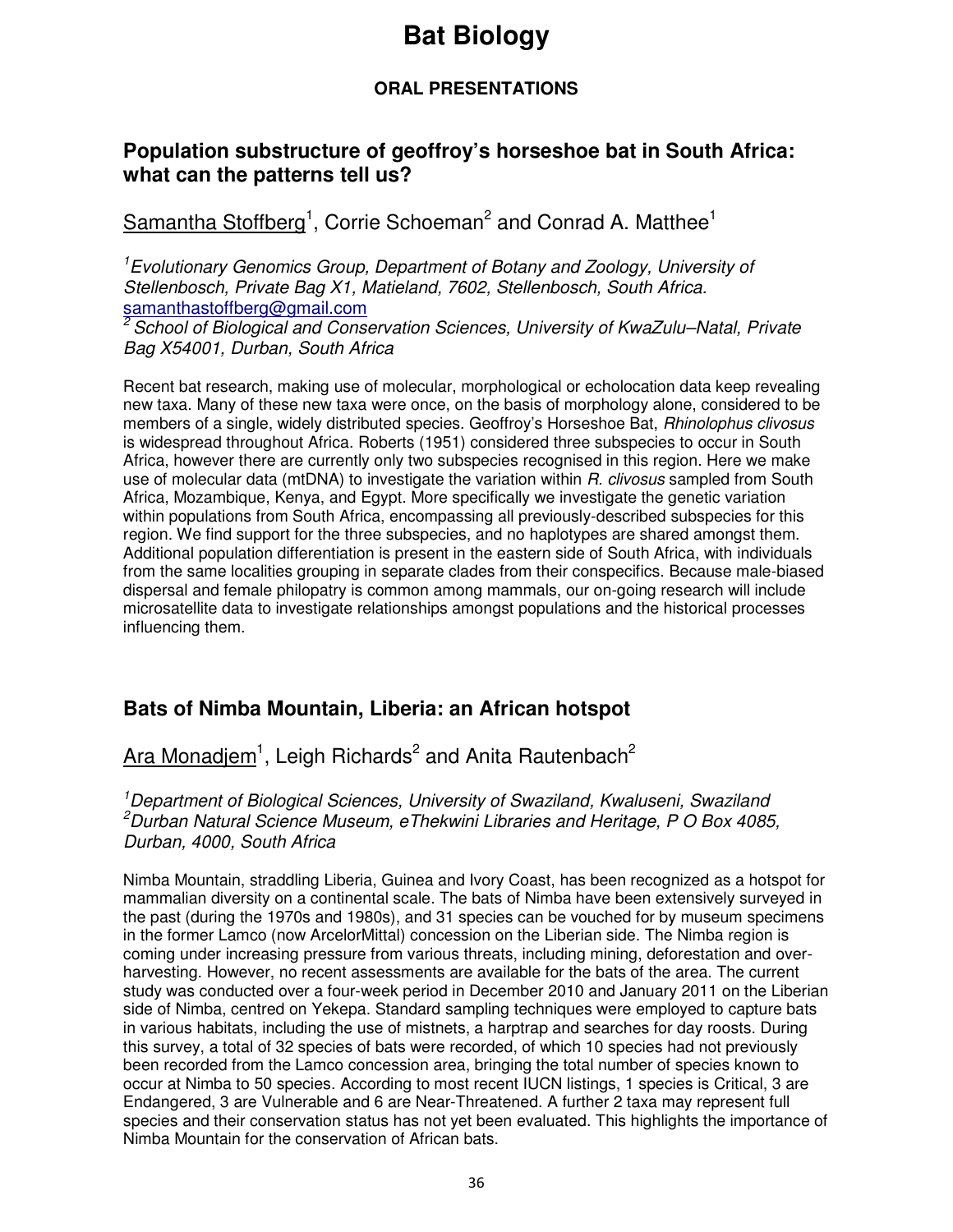### **The relative influence of competition and prey defences on the trophic structure of animalivorous bat ensembles**

M. Corrie Schoeman<sup>1</sup> and David S. Jacobs<sup>2</sup>

<sup>1</sup>School of Biological and Conservation Sciences, University of KwaZulu-Natal, Durban, South Africa. schoemanc@ukzn.ac.za <sup>2</sup>Department of Zoology, University of Cape Town, Private Bag, Rondebosch 7701, South **Africa** 

Deterministic processes such as competition and prey defences should have a strong influence on the community structure of animals such as animalivorous bats that have life histories characterized by low fecundity, low predation risk, long life expectancy, and stable populations. We investigated the relative influence of these two deterministic filters on the trophic structure of animalivorous bat assemblages in southern Africa. We used null models to test if patterns of dietary overlap were significantly different from patterns expected by chance, and multivariate analyses to test the correlations between diet and phenotype (body size, wing morphology and echolocation). We found little evidence that competition structured the trophic niche of coexisting bats. Contrary to predictions from competition, dietary overlap between bats of ensembles and functional groups (open-air, clutter-edge and clutter foragers) were significantly higher than expected by chance. Instead, we found support for the predictions of the allotonic frequency hypothesis: there were significant relationships between peak echolocation frequency and percentage moth in the diets of bats at local and regional scales, and peak echolocation frequency was the best predictor of diet even after we controlled for the influence of body size and phylogeny. These results suggest that echolocation frequency and prey hearing exerts more influence on the trophic structure of sympatric animalivorous bats than competition. Nonetheless, differential habitat use and sensory bias may also be major determinants of trophic structure because these are also correlated with frequencies of bat calls.

### **Diversity assessment of bat communities on Kwalata Game Ranch, Gauteng, South Africa, with a view to investigate effects of ecological light pollution**

Michael W. Pierce<sup>1</sup>, Mark Keith<sup>1</sup> and M. Corrie Schoeman<sup>2</sup>

<sup>1</sup> School of Animal, Plant and Environmental Sciences, University of the Witwatersrand, Private Bag 3, Wits 2050, South Africa. mikepierce.86@gmail.com <sup>2</sup> School of Biological and Conservation Sciences, University of KwaZulu–Natal, Private Bag X54001, Durban 4000, South Africa

Considering the value of bats as ecological indicators, baseline diversity assessments are critical if monitoring programs and management plans are to be successful. Furthermore, given the importance of bats from an economic and biodiversity perspective, it is important to elucidate anthropogenic effects on bat communities. We hypothesised that bat diversity would be higher in the riparian and seep-zone vegetation – dominated by Tambotis (Spirostachys africana) – than in the savannah woodland on Kwalata Game Ranch, South Africa. Using a combination of mist nets, harp traps and acoustic monitoring we assessed bat diversity and community composition within these three distinct vegetation types. We found support for our hypothesis: bat diversity was higher in riparian and seep-zone vegetation than in the savannah woodland. However, because the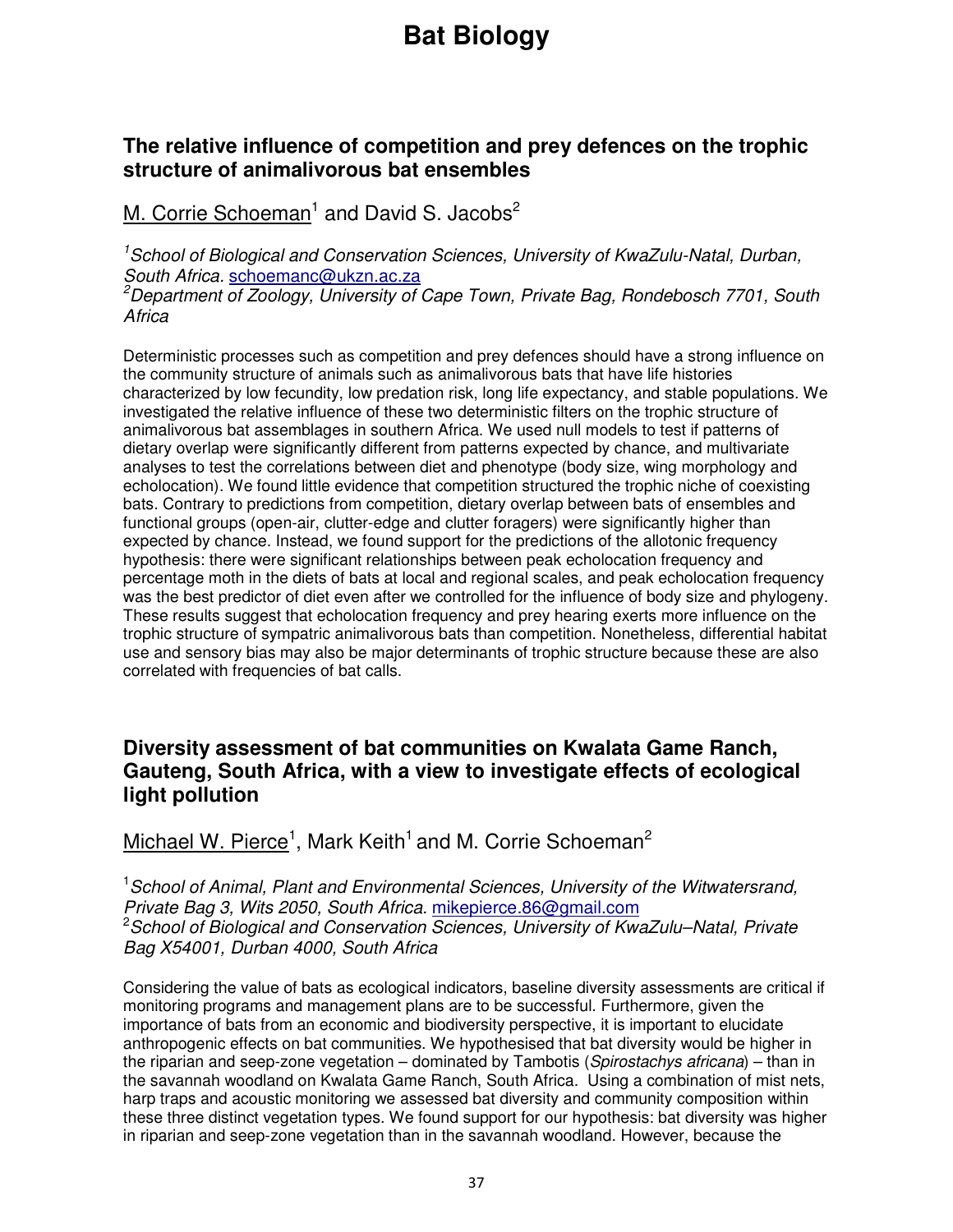different vegetation types are not equally represented in the reserve, the lower diversity within the savannah woodland may be a result of the dilution effect. Additionally, we measured the proximity of sample sites to a large rural settlement bordering the conservation area. This settlement contains numerous, large spotlights which produce high levels of light pollution at night. The proximity of sample sites to the settlement will be used to determine effects of ecological light pollution on bat community composition. We predict that bat abundance and activity at sample sites will be correlated with distance to the settlement.

### **The diversity, activity and diet of Insectivorous bats in agro-ecosystems in Swaziland**

### Angel Ngcamphalala, Maqhawe Ngwenya and Tebukhosi Gama

#### Department of Biological Sciences, University of Swaziland, Kwaluseni, Swaziland. ngcamphalalaac@gmail.com

Insect pests are of great economic significance in the agricultural industry, resulting in major losses every year. Insectivorous bats are potential biological insect pest control agents but little of this is known in Swaziland and some other African countries. In this study, acoustic methods and conventional methods were used for the detection and capture of bats in four agro-ecosystems (maize, pineapple, sugarcane and pastures) in the Luyengo area while molecular and microscopic methods were used to analyse their diet. An ANABAT II bat detector was used to record bat echolocation calls and these were analysed using ANALOOK software from which the diversity and foraging activity were ascertained. Mist nets were used to capture bats from which faecal pellets and stomach contents were collected and analysed. A total of five bat species (Chaerephon pumilus, Pipistrellus hesperidus, Scotophilus viridis, Neoromicia nana and Miniopterus spp.) were found to forage in these sites of which C. pumilus had the highest activity accounting for 57.6% of the total number of passes recorded. A total of 17 bats were captured and their diet constituted mainly of insects from three orders; Lepidoptera, Coleoptera and Hemiptera. Differences in type of crop grown in each agro-ecosystem did not have any effect on bat foraging activity as there was no significant difference in bat activity in the four agro-ecosystems. This area, however, harbours a significant diversity of bats with a relatively high activity. Microscopic analysis suggests that bats had a high preference for insects from two orders, Lepidoptera and Coleoptera which are the predominant pests of most crops while molecular analysis showed a high preference for insect pests of the order Hemiptera. Based on their activity and their preferred diet, we suggest bats have the potential of acting as biological pest control agents in the agro-ecosystems at Luyengo.

### **Impact of traditional agriculture practices on plant phenology, implication for food resources availability and population dynamics of fruit bats in Northern Benin, West Africa**

### Bruno A. Diossa<sup>1,2</sup> & Brice A. Sinsin<sup>1</sup>

**<sup>1</sup>**Laboratory of Appied Ecology, 01BP: 526 Cotonou, Bénin. djossabruno@gmail.com **2** Ecole Nationale Supérieure des Sciences et Techniques Agronomiques (ENSTA) de Kétou, University of Abomey-Calavi

The phenology of five native woody plant species on which forage fruit bats was studied in farmed lands of village territories surrounding the Biosphere Reserve of Pendjari (BRP) located in northwestern Benin. Three of these woody plants, Vitellaria paradoxa (Sapotaceae), Tamarindus indica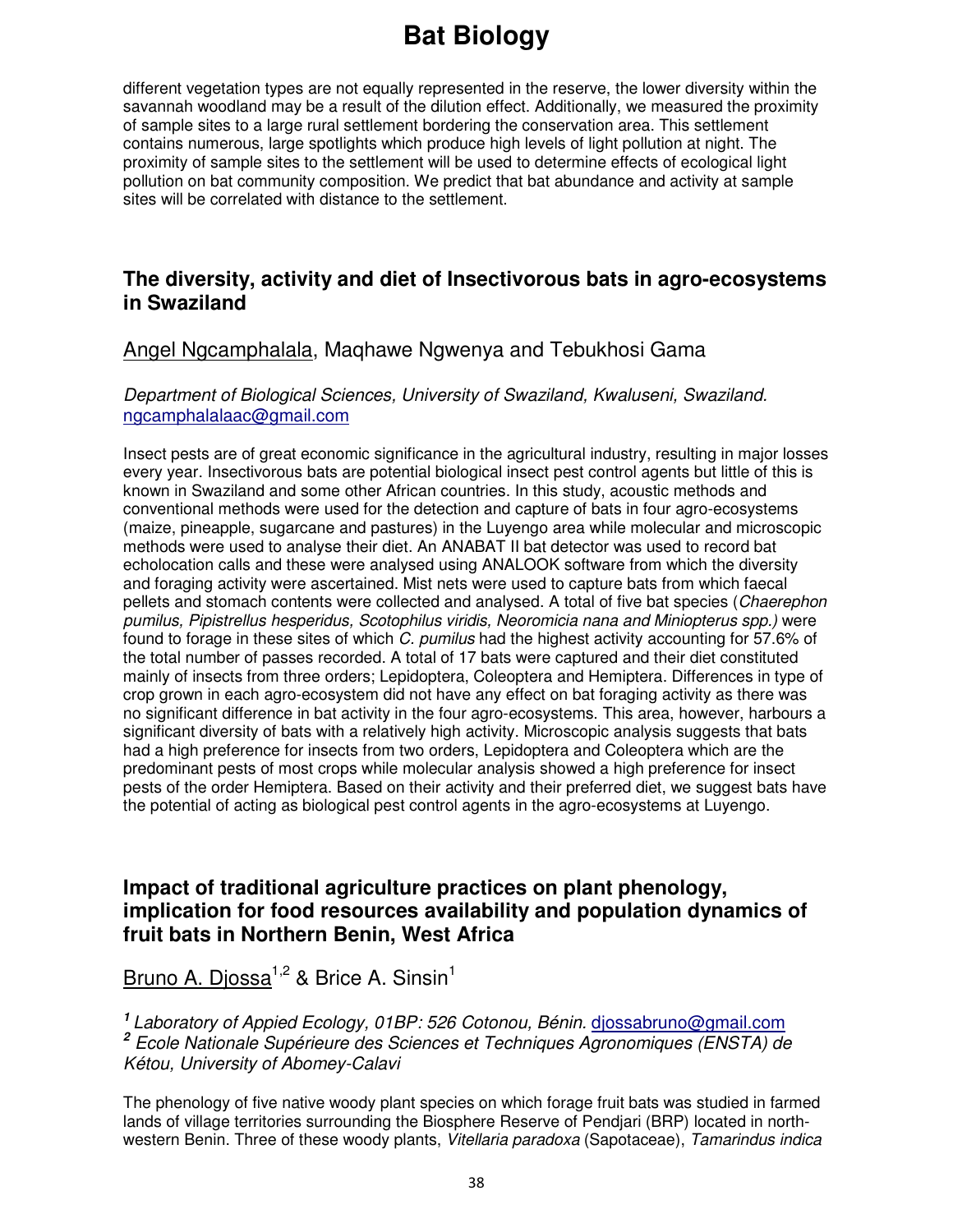(Caesalpiniaceae) and Diospyros mespiliformis (Ebenaceae) were well preserved and directly utilized by local human populations whereas Detarium microcarpum (Caesalpiniaceae) and Sarcocephalus latifolius (Rubiaceae) that are not directly utilized by the same populations were more or less absent in farmed lands. We hypothesized that a reduction in food resources availability due to change in phenology will have high and positive correlation with fruit bats population dynamics. Fruits production was assessed for one year on these five targeted woody plants to explain the population fluctuation pattern obtained from the monitoring of fruit bats population on permanent plots from 2004 to 2009 with standardized method. Higher production of fruits was reported on T. indica, D. mespiliformis and V. paradoxa in farmed lands compared with protected areas (BRP) whereas S. latifolius and D. microcarpum showed comparable fruits production in farmed lands and protected areas (BRP). 1644 fruit bats captured showed different population dynamics pattern in farmed lands compared with protected areas (BRP). High abundance always coincides with pick production of food resources periods in the two zones. Land use therefore affects food resources availability with direct influence on fruit bats communities' conservation.

### **Bat exploitation as game animals in Kisangani and its impact on biodiversity preserving**

### T. Gembu, A. Musaba, A. Abiba and A. Dudu

#### Faculty of Sciences, University of Kisangani, DRC. Gembuguy@yahoo.fr

The hunting speed in tropical forest regions is frightening, and Kisangani, a city located in the heart of the tropical forest (0°31N and 25°11'E, 396m), is not spared from this scourge. In order to increase their low income, the resident population, who normally practice traditional fishing, is falling back on the exploitation of bats in urban and rural quarters since to them, the ancient activity of hunting has no more been profitable for two decades. In order to make an inventory of bat species eaten by men and marked in in Kisangani, we have also identified different sites of bat game animal stock in Kisangani and counted them so as to show how this exploitation affects biodiversity preserving in the region forest regions of kisangani. So, 6862 specimens of megabats have been identified during 12 monthly expeditions from March to August 2010 ( 72 expeditions at 6 months). Morphological characters such as the wool dye, the hight and teething of the animals helped us to identify them, using different keys of determination. Manual count of sold carcasses and interview with sellers and hunters in conformity with a questionnaire prepared in advance for this purpose, have helped us to bring our investigation to a succesful conclusion. As a result, big and middle-sized fruit bats are the most exploited for men's consumption in Kisangani : Eidolon helvum (3577 specimens, that is, 52.11%), *Hypsignathus monstrosus* (2462 specimens, that is, 35.87%), Epomops franqueti (677, that is, 9.86%), and Myonycteris torquata (148, that is 2.16%). Quarters situated along the Congo River are the main capture and market sites of these small mammals and provide the citizens necessary animal protein from bats. This arises the indication of the explitation of bats during the whole year and in defience of legal texts related to hunting, yet these animals have a particular reproduction pattern (long and only one gestation). And this harms the biodiversity of this fauna. If the interaction bats-mice and forest is broken, biodiversity preserving too is affcted because this mammal plays a major role in natural reconstitution of forests.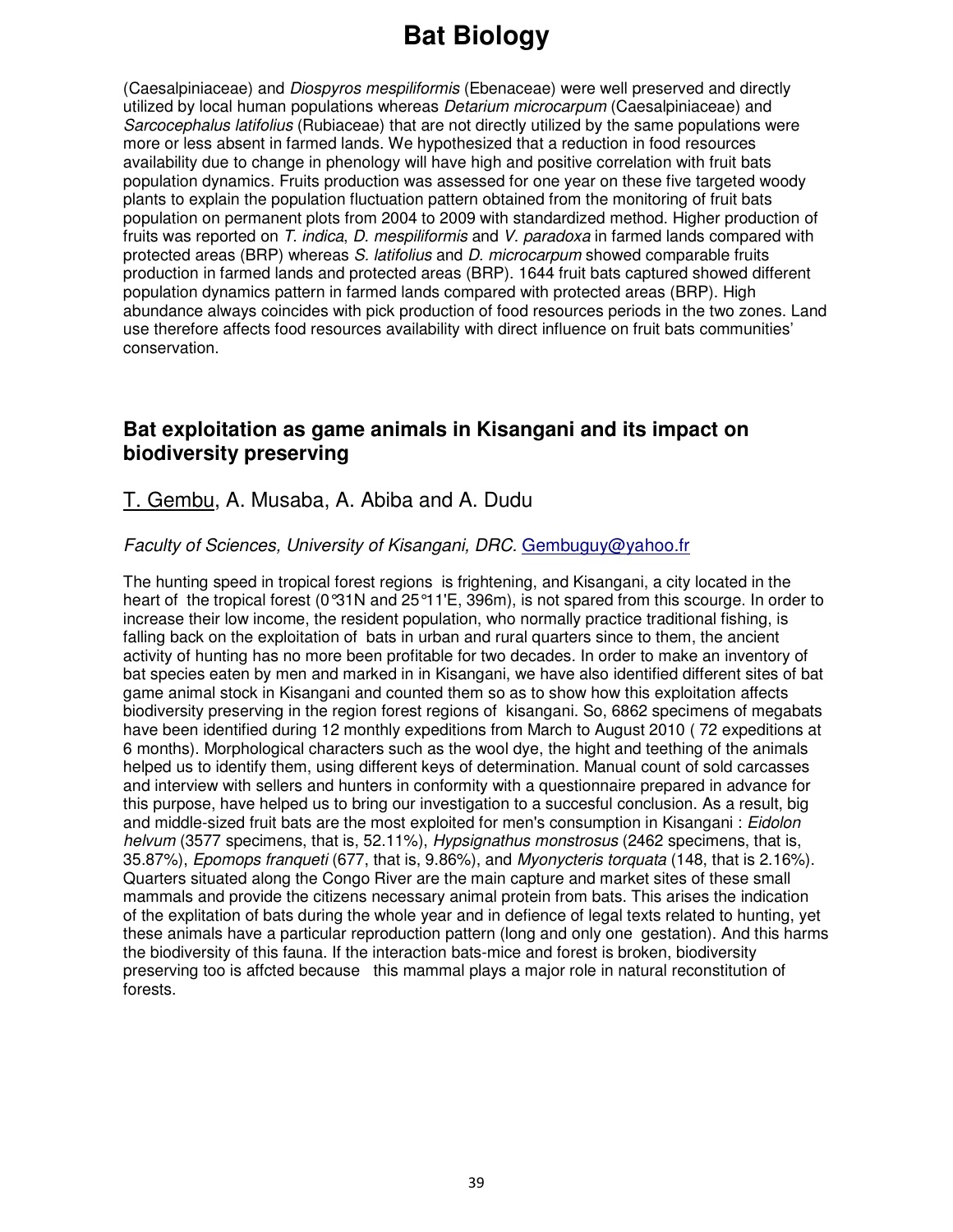### **The sweet side of life: sugar and concentration preference in Wahlberg's epauletted fruit bat (Epomophorus wahlbergi)**

Joy Coleman<sup>1</sup> and Colleen Downs<sup>2</sup>

<sup>1</sup> School of Science, Mathematics and Technology Education, University of KwaZulu-Natal, South Africa. colemanj@ukzn.ac.za

<sup>2</sup>School of Biological and Conservation Sciences, University of KwaZulu-Natal, South Africa

Fruit consumed by groups of frugivores portray patterns in their sugar composition, suggesting preference for sugars that are dominant in their food items. These sugars are often a key reward to facilitate dispersal of these fruits. Compared with other frugivores, few sugar preference experiments have been conducted with frugivorous or nectarivorous bats. Only one study has been conducted on sugar preference in Old World frugivorous bats, and this involved captive-born bats on a single concentration diet. Consequently, we investigated sugar preference in Wahlberg's epauletted fruit bat, Epomophorus wahlbergi over a range of equicaloric sucrose and hexose solutions. Based on the sugar composition of fruits taken by Old World frugivorous bats, we predicted that fruit bats would show preference for hexose sugars over sucrose. Irrespective of sugar type or concentration, bats appeared to regulate daily energy intake, with increased intake rates at lower concentrations. Despite increased intake rates, energy balance on the most dilute diet (5%) was not maintained. In contrast to our expectations, bats preferred hexoses only when offered dilute (5%) solutions. In addition, we examined the effect of concentration on preference when offered only one sugar type. Bats did not show a preference for a particular concentration irrespective of sugar type. We discuss these results in terms of physiological limitations and consider the implications for fruit dispersal.

### **Seasonal effects on thermoregulatory abilities of the Wahlberg's epaulette fruit bat (Epomophorus wahlbergi) in KwaZulu-Natal, South Africa**

### Colleen T. Downs, M. Moses Zungu, and Mark Brown

#### School of Biological and Conservation Sciences, University of KwaZulu-Natal, Private Bag X 01, Scottsville, 3209, Pietermaritzburg, South Africa. downs@ukzn.ac.za

Seasonal variations in ambient temperature require changes in thermoregulatory responses of endotherms. These responses vary according to several factors including taxon and energy constraints. Despite a plethora of studies on chiropteran variations in thermoregulation, few have examined African species. In this study, we used the Wahlberg's epaulette fruit bat (*Epomophorus* wahlbergi) to determine how the thermoregulatory abilities of an Afrotropical chiropteran respond to seasonal changes in ambient temperature. Mass specific Resting Metabolic Rates (RMR $_{\text{Ta}}$ ) and Basal Metabolic Rate (BMR) were significantly higher in winter than in summer. Furthermore, winter body mass was significantly higher than summer body mass. A broad thermoneutral zone (TNZ) was observed in winter (15°C- 35°C) compared with summer (30°C). This species exhibited heterothermy during the day (rest-phase) and had a low tolerance of high ambient temperatures. Overall, there was a significant seasonal variation in the thermoregulatory abilities of Wahlberg's epaulette fruit bats. The relative paucity of data relating to the seasonal thermoregulatory abilities of Afrotropical bats suggest further work is needed for comparison and possible effects of climate change, particularly extreme hot days.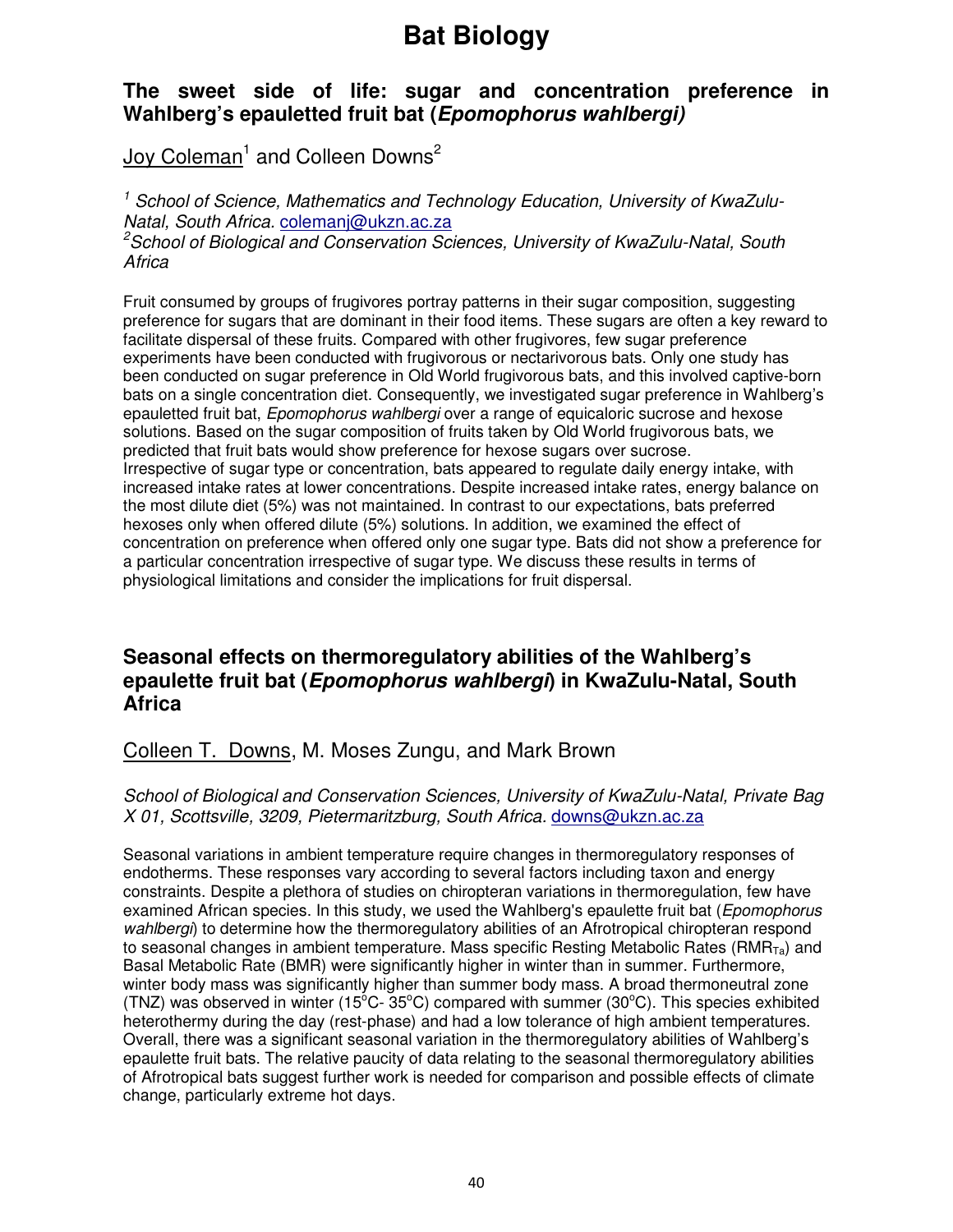#### **PLENARY**

### **Social flexibility in the four-striped mouse Rhabdomys**

### Neville Pillay

School of Animal, Plant and Environmental Sciences, University of the Witwatersrand, Private Bag 3, Wits 2050, South Africa. Neville.Pillay@wits.ac.za

Environmental change isunquestionably influencing the biology of many living organisms. While many species will succumb to the effects of rapid environmental changes, those that survive are of interest. The resilience of a species to change depends on its ability to respond adaptively.My research has focused on how the four-striped mouse *Rhabdomys* modifies its social behaviour in response to prevailing and changing environments. For the past decade, my research group has integrated behavioural, ecological and physiological studies to understand both ultimate and proximate causes of sociality in Rhabdomys. Populations of Rhabdomys across its wide distribution in South Africa display extraordinary geographic variation in sociality. Rhabdomys in the semi-arid regions isgroup-living. Groups consist of up to 30 individuals, in which (i) a dominant male displays paternal care and mates with the 2-3 adult females in the group simultaneously, and (ii) philopatric young are helpers at the nest. In the moist grasslands,males and females have intrasexually non-overlapping home ranges in nature but are tolerant of same-sex strangers in captivity.Although grassland males do display paternal care in captivity, paternal care is critical for offspring survival and development in arid but not grassland Rhabdomys. Long term studies in the semi-arid succulent karoo, South Africa indicate that *Rhabdomys* demonstrates social flexibility, whereby individuals of both sexes change reproductive tactics facultatively in response to fluctuating environmental conditions, leading to changes in the social system (i.e. switching from group-living to solitary-living). Switches accompany changes in population density and are regulated by (neuro-)endocrine mechanisms. Social flexibility is an adaptation to unpredictably changing environments, selecting for high phenotypic plasticity based on a broad reaction norm and not on genetic polymorphism for specific tactics. *Rhabdomys* is an appropriate model to test how small rodents respond to changing environments.

#### **ORAL PRESENTATIONS**

### **Parental care in African striped mice (Rhabdomys pumilio): an ontogenetically complex problem**

### Tasmin L. Rymer and Neville Pillay

School of Animal, Plant and Environmental Sciences, University of the Witwatersrand, Private Bag 3, Wits 2050, South Africa. tasminrymer@gmail.com

Organizational effects create permanent changes in neural substrates underlying behaviour during early critical periods, while activational effects modify neural activity to alter behavioural state in adulthood. The development and expression of parental care behaviour in African striped mice Rhabdomys pumilio suggests a greater level of complexity than the classic organizationalactivational dichotomy. When striped mice are raised under different treatments ((i) both parents; (ii) mothers alone; or (iii) mothers alone but in close proximity to the father), the expression of paternal care behaviour in sons appears activated: mothers that raise young alone have sons that subsequently show higher levels of paternal care when adult. As adult male behavioural state changes depending on prevailing environmental and social conditions, activational effects, possibly in the form of hormone upregulation by the presence of pup olfactory cues, trigger the paternal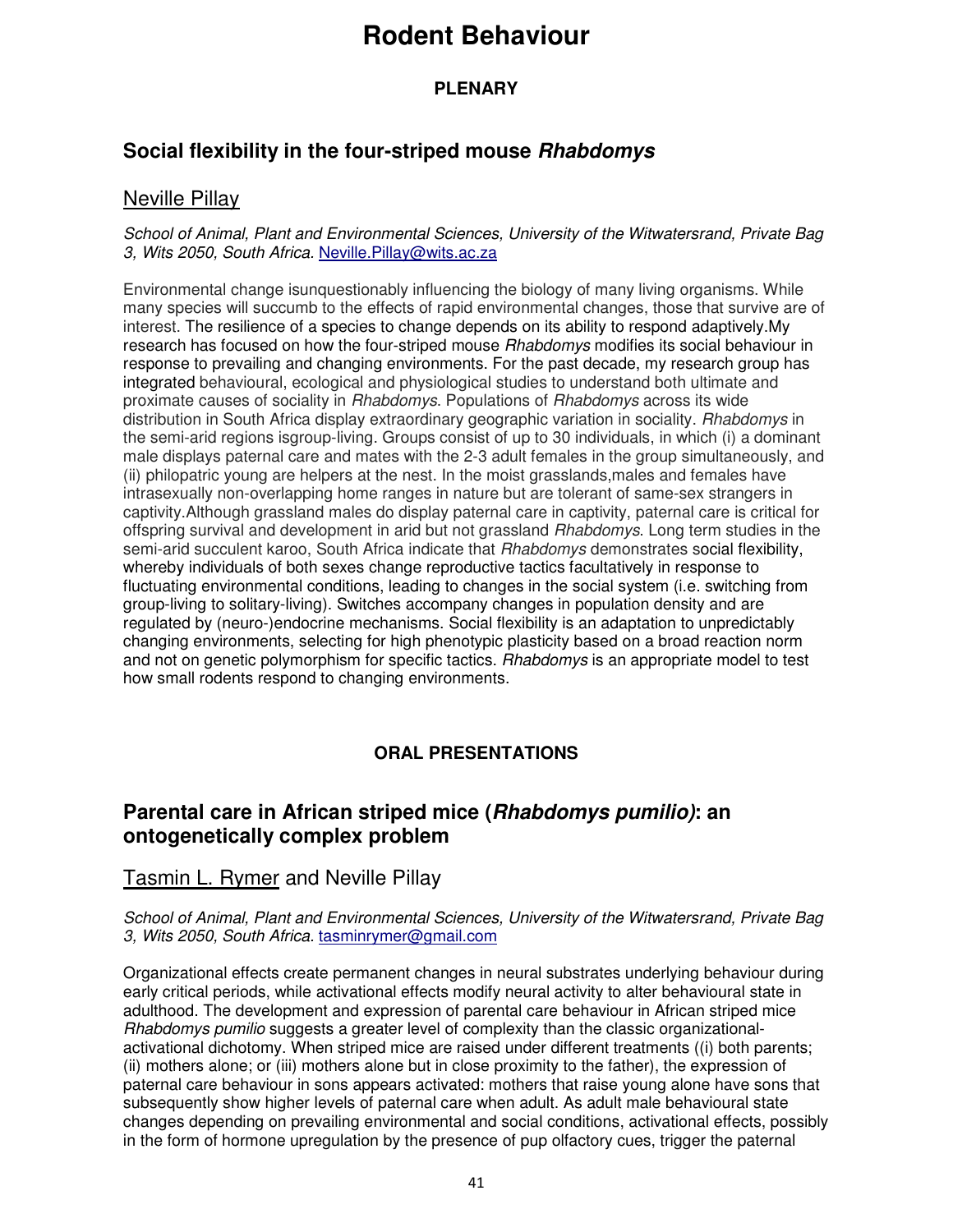care pathway. In contrast, the expression of maternal care behaviour in daughters appears organised: daughters show high levels of care when adult, regardless of the treatment in which they were raised, suggesting the behaviour is set at a critical period of development. However, females decrease care as they gain parenting experience, in particular in response to increased motivation of their mates to provide paternal care. This suggests that activational effects also modify neural activity within the organisationally sculpted maternal care pathway. Thus, organizational and activational effects should be seen to function in tandem to influence the expression of parental care behaviour.

### **Behavioural differences of the two sub-species of Rhabdomys dilectus**

### Megan Mackay<sup>1</sup>, Neville Pillay<sup>1</sup>

<sup>1</sup> School of Animal, Plant and Environmental Sciences, University of the Witwatersrand, Johannesburg, South Africa. megmackay@gmail.com

The role of phylogeny and environmental influences on behaviour were investigated in two subspecies of Rhabdomys dilectus: R. d. chakae and R. d. dilectus. I compared populations of the two sub-species that occur about 70 km apart in superficially similar grasslands, south of Johannesburg (Walkers Fruit Farms) and at Irene in Gauteng Province, South Africa. I studied the maintenance (non-social) and social behaviour of the sub-species in captivity. Three maintenance behaviours were studied: diel activity in an open arena, activity in an enclosed maze and in a modified plus maze. Social behaviour was studied by investigating the stress response of juvenile males after removal from their family groups and being placed in a plus maze, and the tolerance of unfamiliar same-sex consub-specifics in staged dyadic encounters. Both sub-species displayed similar activity profiles (diurnal and crepuscular) and similar levels of activity in an enclosed maze. However, R. d. dilectus showed high levels of anxiety in an open arena and in a plus maze. The sub-species showed similar social behaviours: males of both sub-species that were removed from their family groups at the onset of weaning showed a lower stress response compared to the group-living sister species R. pumilio. Same-sex intra-sub-specific social interactions were mostly similar between the sub-species but there were slight discrepancies in behaviour associated with mating. Surprisingly, there were higher levels of amicability in all dyads than predicted by the solitary lifestyle of the two sub-species in nature. Behavioural differences (anxiety response) may be due to divergence in allopatry because of differences in vegetation characteristics between the localities, most notably in the amount of cover. The similarities in activity profile and social behaviours could be explained by phylogenetic inertia or by similar selection pressures in similar environments.

### **Activity patterns of bush Karoo rats (Otomys unisulcatus) in the thicket biome of South Africa: preliminary results**

### **Mbulelo Xalu, Nkosinathi Babu and Emmanuel Do Linh San**

#### Department of Zoology and Entomology, University of Fort Hare, Private Bag X1314, Alice, 5700 South Africa. mbuleloxalu@yahoo.com

The Bush Karoo rat (Otomys unisulcatus) is a Southern African endemic confined to the semi-arid Karoo regions, occurring marginally in the south-west Cape zone. Little is known about the ecology bush Karoo rats, and more specifically about their activity patterns. Herein, we present the preliminary results of an ongoing project investigating their activity rhythms in the Sam Knott Nature Reserve (Eastern Cape, South Africa). Data were collected from August 2010 to March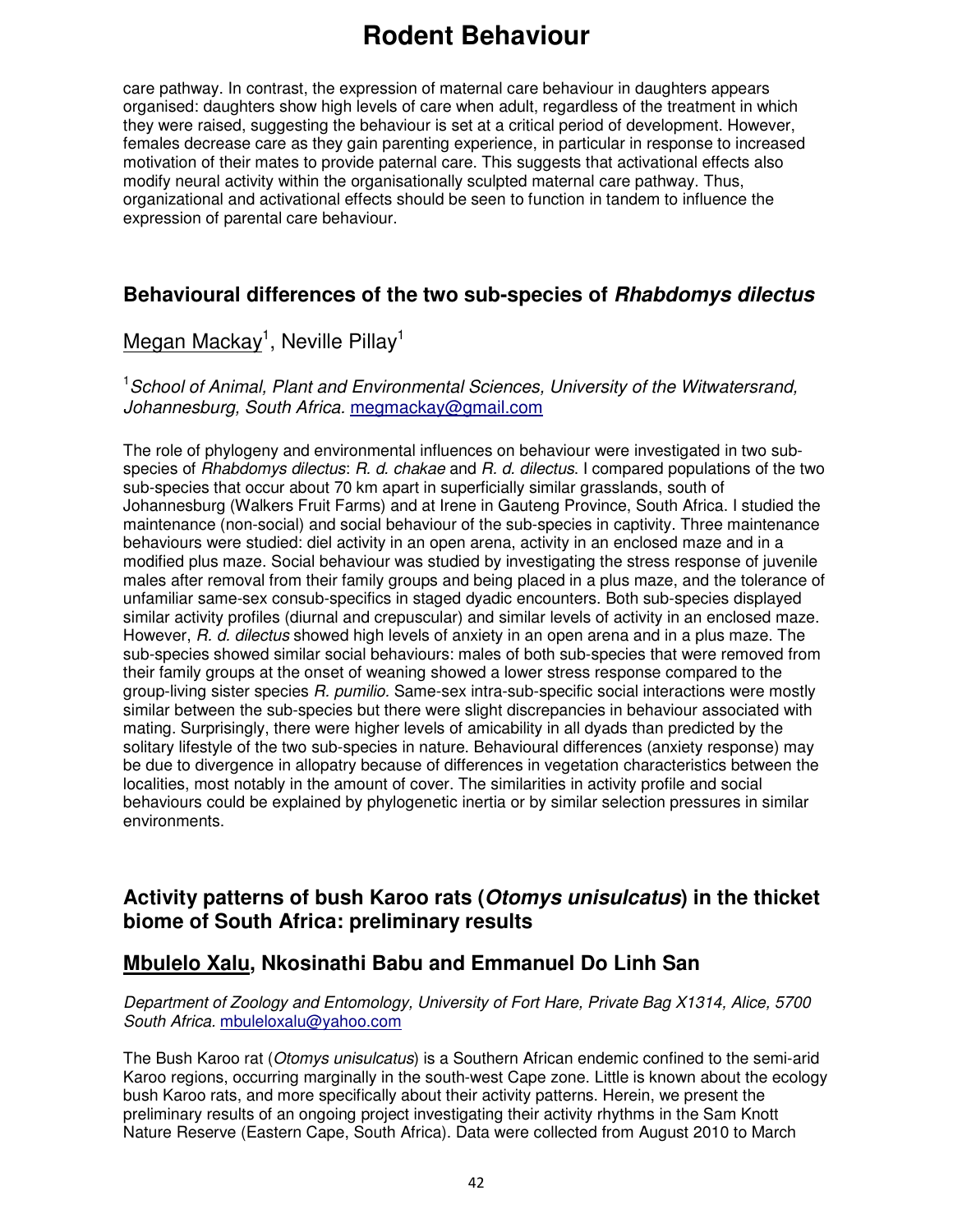2011 by means of monthly live trapping using PVC traps and radio-tracking. Overall, 28 animals were fitted with activity-monitoring radio-collars and tracked; these were 15 adult males and 13 adult females. In order to avoid influencing animal activities, activity monitoring was carried out from a car, taking fixes every 5 minutes over 11-13 hour-sessions (daytime and night-time). On average, individual bush rats were tracked for  $4.8 \pm 3.4$  days (min = 0, max = 12) and  $4.6 \pm 2.8$ nights (min = 0, max = 10). We recorded 27,380 activity fixes, on average  $1,432 \pm 34$  per hourly period. Throughout the 24-hour cycle, rats showed an average activity of  $22 \pm 8\%$ , with no difference between males and females. Bush rats exhibited a bimodal 24-hour activity cycle, with a first peak in the morning (from 05:00-07:00; 34% of activity) and a second one late afternoon (17:00-19:00; 31-35% of activity). However, we recorded high inter-individual differences in the percentage of activity displayed by animals. The average variation amounted  $19 \pm 11\%$  during daytime, with an average of  $8.2 \pm 2.0$  individuals tracked simultaneously (n = 15 sessions). Values were similar during night-time (17  $\pm$  7% variation), when an average of 8.8  $\pm$  2.5 rats were monitored concurrently (n = 13 sessions). Further data will be collected from April to July 2011. We intend to evaluate the possible influences of weather conditions on the activity, as well as to highlight potential seasonal variations in the activity patterns of bush Karoo rats.

### **Effects of species removal on the population dynamics and space use of coexisting small mammals**

### Jenny Lancaster and Neville Pillay

School of Animal, Plant and Environmental Sciences, University of the Witwatersrand, Johannesburg, South Africa. Lancasterjenny@gmail.com

Although competition and space use are normally invoked as factors promoting coexistence and structuring of communities, recently, differences in life history traits and behaviour have gained attention as possible explanatory factors. The Namaqua rock mouse Micaelamys namaquensis and the Rock sengi Elephantulus myurus coexist on rocky outcrops in the higveld region of South Africa. This study aimed to establish the effect of removal of either M. namaguensis or E. myurus on ecology of the remaining species. Seven permanent 70m x 70m grids were trapped, of which two grids each were for *M. namaquensis* or E. *myurus* removal and three served as control grids. The density of E. myurus was higher on control and M. namaquensis removal grids than on E. myurus removal grids. There were distinct breeding seasons, with more reproductively active M. namaquensis individuals present on removal grids during the early rainy season compared to control grids. Both species had greater juvenile recruitment on removal grids and per capita recruitment of M. namaquensis was high on grids from where it was removed. There were no home range or range span differences between grids. Female *M. namaguensis* did not travel as far on E. myurus removal grids as they did on control grids. Hence, E. myurus is probably restricted in terms of space use by M. namaquensis but E. myurus may restrict resource acquisition by M. namaquensis. These species do compete, probably for resources such as space and food, which in turn affects various population characteristics.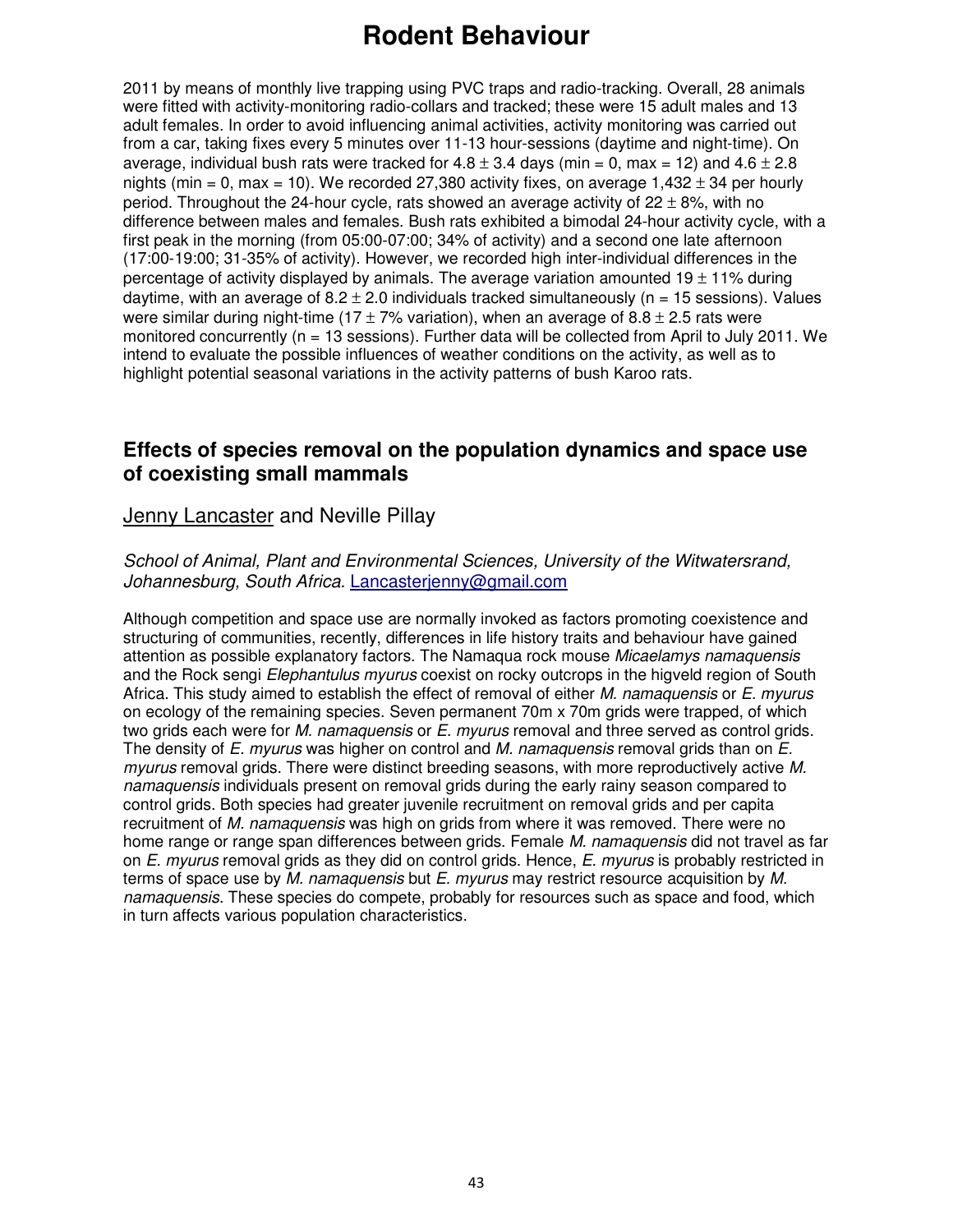### **Socio-spatial organization of bush Karoo rats (Otomys unisulcatus) in the Albany Thicket Biome: preliminary results**

### Nkosinathi Babu, Mbulelo Xalu and Emmanuel Do Linh San

Department of Zoology and Entomology, University of Fort Hare, Private Bag X1314, Alice, 5700 South Africa. dinkobabun@yahoo.com

In this paper, we present the preliminary results of an ongoing project investigating the sociospatial organization of the bush Karoo rat (Otomys unisulcatus) in the Sam Knott Nature Reserve (Eastern Cape, South Africa). Data were collected from August 2010 to March 2011 by means of a monthly live trapping programme and radio-telemetry. Locations were obtained by means of random sampling and continuous 11-13 hour tracking sessions conducted at daytime, taking bearings every 30 minutes. Overall, 28 animals were equipped with radio-collars and tracked, but so far sufficient data were obtained for 19 of them (7 adult males and 12 adult females). We collected 4,762 locations, with an average of  $251 \pm 173$  (min = 33, max = 543) per animal. Average maximal home range size was 403  $\pm$  251 m<sup>2</sup> (min = 75 m<sup>2</sup>, max = 1,000 m<sup>2</sup>), with male home ranges (513  $\pm$  298 m<sup>2</sup>) being significantly larger than female home ranges (329  $\pm$  194 m<sup>2</sup>). Social units (i.e. individuals sharing from one to four nests) were composed of one male, one or two females, two to three subadults of both sexes and the young of the last litter. However, in some units subadults and young were absent, and one case with only two adult females cohabiting was recorded. Home range overlap between male and female pairs averaged 56  $\pm$  31% (n = 14), while the overlap between cohabiting females reached  $74 \pm 26\%$ . Both males and females of different social units appeared to use exclusive areas, considering that home ranges of males overlapped by only 7  $\pm$  8 % with those of neighbouring males, and female home ranges overlapped by only 7  $\pm$ 12% with those of neighbouring females. Overlap between males and neighbouring females averaged 14  $\pm$  16% (min = 0%, max = 67%), suggesting that males may visit and mate with those females to increase their reproductive success.

### **Resting site ecology of the woodland dormouse (Graphiurus murinus) in a riverine Combretum forest: preliminary results**

### Siviwe Lamani, Emmanuel Do Linh San and Zimkitha Madikiza

#### Department of Zoology and Entomology, University of Fort Hare, Private Bag X1314, Alice, 5700 South Africa. siviwelamani@gmail.com

The resting site ecology of the woodland dormouse (Graphiurus murinus) was studied in a riverine Combretum forest (Great Fish River Reserve, Eastern Cape, South Africa). Dormice were captured using Sherman aluminium traps and eighty wooden nest boxes, and were marked by ear-tattooing. Twenty one woodland dormice were radio-tracked during two periods: hibernation (June–August) and mating season (October–November). A total of 156 resting sites were identified during the study: 47.4% were nest boxes (n = 74), 30.1% were inside branches (n = 47), 21.8% were inside trunks ( $n = 34$ ) and only one site (0.6%) was located underground. The trees used for resting were predominantly Combretum caffrum (86.5%). Several Ziziphus trees (7.7%) were also used. Rhus pyroides (1.9%), Olea europea (1.9%), Acacia karroo (1.3%) and R. longispina (0.6%) were only used sporadically. The mean height of resting sites used by dormice was  $209 \pm 119$  cm (min = 0 cm, max = 7 m), the mean circumference was  $86 \pm 40$  cm (min = 22 cm, max = 214 cm) and the mean percentage of usage of individual sites was  $11.1 \pm 12.5\%$  (min = 2%, max = 68%). Dormice showed a higher resting site fidelity in the hibernating season  $(81 \pm 11\%)$  compared to the mating period (49  $\pm$  24%). Nest boxes used by dormice were located at the same height as cavities they use to rest/nest in trunks. Females used more natural sites (84%) in winter than nest boxes (16%)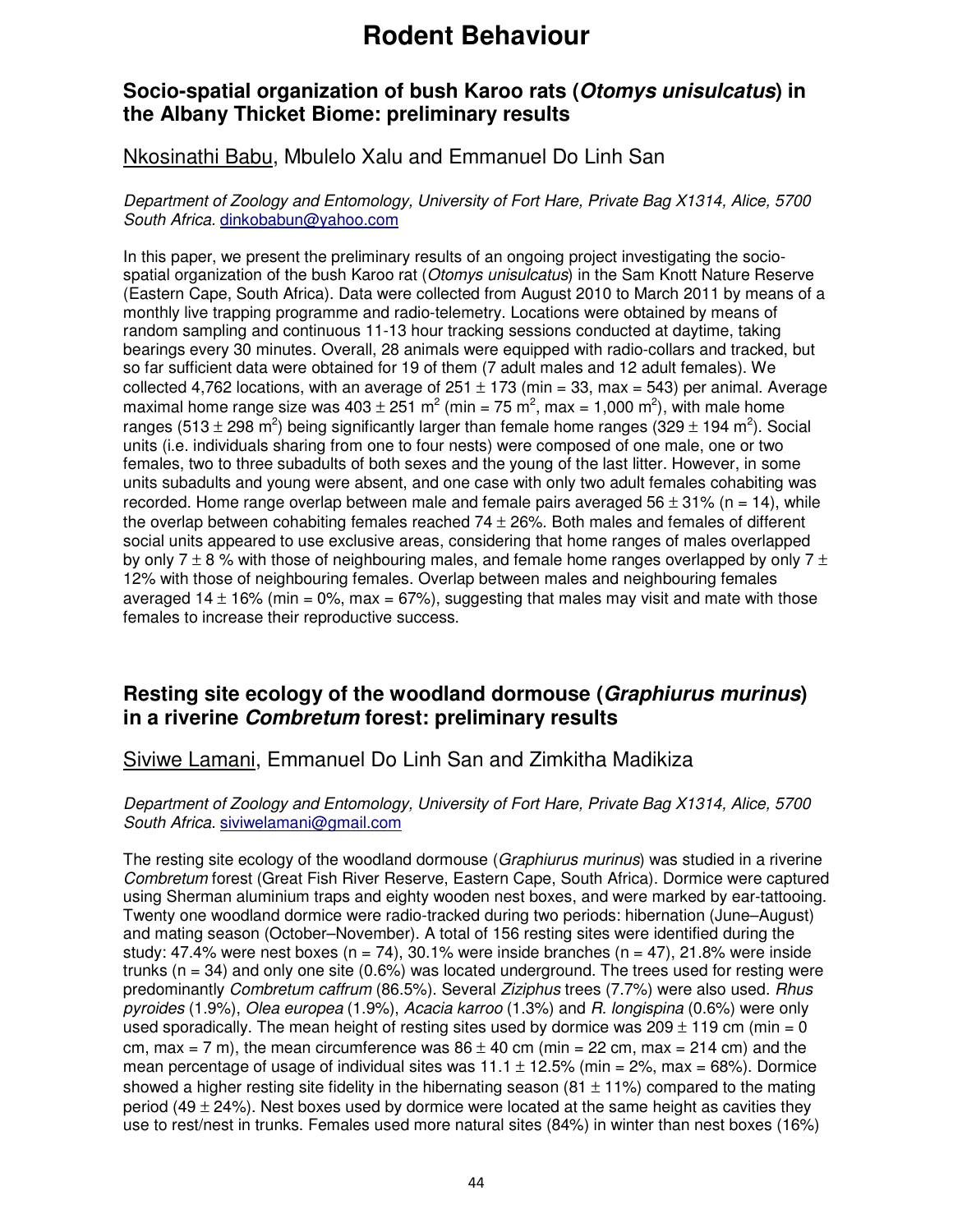and nest box use (56%) increased during the mating season. Males (12.6  $\pm$  5.0) generally used more resting sites than females (7.4  $\pm$  3.8) and exhibited a lower resting site fidelity (41  $\pm$  29%) than females (70  $\pm$  20%) during the mating season.

### **Are bushveld gerbils group-living?**

#### Tracy Lötter & Neville Pillay

School of Animal, Plant & Environmental Sciences, University of the Witwatersrand, Private Bag 3, Wits 2050, Johannesburg, South Africa. tracy.lotter@gmail.com

We studied sociality in mainly captive, but also free-living, bushveld gerbils Gerbilliscus leucogaster from South Africa. Although they are generally regarded as communal and tolerant of conspecifics, our fieldwork indicated that most burrows were occupied singly. Male home ranges sometimes overlapped, suggesting a lack of territoriality, while female ranges did not overlap; home ranges could overlap with multiple members of the opposite sex. Male ranges were generally larger than those of females. In captivity, social interactions in different temporal and spatial contexts were investigated through dyadic encounters and observations of mother-offspring groups. Tolerance between strangers was generally low regardless of sex. However, while male– female dyads displayed overall low tolerance levels throughout a 7-day study period, tolerance between same-sex partners, particularly females, increased over time. Spatial data tentatively supported a lack of territoriality, particularly in males. In male–female interactions, females initially appeared to be cautious of males, but later became aggressive towards them. Male–female interactions were investigated further during pregnancy and lactation, and females continued to be intolerant of their male partners, which may function to reduce potential infanticide risk. Pairbonding is unlikely, at least during breeding, and both our field and laboratory data support a promiscuous mating system. Observations of groups of mothers and their weaned juveniles revealed high tolerance levels, at least when no other litter was present, indicating that philopatry is possible. We suggest that the discrepancies between the literature and our field and laboratory data are best explained by a flexible social system, whereby individuals live alone at times (e.g. when density is low) but are able to tolerate one another under other conditions (e.g. high population density). Such social plasticity would allow bushveld gerbils to respond to fluctuating environmental/demographic conditions.

### **To mate or not to mate? Mate preference and fidelity in monogamous Ansell's mole-rats (Fukomys anselli; Bathyergidae)**

### Marie-Therese Bappert, Sabine Begall and Hynek Burda

Dept. of General Zoology, Institute for Biology, University of Duisburg-Essen, 45117 Essen Germany. hynek.burda@uni-due.de

Ansell's mole-rats (*Fukomys anselli*) are subterranean rodents living in multigenerational families, where only the founder pair breeds and their offspring remain in the natal burrow system as helpers. Burda (1990) hypothesized that the female alone is not able to raise her (first) offspring which implies that her mate has to be socially faithful. Since in Ansell's mole-rats, repeated copulations over a longer period of cohabitation are necessary for ovulation and fertilization (Burda 1999), the fidelity of the male partner is expected. Here we tested this prediction and addressed the related question whether or not presentation of a new female provokes enhanced sexual interest in males (Coolidge Effect).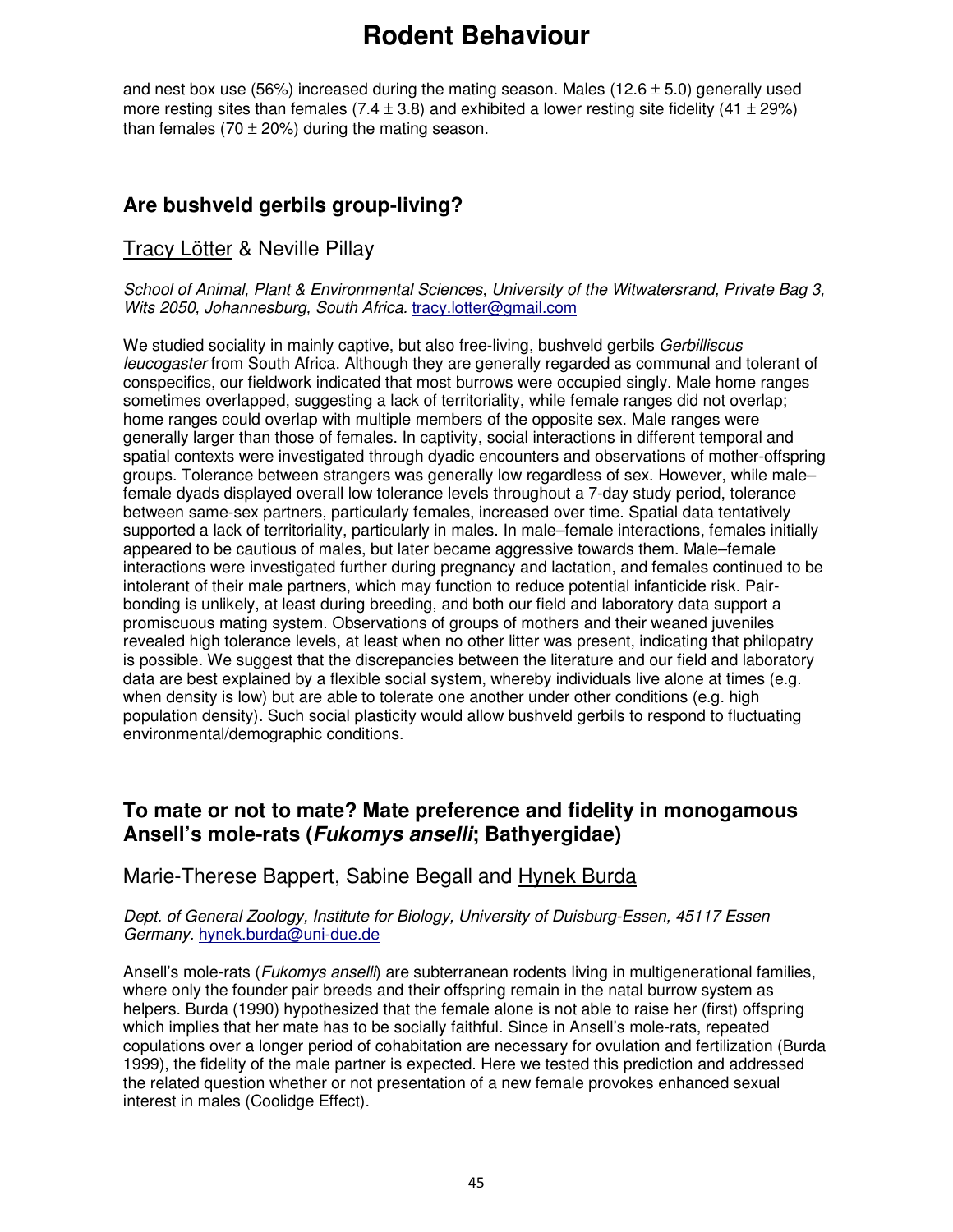We performed behavioral partner preference tests where a breeding male (king) chose between two females but had no direct access to them. The kings spent significantly more time sniffing an unrelated (and unfamiliar) female than on their own mates. If given the choice between an unfamiliar unrelated queen and her respective non-reproductive daughter, the kings preferred the queen. In contrast, queens did not did not differentiate between own mate and unfamiliar breeding or non-breeding males.

In a test on fidelity we allowed the males to access the compartment of an unfamiliar female while their respective families stayed in adjacent compartments (separated by a grid). Only the nonreproductive adult males seized the chance for copulation whereas the kings remained faithful. In reversed test conditions (i.e. females had access to an unfamiliar unrelated male), aggressiveness of the males impeded sexual encounters in most cases. We recorded only three copulations, all of them between queens and non-reproductive males. The reproductive status is apparently crucial for reproductive decisions. We postulate that the maintenance of Ansell's mole-rats' families depends strongly on the faithfulness of the kings.

### **Foraging strategies in African mole-rats**

Jan Šklíba<sup>1</sup>, Radim Šumbera<sup>1</sup>, Wilbert Chitaukali<sup>2</sup> and Hynek Burda<sup>3</sup>

<sup>1</sup>Faculty of Science, University of South Bohemia, Branišovská 31, 370 05 České Budějovice, Czech Republic. jskliba@yahoo.com

 $2B$ iology Department, Chancellor College, University of Malawi, P.O. Box 280, Zomba, Malawi

 ${}^{3}$ Faculty of Biology, University of Duisburg-Essen, 45117 Essen, Germany

African mole-rats (Bathyergidae) are a rodent family unique for strictly subterranean life and diversity of social systems ranging from solitary to highly cooperative ones. Cooperative foraging of the social species is considered to be an efficient strategy reducing a risk of starvation under harsh ecological conditions (sparse or widely dispersed food resources combined with hard soil). However, there are many other foraging strategies and adaptations improving foraging success of subterranean rodents which are not necessarily connected with a particular social system. 1) Food generalism. Since subterranean food resources are energetically costly to obtain, food generalism is expected to be common in all subterranean mammals. 2) Food storing is a strategy used by most subterranean rodents. Mole-rats select an optimal size of food items to store, whereas they consume other items preferably in situ. The amount of stored food probably reflects the actual abundance of the optimal-sized food items. 3) Geophyte farming consists in utilization of food resources, such as large tubers, which after partially eaten, are left in situ to regenerate and then consumed again. This strategy was detected in some social mole-rats. 4) Area restricted search means concentration of burrowing activity in an area where food has been found in the past. It is thought to be common in subterranean rodents. On the contrary, captive mole-rats tend to abandon areas where food has been encountered and start to burrow elsewhere, presumably in search for another food-rich area. 5) So-called kairomone (plant odour) - guided food location was evidenced experimentally in several subterranean rodents but evidences from the field are rare. 6) Increased ability to store body fat is expected in solitary mole-rats, but the evidences are anecdotic from both field and captivity. The study was funded by MSMT (6007665801) and GAAV (KJB601410826 and IAA601410802).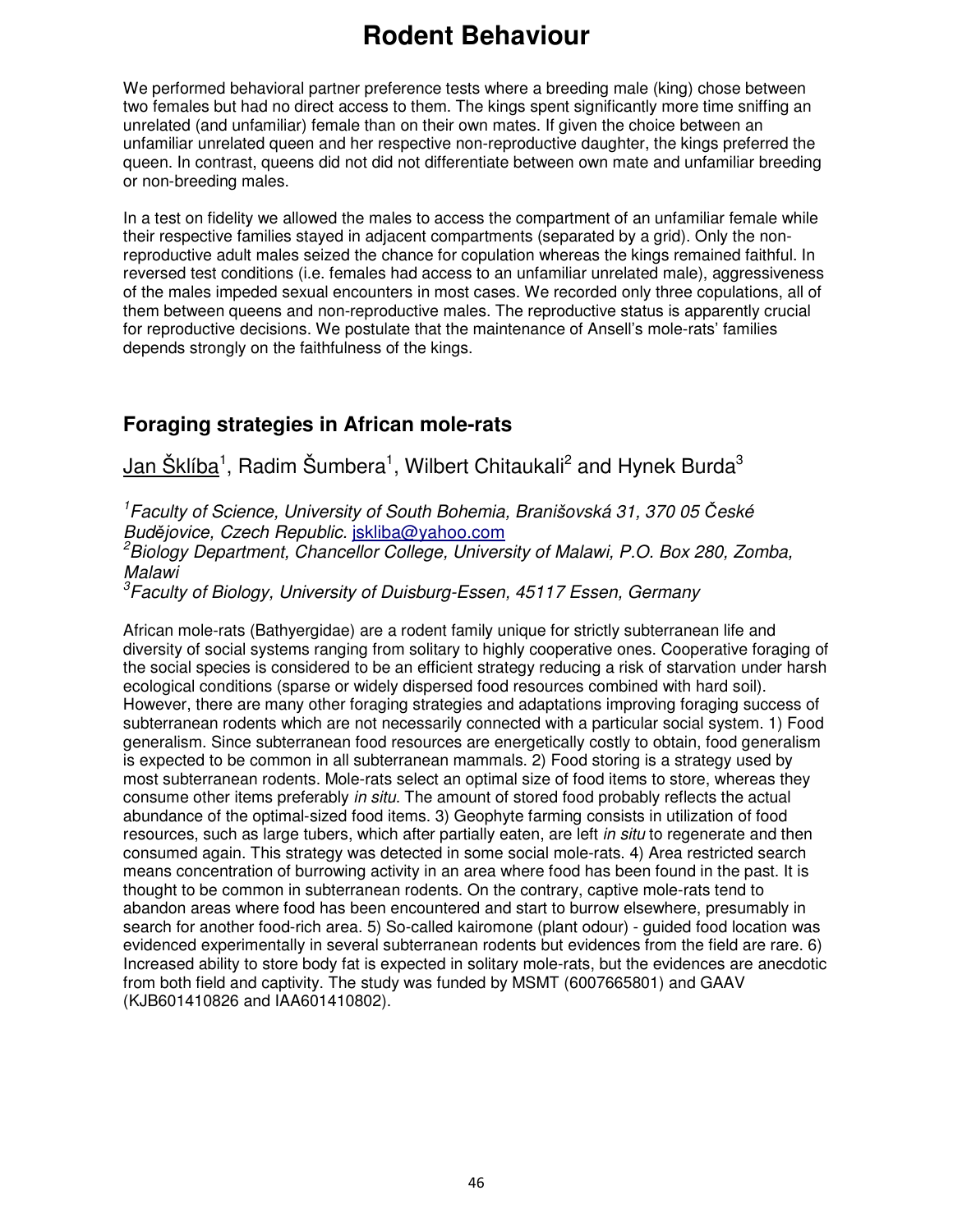### **African mole-rats: "Golden Mine" for the study of magnetoreception in mammals**

### Hynek Burda<sup>1,2</sup>, Sabine Begall<sup>1</sup>, Jaroslav Červený<sup>2</sup> and Pavel Němec<sup>3</sup>

<sup>1</sup>Department of General Zoology, Faculty of Biology and Geography, University of Duisburg-Essen, 45117 Essen, Germany. hynek.burda@uni-due.de  ${}^{2}$ Department of Forest Protection and Wildlife Management, Faculty of Forestry and Wood Sciences, Czech University of Life Sciences, 16521 Praha 6, Czech Republic  $3$ Department of Zoology, Faculty of Science, Charles University in Prague, 12844 Praha 2, Czech Republic

Ansell's mole-rats (*Fukomys anselli*) from Zambia were the first mammals in which magnetoreception and magnetic compass orientation has been unambiguously experimentally evidenced in the laboratory (Burda et al. 1990) and further characterized as a polarity-, lightindependent compass (Marhold et al. 1997, Thalau et al. 2006). The experimental paradigm (nesting preference) developed for this species has been successfully applied in subsequent studies of other rodent species. Fukomys anselli was also the first mammalian species, in which processing of magnetic sensory information in the brain (in the superior colliculus) was demonstrated (Nemec et al. 2001) and the effects of magnetic field conditions upon neuronal activity in the brain navigation circuit were described (Burger et al. 2010). In this species also, for the first time in animals, involvement of the cornea in magnetoreception was demonstrated (Wegner et al. 2006).

In our contribution we review the hitherto achievements and point out the perspectives of further study of magnetoreception in African mole-rats as well as other small African mammals. In particular, we advocate the necessity of field and laboratory studies which should be done in Africa and we suggest the experimental designs for these studies and explain respective hypotheses behind them. Acknowledgement: The study is partly supported by the Grant Agency of the Czech Republic (project. nr. 506/11/2121).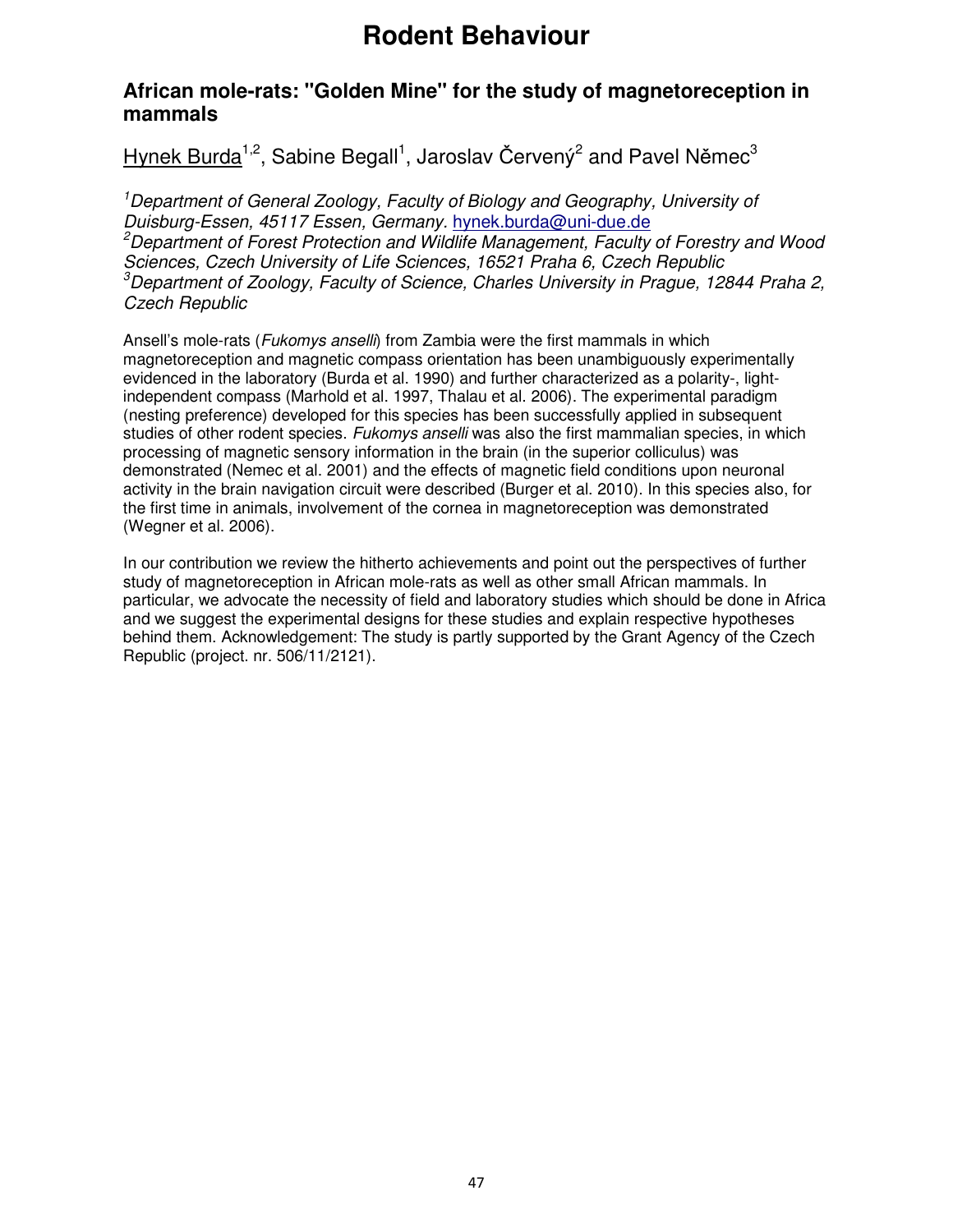### **General**

### **ORAL PRESENTATIONS**

### **A preliminary assessment of species diversity, distribution and status of the small carnivores in the Lower Zambezi National Park and Chiawa Game Management Area, Zambia**

### Clare Mateke<sup>1</sup>, Tania Bird<sup>2</sup>

<sup>1</sup> Livingstone Museum, P O Box 60498, Livingstone, Zambia. cmateke@gmail.com <sup>2</sup>University of Pretoria, Lynnwood Road, Hillcrest, Pretoria, South Africa 0002

Very little research has been done on Zambian small carnivores. We obtained preliminary data on the distribution and status of small carnivores in two adjacent protected areas of central Zambia, Lower Zambezi National Park and Chiawa Game Management Area (GMA). Over a period of 4 weeks in 2009 we interviewed 57 people working in the area, including tour guides, lodge managers, boat drivers and anti-poaching patrol officers. Nineteen species of small carnivore were recorded. Among these was the rare Meller's Mongoose, not previously recorded in the area, which we personally saw and photographed. Four other previously unrecorded species, Selous' Mongoose, Bushy-tailed Mongoose, Small-spotted Genet and Spotted-necked Otter were also reported but remain unconfirmed. We provide information about habitat, active times, perceived rarity and population stability, as well as perceived human-carnivore conflict issues. The results show a high diversity of small carnivores in the area, although further research is required to confirm the presence of some of the rarer species not previously recorded.

### **Small carnivores from southern Benin: Assessment of diversity and hunting pressure**

### Chabi M. S. Djagoun<sup>1</sup>, Philippe Gaubert<sup>2</sup> and Brice Sinsin<sup>1</sup>

<sup>1</sup> Laboratoire d'Ecologie Appliquée, Faculté des Sciences Agronomiques, Université d'Abomey-Calavi, 01 BP 526 Cotonou, Benin. sylvestrechabi@gmail.com <sup>2</sup>UR IRD 131, Département Milieux et Peuplements Aquatiques, Muséum National d'Histoire Naturelle, 43 rueCuvier, 75005 Paris, France.

We conducted a study on a nine-week period between August 2007 and June 2008 in southern Benin with the aim to assess small carnivoran diversity and the hunting pressure to which they are subject through interviews, surveys of local markets and occasional direct observations. We provide an 'Index of Rarity' (IR), expressed as the number of times a species is identified as 'rare' by interviewees / the number of time it is mentioned. Nine species or taxa (Genetta spp.) were identified through 86 interviewed hunters, representing a total 333 mentions. Genets, Crossarchus obscurus and Herpestes ichneumon were from far the most sighted, the prevalence of such ecologically versatile species confirming that southern Benin constitutes a disturbed "ecosystem". Other species were Hydrictis maculicollis, Atilax paludinosus, Ichneumia albicauda, Civettictis civetta, Mungos gambianus and Nandinia binotata. Direct observations allowed us to confirm the presence of G. pardina/maculata, C. obscurus, H. ichneumon and H. maculicollis. The ubiquitous C. civetta was considered the rarest species ( $IR = 0.89$ ), followed by H. maculicollis (0.72) and I. albicauda (0.69), whereas C. obscurus (0.01) was the commonest small carnivoran. Hunting techniques were mostly traditional guns, accompanied by dogs, and jaw traps. Small carnivorans are likely to represent a fair source of income for hunters, body parts being sold to fetish markets in 47% of the cases. Mean incomes range between US\$ 2.5 and 5.4 per animal, with the notable exception of C. civetta (US\$ = 14.6) and heads of H. maculicollis, reaching US\$ 33.7.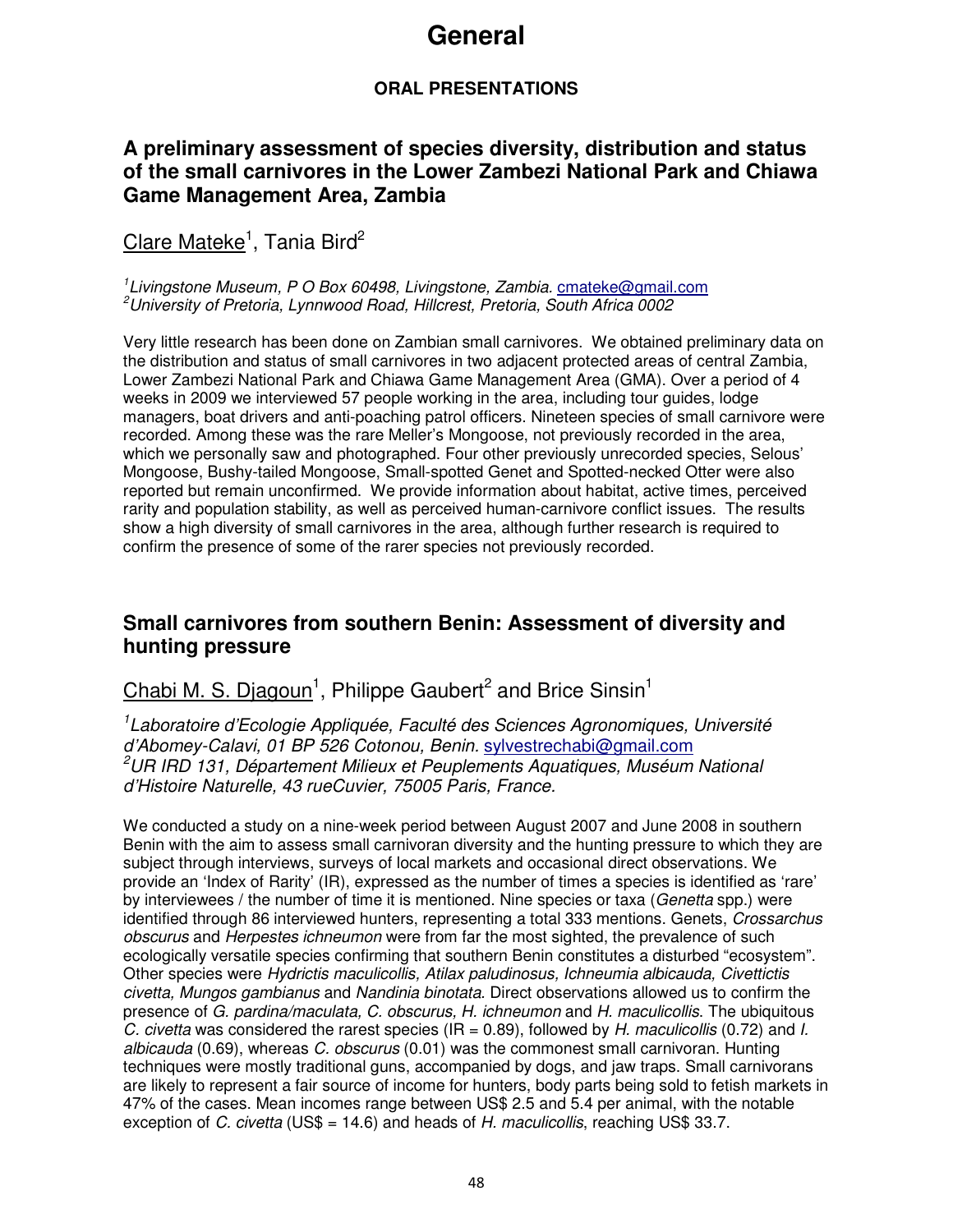# **General**

### **Differential predation by barn owls (Tyto alba) on field rodents in Tanzania: old males are more at risk**

Herwig Leirs<sup>1,2</sup>, Dennis De Richter<sup>1</sup>, Solveig Vibe-Petersen<sup>2</sup> and Christopher A. Sabuni<sup>3</sup>

<sup>1</sup> Evolutionary Ecology Group, Universiteit Antwerpen, Belgium. herwig.leirs@ua.ac.be <sup>2</sup> Department of Integrated Pest Management, University of Aarhus, Denmark  $3$  SUA Pest Management Center, Sokoine University of Agriculture, Morogoro, Tanzania

Predation is an important major mortality factor for many small mammals. Our earlier studies showed that also in populations of the multimammate mouse, Mastomys natalensis, predation affects behavior and demography, although the population dynamics effects seem to be limited. A major predator of these rodents is the barn owl, Tyto alba. Here, we investigate whether the individual risk of being predated, varies between species, sexes and age/size classes of the rodents. We analysed owl pellets of barn owls, collected over a three year period in a field-fallow mosaic landscape in Morogoro Tanzania. Using skull characters, tooth wear patterns, lower jaw size and pelvis measurements, we assigned skeleton fragments in the owl pellets to prey items in different categories (being well aware of the uncertainty associated to some of these allocations). We compared the proportions of these categories with information obtained during capture-markrecapture studies in the same area in the same period and found that the preys contained relatively more males, more older animals and more larger animals. The data were too sparse to thoroughly investigate seasonal variation in this differential predation. We will discuss several hypotheses to explain the observed patterns, as well as the possible consequences for population dynamics.

### **Reproduction in desert adapted populations of the genus Acomys – the role of Integrative physiology**

#### Abraham Haim and Israel Ben Zaken

The Israeli Center for Interdisciplinary Studies in Chronobiology, University of Haifa, Mount Carmel, Haifa 31905, Israel. Ahaim@research.haifa.ac.il

In ecosystems out of the tropics photoperiod is the main environmental signal for reproduction. However, in deserts when water input into the system is limited and un- predictable while reproduction is a highly energy demanding function, a more reliable signal on the ecosystem quality is demanded. We have been studying environmental signals for reproduction in two desert adapted populations of spiny mice (Acomys) namely the golden spiny mouse A. russatus and the common spiny mouse A. cahirinus. The results of these studies revealed that in both species photoperiod is the initial environmental signal for reproduction. However, for the ultimate activation of system information on water availability is necessary and it is regulated by the secretion levels of the anti diuretic hormone (ADH). Bearing in mind that time after the last rain episode will result in increasing aridity, reflected in increased particles concentrations thus increasing ADH secretion. Receptors for this hormone where discovered in the testis. Leptin also plays a role in reproduction of spiny mice. The fact that ADH has a dual function: on the one hand reabsorb water in the distal parts of the nepheron and the collecting tubes while on the other it regulates reproduction is of great interest. These results support earlier ideas that photoperiod cannot be the only signal for reproduction in desert adapted rodents. As reproduction in desert adapted rodents is depended on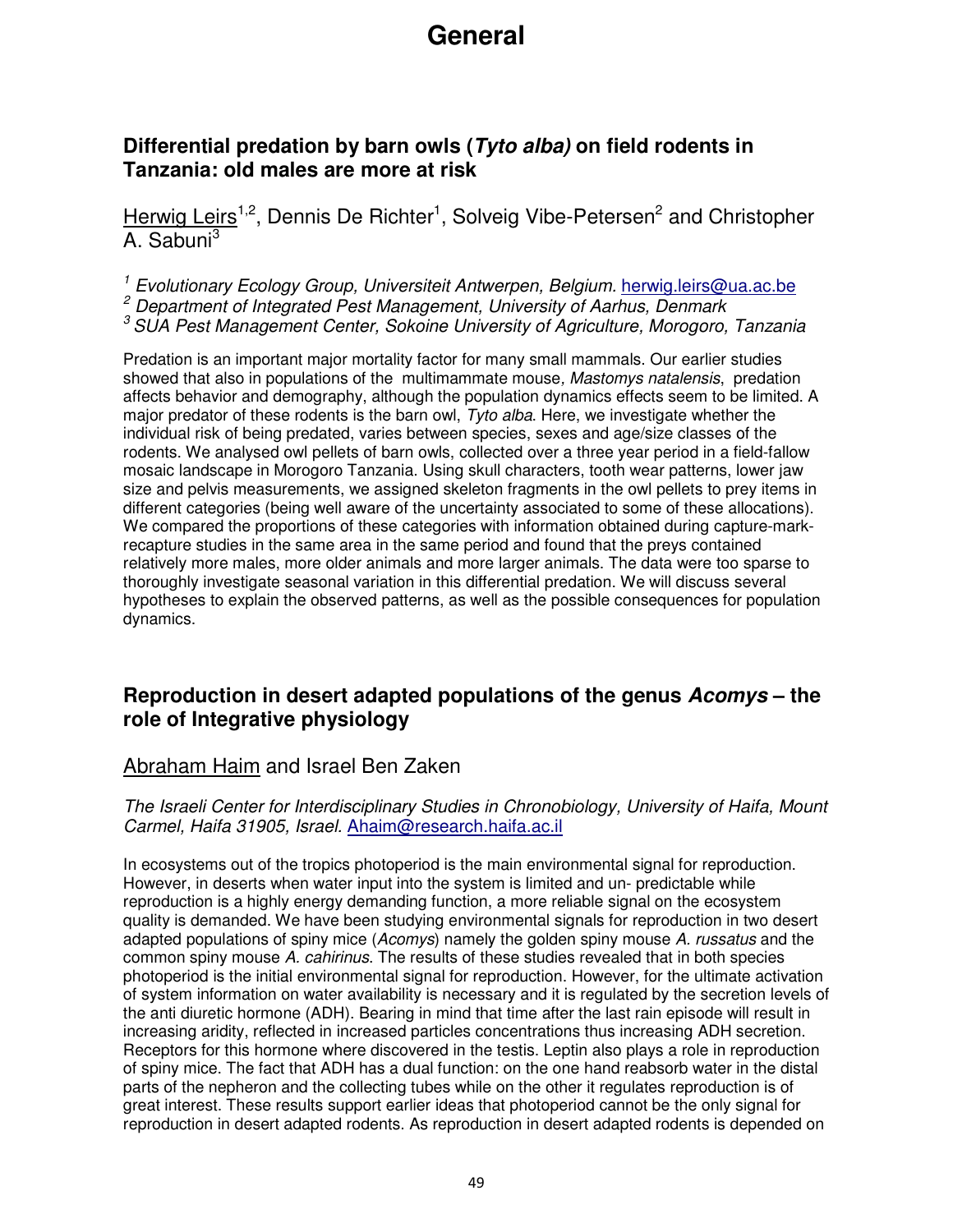## **General**

water availability small mammals as rodents with high metabolic rates may face a problem as they will be years when they will not reproduce. Reduced metabolic rates, in such species, is an important adaptation for increasing longevity enabling such species to reproduce under favorable conditions.

### **Evolutionary response of two African rodent species (Hystrix sp.) to climate changes: studying the past to estimate the future**

### Emiliano Trucchi and Nils Chr. Stenseth

Centre for Ecological and Evolutionary Synthesis (CEES), Dept. of Biology, University of Oslo, PO Box 1066, Blindern, N-0316, Oslo, Norway. emiliano.trucchi@bio.uio.no

Evidences of ongoing global warming set the study of the reactions of species and ecosystems to climate change as one of the main issues of Conservation Biology and the development of accurate and reliable predictive models as crucial. To date, such models are principally based on projecting climatic variables that characterize the current distribution of species on modeled future climatic scenarios (Ecological Niche Modeling). Accuracy and reliability of such predictions are currently debated thus negatively affecting long-term conservation policy. This modeling tool may also be used to obtain paleodistribution models for target species according to the available information about past climates. In this case, a different approach (phylogeography) can be implemented to study the signature of past dynamics of populations and species and coherence between the two methods can be tested. In our study, phylogeographic analysis of past range dynamics of two African Rodent species (Hystrix cristata and Hystrix africaeaustralis) will be used to assess the accuracy of Ecological Niche Modeling predictions testing paleodistribution models by statistical phylogeography. We are currently implementing the recent developments of highthroughput sequencing in population genetics taking advantage of contemporary as well as museum collected specimens. Methods and early results of our approach will be shown. As the importance of Ecological Niche Modeling predictions on future climate as a Conservation Biology tool is widely recognized, the analysis of their accuracy, by validating projections on the past through a phylogeographic approach, may provide scientists and policy-makers with a reliable tool to plan timely and effective conservation strategies.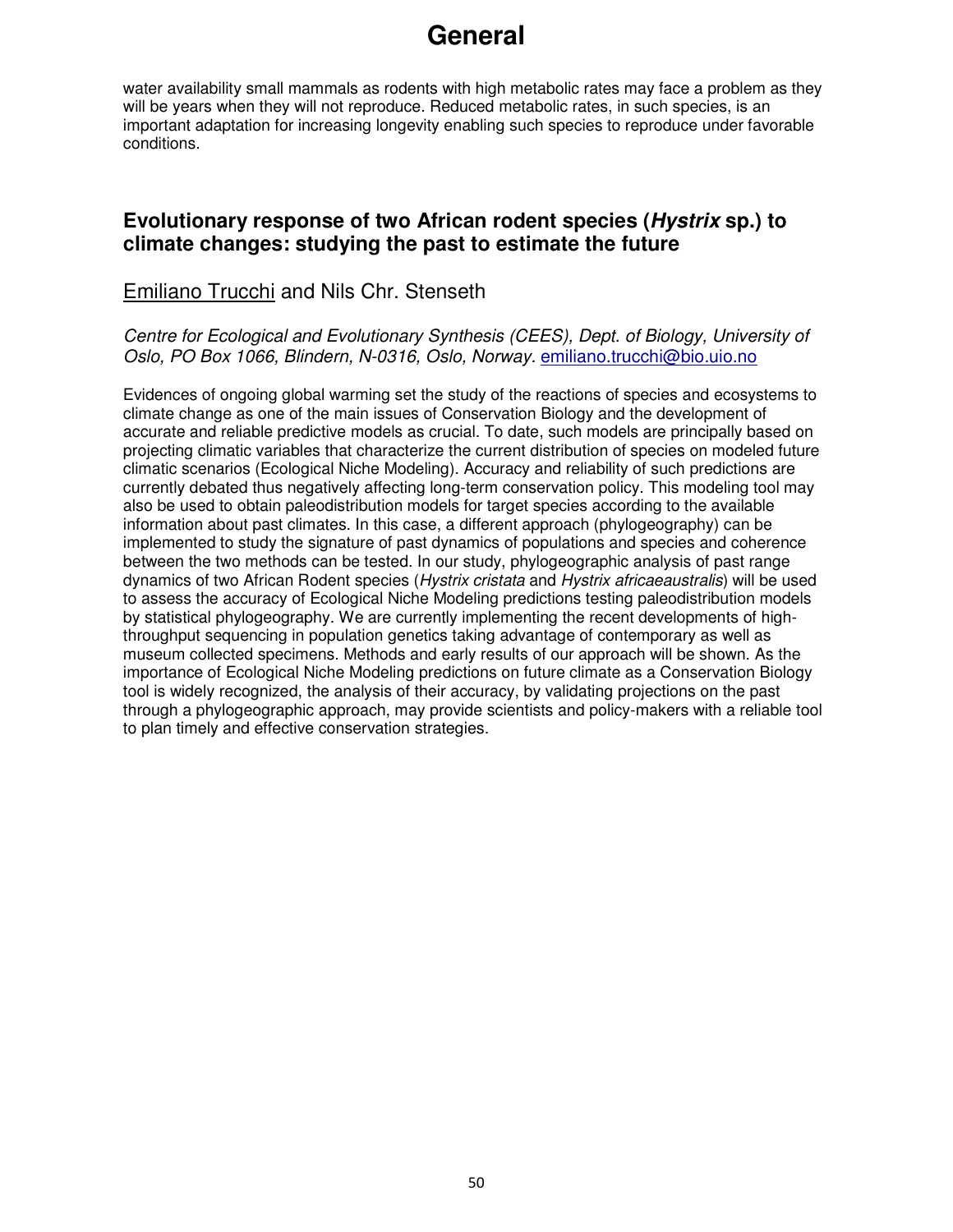#### **ORAL PRESENTATIONS**

### **Case-control studies of ecologically-based rodent management in rural communities of Swaziland, Tanzania and Namibia**

S.R. Belmain<sup>1</sup>, E. von Maltitz<sup>2</sup>, S. Eiseb<sup>3</sup>, T. Mahlaba<sup>4</sup>, L.S. Mulungu<sup>5</sup>, F. Kirsten<sup>2</sup>, A. Massawe<sup>5</sup>, P. Malebane<sup>2</sup>, A. Monadjem<sup>4</sup>, P. Taylor<sup>6</sup> and R.H. Makundi<sup>5</sup>

<sup>1</sup>Natural Resources Institute, University of Greenwich, Central Avenue, Chatham Maritime, Kent ME4 4TB, United Kingdom. s.r.belmain@gre.ac.uk

<sup>2</sup>Agricultural Research Council – Plant Protection Research Institute, P/bag X134, Queenswood, Pretoria 0121, South Africa

 $3$ National Museum of Namibia, P O Box 1203, Windhoek, Namibia

<sup>4</sup>Department of Biological Sciences, University of Swaziland, Private Bag 4, Kwaluseni, Swaziland

<sup>5</sup>Pest Management Centre, Sokoine University of Agriculture, P.O. Box 3110, Chuo Kikuu, Morogoro, Tanzania

 ${}^6$ Department of Ecology & Resource Management, University of Venda, P Bag X5050, Thohoyandou, 0950, South Africa

A case- control study was implemented within rural agricultural communities in Namibia, Swaziland and Tanzania as part of a larger project on the development and implementation of ecologicallybased rodent management (EBRM) in southern Africa (www.nri.org/ecorat). Continuous, daily removal trapping with kill traps was carried out in two communities (intervention) per country and compared to two similar communities following their traditional practice of adhoc poison use (nonintervention). Intensive trapping consisted of dividing communities into four equally-sized quadrants. Trapping took place for seven days in a quadrant, with traps rotated through successive quadrants each week. Individual households trapped with 2-5 traps depending on compound size and complexity for one week out of every month. An evaluation of trap efficacy, impact on rodent population dynamics and rodent damage levels were analysed over a 12 month period to assess changes caused through the trapping programme in comparison to what communities traditionally do to manage rats. Monitoring of rodent populations with kill traps and tracking tiles was done over four consecutive trap nights each month in a subset of households (n=10) in intervention and non-intervention communities. Using the same case-control study design, post-harvest losses were measured in a subset of houses (n=10) across intervention and non-intervention communities. Known quantities of grain were placed within houses to evaluate the impact of the case-control study on rodent damage, contamination and loss to household stored grain. Results showed that households practicing intensive trapping significantly reduced rodent numbers, the incidence of damage caused and maintained these lower rodent populations over the duration of the study. Rattus rattus was the dominant species in Tanzania and Rattus tanezumi was dominant in Swaziland; however, no Rattus spp. were found in the Namibian study site where Mastomys natalensis was the dominant species trapped. The use of tracking tiles proved an effective passive monitoring tool to monitor changes in the relative abundance of rodent populations as well as human behaviour with regards to trap setting.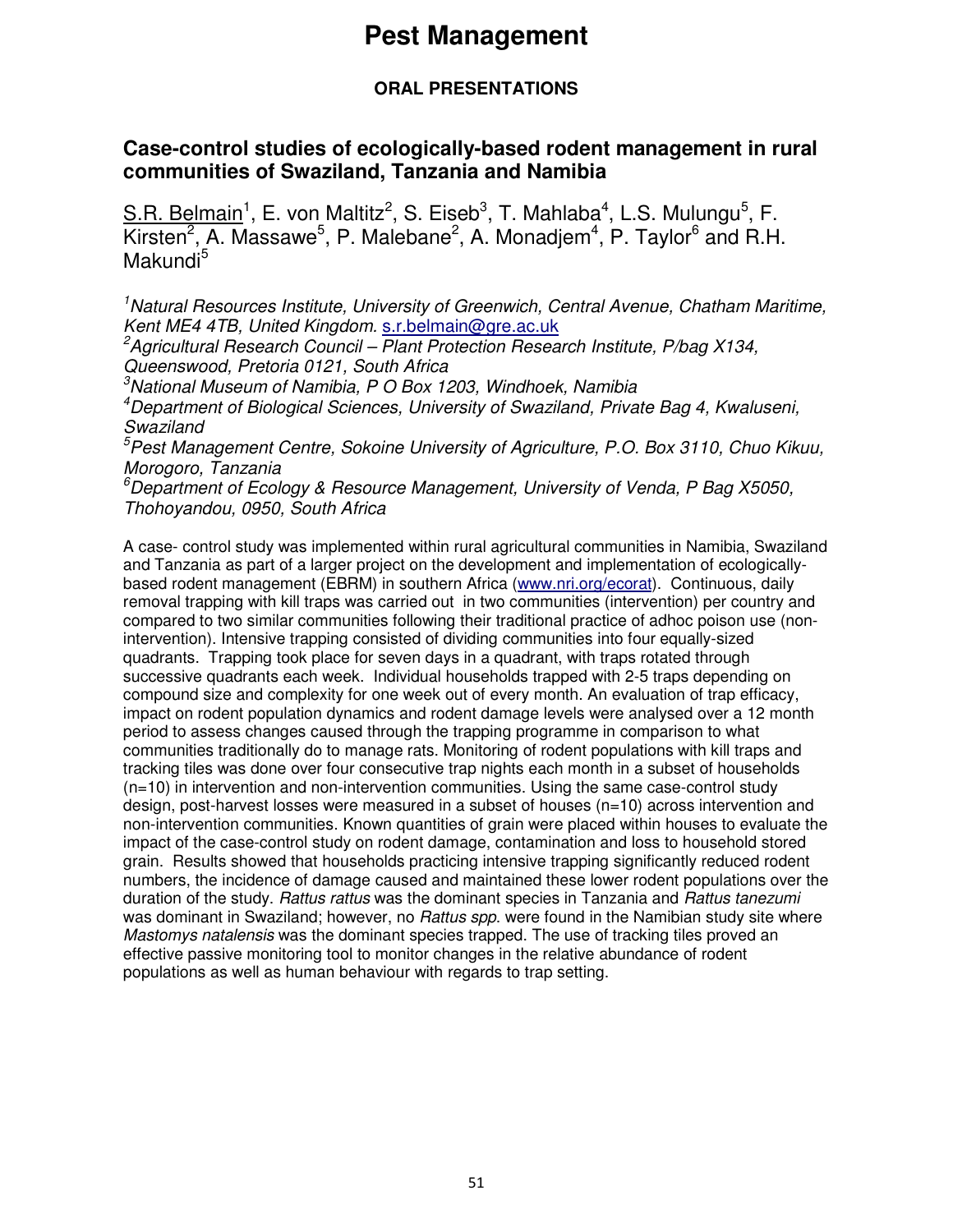**Cryptic species of agriculturally important and associated non-target rodents in Africa: Implications for ecologically based rodent management, taxonomy and conservation** 

Peter J. Taylor<sup>1</sup>, Sarah Downs<sup>6</sup>, Ara Monadjem<sup>5</sup>, Seth J. Eiseb<sup>3</sup>., Loth S. Mulungu<sup>4</sup>, Apia W. Massawe<sup>4</sup>, Themb'a A. Mahlaba<sup>5</sup>, Frikkie Kirsten<sup>7</sup>, Emil Von Maltitz<sup>7</sup>, Phanuel Malebana<sup>7</sup>, Rhodes H. Makundi<sup>4</sup>, Jennifer Lamb and Steven R. Belmain<sup>2</sup>

<sup>1</sup>Department of Ecology & Resource Management, University of Venda, P. Bag X5050, Thohovandou, 0950, South Africa \*Corresponding author: Peter. Taylor@univen.ac.za <sup>2</sup>Natural Resources Institute, University of Greenwich, Central Avenue, Chatham Maritime, Kent ME4 4TB, UK

 $3$ National Museum of Namibia, P.O. Box 1203, Windhoek, Namibia

<sup>4</sup>Pest Management Centre, Sokoine University of Agriculture, P.O. Box 3110, Chuo Kikuu, Morogoro, Tanzania

 $5$ Department of Biological Sciences, University of Swaziland, Private Bag 4, Kwaluseni, Swaziland

 $6$ School of Biological and Conservation Sciences, Westville Campus, Durban, South Africa <sup>7</sup> Agricultural Research Council, Plant Protection Research Institute, Private Bag X134, Queenswood 0121, South Africa.

Rodent pests can have severe impacts on crop production, particularly in monocultures where one or two rodent pest species dominate. But in more heterogeneous mosaic crop/fallow/bush subsistence agro-ecosystems in Africa, a surprising species richness of both pest and non-pest species may occur in crop and fallow fields and in and around houses. As part of the ECORAT Project, we aimed to provide baseline information on rodent and shrew species composition, taxonomy and habitat use in agro-ecosystems in three African countries so as to better inform ecologically-based rodent management in Africa (EBRM).We used removal-trapping in a variety of agro-ecological habitats coupled with accurate specimen identification using morphological and molecular (sequencing of cytochrome-b) approaches to produce accurate small-mammal species lists. Intensive kill-trapping by communities was monitored by live-trapping and footprint tracking tiles to test the effect of this intervention on rodent numbers and the levels of post-harvest damage to stored grain. Rodenticides are generally not appropriate in Africa; our study clearly demonstrated the efficacy of alternative community trapping methods to reduce rodent numbers and crop damage in three African countries. Recorded differences in species richness and community structure have potentially important implications, both for conservation of biodiversity and for EBRM. The continuing rapid rate of habitat transformation for rural agriculture in sub-Saharan Africa may increase the risk of extinction of cryptic, un-described, range-restricted endemic rodent species through loss and degradation of their habitats and competition from introduced pest species, particularly in Namibia and Tanzania. Management of pest rodents in rural agro-ecosystems should be cognisant of such non-target species; in this respect community trapping is advocated as an efficient, sustainable, environmentally friendly and low cost alternative to the currently widespread practice of indiscriminate use of rodenticides. Differences in rodent species richness and composition between different African agroecosystems have management implications. For example, in Namibia where commensal *Rattus rattus* was absent, typically noncommensal or semi-commensal species such as Mastomys natalensis, Saccostomus campestris, Thallomys nigricauda, and Gerbilliscus leucogaster were frequently observed in houses. Many of these species are zoonotic reservoirs. However, at all sites studied, intensive community trapping in houses was shown to be effective in reducing rodent populations and reducing damage to stored crops.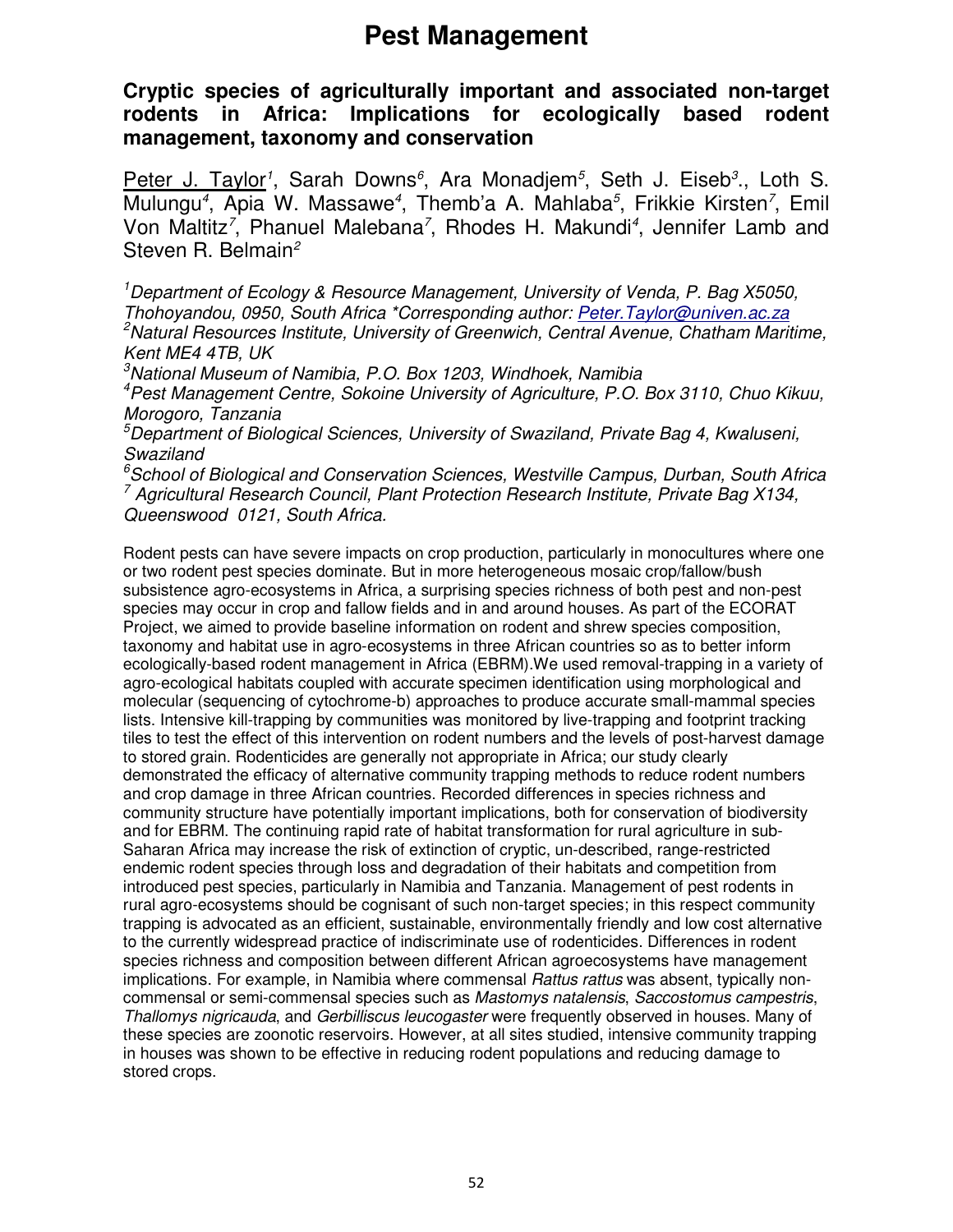### **Farmers' perceptions on rodents as crop pests and practices in rodent pest management in Faradje region in northwest of the DRC**

Drazo Amundala<sup>1</sup>, Akaibe Dudu<sup>1</sup> and Herwig Leirs<sup>2,3</sup>

<sup>1</sup> Department of Ecology and Animal Resource Management, University of Kisangani, Kisangani, Democratic Republic of Congo. nicaisedrazo@yahoo.fr  $2$  Evolutionary Ecology Group, University of Antwerp, Antwerp, Belgium <sup>3</sup> Danish Pest Infestation Laboratory, Danish Institute of Agricultural Sciences, Skovbrynet 14, DK-2800 Kongens Lyngby, Denmark

A survey was conducted, to obtain information about the nature and extent of rodent damage to crops, farmers' perceptions as crop pests and practices to their management in Faradje region. The study was carried out in six localities (Logo Bagela, Logo Doka, Logo Lolia, Logo Obeleba, Logo Mondo and Logo Ogambi) out of the nine which constitute Faradje Territory. We have used a probabilistic opinion and the interview method. Maize and rice are the major crops, both for food and for sale. Other crops are: sorghum, groundnut and millet. The study showed that farmers in Faradje region are well aware of rodent related problems, and considered them to be the very pest. Rodent related problems are recurrent, and maize and rice were the most affected crops. Damage are important at every crop stage. After sowing, Mastomys and Xerus caused the most damage, and during others stages Thryonomys are the major rodent pests. Damage can reach 100% if farmers do not take care of crops. Different rodent control techniques are practiced; farmers prefer using trapping barrier (73.7%) followed by clearing around fields (45%). Only 35% of farmers go out after rain to look after their crops in fields at night. Farmers are responsible for rodent control activities on their own fields. Nearly 25% of farmers think that crop damage is linked with a mystical phenomenon. In granaries farmers use a cat for crop safety, but once the crop season is past, they eat this cat. Finally, lack of multiple rodent management methods and adequate knowledge of appropriate and sustainable techniques appeared to be the main reasons for the over dependence on trapping barrier though Thryonomys gnaw the woods placed as a barrier.

### **Impact of crop cycle on movement patterns of pest rodent species in southern Africa**

Ara Monadjem<sup>1</sup>, Themb'a Mahlaba<sup>1</sup>, Seth J. Eiseb<sup>2</sup>, Steven R. Belmain<sup>3</sup>, Loth S. Mulungu<sup>4</sup>, Apia W. Massawe<sup>4</sup> and Rhodes H. Makundi<sup>4</sup>

<sup>1</sup> Department of Biological Sciences, University of Swaziland, Private Bag 4, Kwaluseni, Swaziland. tmahlaba@uniswa.sz

 $2$ National Museum of Namibia, P.O. Box 1203, Windhoek, Namibia

 $3$ Natural Resources Institute, University of Greenwich, UK

<sup>4</sup> Pest Management Centre, Sokoine University of Agriculture, P.O. Box 3110, Morogoro, Tanzania

Rodent pests can have severe impacts on crop production. Mastomys natalensis is a known pest of agricultural crops in Southern and East Africa. Both its population ecology and breeding biology have been studied in agricultural and natural habitats. Its numbers erupt after years of good rainfall and may reach plague proportions, especially in agricultural settings where it may become a serious pest. However, the ecology of this species is not well known within the context of human settlement. It may occasionally enter houses, but the degree to which it does so and the factors influencing this movement are not known. We followed 40 M, natalensis mice in Swaziland and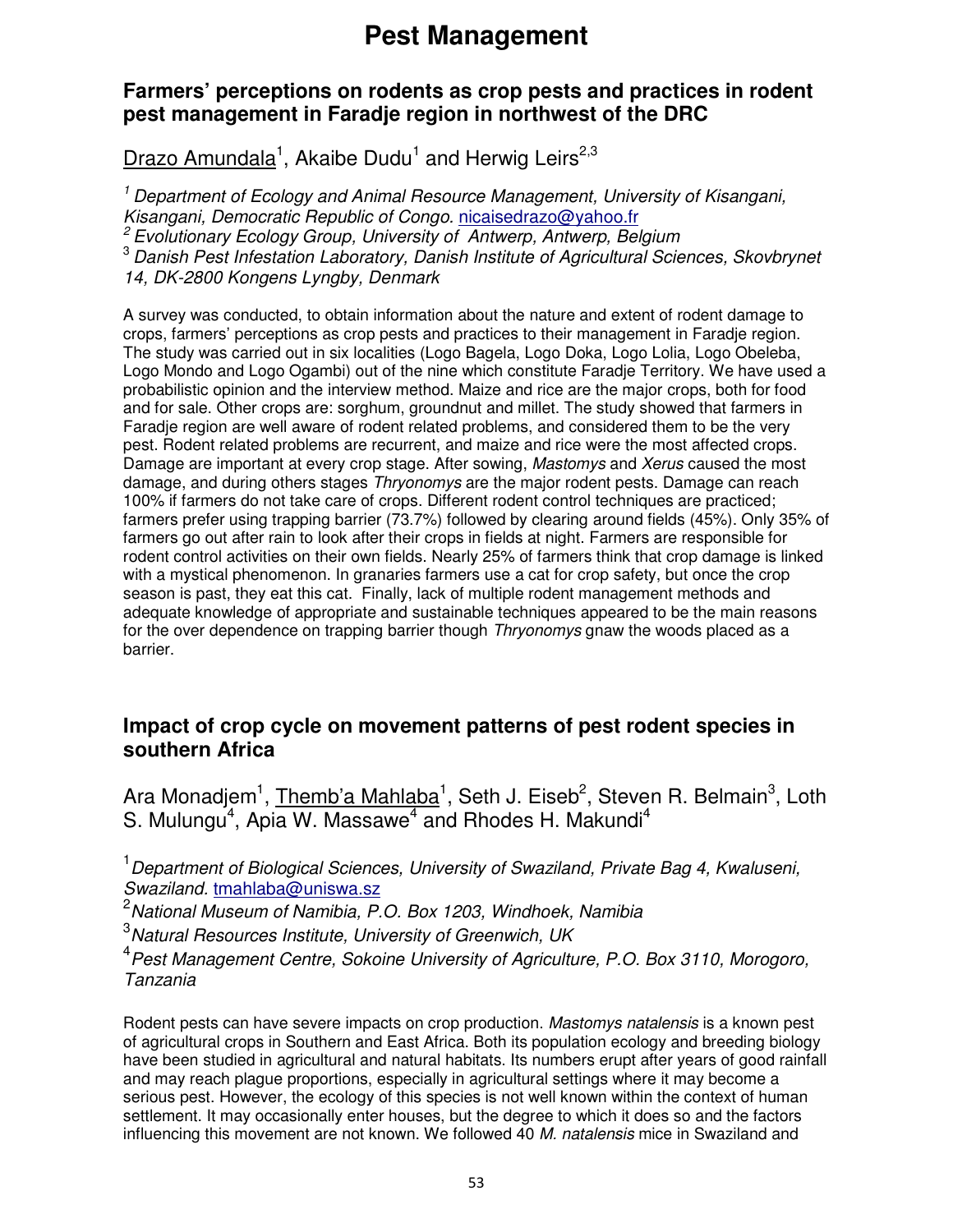Namibia by radio-telemetry. Mice were captured in maize fields within 50m of a homestead and fitted with radio-transmitters at three different times corresponding to different stages of crop development: pre-harvest, post-harvest and pre-planting. Mice remained in the fields during the entire study in Swaziland, but entered buildings in Namibia during the post-harvest stage which may represent a period of food shortage for these mice.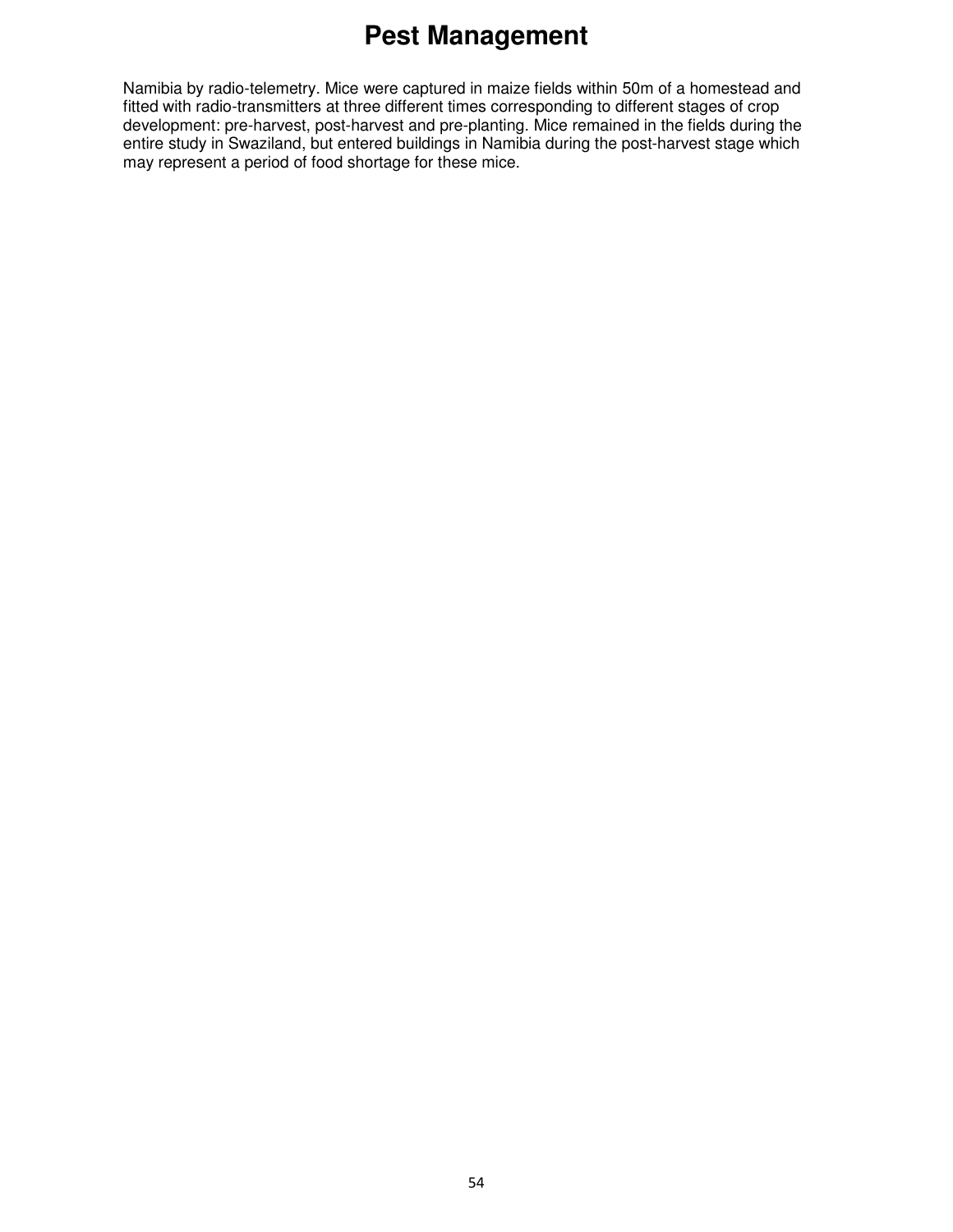#### **PLENARY**

### **Geobiological signatures of African evolution: new opportunities in cross-disciplinary explorations of the tempo and mode of Earth history**

Fenton P. D. Cotterill<sup>1</sup> and Maarten J. de Wit<sup>1</sup>

#### <sup>1</sup> AEON - Africa Earth Observatory Network, Department of Geological Sciences, University of Cape Town, Rondebosch 7707, South Africa. fcotterill@amail.com

This paper argues for a geobiological research strategy - termed geoecodynamics - to study Earth history. Geoecodynamics integrates evolutionary sciences in their broader sense: namely geology, genomics and biogeography, which are informed by palaeoecology, phylogeography and systematics. Within the framework of evolving landscapes, its cross-disciplinary syntheses of evolutionary history integrate details of biodiversity dynamics (speciation events and other major demographic changes) with tectonic and climatic events. These syntheses are founded on the recently realized ability to decipher the genomic record of Earth history. Additional to refining narratives of biotic evolution – depicted as TimeTrees of Life - deciphered signatures in the genomic record can quantify the more cryptic of geomorphological events, whose subtle nature lies beyond the fidelity of conventional geological methods. It means that patterns and processes of landscape evolution are shifted into the ambit of biology. So the genomic record can be viewed as the wellspring that links the Earth and life sciences into novel associations, for this geobiological context makes it feasible to quantify the tempo and mode of evolutionary dynamics in space, time and form. This has radical implications in changing entrenched divisions between sciences, which pioneering progress suggests will be transmogrified in fundamental ways; not least, integrating the genomic record with conventional geochronological records blurs divisions between biology and geology. The novel usage of biotic evidence to decipher origins of abiotic entities is driving this groundshift. Conferring unique insights into palaeo-environments, this integration of abiotic and biotic archives can reconstruct finer-scaled details of Earth history. This is where the spatiotemporal fidelity of the genomic record opens new windows on to previously unreadable phenomena.

Focusing on African biodiversity and landscapes, our examples illustrate how the core concepts and methods of geoecodynamics unify traditionally isolated sciences into a comprehensive research strategy. Geoecodynamics offers the best means of answering longstanding questions about the origins of Africa's mammal diversity, where speciose clades of small mammals hold special interest. There are important reasons why Africa is the ideal continent to explore how its mammal fauna responded to climatic changes and geomorphological dynamics since Gondwana break up. We know remarkably little about the causes of the radiations represented in Soricidae, Afrotheria, Chiroptera, Bovidae, Rodentia, Primata (and indeed nearly all the principal mammal clades), so here we see rich opportunities to reconstruct evolutionary histories, which account for their ancient dispersals, speciation events and adaptations. Geoecodynamics opens up a line of attack to solve such problems in Earth history that currently hold the status of mysteries.

Geoecodynamics extends the framework of landscape mosaics - familiar to landscape ecologists into new conceptual territory, as it enables studies of landscape patterns across macroevolutionary scales. This is thanks to its ability to quantify salient events that shaped the coevolving tenures of landforms and their dependent species. Signatures of evolutionary events preserved in genomes of extant species constitute the historical archives that inform geoecodynamics, and burgeoning progress in computational biology and genomics is rapidly improving the insights obtained from DNA sequence data. Refinements in molecular clocks and spatial phylogeography exemplify the progress toward improving spatio-temporal precision obtained for reconstructed evolutionary events. So these developments confer immense analytical power on phylogeography and phylogenetic systematics to reconstruct where and when formative events shaped the histories of not only species but the physical landscape. These species can be studied as biotic indicators of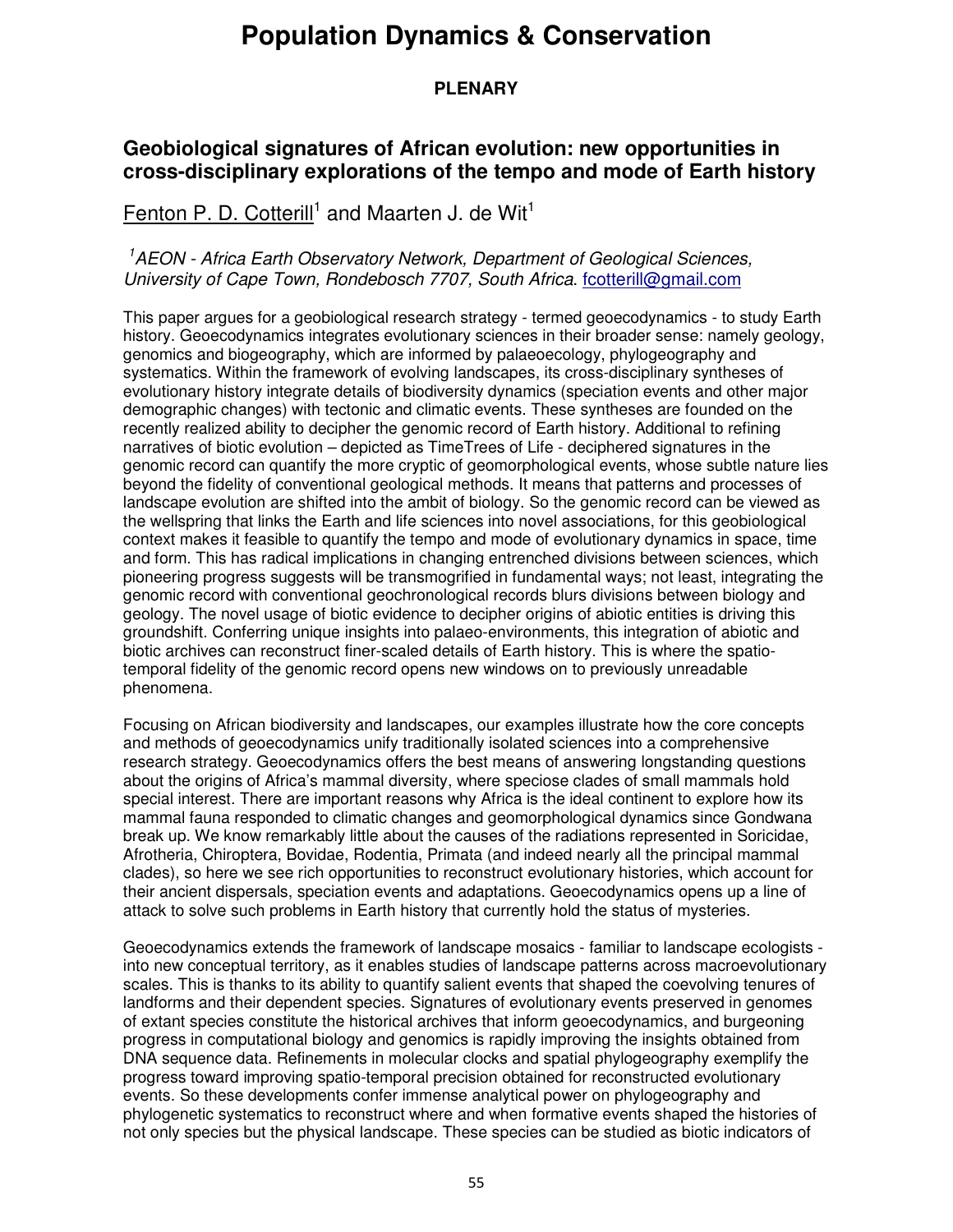evolving landscapes, and their integral palaeoenvironments. The ability to quantify phylogeographic records of species reveals the spatio-temporal attributes of major demographic events that shaped their histories in evolving landscapes; here niche parameters are critical to restrict a species' tenure to particular landforms. So it follows that narrow niches of stenotopes enhance the fidelity of their phylogeographic records, as the most sensitive biotic indicators of landscape evolution. Moreover, syntheses of abiotic and biogeographical history reveal what caused evolutionary events, represented in shared evolutionary histories of species and landforms. This resolution confers the means to constrain synergistic responses of particular landforms and species to singular formative events (eg tectonism). It follows that reciprocal illumination of abiotic and biotic attributes of palaeo-environments extends the study of biodiversity dynamics into the domain of geomorphology. Geomorphological concepts and methods have a keystone role in this quest to quantify interlinked tenures of species and landforms in dynamic landscapes. It opens up an unprecedented spectrum of palaeo-environmental phenomena to scrutiny, within the scope defined by the fidelity of phylogeographic records of biotic indicators. Pioneering results reveal that this refined spatio-temporal resolution, obtained by geoecodynamics, is set to refine our understanding of the tempo and mode of evolutionary dynamics.

As judged by pioneering research in geoecodynamics, participating scientists face interesting challenges. The cross-disciplinary breadth of geoecodynamics shifts biologists into unfamiliar academic terrain, especially in demanding close attention to intricacies of Earth science. One example of a revolutionary conceptual switch resides in appreciating that we can now study biodiversity dynamics as an earth surface process. This is implicit when cast in the framework of evolving landscapes, where biotic patterns are linked to episodes of tectonism and palaeoclimates. Equally, Earth scientists are challenged to understand how nuances of ecological and genomic theory quantifies the genomic record. Nevertheless, cross-disciplinary collaboration is a prerequisite if we are to integrate biological evidence into time series comprising geochronological, geomorphological and palaeoclimatological datasets; all bring complementary insights to the quest to understand how palaeo-environmental events played out across Earth's dynamic surfaces.

In summary, geoecodynamics aims to characterize the origin, turnover and stasis of landforms and species; its overarching research objective seeks to reconstruct how these causally interrelated entities evolved in the landscape mosaic. Progress obtained to date in geoecodynamics emphasizes that studies of multiple taxa reap rich dividends in congruent signals, which endorses a tried and tested modus operandi in biogeographical reconstruction. This message from studies of different taxa is clear. It endorses comparative phylogeography - to decipher narratives of biodiversity dynamics in focal landscapes. Histories of multiple biotic indicators confer the important lesson that biodiversity dynamics played out across a spectrum of niches - on shared landforms – provides congruent evidence; their synthesis reveals consilient insights to constrain the more subtle of events that altered palaeo-environments. For example, herpetofauna, birds, fishes, small mammals, and the better known arachnid and insect groups, are informing such syntheses. It follows that such reciprocal illumination will refine our understanding of the tempo and mode of mammalian evolution in radical respects.

We forecast that geoecodynamics will aid and abet the simultaneous extension of evolutionary biology to explore the palaeo-environmental and genomic realms of Earth history. This emerging synthesis will reinvigorate the science of natural history in profound respects, especially when one acknowledges that organismal biology constitutes the fulcrum for endeavours that seek to reconstruct how geobiological complexes evolved in dynamic landscapes. Geoecodynamics is set to launch natural history into its belated golden age.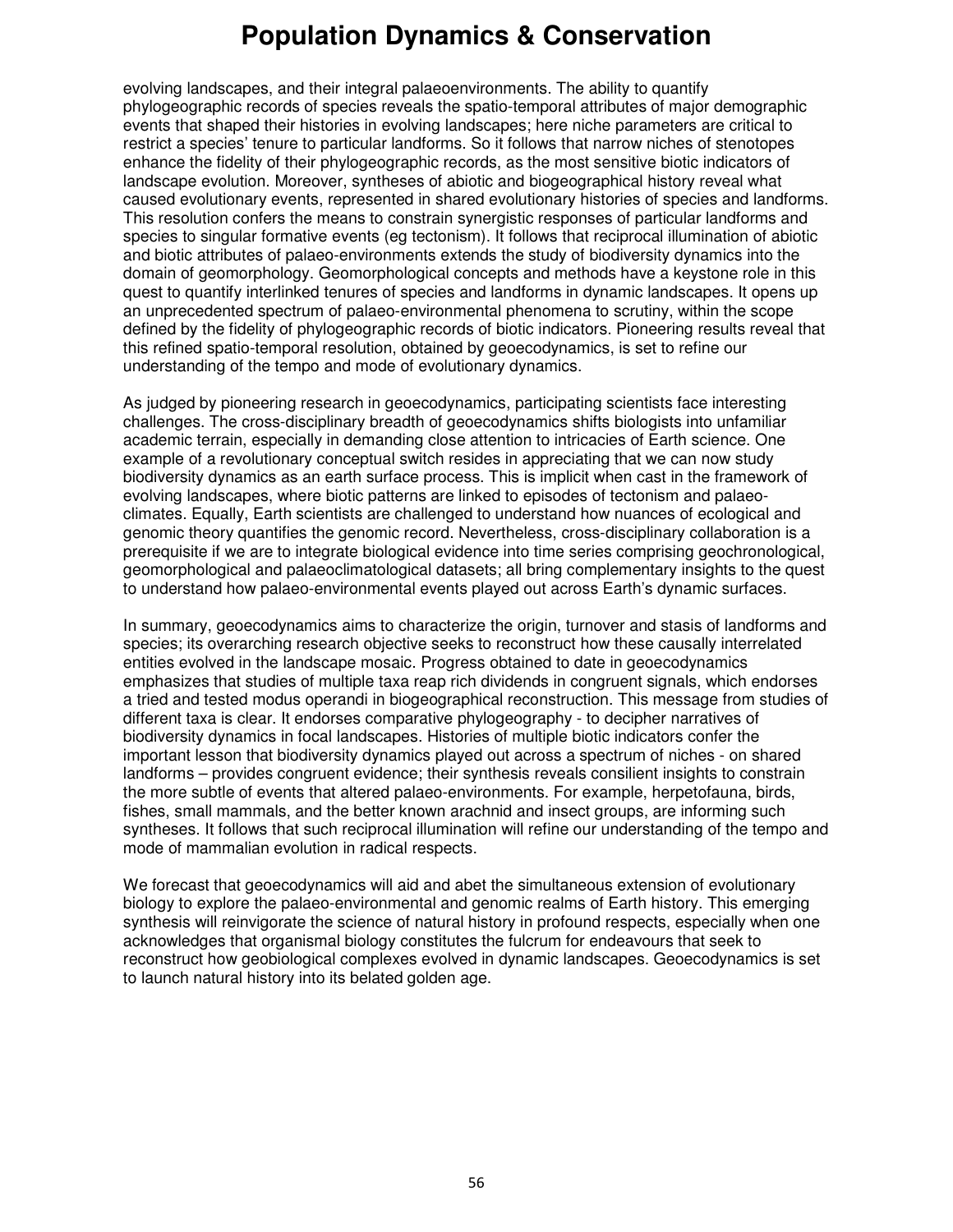#### **ORAL PRESENTATIONS**

### **Spatial and temporal population dynamics of rodents in three geographically different regions: Implication for ecologically- based rodent management**

 $A.W.$  Massawe<sup>1</sup>, L.S. Mulungu<sup>1</sup>, R.H. Makundi<sup>1</sup>, N. Dlamini<sup>2</sup>, S.J. Eiseb<sup>3</sup>, F. Kirsten<sup>4</sup>, T. Mahlaba<sup>2</sup>, P. Malebane<sup>4</sup>, E. Von Maltitz<sup>4</sup>, A. Monadjem<sup>2</sup>, P. Taylor<sup>5</sup>, V. Tutjavi<sup>3</sup>, and S.R. Belmain<sup>6</sup>

<sup>1</sup>Pest Management Centre, Sokoine University of Agriculture, P.O. Box 3110, Chuo Kikuu, Morogoro, Tanzania. apiamas@yahoo.com

<sup>2</sup>Department of Biological Sciences, University of Swaziland, Private Bag 4, Kwaluseni, **Swaziland** 

 $3$ National Museum of Namibia, P O Box 1203, Windhoek, Namibia <sup>4</sup>Agricultural Research Council – Plant Protection Research Institute, P/bag X134, Queenswood, Pretoria 0121, South Africa

 $5$ Durban Natural Science Museum, Heritage & Libraries Department, eThekwini Municipality, Durban, South Africa

 $6$ Natural Resources Institute, University of Greenwich, Central Avenue, Chatham Maritime, Kent ME4 4TB, United Kingdom

As part of a three years study to develop ecologically-based rodent management (EBRM) in southern Africa, a Capture-Mark-Recapture study was carried out in Tanzania, Namibia and Swaziland to establish the demographic patterns and population dynamics of rodents. Ten species of rodents and one shrew (Crocidura sp.) were identified in study areas in Tanzania. The rodent species consisted of Mastomys natalensis, Aethomys chrysophilus, Avicanthis neumanni, Gerbilliscus vicina, Acomys spinnosissimus, Lemniscomys griselda, Lemniscomys zebra, Rattus rattus, Graphiurus sp. and Mus minutoides. Mastomys natalensis was dominant and contributed more than 70% of the captures. In Namibia, five species were captured, namely Mastomys natalensis, Gerbilliscus leucogaster, Saccostomus campestris, Mus minutoides and Steatomys pratensis. Mastomys natalensis contributed about 50% of the captures. In Swaziland only M. natalensis was captured in the study grids. There was a clear pattern in the population dynamics, with breeding confined to the wet seasons in the three countries. Mastomys natalensis was the dominant pest species, for which EBRM should focus on. The highest population density of M. natalensis occurred during and after the rains, which coincided with the most susceptible phenological stage of crops. The breeding seasonality and density fluctuations observed in the three countries conform to observations made elsewhere in Africa, which support the hypothesis that rainfall events promote primary productivity on which murid rodents depend. Development of EBRM in these countries will be determined by the local conditions and how they influence the breeding patterns and population dynamics of the rodent populations. A workable EBRM solution in southern Africa needs to focus on strategies to manipulate these habitats to reduce their carrying capacity for rodents. Removing refuge habitats and regular weeding would reduce the primary productivity available for rodents during and after the rains, thus lowering survival and recruitment of new individuals into the population.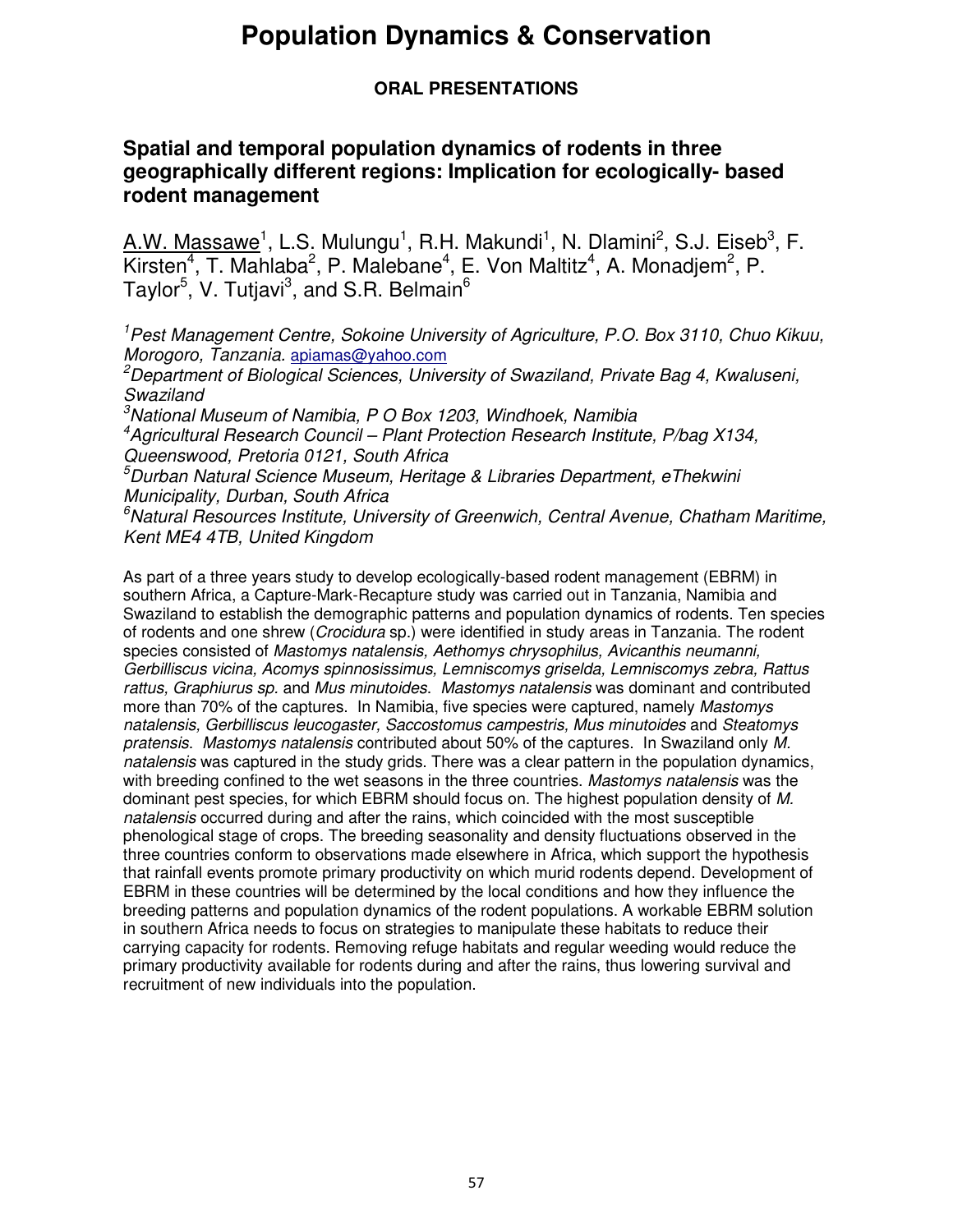### **Population dynamics and breeding patterns of Mastomys natalensis Smith 1932 in irrigated rice in Eastern Tanzania**

Loth S. Mulungu<sup>1</sup>, V. Ngowo<sup>2</sup>, M. Mdangi<sup>3</sup>, A.S. Katakweba<sup>1</sup>, P. Tesha<sup>2</sup>, F.P.  $M$ rosso<sup>4</sup>. M. Mchomvu<sup>2</sup>, A.W. Massawe<sup>1</sup>, and R.H. Makundi<sup>1</sup>

<sup>1</sup>Pest Management Centre, Sokoine University of Agriculture, P.O. Box 3110, Morogoro, Tanzania. lothmulungu@yahoo.co.uk

<sup>2</sup>Rodent Control Centre, Ministry of Agriculture, Food Security and Cooperatives, Morogoro, Tanzania

<sup>3</sup>MATI-Ilonga, Box 66, Kilosa-Morogoro-Tanzania 4 Ilonga Agricultural Research Institute P.O. Box 33 Kilosa, Tanzania

The population dynamics and breeding patterns of the Multimammate rat, Mastomys natalensis, were investigated in irrigated rice in Eastern Tanzania in 2010⁄2011. Population abundance varied with habitat and crop growth stages. In both rice fields and fallow land, the highest population peak was observed during the dry season from July to October. The results show that M. natalensis is sexually active throughout rice cropping season in the study area, although it reaches the highest level at maturity stage of crop growth. Breeding occurred in the dry and wet seasons, and suggests that it was highly influenced by the presence of a rice crop in both seasons. More juvenile individuals were recorded at transplanting stage in each season and few in the subsequent crop growth stages in all habitats. Breeding therefore, was not seasonal and seemed not to be associated with rainfall patterns. Sex ratio of M. natalensis was not skewed to either males or females.

### **Long-term study of population dynamics, habitat selection and interspecific competition of the Negev Desert rodents**

#### Georgy Shenbrot

#### Mitrani Department of Desert Ecology, Jacob Blaustein Institutes for Desert Research, Ben-Gurion University of the Negev, Israel. shenbrot@bgu.ac.il

Population fluctuations of 13 rodent species were monitored for 18 years in the central Negev Desert, Israel, in an area 110 sq. km in different habitat types. Densities of most rodent species in the late summer, after the end of reproduction, were determined mainly by total precipitation during the previous rainy season. Rodent densities in the winter, before the reproductive season, were determined mainly by their densities in the previous season. Rodent populations in dry river beds (wadi) demonstrated either no or negative correlations with total rainfall, suggesting episodes of population crash due to flash winter flooding. For all species occurring in more than one habitat, densities, at least in some habitats, were correlated with their contemporary densities in other habitats. For these species, processes of density-dependent habitat selection were indicated using isodars analysis. Significant negative interspecific interactions were recorded by analysis of census data in three species pairs and only in 25% of analyzed seasons. The results of field experiments with food addition supported these observations but demonstrated higher sensitivity of experimental approach in indicating of competitive relationships comparing with observational approach. Interspecific competition affected species distribution at the micro-habitat scale but had no effect on population dynamics at the macro-habitat scale. Generally, population dynamics of desert rodents were determined by the complex interactions of extrinsic (rainfall) and intrinsic mechanisms but were modified by density-dependent habitat selection.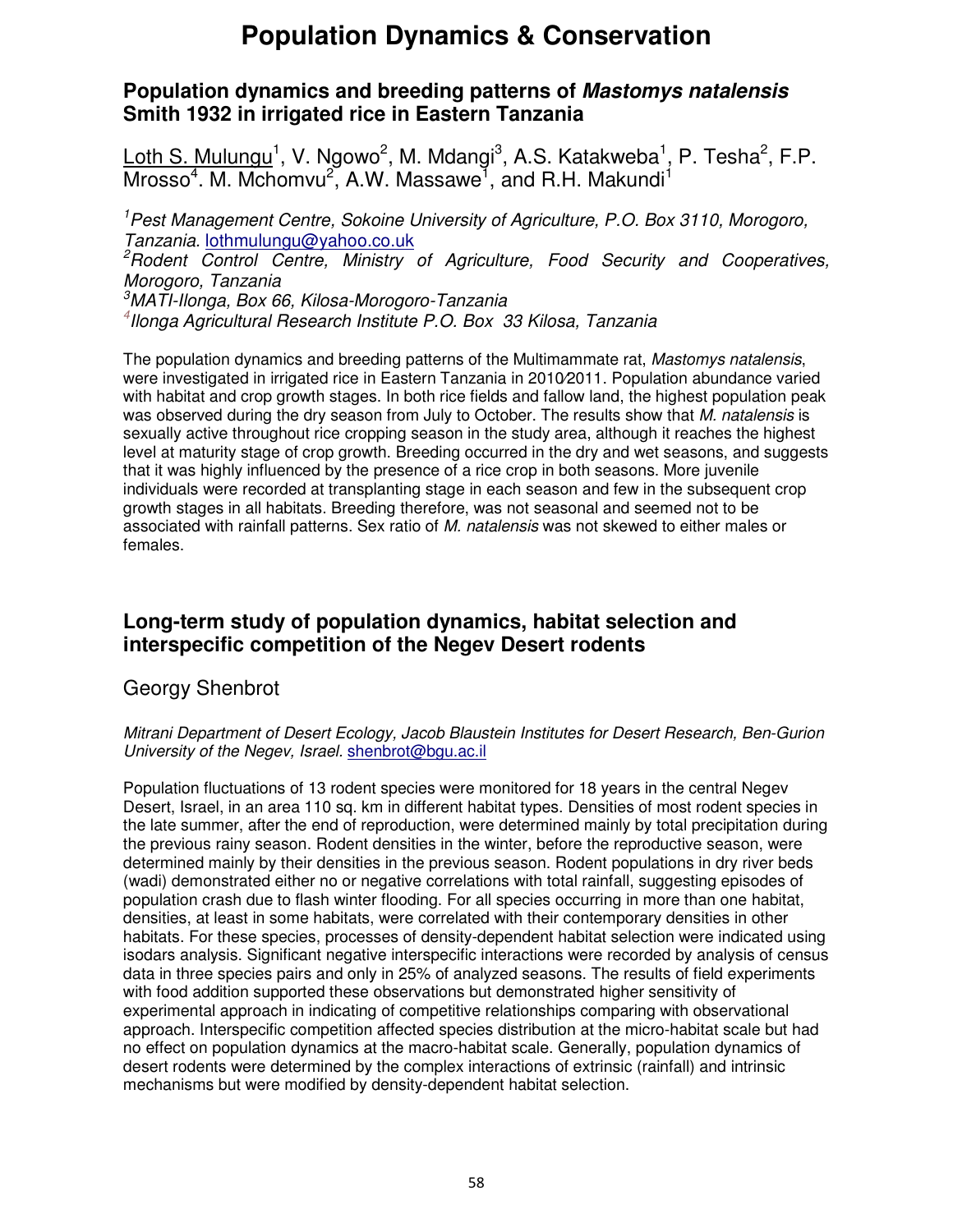### **The use of camera traps in the study of the ecology of Black-and-rufous sengi (Rhynchocyon petersi) in Zaraninge coastal forest, Tanzania**

Christopher A. Sabuni<sup>1</sup>, Herwig Leirs<sup>2,3</sup>, R.H. Makundi<sup>1</sup> and S.L.S. Maganga<sup>4</sup>

<sup>1</sup>Pest Management Centre, Sokoine University of Agriculture,Box 3110, Morogoro, Tanzania. csabuni@yahoo.co.uk

<sup>2</sup>Evolutionary Ecology Group, University of Antwerp, Belgium

<sup>3</sup>Danish Pest Infestation Laboratory, University of Aarhus, Denmark

<sup>4</sup>Department of Wildlife Management, Sokoine University of Agriculture, Box 3016, Morogoro, Tanzania

The ecology of species of the genus *Rhynchocyon* with exception to *R. chryopygus* is limited, and yet many factors relating to their distribution, abundance and reproduction are essential requirements for conservation. We are in the process of performing a range of studies on the ecology of Black-and-rufous sengi (R. petersi) in and around Saadani National Park, Tanzania. Here, we report preliminary results on the use of camera traps as a method to investigate the behaviour of R. petersi and provide suggestions on how to proceed.

### **The Albertine Rift Region of Africa: Evolution and Conservation of small mammals**

Prince K Kaleme<sup>1</sup>, Bettine J van Vuuren<sup>1</sup>, Rauri CK Bowie<sup>2</sup>, John M Bates<sup>3</sup>, Solano,  $E^1$ ., Born, C<sup>1</sup>.

<sup>1</sup>Department of Botany & Zoology, Stellenbosch University, Private bag XI, Matieland South Africa. kaleme@sun.ac.za

<sup>2</sup>Department of Integrative Biology, University of California, Berkeley, USA <sup>3</sup>Department of Zoology, Field Museum of Natural History, Chicago, USA

The study aimed to assess the effects of historical and human induced fragmentation on the distribution and taxonomy of Praomys jacksoni [complex] in the Albertine Rift using a combination of morphological and molecular data. Individuals from twelve sites in the montane forests and four in lowland forest in the Albertine Rift, central-east Africa, were sampled. Analyses of mitochondrial sequence variation were performed from fragments of the control region and cytochrome b and revealed significant genetic structure for the taxa examined. This pattern was confirmed by a nuclear gene ( $7<sup>th</sup>$  intron of the Fibrinogen gene and the microsatellites) and (traditional and geometric) morphometrics. Four species were retrieved of which, one species has never been reported in the region. There was also a clear phylogeographic structuring of populations, confirmation of P. degraaffi in the region using genetic data and the possible existence of two cryptic Praomys species in the DRC. Our data suggest that past climatic fluctuation, habitat fragmentation created by the lake and river systems in combination with volcanic activity in the Virunga region could have played a key role in the structuring and diversification of species in the region. Estimation of the divergence times within each species suggests that the separation of the major clades occurred during the mid to late Pleistocene. The results also give evidence of hybridization and introgression for *Praomys* within the Albertine Rift.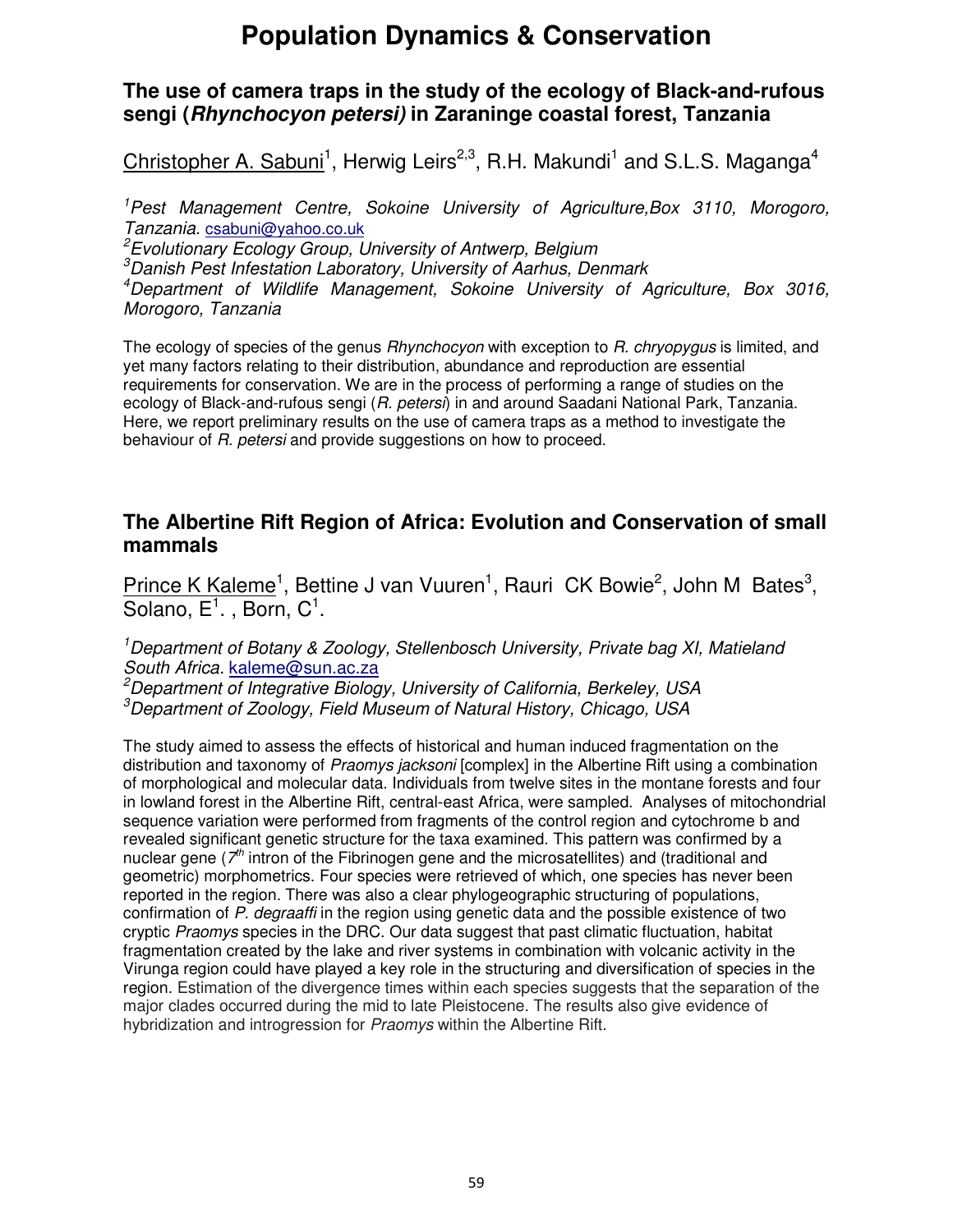### **Correlating vegetation and small mammal community structure after fire in a grassland ecosystem, Erfenisdam Nature Reserve, Free State Province, South Africa**

### Nico Avenant<sup>1, 2</sup> and Erika Schulze<sup>3</sup>

<sup>1</sup>Department of Mammalogy, National Museum, P.O. Box 266, Bloemfontein, 9300, South Africa. navenant@nasmus.co.za

 $2\overline{C}$ Centre for Environmental Management, University of the Free State, Bloemfontein, South Africa <sup>33</sup>Department of Tourism, Environmental and Economic Affairs, Free State Province, South Africa

The grassland biome is one of South Africa's most threatened. Nevertheless, the recovery of grassland ecosystems and sub-ecosystems after disturbances, such as fire, stays relatively unstudied. Fire is a natural disturbance factor in this biome and the comment is often made that the plant and faunal communities have adapted to this natural fire regime. This study investigates the changes in small mammal populations and communities over five years in relation to vegetation recovery after controlled fire in a part of the Erfenis Dam Nature Reserve, central Free State Province, South Africa. All rodent species, except Mastomys coucha, dissapeared from the transects immediately after the fire. Densities and species richness of both vegetation and small mammals then increased with succession, conforming to Tilman's curve in the pre-climax phase. Some small mammal species, such as the Vulnerable *Mystromys albicaudatus*, also appeared and later disappeared as succession progressed, while indicator statuses for others were confirmed in the Free State grasslands. These results add to those of earlier studies that have suggested that small mammal communities can be effective indicators of habitat integrity in grassland ecosystems.

### **Origin and putative colonization routes for invasive rodent taxa in the Democratic Republic of Congo**

### Prince K. Kaleme and Bettine J. van Vuuren

#### Department of Botany and Zoology, Stellenbosch University, Private Bag Xi Matieland South Africa. kaleme@sun.ac.za

House mice and rats are the most common invasive species known in Africa. The invasion success of both species is largely attributed to their close association with humans. Both species are known as a threat to biodiversity in ecosystems they have colonized. Here we document the extent of occurrence of the two species in the DRC, reconstruct the colonization history of the species using mitochondrial DNA data and historical records and assess the taxonomic (species / subspecies) status of the populations. Tissue samples of mice and rats were collected from five localities in the DR Congo. Four additional mice samples were obtained from Belgium and five rat samples from Tanzania. All the specimens were sequenced for the control region using normal protocols. Trees were constructed using neighbour joining and MrBayes. Our results confirmed the presence of Mus musculus domesticus at Kinshasa in the western DRC; R. norvegicus at Kisangani as well as Rattus rattus in all the sampled localities. Comparing the DNA profile of our samples with those available from GenBank, it appears that our individuals were introduced from the UK and Western Europe, notably Belgium, France and Germany. This is confirmed by historical data on explorations and colonization.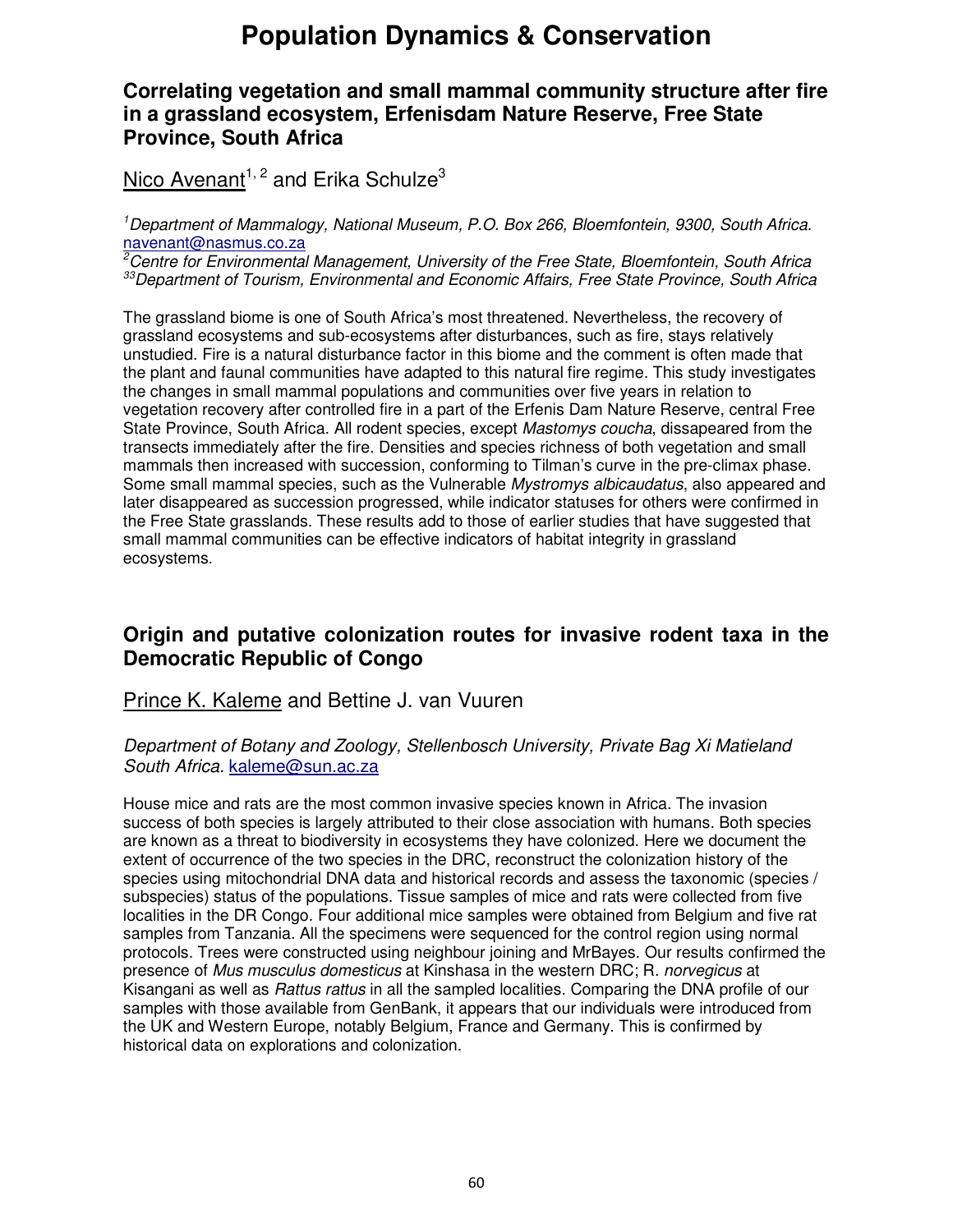### **ORAL PRESENTATIONS**

### **A preliminary survey of small mammal communities in relation to Lassa fever occurrence within Nigeria**

Ayodeji Olayemi<sup>1</sup>, Akinlabi Oyeiyiola<sup>1</sup>, Obafemi Obadare<sup>1</sup>, Joseph Igbokwe<sup>1</sup>, Daniel Asogun<sup>2</sup>, Daniel Ortserga<sup>3</sup>, Felix Akhiga<sup>3</sup>, Deborah Ehichioya<sup>4</sup> and Elisabeth Fichet-Calvet<sup>5</sup>

<sup>1</sup>Natural History Museum, Obafemi Awolowo University, Ile-Ife, Nigeria. Ayyolayemi@yahoo.com

<sup>2</sup> Lassa Fever Research Institute, Irrua Teaching Hospital, Irrua, Nigeria  $3$ Department of Geography, Benue State University, Makurdi, Nigeria <sup>4</sup>Redeemers University, Lagos, Nigeria  $5$ Bernhard Nocht Institute of Tropical Medicine, Hamburg, Germany

Lassa fever is a deadly disease infecting up to 3 million people annually in West Arica. In Nigeria, the dynamics of how the Lassa virus is transmitted from the rodent Mastomys natalensis to humans have not been investigated on a significant scale. In this paper, we report our findings on various rodent and shrew communities surveyed across key ecological zones within Nigeria. The compositions of these small mammal communities are discussed in relation to ecological zonation, habitat, and whether the small mammal communities are located in areas endemic for Lassa fever or not. The relative proportion of Mastomys natalensis within each of these communities at the different scales investigated and how this is associated with the risk of transmission of Lassa fever to humans is also discussed.

### **Lassa serology in Mastomys natalensis: habitat, age and abundance effects**

Elisabeth Fichet-Calvet<sup>1</sup>, Kekoura Koulemou<sup>2</sup>, Oumar Sylla<sup>2</sup>, Barré Soropogui<sup>2</sup>, Fode Kourouma<sup>2</sup>, Amadou Doré<sup>2</sup>, Beate Becker-Ziaja<sup>1</sup>, Lamine Koivogui<sup>2</sup> and Stephan Günther<sup>1</sup>

<sup>1</sup> Department of Virology, Bernhard-Nocht Institute of Tropical Medicine, 20359 Hamburg, Germany. ecalvet@club-internet.fr

<sup>2</sup>Projet de Recherches sur les Fièvres Hémorragiques en Guinée, Centre Hospitalier Universitaire Donka, BP 5680, Conakry, Guinée

Lassa fever is a hemorrhagic fever, due to an Arenavirus, and affects 150-300,000 persons per year in West Africa. During our previous studies in Guinea, we demonstrated that Mastomys natalensis was the only host of the Lassa virus. By a longitudinal survey in high endemic area, we also demonstrated that the overall Lassa virus prevalence was 14%, and varied seasonally, being 2 to 3 times higher in rainy season. Using the same collection done between 2003 and 2004 in three villages, Bantou, Gbetaya, and Tanganya, we investigated the Lassa serology in the rodent population. A standardized trapping was conducted in different habitats: houses, cultivations and forest. The rodents were identified morphologically and molecularly, and sexual status was recorded. The screening of antibodies IgG was done by using the indirect immunofluorescence assay, with the strain Bantou 289 as antigen. The overall seroprevalence was 27% (108/396). Several logistic regressions revealed that the seroprevalence varied significantly according to village, habitat, host age, host abundance and host fecundity. The major effect was due to the age: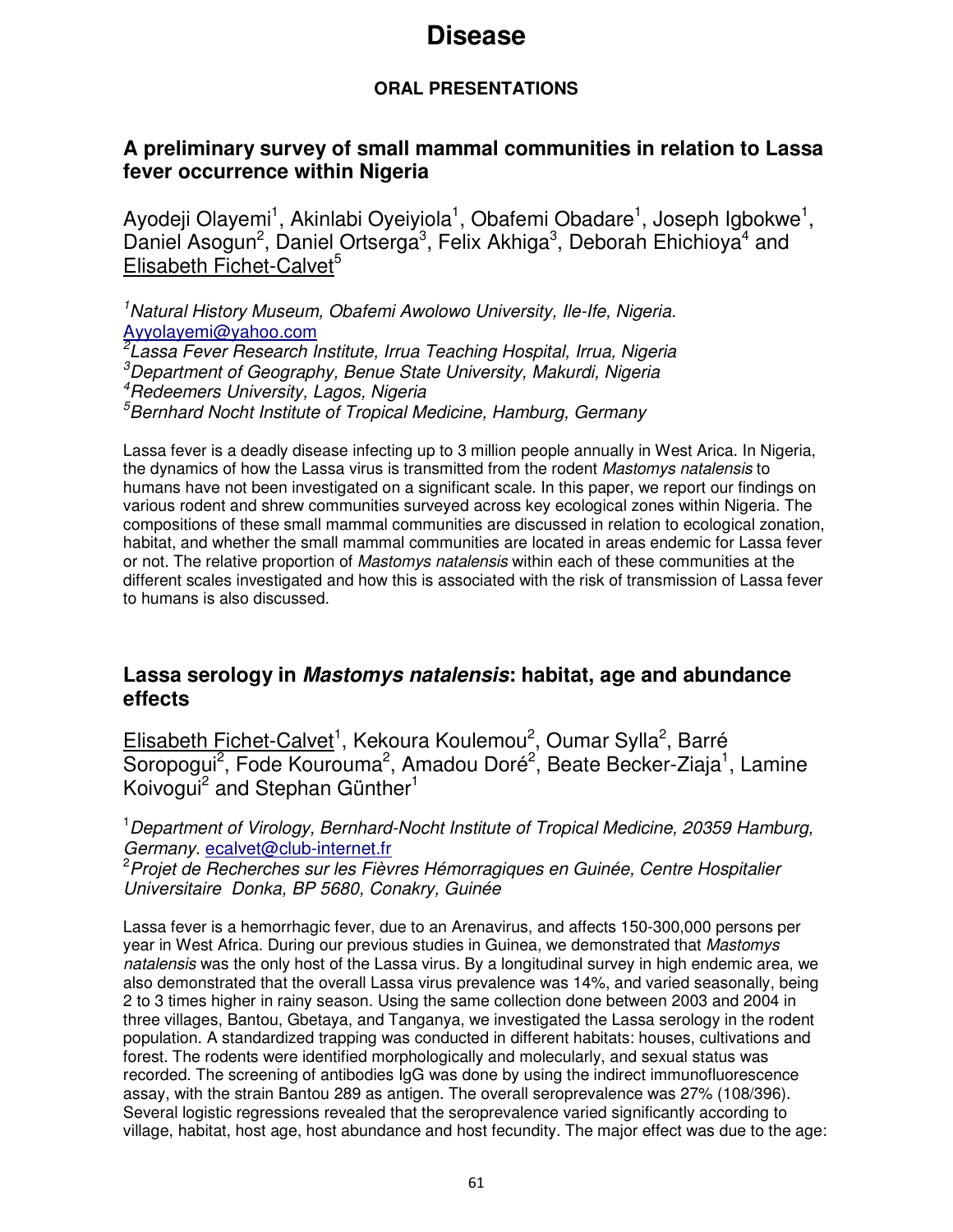the high seroprevalence (50%) in the oldest animals suggests a high horizontal transmission of Lassa virus within the M. natalensis population.

### **Landscape genetics of Mopeia virus and its host (Mastomys natalensis) in Morogoro region, Tanzania**

Sophie Gryseels<sup>1</sup>, Stuart Baird<sup>2</sup>, Rhodes Makundi<sup>3</sup>, Alexis Ribas<sup>4</sup>, Herwig Leirs<sup>1,4</sup>, JoëlleGoüy de Bellocq<sup>1,2</sup>

<sup>1</sup>Evolutionary Biology Group, University of Antwerp, Groenenborgerlaan 171, B-2020, Antwerpen, Belgium. sophie.gryseels@ua.ac.be

<sup>2</sup>Centro de InvestigaçãoemBiodiversidade e RecursosGenéticos, R. Padre Armando Quintas, Vairão, Portugal

<sup>3</sup>Pest Management Centre, Sokoine University of Agriculture, P.O. BOX 3110, Morogoro, Tanzania

<sup>4</sup> Laboratory of Parasitology, Faculty of Pharmacy, University of Barcelona, Avda Diagonal s n 08028, Spain

<sup>5</sup>Danish Pest Infestation Laboratory, Danish Institute of Agricultural Sciences, Skovbrynet 14, DK-2800, KongensLyngby, Denmark

Many African rodents harbour arenaviruses. The West-African Lassa virus of Mastomys natalensis is the most notorious as it can also infect and kill humans. In East-Africa M. natalensis carries closely related arenaviruses, but no human cases have been reportedhere. Hence, the Morogoro virus in Tanzania poses a convenient model system to study arenaviruses in nature. With mutation rates of about a million times higher than that of mammals, the interaction between the evolution and epidemiology of RNA viruses is very close. Therefore, in order to understand the epidemiology of RNA virus infectionsone must have a good understanding of their evolutionary processes.

In this study we wanted to distinguish whether viruses evolve together with the genetic divergence of their host, or whether the hosts' spatial ecological patterns determine virus evolution. We trapped M. natalensis along a 180km transect in the Morogoro region, Tanzania, where two distinct matrilineages of M. natalensis occur. We crossedlandscapes of varying quality for M. natalensis (a semi-commensal species whose optimal habitat is an agricultural field), which could allow varying effective densities of this host. We determined the hosts' matrilineage through sequencing of cytochrome b, and sequenced several genes of Morogoro virus.

The topology of the viral phylogenetic tree did not seem to match that of the host tree of cytochrome b. On the other hand, Morogoro virus did not vary genetically through an isolation-bydistance pattern along our transect.Viruses that originated from localities whose agricultural fields were spatially interconnected were clustered together in well-supported phylogenetic lineages. Furthermore, sequences that originated from poor agricultural areas clustered with sequences from the nearest extensive agricultural area. We presume that the virus is likely to die out occasionally in low-density areas, only to be re-introduced by infected *Mastomys* migrants originating from highdensity areas, and that large low-host-density areas can pose barriers for viral gene flow.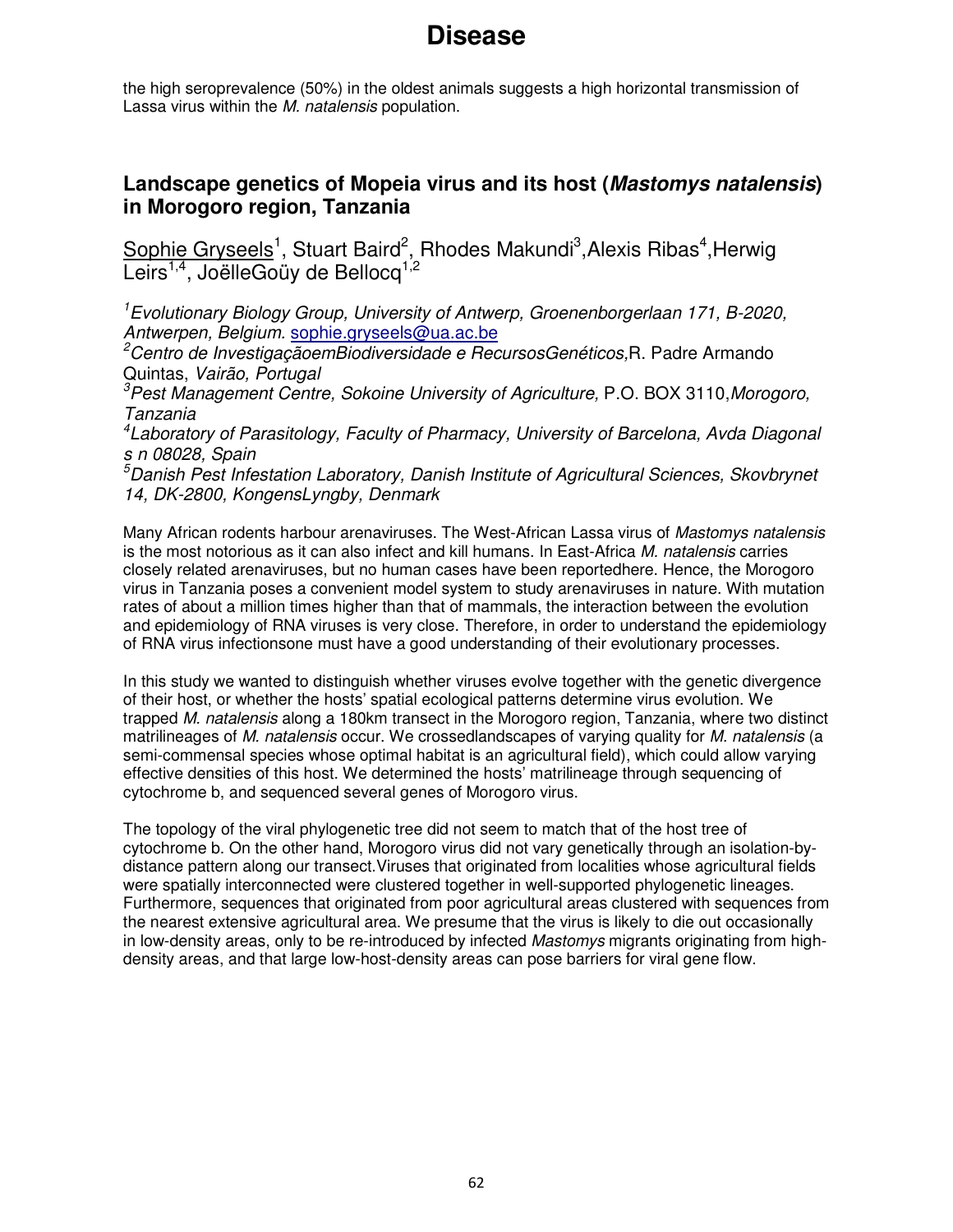### **Insight into Arenavirus evolution and transmission at a local scale: Mopeia Virus in Morogoro, Tanzania**

Joëlle Goüy de Bellocg<sup>\*1,2</sup>, Stuart J.E. Baird<sup>3</sup>, Sophie Gryseels<sup>1</sup>, Benny Borremans<sup>1</sup>, Jan Zima jr<sup>4</sup>, Josef Bryja<sup>2</sup>, Stephan Günther<sup>5</sup>, Rhodes Makundi<sup>6</sup>, Herwig Leirs $<sup>1</sup>$ </sup>

<sup>1</sup>Evolutionary Ecology Group, University of Antwerp, Groenenborgerlaan 171, B-2020 Antwerpen, Belgium. joellegouy@gmail.com

 $2$ Department of Population Biology, Institute of Vertebrate Biology, Academy of Sciences of the Czech Republic, Studenec, Czech Republic

<sup>3</sup>CIBIO, University of Porto, Rua Padre Armando Quintas, 4485-661, Vairão, Portugal <sup>4</sup>Department of zoology, Faculty of Science, University of South Bohemia, Branišovská 31, České Budějovice 37005, Czech Republic

<sup>5</sup>Department of Virology, Bernhard-Nocht-Institute for Tropical Medicine, Bernhard-Nocht-Strasse 74, 20359 Hamburg, Germany

 $6$ Pest Management Centre, Sokoine University of Agriculture, P.O. BOX 3110, Morogoro, Tanzania

Links between epidemiologic processes and pathogen evolution within and among hosts are poorly understood. Because their polymerases do not proofread, RNA viruses have the highest mutation rates in all biology. RNA viruses such as arenaviruses allow us to explore the interface between evolutionary and ecological dynamics, because their epidemiological and population genetic processes occur on a similar time scale. In 2009 a hot spot of arenavirus circulation was described in Morogoro, Tanzania. In order to gain insight into the transmission and evolution of the Mopeia arenavirus in its natural host, the multimammate mouse, Mastomys natalensis, we investigated the spatial genetic structure of Mopeia strains at grid and regional scales: 15 grids of 1ha set within a 90km<sup>2</sup> region around Morogoro city. 511 blood samples of M. natalensis were tested for presence of antibodies against Mopeia virus by indirect immunofluorescent antibody (IFA) assay and for the presence of the virus by RT-PCR. For RT-PCR positive samples, parts of the viral glycoprotein, nucleoprotein and L protein genes were amplified and sequenced. At the same time the genetic structure of the host was investigated using microsatellite markers. At the grid scale (1 ha) the distribution of the antibody positive individuals and viral strains are highly clustered with a maximum distance between two individuals carrying the same viral strain of 64 m. No strains are shared between grids. At the regional scale distinct strain clusters occur in arable land to the Northeast versus Southwest of Morogoro city. Contrasting these results with the host genetic structure allows us to investigate how host relatedness and dispersal affect the spatial distribution of Mopeia strains. In conclusion, a host/viral density trough in the city's urban area may act as a barrier to Mopeia transmission.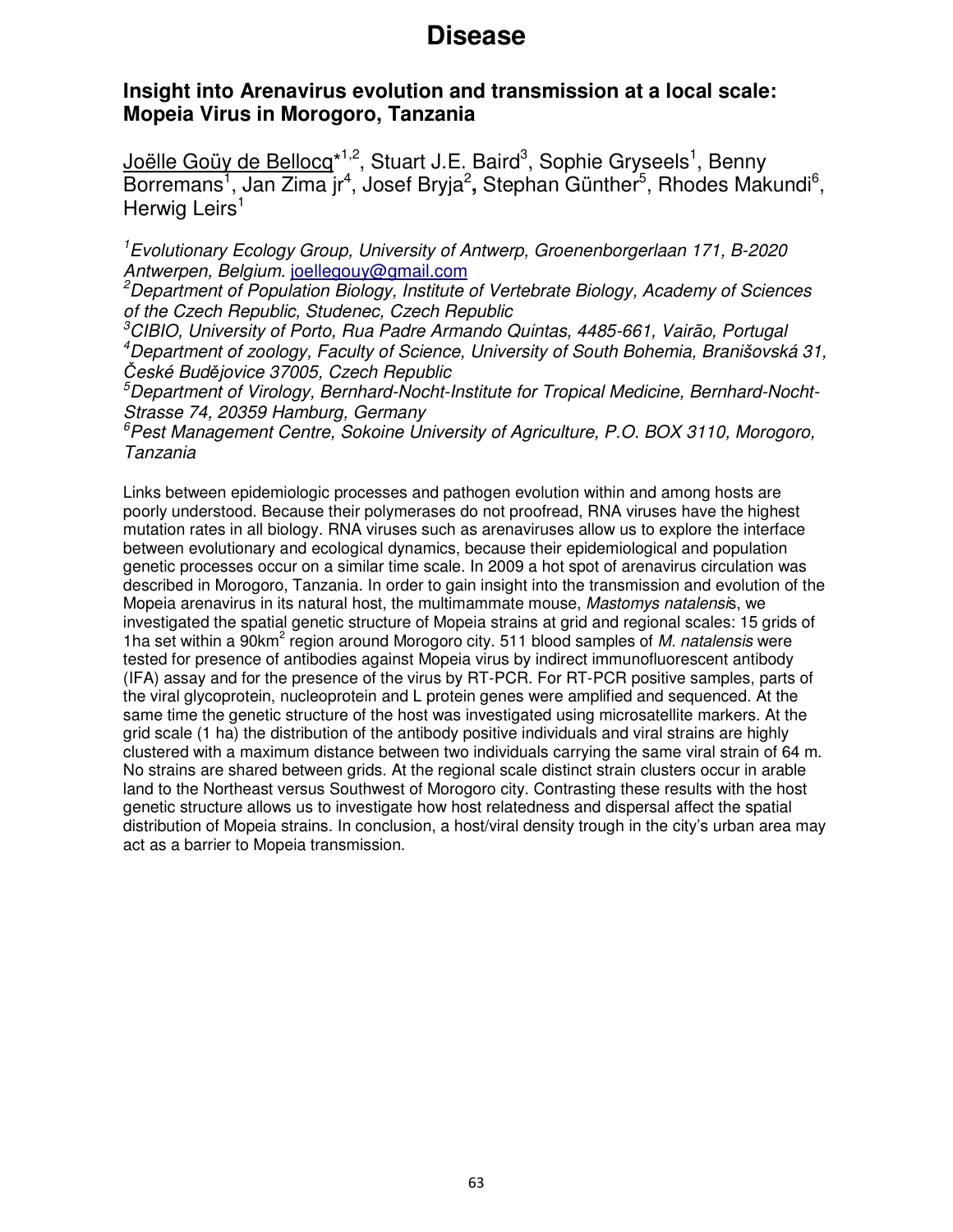### **Prevalence of haemoparasites, leptospires and cocobacilli with potential for human infection in the blood of rodents and shrews from selected localities in Tanzania, Namibia and Swaziland**

Abdul S. Katakweba<sup>1</sup>, L.S. Mulungu<sup>1,</sup> S.J. Eiseb<sup>2</sup>, T. Mahlaba<sup>3</sup>, R. Makundi<sup>1</sup>, A. Massawe<sup>1</sup> and S. R. Belmain<sup>4</sup>

<sup>1</sup>Pest Management Centre, Sokoine University of Agriculture, P.O. Box 3110, Chuo Kikuu, Morogoro, Tanzania. Katakweba@suanet.ac.tz

 $2$ National Museum of Namibia, P O Box 1203, Windhoek, Namibia

 ${}^{3}$ Department of Biological Sciences, University of Swaziland, Private Bag 4, Kwaluseni, Swaziland

<sup>4</sup>Natural Resources Institute, University of Greenwich, Central Avenue, Chatham Maritime, Kent ME4 4TB, United Kingdom

An examination of haemoparasites, leptospires and cocobacilli with potential for human infections in the blood of rodents and shrews from Tanzania, Namibia and Swaziland was made. Haemoparasites were examined in blood smears of rodents and shrews from selected sites in the three countries, while screening for different serogroups of leptospira was based on rodents and shrews from Tanzania only. Serological tests for antibodies against the F1 antigen of Yersinia pestis were carried out using the enzyme linked immunosorbent assay (ELISA) using rodent and shrew sera from Tanzania and Namibia. We examined 950 blood smears from Tanzania out of which 297 (31.26 %) had haemoparasites consisting of Trypanosoma lewisi (72.73 %), Bacillus spp.  $(25.59\%)$ , Borrelia sp.  $(0.006\%)$  and bipolar cocco-bacilli  $(0.01\%)$ . Twenty six smears from Namibia had no haemoparasites whereas only one (1.33 %) out of 75 samples from Swaziland had T. lewisi. Three hundred and fifty samples from Tanzanian species of rodents and shrews were screened for different serogroups of Leptospira interrogans. Thirty six (10.29 %) were positive for serogroup Icterohaemorrhagiae, 10 (2.86 %) for Pomona, 4 (1.14 %) for Hardjo, 3(0.86 %) for Bullum, 5 (1.43 %) for Grippotyphosa and 4 (1.14 %) for Canicola. Only two samples (3.77%) of sera originating from Rhabdomys pumilio and Gerbilliscus leucogaster from the Kavango region in Namibia were positive for antibodies against the F1 antigen of Yersinia pestis, indicating an enzootic plague activity. There was no enzootic plague activity found in rodents in Central Tanzania. These results indicate a potential risk of zonnotic disease infections in humans in the study localities in Tanzania, Namibia and Swaziland.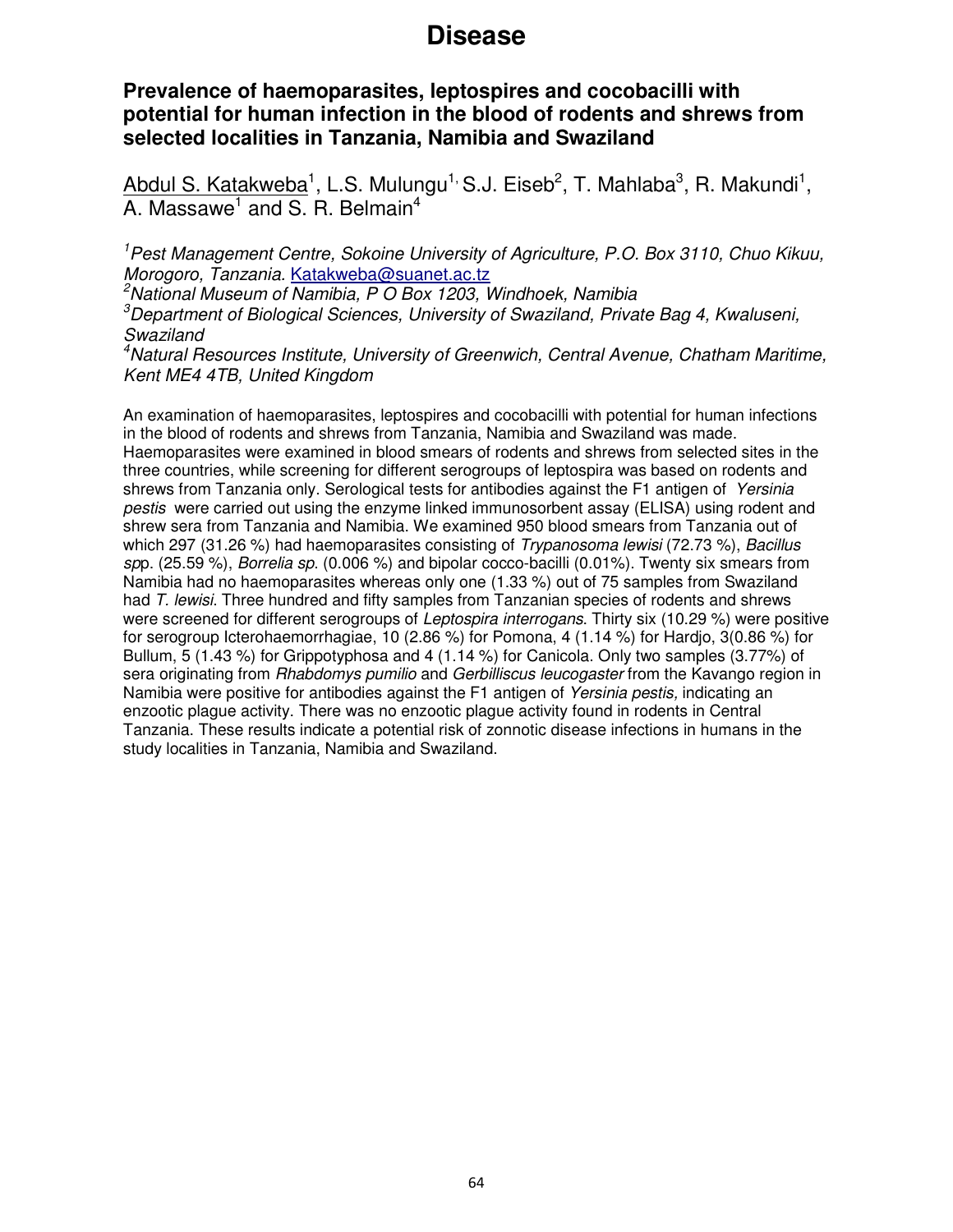### **Seasonal variation of fleas occurring on rodents in Namibia, Swaziland and Tanzania**

Seth J. Eiseb<sup>1</sup>, A. Katakweba<sup>2</sup>, R.H. Makundi<sup>2</sup>, A.W. Massawe<sup>2</sup>, L.S. Mulungu<sup>2</sup>, T. Mahlaba<sup>3</sup>, N. Dlamini<sup>3</sup> and S.R. Belmain<sup>4</sup>

<sup>1</sup>National Museum of Namibia, P O Box 1203, Windhoek, Namibia. seth\_eiseb@yahoo.co.uk

<sup>2</sup> Pest Management Centre, Sokoine University of Agriculture, P O Box 3110, Morogoro, Tanzania

 $3B$ iological Sciences Department, University of Swaziland, Private Bag 4, Kwaluseni, Swaziland

<sup>4</sup>Natural Resources Institute, University of Greenwich, Chatham Maritime, Kent ME4 4TB, United Kingdom

Fleas are important vectors of human and wildlife diseases, most notably plague Yersinia pestis. Taxonomic knowledge of rodent fleas is very limited in the southern African region. Most studies have only targeted fleas associated with domestic animals. Data for this study were collected under the ECORAT research project which was carried out in Namibia, Swaziland and Tanzania from May 2007 to August 2009. The data were collected to determine and compare species composition of fleas occurring on rodents and also to clarify seasonal dynamics of flea species and rodent host associations. Trapping of rodent hosts was carried out in various habitats namely: crop fields, inside/outside of houses, and community centers. A combined total of 917 fleas were sampled from 1122 rodent hosts representing 20 rodent species. More than 10 species of fleas were identified with *Xenopsylla philoxera* being the most dominant flea species. The multimammate mouse, Mastomys natalensis was the most dominant rodent species in Namibia, Swaziland and Tanzania. Flea loads and percentage infested hosts were high during the wet/hot months (Jan-Mar) in Swaziland and (Nov-Feb) in Tanzania, whereas flea loads and percentage infested hosts were high during the dry/warm month (Dec) in Namibia.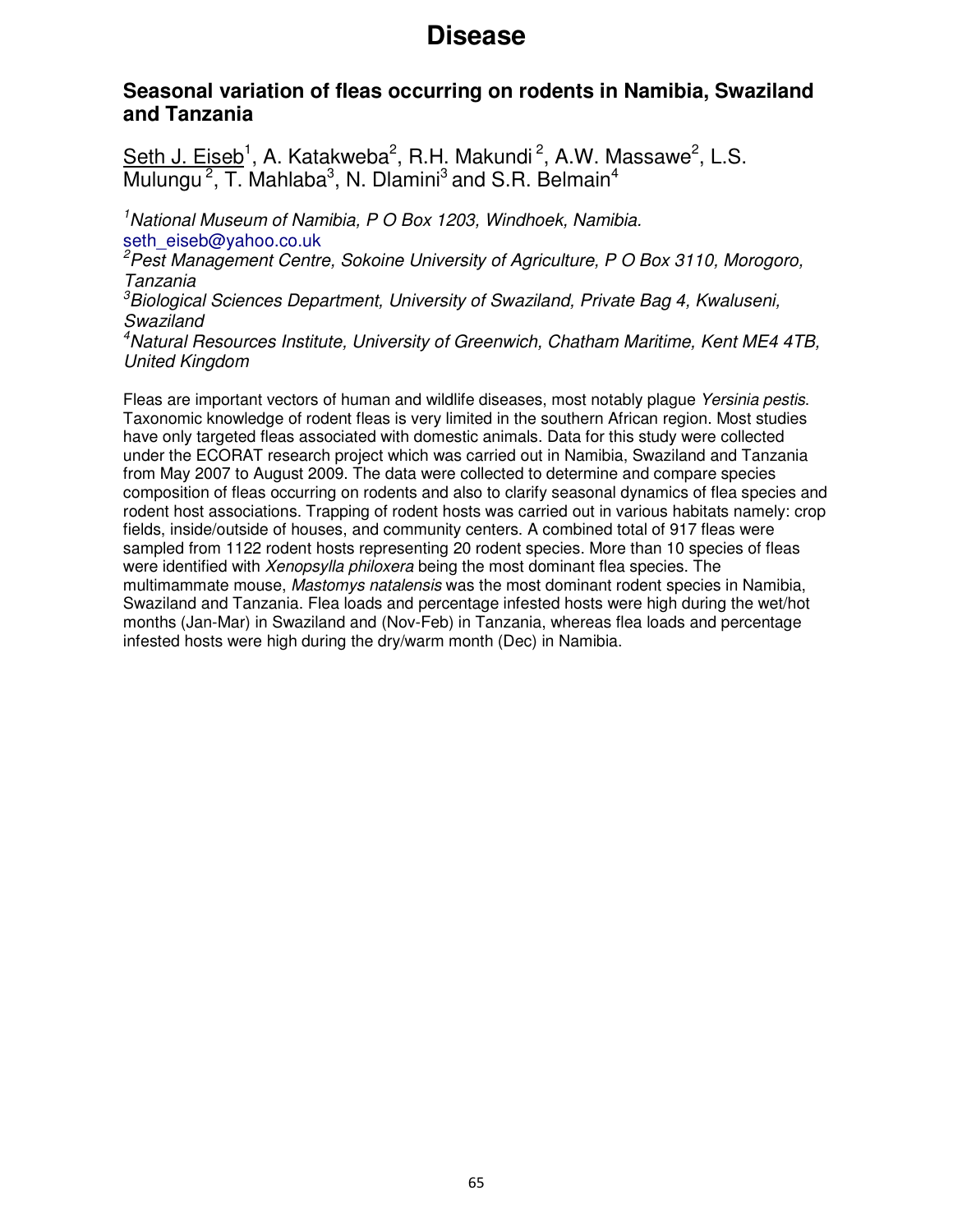### **Rodent-ectoparasite associations in the highlands of Tigray, Northern Ethiopia: Implications for potential zoonoses**

Meheretu Y. Madebo<sup>1,2</sup>, Kiros Welegerima<sup>1</sup>, Anne Laudisoit<sup>3</sup>, Hans Bauer<sup>4</sup>, Kindeya Gebrehiwot<sup>5</sup>, Seppe Deckers<sup>6</sup>, Abdul Katakweba<sup>7</sup>, Rhodes Makundi<sup>7</sup> and Herwig Leirs<sup>2,8</sup>

<sup>1</sup> Mekelle University, Department of Biology, P.o.box 3102, Mekelle, Ethiopia. meheretu@yahoo.com

<sup>2</sup> University of Antwerp, Evolutionary Ecology Group, Groenenborgerlaan 171, Antwerpen

2020, Belgium<br><sup>3</sup> Institute of Integrative Biology, University of Liverpool, Biosciences, Crown Street, L69 7ZB, Liverpool

<sup>4</sup> Mekelle University-IUC Project, P.o.box 231, Mekelle, Ethiopia

 $5$  Mekelle University, Department of Land Resources Management and Environmental Protection, P.o.box 231, Mekelle, Ethiopia

 $^6$  Division of Soil and Water Management, K.U. Leuven, Celestijnenlaan 200E, 3001 Heverlee, Belgium

<sup>7</sup> Sokoine University of Agriculture, Pest Management Center, P.o.box 3110, Morogoro, Tanzania

<sup>8</sup> Danish Pest Infestation Laboratory, Department of Integrated Pest Management, University of Aarhus, Lyngby, Denmark

We studied associations between rodents and their arthropod ectoparasites in crop fields and household compounds in three hamlets in the highlands of Tigray, Northern Ethiopia. Ectoparasite infestation indices such as percent infestation, mean abundance, prevalence and host preferences were calculated for each species. In total, 172 and 97 rodents belonging to three species, Mastomys awashensis (Lavrenchenko, Likhnova & Baskevich) (88 and 44), Arvicanthis dembeensis (Ruppel) (63 and 37) and Acomys sp. (21 and 16), were trapped from crop fields and household compounds, respectively. A total of 558 arthropod ectoparasites (belonging to 11 species) and 296 (belonging to 6 species) were recovered from the respective rodents. Coinfestations were observed on the majority of the infested rodents, 42% in crop fields and 74% in household compounds. The most common ectoparasites recovered were the spiny rat mite Laelaps sp. (64.9% and 29%) and the rat flea Xenopsylla sp. (20.6% and 50.3%) in the crop fields and household compounds, respectively. Our study revealed that crop fields and household compounds in the highlands share similar rodents and several ectoparasite species. Furthermore, at least one of the rodent species and some of the ectoparasites identified in this study were reported to have posed medical and veterinary threats in other parts of Ethiopia.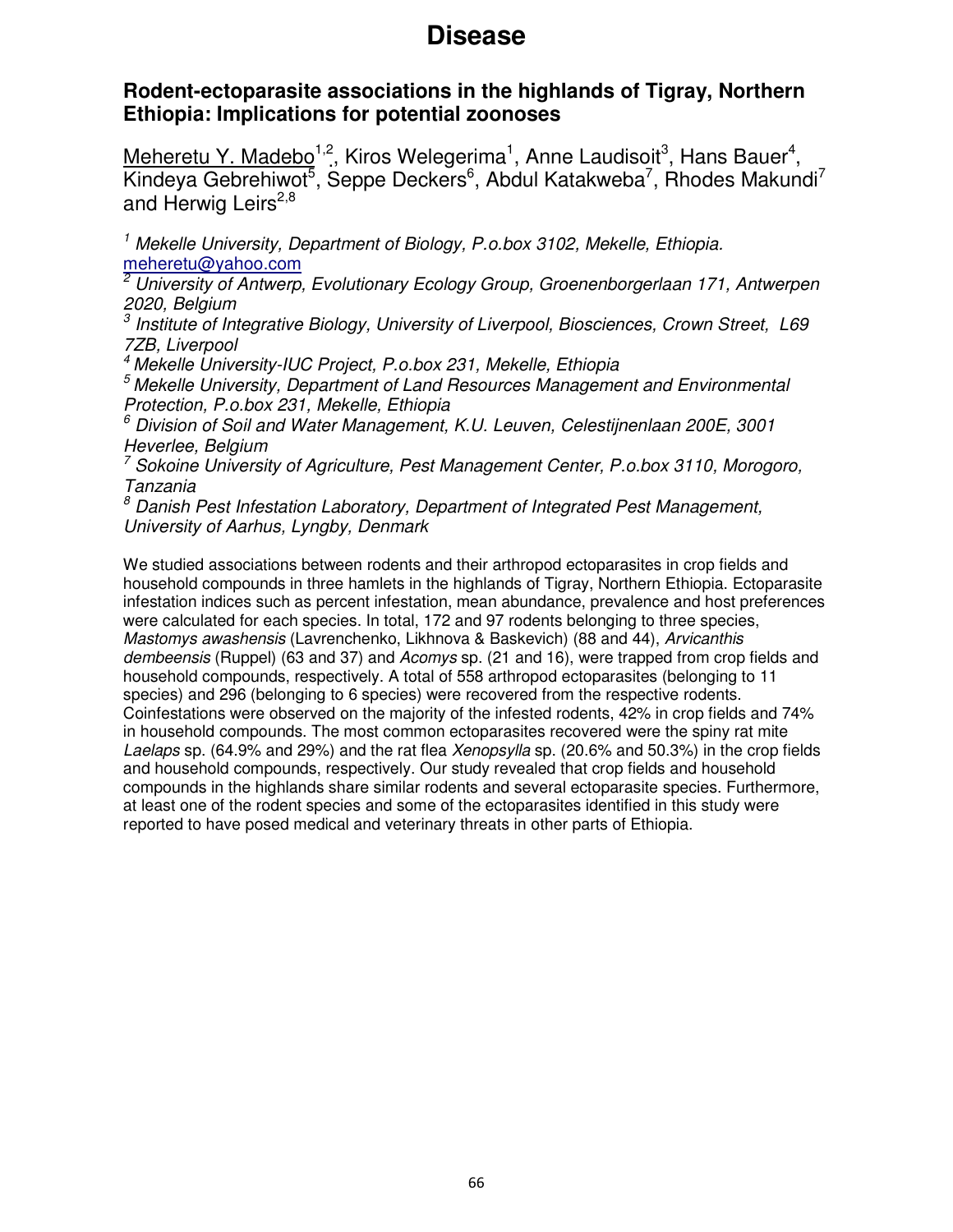### **Rodent populations and associated flea species complex in the plague outbreak foci in the northern wing of the Rift Valley in Tanzania**

Rhodes H. Makundi<sup>1</sup>, Apia W. Massawe<sup>1</sup>, Anne Lausisoit<sup>2</sup> and Abdul Katakweba<sup>1</sup>

<sup>1</sup>Pest Management Centre, Sokoine University of Agriculture, P.O. Box 3110, Morogoro, Tanzania. rmakundi@yahoo.com <sup>2</sup>University of Liverpool

We conducted a vector and reservoirs surveillance in the plague outbreak foci in two districts of the Rift Valley in northern Tanzania, aiming to establish the risks of plague infection in humans. Twelve species of rodents (Mastomys natalensis, Lophuromys sp., Grammomys dolichurus, Rattus rattus, Lemniscomys zebra, Mus sp., Praomys delectorum, Graphiurus sp. Arvicanthis niloticus, Otomys sp., Gerbilliscus leucogaster, Acomys wilsoni) were captured in various types of habitats (forest, cultivated fields, fallow/bush land and peridomestic areas). Mastomys natalensis, Mus sp., P. delectorum, Lophuromys sp., R. rattus, Otomys sp. and L. zebra tested positive for specific plague antibodies against the Fraction 1 antigen of Yersinia pestis by the Enzyme -Linked Immunosorbent Assay technique. Rodent were associated with ten species of fleas, namely Ctenophthalmus calceatus calceatus, Ctenophthalmus sp., Dinopsyllus grypurus, Dinopsyllus lypusus, Hypsophthalmus campestris, Litroprosylla basilewsky, Nosopsyllus incisus, Pulex irritans, Xenopsylla brasiliensis and Ctenophthalmus dongobeshi. Dinopsyllus lypusus and X. brasiliensis are confirmed vectors of Y. pestis and were the most abundant flea species in the plague outbreak foci. The two species were predominantly found on M. natalensis. Dinopsyllus grypusus were more common on P. delectorum while Lophuromys spp. carried all the flea species except X. brasiliensis. Three flea species (Nosopsyllus incisus, C. calceatus and X. brasiliensis) were found on R. rattus. The most encountered flea species on Crorcidura spp.was Hypsophthalmus campestris, where as D. lypusus and Litropsylla basilewsky were found on Mus sp. The existence of diverse plague reservoir populations in wild rodents and a complex of associated flea species, have important public-health implications for plague transmission among the rodents and the subsequent risk of human infections. Both the rodents and associated flea species fluctuate in numbers and when sufficiently abundant, these rodent species and fleas can spread epizootics that can cause plague outbreaks in humans in the Rift Valley districts in Tanzania.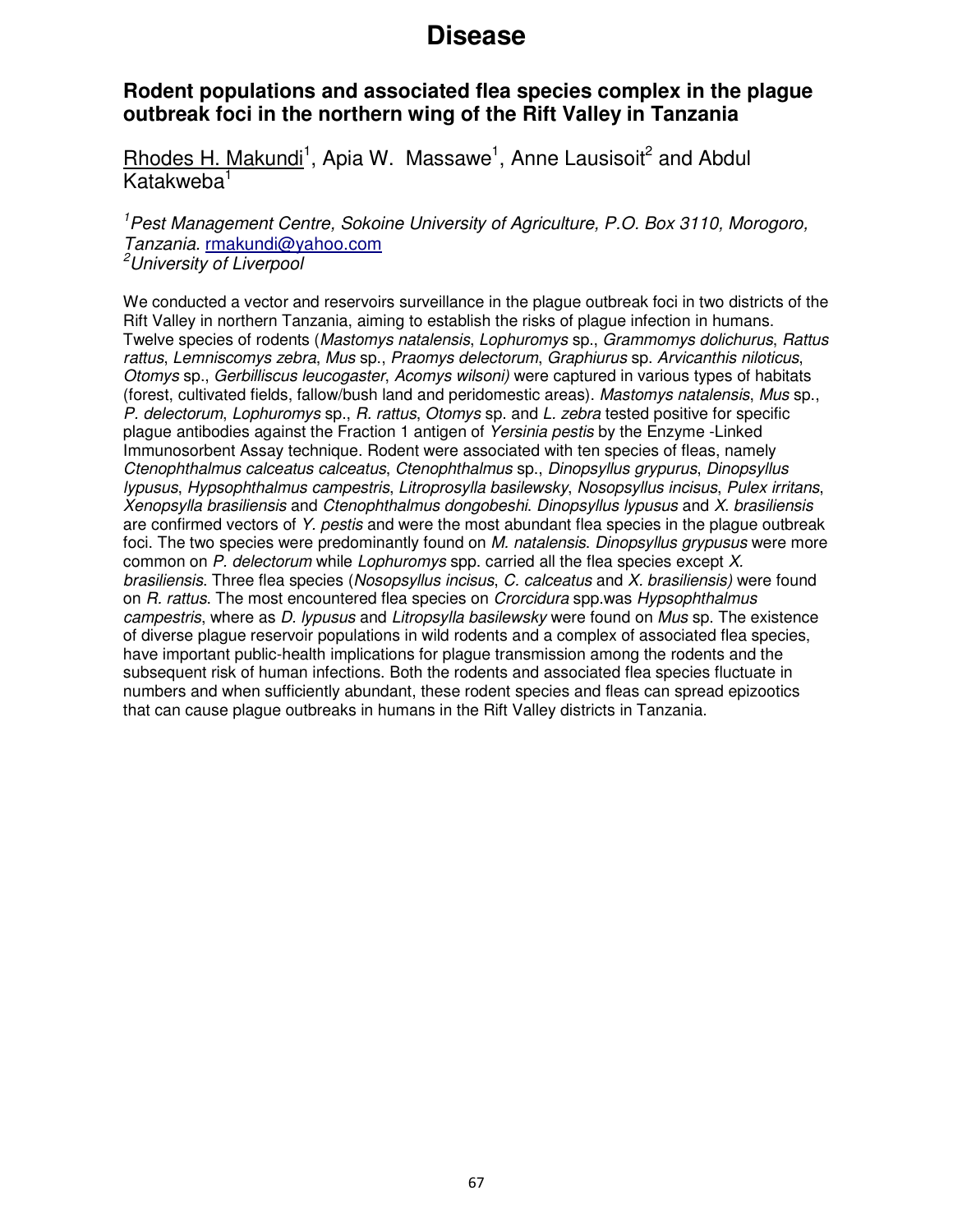### **Community and diversity of potential plague small mammals in different landscapes in West Usambara Mountains, Tanzania**

N.A. Ralaizafisoloarivony<sup>1</sup>, <u>D.N. Kimaro</u><sup>1</sup>, N.I. Kihupi<sup>1</sup>, L.S. Mulungu<sup>2</sup>, H. Leirs<sup>3,4</sup>, B.M. Msanya<sup>5</sup>, J.L. Meliyo<sup>5</sup>, J.A. Deckers<sup>6</sup> and H. Gulinck<sup>6</sup>

**<sup>1</sup>**Department of Agricultural Engineering and Land Planning, Sokoine University of Agriculture, P.O. Box 3003, Morogoro, Tanzania. didas kimaro@yahoo.com

**<sup>2</sup>**Pest Management Centre, Sokoine University of Agriculture, P. O. Box 3110, Morogoro, Tanzania

 $3$ University of Antwerp, Evolutionary Ecology Group, Groenenborgerlaan 171, B-2020 Antwerpen, Belgium

<sup>4</sup>Danish Pest Infestation Laboratory, University of Aarhus, Department of Integrated Pest Management, Skovbrynet 14, DK-2800, Kongens Lyngby, Denmark

**<sup>5</sup>**Department of Soil Science, Sokoine University of Agriculture, P.O. Box 3008, Morogoro, Tanzania

**<sup>6</sup>**Department of Earth & Environmental Sciences, Katholieke Universiteit Leuven, Celestijnenlaan 200 E, B-3001 Heverlee, Belgium

Studies conducted on small mammals' diversity indices in Tanzania investigated mainly the relationship between small mammals and vegetation to provide information about the species composition in a community for general conservation and management. None of these studies have specifically attempted to link small mammals' diversity indices with landscape factors in the plague foci. Therefore, a study was conducted in Western Usambara Mountains, Tanzania to assess the community and diversity of small mammals across different plague landscape foci. Remote sensing and GIS techniques and field survey were used to identify small mammals trapping locations on different landscape types. Forty one trapping units were located where about 188 animals were captured in 4905 trap nights. The captured animals were identified to species level following guidelines described by Kingdon, (1997). The collected data were compiled in excel software and analysed statistically using Costat. Diversity index was computed using Shannon-Wiener index. Thirteen small mammals species were identified whereby Praomys delectorum and Mastomys natalensis comprised 50% of all the animals trapped. In the study area trap success increased with altitude. Majority of the small mammals trapped were in the plateau landscape commonly dominated by cultivation, plantation forest and shrubs. In terms of species diversity, plantation forest ranks first followed by shrub in the plateau. Further research on vegetation-small mammals' relationship vis-à-vis plague hot spots on the landscape is recommended.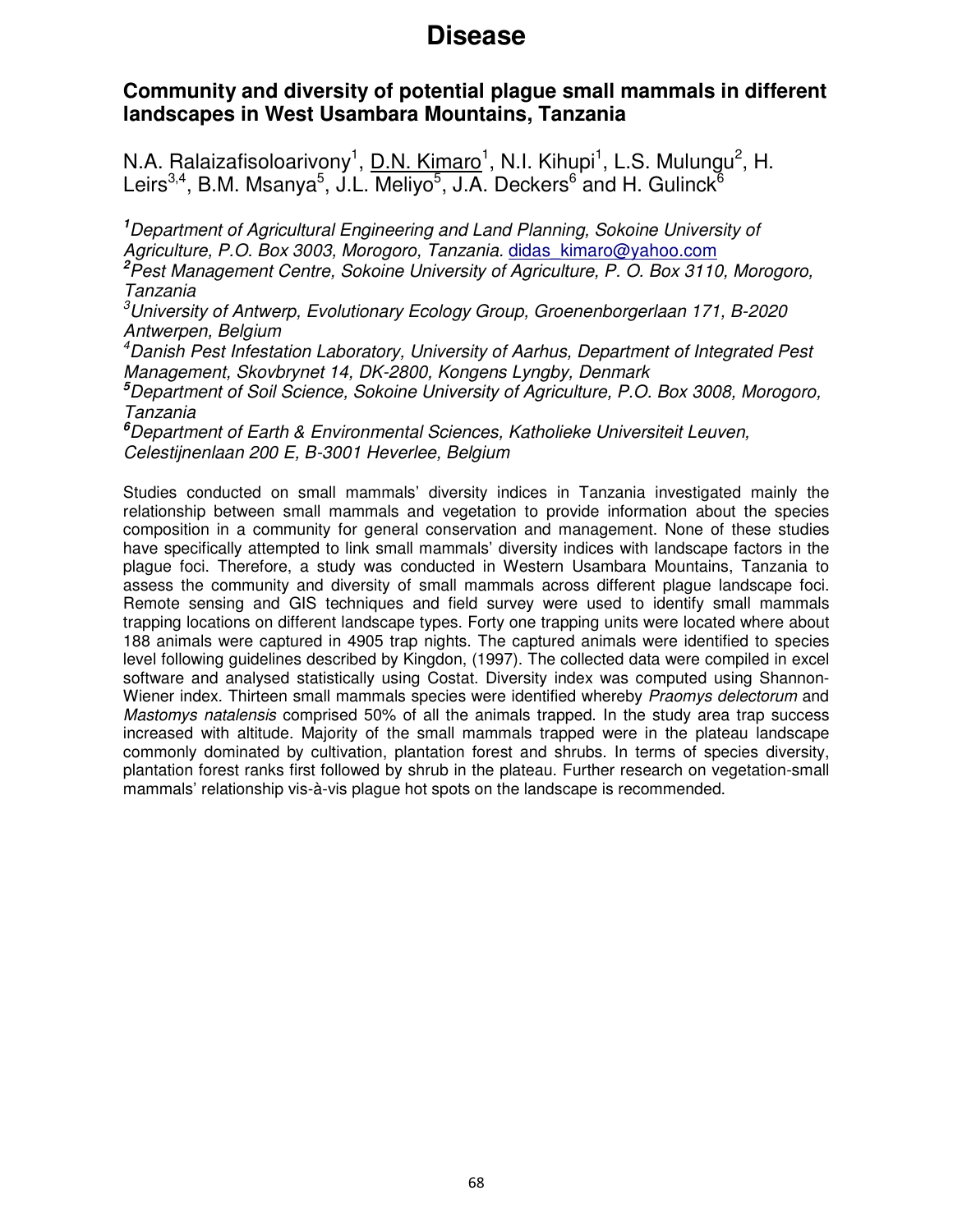### **Spatial analysis of vegetation communities with respect to small mammals potential for plague occurrence in Western Usambara Mountains, Tanzania**

N.A. Ralaizafisoloarivony<sup>1</sup>, <u>D.N. Kimaro</u><sup>1</sup>, N.I. Kihupi<sup>1</sup>, L.S. Mulungu<sup>2</sup>, H. Leirs<sup>3,4</sup>, B.M. Msanya<sup>5</sup>, J.L. Meliyo<sup>5</sup>, J.A. Deckers<sup>6</sup> and H. Gulinck<sup>6</sup>

**<sup>1</sup>**Department of Agricultural Engineering and Land Planning, Sokoine University of Agriculture, P.O. Box 3003, Morogoro, Tanzania. didas kimaro@yahoo.com **<sup>2</sup>**Pest Management Centre, Sokoine University of Agriculture, P. O. Box 3110, Morogoro, Tanzania

 $3$ University of Antwerp, Evolutionary Ecology Group, Groenenborgerlaan 171, B-2020 Antwerpen, Belgium

<sup>4</sup>Danish Pest Infestation Laboratory, University of Aarhus, Department of Integrated Pest Management, Skovbrynet 14, DK-2800, Kongens Lyngby, Denmark

**<sup>5</sup>**Department of Soil Science, Sokoine University of Agriculture, P.O. Box 3008, Morogoro, Tanzania

**<sup>6</sup>**Department of Earth & Environmental Sciences, Katholieke Universiteit Leuven, Celestijnenlaan 200 E, B-3001 Heverlee, Belgium

Many studies have been conducted to determine the relationship between vegetation communities and small mammals potential for different viral diseases. However, little information is known about the vegetation pattern, and small mammals with respect to plague. Therefore, a study was conducted in Western Usambara Mountains, Tanzania to assess spatial distribution of vegetation communities in relation to small mammals' potential for plague occurrence. GIS and Remote sensing techniques coupled with field survey were used to identify vegetation communities. Small mammals were trapped from the mapped vegetation communities. Forty one trapping units were located where about 188 animals were captured in 4905 trap nights. The captured animals were identified to species level following guidelines described by Kingdon, (1997). The collected data were compiled in excel software and analysed statistically using Costat in GIS environment. In total six vegetation communities were identified and mapped. Results show that cultivation (annual crops: maize, beans and potatoes) occupied 24% of the total study area followed by plantation forest (19%), shrub (18%), natural forest (17%), and the rest including herbaceous vegetation and horticulture (22%). There was significant difference ( $p \le 0.05$ ) among the cover of the dominant vegetation communities. Plantation forest, natural forest and horticulture comprised the highest cover (>60%). About 188 small mammals comprised of 13 species potential for plague were trapped where Mastomys natalensis dominated in cultivations (80%) while Praomys delectorum were dominant in natural forest (60%). The study demonstrated that vegetation communities varied spatially on different landscapes which influence small mammals' abundance.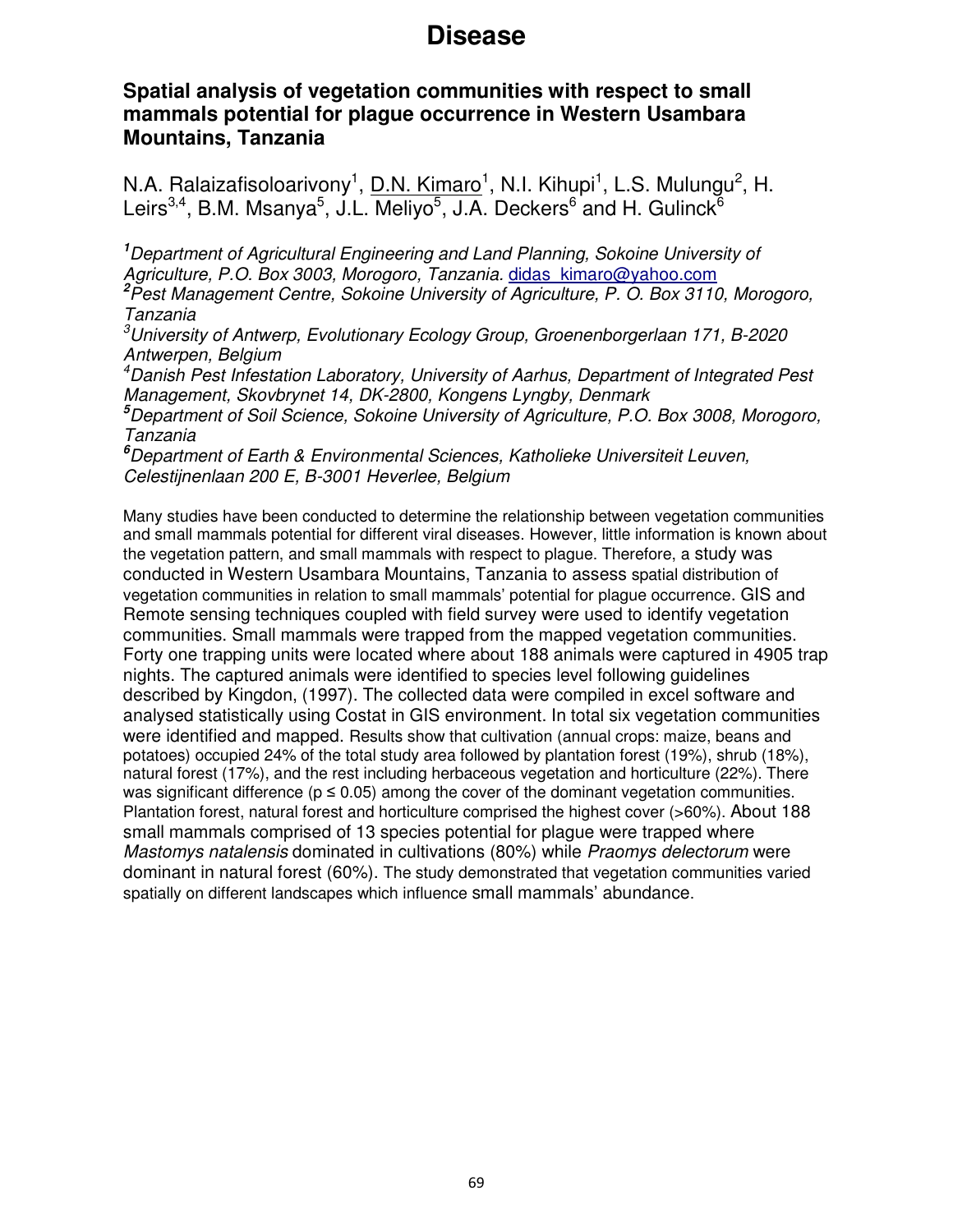### **Gender biased parasitism: patterns, mechanisms, consequences**

### Boris R. Krasnov<sup>1</sup>, S. Matthee<sup>2</sup> and Irina S. Khokhlova<sup>1</sup>

<sup>1</sup>Blaustein Institutes for Desert Research, Ben-Gurion University of the Negev, Midreshet Ben-Gurion, Israel. Krasnov@bgumail.bgu.ac.il

<sup>2</sup>Department of Conservation Ecology and Entomology, Stellenbosch University, Stellenbosch, South Africa

In this talk, we will consider patterns, mechanisms and consequences of gender bias in parasite infestation using rodents and their ectoparasites as a model host-parasite association. Regarding patterns and using fleas harboured by rodents in the Negev desert, we will show that parasite abundance, prevalence and species richness is often host male-biased, but it may also be femalebiased or absent. Then, we will demonstrate that manifestation and strength of gender-biased parasitism may differ inter- and intraspecifically. In particular, the expression of gender-biased parasitism with the same host species may vary temporally (e.g., seasonally), spatially and in dependence of a parasite taxon. Using an example of a South African rodent host (Rhabdomys pumilio), we found that spatial variation in gender differences in parasite infestation was affected by parasite-, host- and environmental factors, although the set of factors affecting gender differences in infestation differed among higher taxa of ectoparasites. Gender differences in infestation by fleas and lice were affected mainly by parasite-related factors, whereas gender differences in infestation by ticks and, in part, by mites were affected mainly by host-related and environmental factors. Second part of our talk will deal with one of the mechanisms of genderbiased parasitism. Using data from laboratory experiments on fleas Xenopsylla ramesis exploiting rodents Meriones crassus, we will show that, in general, fleas perform better on male rodents. In particular, when feeding on male as compared to female hosts, fleas took more blood, digested it faster, produced more eggs and larger male offspring. In addition, female (but not male) fleas appeared to be able to distinguish between male and female hosts presumably by odour clue and select male hosts in Y-maze trials. Finally, we will consider consequences of gender-biased parasitism and will demonstrate that male rodent hosts drive infracommunity structure of their flea parasites.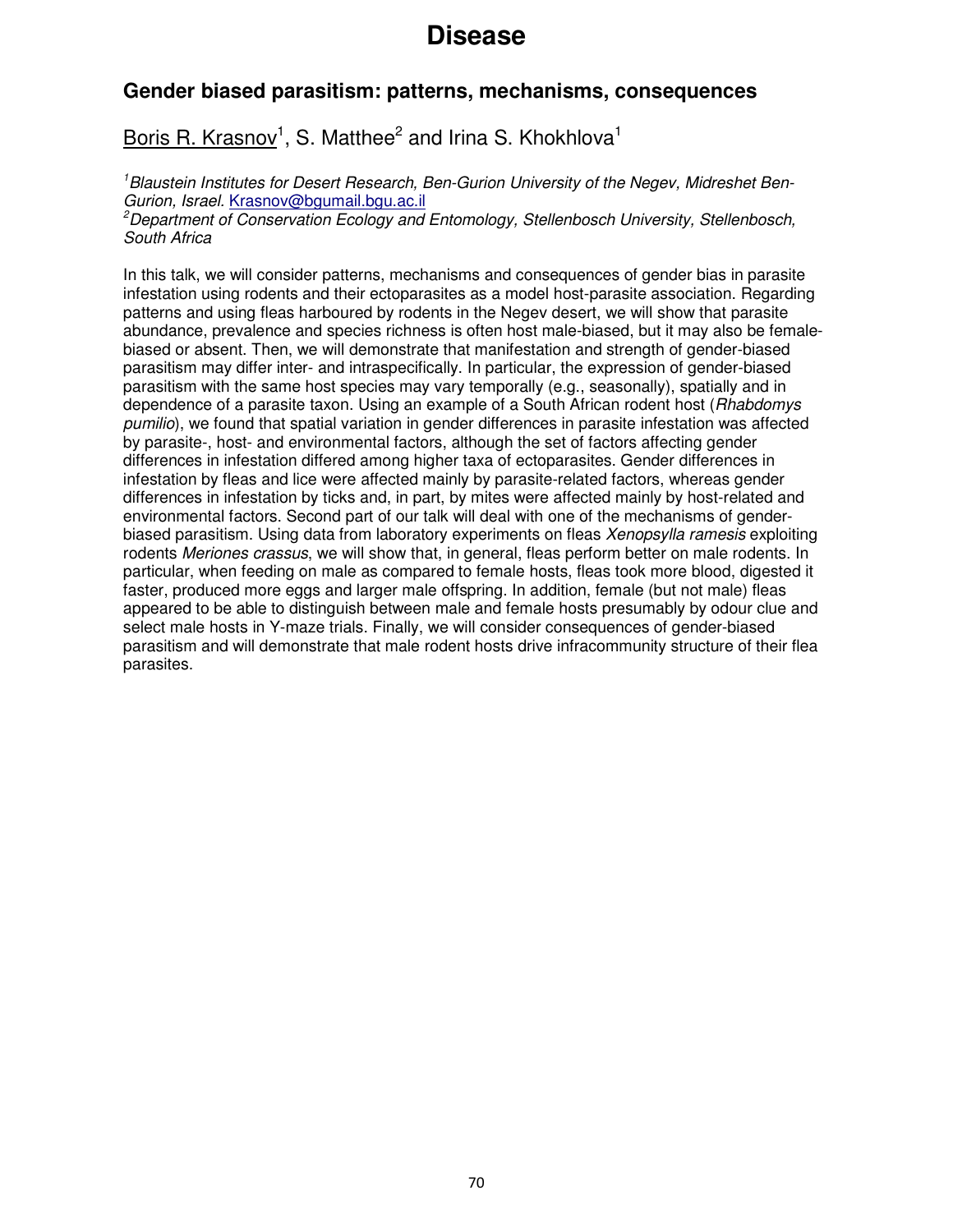### **Posters**

### **A new species of Mus (Linnaeus, 1758) genus in Kisangani region (Democratic Republic of Congo)**

Drazo Amundala<sup>1</sup>, Jan Hulselmans<sup>2</sup>, Erik Verheyen<sup>2,3</sup>, Akaibe Dudu<sup>1</sup>, Herwig Leirs $^{2,4}$ 

<sup>1</sup>Department of Ecology and Animal Resource Management, University of Kisangani, Kisangani, Democratic Republic of Congo. nicaisedrazo@yahoo.fr  $e^2$ Evolutionary Ecology Group, University of Antwerp, Antwerp, Belgium 3 Institut Royal des Sciences Naturelles de Belgique <sup>4</sup> Danish Pest Infestation Laboratory, Danish Institute of Agricultural Sciences, Skovbrynet 14, DK-2800 Kongens Lyngby, Denmark

We have conducted a taxonomical study on the Nannomys subgenus (Mus genus) which is one of the most abundant group captured on crop fields in Kisangani region, and which is also recognised by farmers in Kisangani as a rodent pest on fields and in granaries. We used three 100 X 100m grids. Those three grids were placed in experimental fields. At the two first sites, we captured for two consecutive years, but at the third site, captures lasted one year. We used a capture-markrecapture technique to capture Nannomys individuals during all different crop stages. One hundred traps, baited with palm nut pulp, were placed in each grid at ten meters distance each. In total, we have captured 285 individuals which constitute 42% of our data and 48 samples, belonging to the three grids which have been sequenced. After data collection by capture- mark- recapture on fields, we have caught 45 individuals, whose skull was extracted. Canonical analysis of skull measurements was used to evaluate whether our sample was monospecific, and to compare it with others species. Mitochondrial cytochrome b sequences were aligned using the Mega5 computer program, and these sequences were used to construct a phylogentic tree. The study has showed that Nannomys of Kisangani region is monospecific, and that it is a new species which is close to Nannomys grata of Kenya.

### **Reproduction and residential status of Lophuromys dudui (W. Verheyen, Hulselmans, Dierckx and E. Verheyen, 2002) on crop fields and fallow land of Kisangani hinterland ( Democratic Republic of Congo).**

Drazo Amundala<sup>1</sup>, Akaibe Dudu<sup>1</sup>, Herwig Leirs<sup>2,3</sup>

<sup>1</sup> Department of Ecology and Animal Resource Management, University of Kisangani, Kisangani, Democratic Republic of Congo. nicaisedrazo@yahoo.fr

<sup>2</sup> Evolutionary Ecology Group, University of Antwerp, Groenenborgerlaan 171, B-2020 Antwerpen, Belgium

 $3$  Danish Pest Infestation Laboratory, Danish Institute of Agricultural Sciences, Skovbrynet 14, DK-2800 Kongens Lyngby, Denmark

Reproduction and residential status of Lophuromys dudui individuals was studied on mixed experimental fields in comparison with fallow land at three different localities around the city of Kisangani (D.R. C).On each experimental field and fallow land, a one-hectare grid-layout was made, using 100 Sherman live traps. The fields were weeded one month after sowing as upkeep. At two sites, we captured for two consecutive years; at the third site, captures lasted only one year. We used capture-mark-recapture to capture Lophuromys dudui individuals during all different crop stages. One hundred traps baited with palm nut pulp are placed in each grid at ten meters distance each. At each grid and during each crop stage, a capture session of five consecutive days was organised. The numbers of pregnant females and sexually active adult males were presented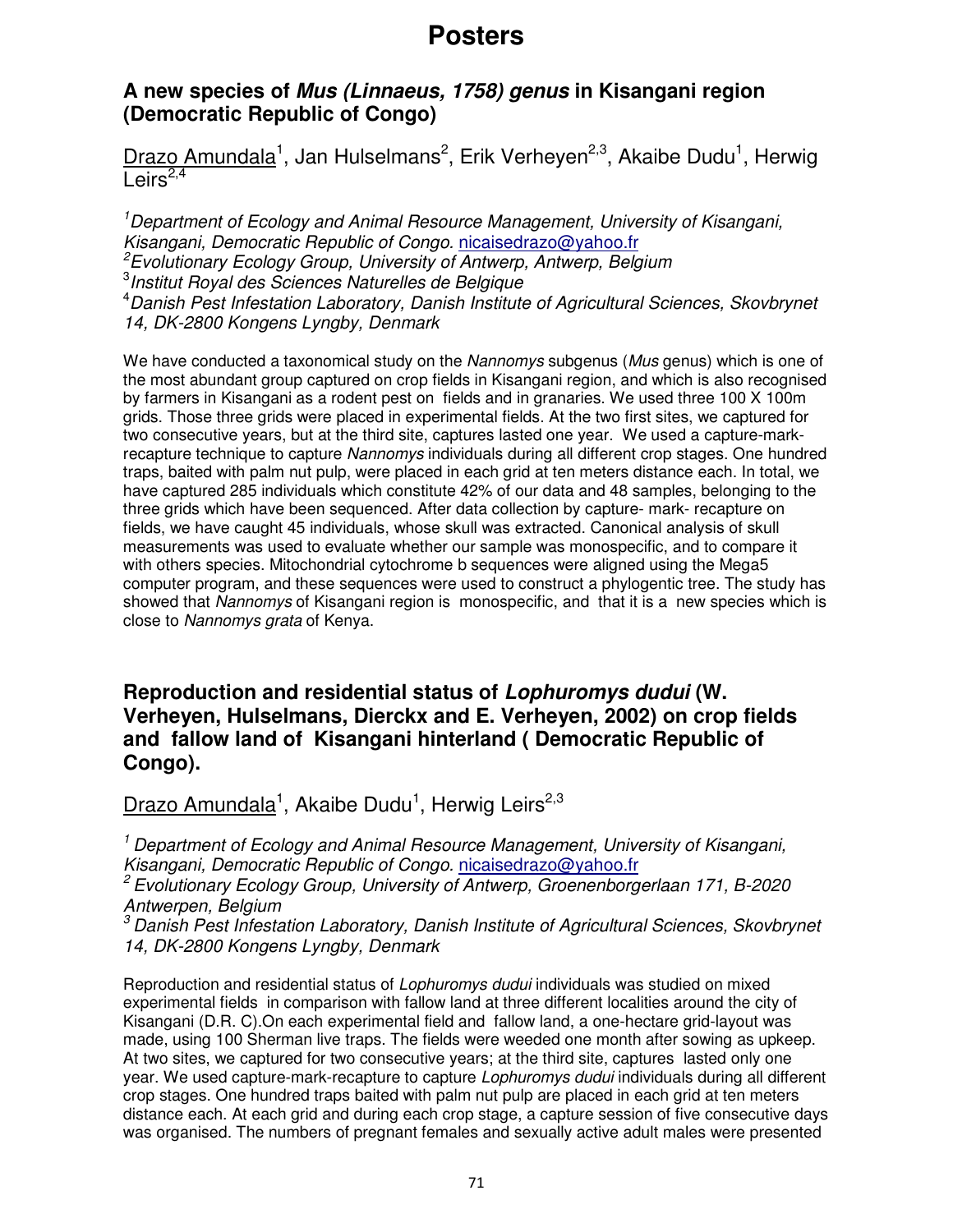# **Posters**

according to the crop stages and months. There seems to be a male-biased sex-ratio; and the population structure is stable on both crop fields and fallow land. Males are resident at all crop stages. The proportion of resident adult males varied between 60 and 80% during growth stage, but between 30 and 50% on fallow land during the whole season on fallow land. However, the proportion of pregnant females resident in the fields varied between 0 and 40% during all crop stages. The reason for this is that during sowing and growth, subadults are mostly non-resident 60 and 90% of the individuals captured and residents are nonexistent during these stages.

### **The impact of small mammals on caracal ranging behaviour and animal damage control practises**

Nico Avenant<sup>1, 2</sup>, Carl Pohl<sup>3</sup>, Alex Sliwa<sup>4</sup> and Gea Olbricht<sup>5</sup>

<sup>1</sup>Department of Mammalogy, National Museum, Bloemfontein, South Africa. navenant@nasmus.co.za

<sup>2</sup>Centre for Environmental Management, University of the Free State, South Africa  $3$ Department of Zoology and Entomology, University of the Free State, South Africa 4 Zoologischer Garten Köln, Köln, Germany

<sup>5</sup>Department of General Zoology, University of Duisburg-Essen, Essen, Germany

Caracal Caracal caracal is one of the major stock slayers in Southern Africa today. Together with black-backed jackal Canis mesomelas, caracal are accused of causing annual estimated direct losses of R1.4 billion in South Africa, while individual farmers are claiming to lose between 30 and 75% of their annual increase to these two predators. Still, no management plan is available to assist the small stock industry. Although the scientific community has made contributions aimed at problem animal control and management in southern Africa, it has not been enough to instigate control programs. The current study correlates prey (small mammal) availability with caracal diet, activity and home range use in two distinct areas, the West Coast Strandveld and the southern Free State Grassland/Nama-karoo. It indicates the vital role that the incorporation of knowledge on small mammal community dynamics and structure can play in farm management practises and, therefore, assist in animal damage control programmes. Research conducted in the West Coast Strandveld showed that territorial cats move directly from one high density prey area to the next, patrol these areas and in affect limit the movement of non-territorial cats inside their home ranges. Another significant find was that female cats rearing young switched to larger prey such as antelope due to raised energetic demands. Being an opportunist some of these cats are likely to switch to livestock when energetically stressed, such as in the case of females rearing young, when natural prey (especially rodents) densities drop seasonally or due to conflict and competition with other caracal. As in the West Coast Strandveld social behaviour will be investigated in the Free State study area and results interpreted in the context of small mammal community densities and structure.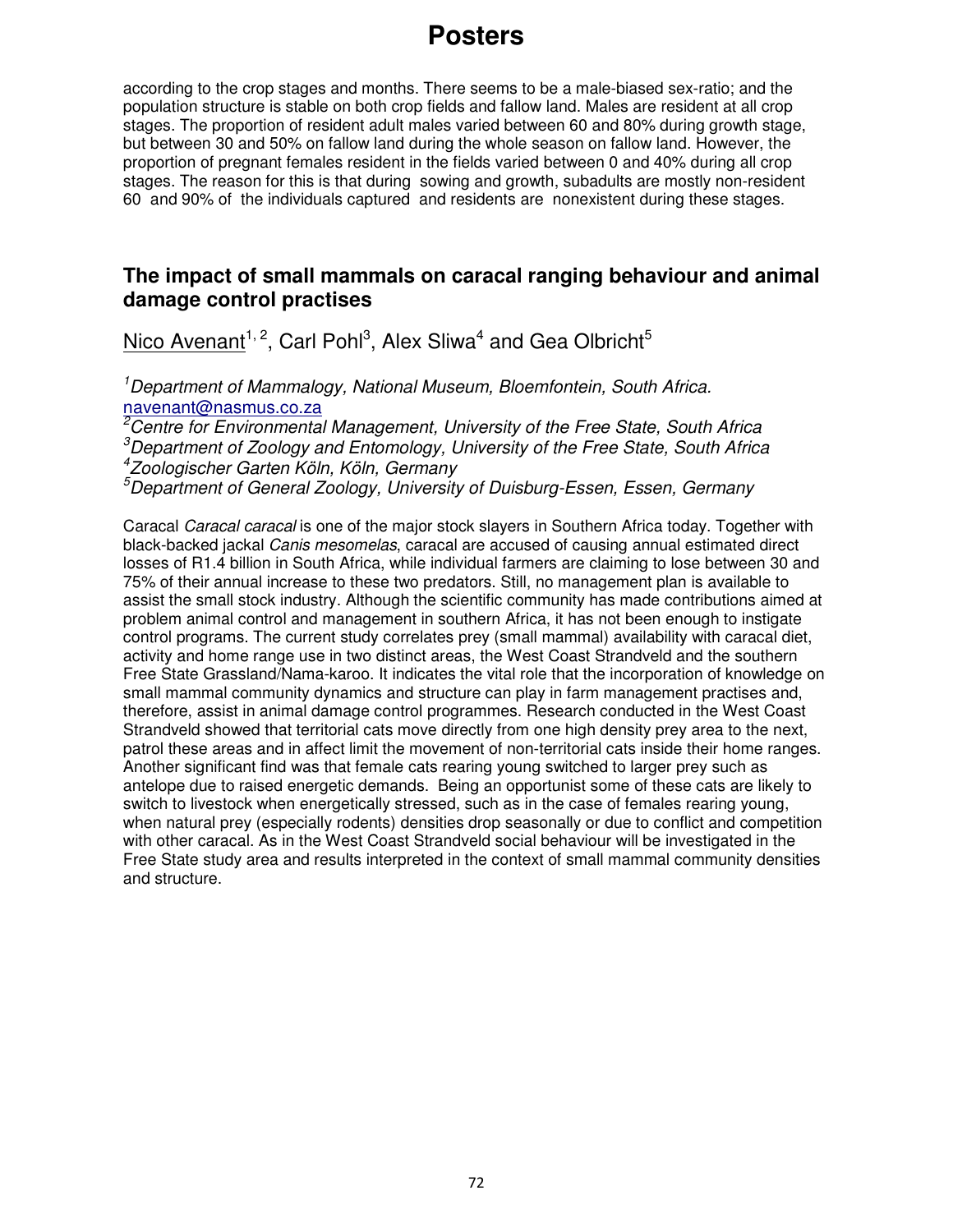### **New data on the bats from Nubia, Sudan**

### Petr Benda<sup>1,2</sup>

<sup>1</sup>Department of Zoology, National Museum (Natural History), Václavské nám. 68, CZ–115 79 Praha 1, Czech Republic. petr\_benda@nm.cz <sup>2</sup> Department of Zoology, Faculty of Science, Charles University, Viničná 7, CZ-128 44 Praha 2, Czech Republic

Data on bats from Nubia were gathered relatively early, oldest reports came from 1830 and 1863, respectively. However, most of the reports of bats from Nubia brought just isolated records. The only systematic research of bats was carried out in 1901–1904 by Baron Rothschild, his trips resulted in the distribution data on seven bat species. After more than a century, I tried to revise the fauna of bats in the Nile section of the Sudanese Nubia. Considering all records in the vast area of Sudan to north of 17°N, the bat fauna is composed of 12 species. The fauna represents a typical Saharan community of bats, in which the most dominant and common species are Rhinopoma cystops, Asellia tridens, Taphozous perforatus, and T. nudiventris. Very rarely found Nubian species are Hypsugo ariel, Otonycteris hemprichii and Plecotus christii. As accessory elements, to the fauna also belong sub-Saharan savanna bats (Rousettus aegyptiacus, Rhinolophus clivosus, Nycteris thebaica, and Pipistrellus rueppellii) as well as one Mediterranean form, Pipistrellus kuhlii (incl. P. deserti). The former group of accessory species recognises the narrow Nile valley as an inhabited corridor between fertile areas of sub-Saharan Africa and the Mediterranean, which enabled them to colonise the Levant and adjacent parts of western Asia. For Pipistrellus kuhlii Numbia represents the southernmost projection of its Mediterranean range.

### **Diet of the yellow mongoose (Cynictis penicillata) in the Thicket Biome of South Africa: project presentation**

Mfundo Bizani<sup>1</sup>, Zimkitha Madikiza<sup>1</sup>, Michael Somers<sup>2</sup> and Emmanuel Do  $\overline{\mathsf{L}}$  inh San<sup>1</sup>

<sup>1</sup> Department of Zoology and Entomology, University of Fort Hare, Private Bag X1314, Alice, 5700 South Africa. mfundobizani1@gmail.com  $2$ Centre of Wildlife Management, University of Pretoria, Pretoria, 0002 South Africa

The dietary habits of the yellow mongoose (Cynictis penicillata) will be studied in the Albany Thicket Biome (Great Fish River Reserve, Eastern Cape, South Africa), which is characterized by dense thickets and clumps of thorny and succulent shrubs. The main aims of this study are 1) to investigate the seasonal variations in the diet of the yellow mongoose, 2) to evaluate the possible differences in the diet between different groups or families of mongooses (intergroup variation), 3) to determine if there are interannual variations in the diet, and 4) to assess whether seasonal variations are determined by variations in main prey availability (arthropods and small mammals). The diet will be investigated through the analysis of over 1,000 scats that have been collected near latrine sites throughout the different seasons of the year from 2005−2007, as well as additional scats that will be sampled from July 2011 to June 2012. Scat samples have been/will be stored in a freezer until they are further analysed in the laboratory. There, scats will be dried in an oven for a period of 24 hours at 50 ºC. Dried scats will then be weighed and analysed under a dissecting microscope in order to determine which food items (or rather their remains) are present in the scats of the yellow mongoose. The results will be expressed as percentage occurrence (PO), i.e. [the number of scats in which a prey item occurred/total number of scats $\frac{1}{x}$  100, relative percentage occurrence (RPO), i.e. [the number of occurrences of a prey category/total number of occurrences of all categories]  $\times$  100, and the mean relative volume (RV), expressed as a percentage, of the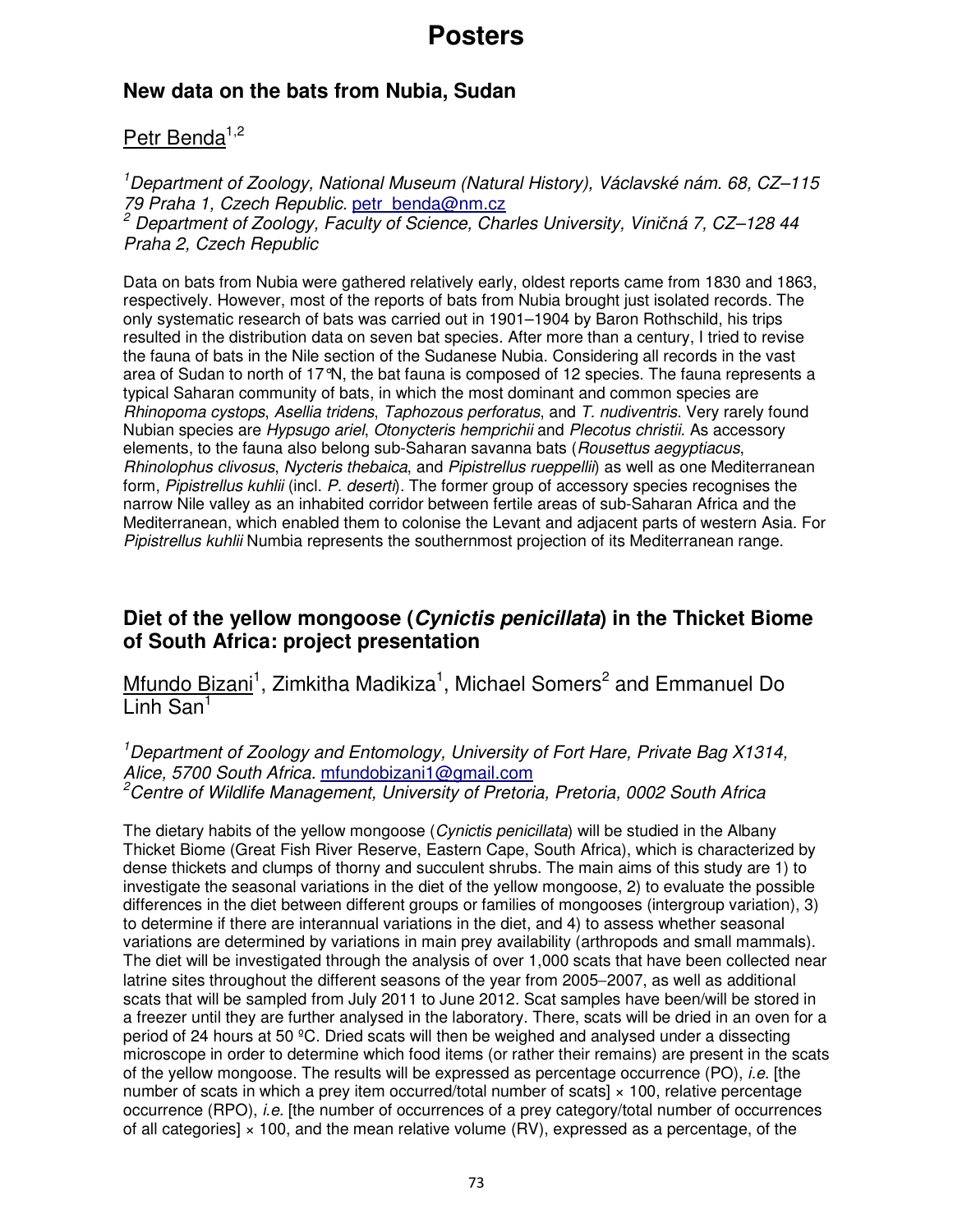remains of each prey item in the scats. In addition, comparisons and overlaps between sampling categories (seasons, years, groups) will be evaluated in calculating 1) the Shannon-Wiener diversity index (H'), 2) Levin's standardised niche breadth ( $BA$ ), and 3) Pianka's diet overlap ( $\alpha$ ).

### **Taxonomic and phylogenetic inference of South African pygmy mice from museum specimens: preliminary data**

Pascale Chevret<sup>1</sup>, Terence J Robinson<sup>2</sup>, Frédéric Veyrunes<sup>3</sup> and Janice Britton-Davidian<sup>3</sup>

<sup>1</sup> Laboratoire de Biométrie et Biologie Evolutive, UCBL-Lyon 1, Villeurbanne, France  $2$  Evolutionary Genomics Group, Department of Botany and Zoology, University of Stellenbosch, Stellenbosch, South Africa

 $^3$  Institut des Sciences de l'Evolution de Montpellier, Université Montpellier 2I, Montpellier, France. janice.britton-davidian@univ-montp2.fr

The African pygmy mice (*Mus*, subgenus *Nannomys*) are a group of small-sized rodents (<8gr) widespread throughout sub-Saharan Africa. Chromosomal studies have uncovered extensive karyotypic diversity within this group and have demonstrated that karyotypes are a very useful taxonomic marker. This is notably the case for Mus minutoides populations in South Africa where not only are two different cytotypes (2n=34, 2n=18) present, but most remarkably, a modification of the sex determination system exists due to the presence of a Y chromosome in some of the females.

There are four species of Nannomys recorded in South Africa: M. indutus, M. minutoides, M. neavei, and M. orangiae, the morphological determination of which is not always easy. Previous cytochrome b analyses allowed us to discriminate M. indutus and M. minutoides, as well as the two different M. minutoides cytotypes. To extend the geographic coverage for this species, we collected tissue samples from 6 South African museums. Of the 127 samples processed so far, 46% were successfully amplified with specific cytochrome b gene primers (first 400bp). The analysis of the sequencing results showed that 3 species could be identified: M. minutoides, M. indutus and a third as yet unidentified taxon. The M. minutoides museum samples fell into three different clades: the two cytotypic groups previously identified in South Africa, and an East African clade (one specimen from Zambia). The high resolution of our preliminary results is extremely promising for both species identification of museum specimens and within species phylogeographical surveys. This study will be completed by i) processing the remaining specimens, and ii) testing for the presence of the SRY gene in M. minutoides females to identify the occurrence and distribution of the XY females throughout the species' range.

### **Transmission of Mopeia virus in controlled populations of Mastomys natalensis**

Borremans Benny<sup>1</sup>, Jonas Reijniers<sup>1</sup>, Sophie Gryseels<sup>1</sup>,Stephan Günther<sup>2</sup>, Abdul Katakweba<sup>3</sup>, Rhodes Makundi<sup>3</sup>, Christopher Sabuni<sup>3</sup>, Herwig Leirs<sup>1,4</sup>

<sup>1</sup> Evolutionary Ecology Group, University of Antwerp, Belgium. Benny.borremans@ua.ac.be

 $2$ Department of Virology, Bernhard-Nocht-Institute for Tropical Medicine, Germany

 $3$  Pest Management Center, Sokoine University of Agriculture, Tanzania

<sup>4</sup>Danish Pest Infestation Laboratory, University of Aarhus, Denmark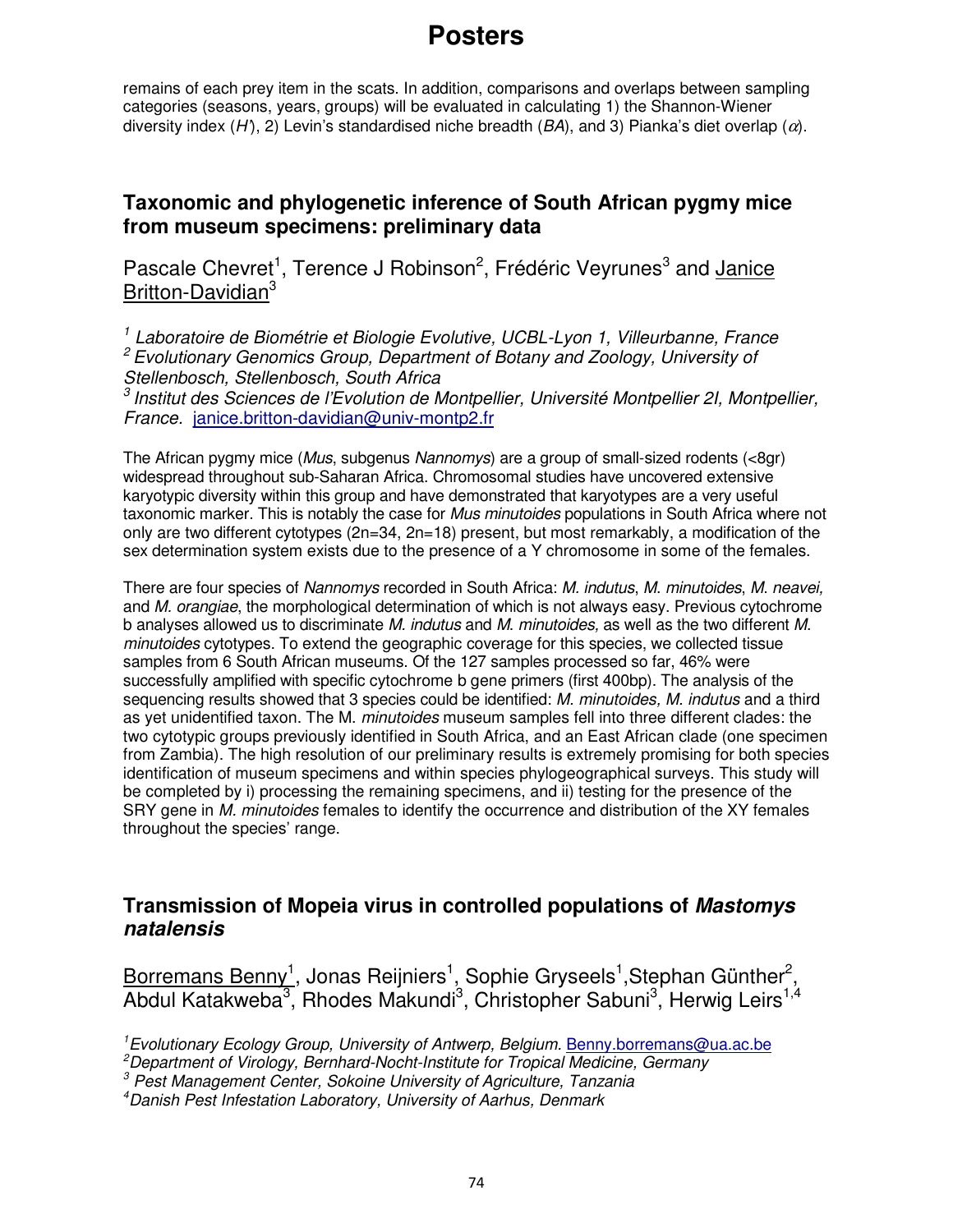For many infections, theory predicts that transmission is dependent on the density of the host population. It has however been proven hard to observe this influence of density in natural or experimental conditions. Through a unique experimental setup, we want to investigate the correlation between density and transmission for Mopeia virus, an East-African arenavirus that is carried by the multimammate mouse (Mastomys natalensis). We hypothesize that virus transmission will increase with density through an increase of the absolute number of contacts between individuals. During the coming years, we will perform a series of transmission experiments in controlled multimammate mouse populations. In each of 4 fenced field plots of 0.5ha, one infected individual will be released in a population of susceptible individuals, after which the transmission of the infection is followed up in 2-week intervals for each individually marked mouse, for several months. A range of population densities between 10/ha and 100/ha will be used in order to estimate the minimum host population density necessary for virus transmission. Additionally, a contact experiment will be carried out on these populations, for which a number of mice in each population will be covered with fluorescent pigment powder that is transferred to other individuals in the case of direct contact. As we expect that direct contact is an important mode of transmission for Mopeia virus, we will be able to relate the contact rate to virus transmission. The results of these experiments will then be analyzed using individual-based mathematical models of infection.

### **Home range size and overlap of Mastomys natalensis.**

Borremans Benny<sup>1</sup>, Vincent Sluydts<sup>1</sup>, Jonas Reijniers<sup>1</sup>, Abdul Katakweba<sup>2</sup>, Loth Mulungu<sup>2</sup>, Christopher Sabuni<sup>2</sup>, Rhodes Makundi<sup>2</sup>, Herwig Leirs<sup>1,3</sup>

<sup>1</sup> Evolutionary Ecology Group, University of Antwerp, Belgium  $2$ Pest Management Center, Sokoine University of Agriculture, Tanzania  $3$ Danish Pest Infestation Laboratory, University of Aarhus, Denmark

Calculation of home ranges based on capture-mark-recapture (CMR) data usually suffers from a limited number of observations per individual, making it difficult to detect statistically significant differences. Technically more demanding methods like telemetry produce numerous observations per individual, but only a limited number of individuals can be followed, which means the number of study questions is limited. Here we want to take advantage of a huge CMR database to see if we can overcome these limitations using a large number of observed individuals. Here we study home range size and overlap in a population of M. natalensis in Morogoro, Tanzania, using CMR data (36425 separate captures of 15471 individualsin 212700 trap nights). Every individual that was captured during at least 2 different months was retained for home range estimation, which was done using the minimum convex polygon method. The average estimated home range size was  $405\pm 6$ m<sup>2</sup>, ranging from 71m<sup>2</sup> to 10711m<sup>2</sup>. Consistent with existing literature, male and female home range sizes were not different (385 $\pm$ 8m<sup>2</sup> and 386 $\pm$ 8m<sup>2</sup>, respectively). Adults have a significantly larger home range than subadults (465±15m<sup>2</sup> vs 363±6m<sup>2</sup>, resp). Overlap area was not different between functional categories.There was a significant interaction between age (adult/subadult) and density, where subadult (but not adult) home range size decreases with increasing density. Overall, home ranges were significantly smaller with higher densities. These results confirm previously suggested trends, and for the first time allow insight into the effects of density on home range sizes.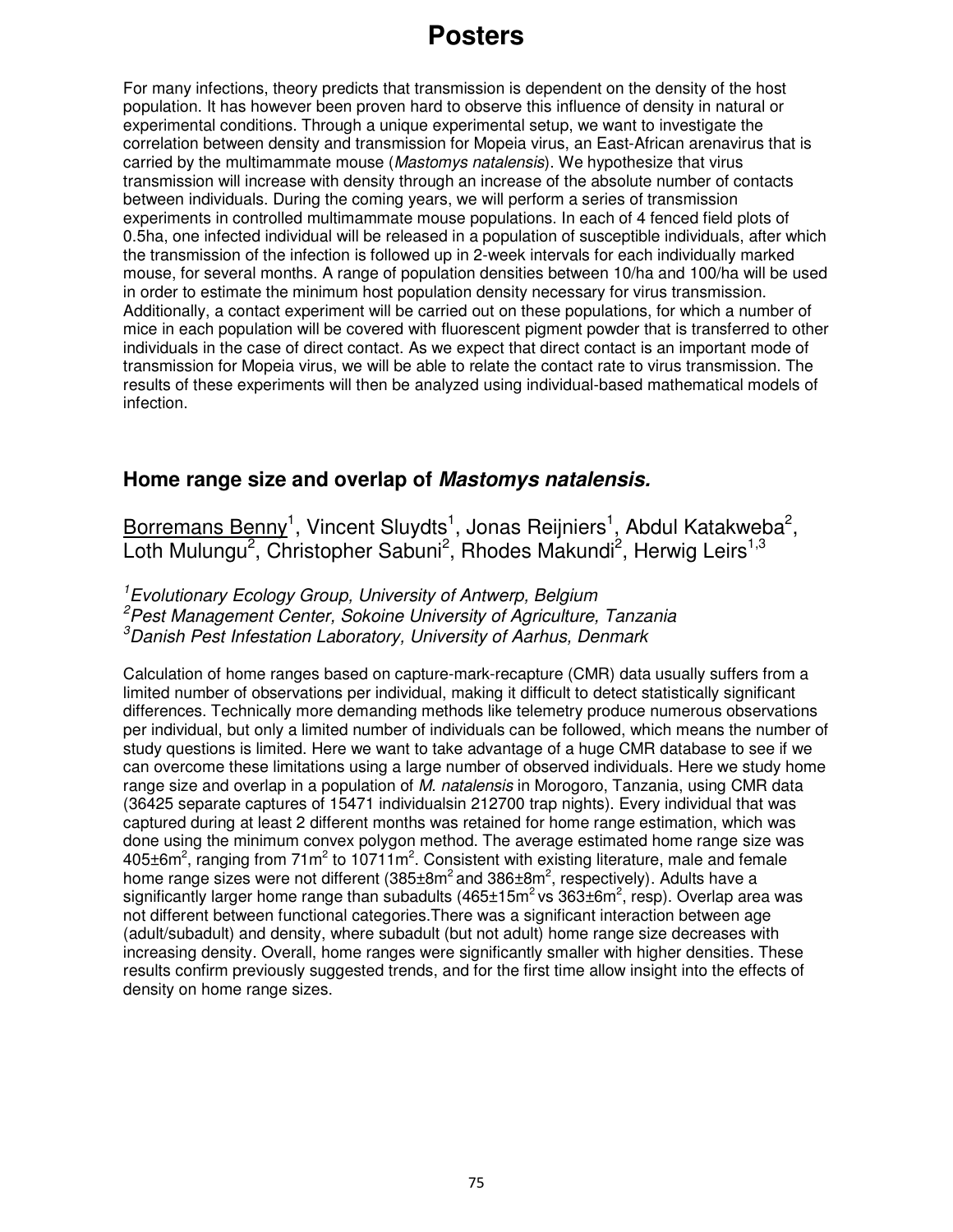# **A baseline survey of bats in the Simandou Range, Guinea**

Jan Decher<sup>1</sup>, Juliane Schaer<sup>2</sup>, <u>Anke Hoffmann</u><sup>2</sup>, Ryan Norris<sup>3</sup>, Blaise Kadjo<sup>4</sup> and Rainer Hutterer<sup>5</sup>

<sup>1</sup>University of Vermont, Department of Biology, Burlington, Vermont 05405, USA. Jan.Decher@uvm.edu  ${}^{2}$ Museum für Naturkunde - Leibniz Institute for Research on Evolution and Biodiversity, Invalidenstr. 43, 10115 Berlin, Germany <sup>3</sup>Institute for Bioscience & Biotechnology Research, 9600 Gudelsky Dr. Rockville, Maryland 20850, USA <sup>4</sup>Université de Cocody-Abidjan-UFR Biosciences, Systématique, Biologie et Ecologie des Mammifères, 22 BP 582 Abidjan 22, Côte d'Ivoire <sup>5</sup>Forschungsmuseum Koenig, Sektion Theriologie, Adenauerallee 160, 53113 Bonn, **Germany** 

We conducted a baseline survey of bats in the Forêt Classée de Pic de Fon, Simandou, Guinea, as part of the environmental studies of the Simandou iron ore project. Sampling took place at the end of the dry season from February to March 2008 and at the end of the rainy season in December 2008. Bats were assessed in different habitat types using ground level and stacked mist nets. The study confirmed the presence of 24 bat species from five families. The survey revealed one bat species, Rhinolophus guineensis, classified on the IUCN 2010 Red List as Vulnerable and three bat species, Eidolon helvum, Hipposideros jonesi and Miniopterus [schreibersi] villiersi, classified as Near Threatened. Our bat survey results combined with those of the 2002 Conservation International Rapid Assessment Program (RAP) at Pic de Fon were used to determine diversity levels, conservation concerns, and habitat requirements for conservation priority species (CPS). Results are also compared with other surveyed sites in southeastern Guinea to determine regional (gamma) diversity levels.

### **UICN Red list establishment for the small carnivore species of Benin: A useful tool for the sustainable management and conservation**

Chabi M.S. Djagoun<sup>1</sup>, Hugues Akpona<sup>1</sup>, Is-haquou Daouda<sup>1</sup> & Brice Sinsin<sup>1</sup>

<sup>1</sup> Laboratoire d'Ecologie Appliquée, Faculté des Sciences Agronomiques, Université d'Abomey-Calavi, 01 BP 526 Cotonou, Benin. sylvestrechabi@gmail.com

While poaching of large animals has been controlled in the national parks, pressure on small animals that can be transported unseen by guards has increased. Small predators are thus abusively hunted for human consumption and for medicinal and mythical purposes. Considering that a recently project has been initiated to establish the Red List for some species in Benin which include the small carnivores as well. The approach use here is based on the literature computing and the organization of several meeting with local experts to validation the document. Only species of less than 20 kg are treated as small carnivore species in this Red list establishment for the Benin. Based on the limitation of 20 kg, a total of 23 species belonging to the families: Herpestidae (6 species), Mustelidae (4 species), Viverridae (6 species), Canidae (3 species), Felidae (3 species) and Nandiniidae (1 species) are treated. Most of species treated are targeted to be vulnerable and near threatened. The African clawless otter (Aonyx capensis) targeted by IUCN red list to be less concern are listed as endangered species in Benin. We conclude that each country should complete their own red list because some species may not be threatened in a worldwide view, but may be crucial for local village communities in tropical countries, especially in wide areas of the West African country, where local people are living in poor conditions.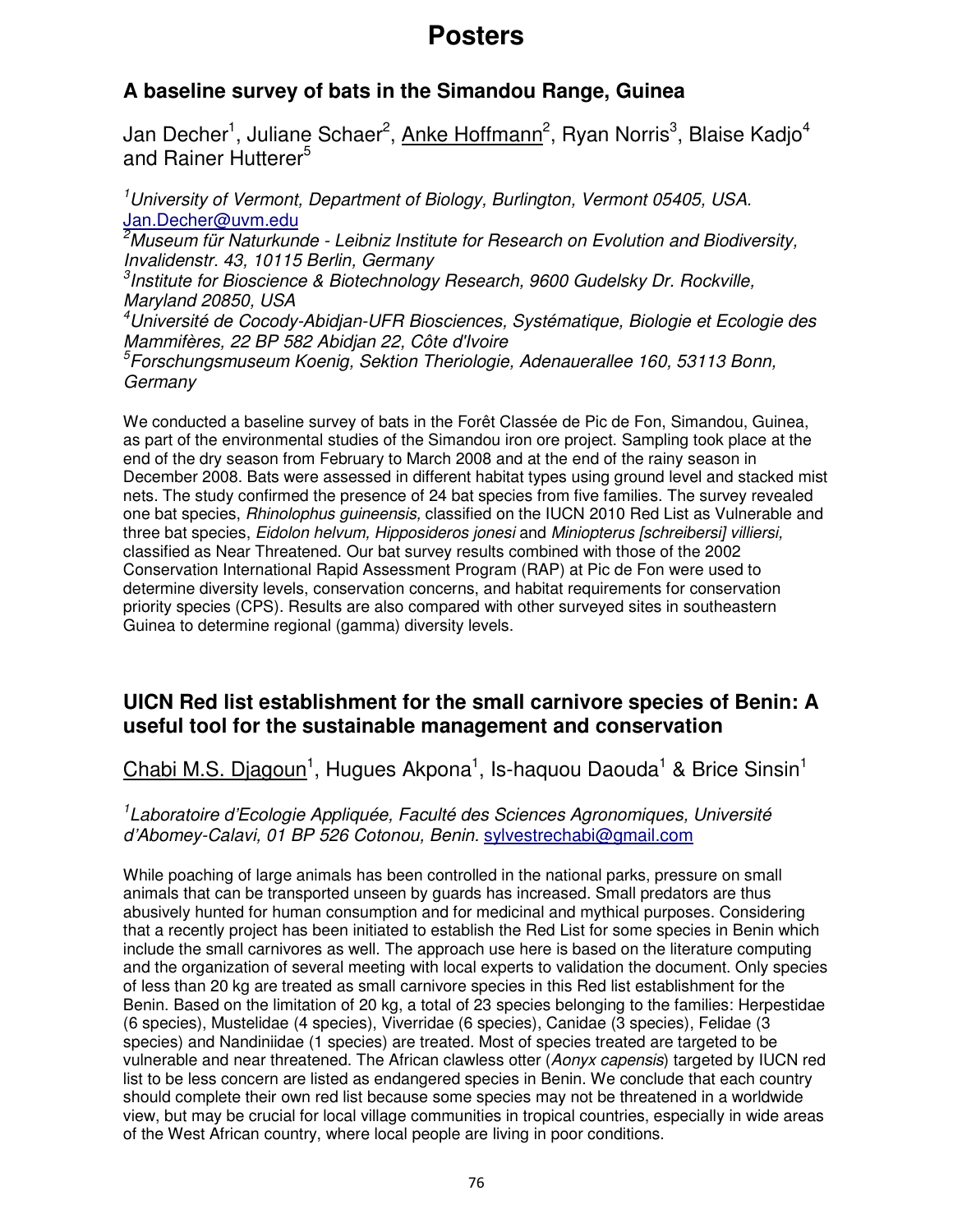### **Small mammal abundance, diversity and richness in the Andries Vosloo Kudu Nature Reserve (Eastern Cape, South Africa)**

Emmanuel Do Linh San<sup>1</sup>, Linchay Arnolds<sup>2</sup>, Tembisa Matolengwe<sup>1</sup>, Akhona Mbatyoti<sup>1</sup>, Aviwe Nqinana, Lisa Buwa<sup>2</sup> and Zimkitha Madikiza<sup>1</sup>

<sup>1</sup> Department of Zoology and Entomology, University of Fort Hare, Private Bag X1314, Alice, 5700 South Africa, edolinhsan@ufh.ac.za

<sup>2</sup>Department of Botany, University of Fort Hare, Private Bag X1314, Alice, 5700 South **Africa** 

We present the results of a study aimed at assessing potential inter-habitat differences and seasonal variations in small mammal abundance, diversity and richness in the Andries Vosloo Kudu Nature Reserve (Eastern Cape, South Africa). Sampling was conducted by means of livetrapping (6 x 10 grids with 10 m-spacing between traps) at five different sites, representing the main habitat types, over the four seasons in 2009. During each session, traps were left open for five days and checked early mornings and late afternoons. Trapped animals were ear-marked to allow for abundance estimation. Overall, we made a total of 466 captures of 275 different individuals. Trapping success varied between 3.2% (summer) and 5.5% (winter), for an annual average of  $4.3\%$  (n =  $5,400$  trap-days). Ten rodent and one Macroscelidae species were caught, with an average ( $\pm$  SD) of 5.4  $\pm$  1.8 species per habitat type. The highest small mammal richness was found in the Riverine Combretum Forest (8 species), while the Medium Portulacaria Thicket was the poorest habitat (3 species). The pouched mouse (Saccostomus campestris) was trapped in all five habitats, but in very low numbers. In contrast, the four-striped mouse (Rhabdomys dilectus) was only found in two, similar habitat types, but was very abundant. The western rock sengi (Elephantulus rupestris) and the bush Karoo rat (Otomys unisulcatus) were rare and each caught in a single habitat type. Small mammal diversity, assessed through the evenness of representation index  $(E)$ , was highest in the Riverine *Combretum* Forest ( $E = 0.56$ ) and in the Short Euphorbia Thicket ( $E = 0.51$ ), whereas the Dense Rocky Bushclump site exhibited an extremely low species diversity ( $E = 0.03$ ). Clear seasonal variations were observed, with a higher small mammal richness and diversity in spring and higher animal numbers in winter.

### **Predator-prey interactions involving small mammals, black-backed jackal and caracal: implications for human-wildlife conflict management**

Jurie du Plessis<sup>1;2</sup>, Nico Avenant<sup>1;2</sup> and H.O. de Waal<sup>3</sup>

<sup>1</sup>Department of Mammalogy, P.O. Box 266, Bloemfontein, South Africa. jurie.duplessis@nasmus.co.za

<sup>2</sup>Centre for Environmental Management, University of the Free State, P.O. Box 339, Bloemfontein, South Africa

 ${}^{3}$ ALPRU and Department of Animal, Wildlife and Grassland Sciences, University of the Free State, P.O. Box 339, Bloemfontein, South Africa

Predators form an integrate part of many ecosystems and through their interactions with other predators or with prey play a very important role in ecosystem functioning. They may directly suppress prey numbers, or they may suppress other predators indirectly resulting in lesser consumption of prey species. There is currently, however, limited scientific evidence on the ecological interactions between damage-causing black-backed jackal Canis mesomelas, caracal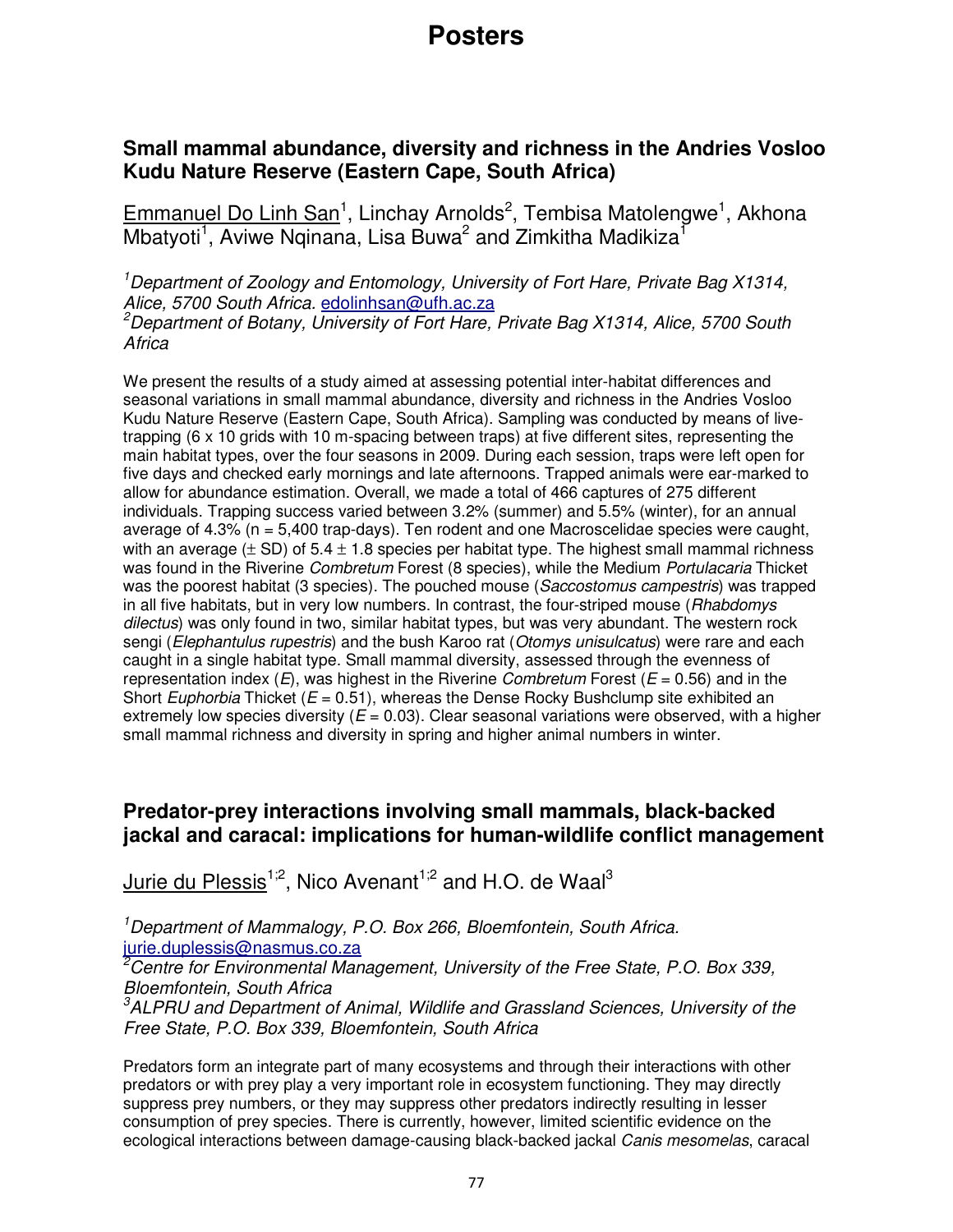Caracal caracal, and small mammals in South African ecosystems. There is some evidence suggesting that black-backed jackal and caracal may control rock hyrax *Procavia capensis* and springhare Pedetes capensis. It is important that more scientific studies be conducted on the role of black-backed jackal and caracal in controlling and structuring small mammal communities in a diversity of South African habitats. Such information could contribute to predict more accurately the impact of different human-wildlife conflict management strategies in South African habitats.

### **Ecological data based on trapping success, and habitat preferences: the Case of Crocidura olivieri (Lesson, 1827), and Scutisorex somereni (Thomas, 1910) from the Democratic Republic of Congo**

M. Gambalemoke<sup>1</sup>, I. Mukinzi<sup>1</sup>, D. Amundala<sup>1</sup>, D. Khasirikani<sup>2</sup>, A. Dudu<sup>1</sup>, P.G.B. Katuala<sup>1</sup>, R. Hutterer<sup>3</sup>, E. Verheyen<sup>4</sup>.

<sup>1</sup>Université de Kisangani, Faculté des Sciences (Biologie), Laboratoire d'Ecologie et Gestion des Ressources Animales (LEGERA), B.P. 2012 Kisangani, République Démocratique du Congo. sgambalemoke@gmail.com

<sup>2</sup>Université de Conservation de la Nature et de Développement de Kasugho (UCNDK) 3 Zoologisches Forschungsinstitut und Museum Alexander Koenig, Adenauerallee 160, D-53113 Bonn, Germany

<sup>4</sup>Royal Belgian Institute of Natural Sciences (RBINS), Vertebrate Department, Molecular Laboratory, Vautierstaat 29, Brussels, Belgium

We collected Crocidura olivieri, and Scutisorex somereni using four types of traps: Pitfall [PF] buckets, Sherman [SH], Victor [VT], and Museum Special [MS]. The analysis was based on 248 shrews. We captured 27 shrews at Maiko, 11 at Yelenge, 23 in Masako Forest Reserve, 21 in Yoko Forest Reserve, 25 at Diabir-Bolinga, 23 at Baliko, 56 at Bomane (right and left banks of Aruwimi River), 31 during the Congo River Expedition 2009 (five localities: Langa-Langa, Eleko, Monze, Basoko, and Yaekama), and 31 at Kasugho. Shrews were captured on old fallow land  $(JV)$ , in old palm plantation  $(VP)$ , in old secondary forest  $(FS)$ , and in primary forest  $(FP)$ . Systematically, results on trapping success from different localities indicate that [PF] (trapping effort  $TE = 10,080$  trap-nights TN, 139 shrews, 4 species, trapping success  $TS = 1.38\%$ ) are the most efficient traps (both in trapping success and diversity) to capture shrews while  $[SH]$  (TE = 18,265 TN, 65 shrews, 2 species,  $TS = 0.36\%$ ),  $[VT]$  ( $TE = 8,880$  TN, 23 shrews, 1 species,  $TS =$ 0.26%), and  $[MS]$  (TE = 8,560 TN, 10 shrews, 1 species, TS = 0.12%), are more less efficient to capture shrews. For C. olivieri, the TS gradient of traps used responds to this equation [PF] **> [**SH] **>>** [VT] **>>>** [MS]. Scutisorex somereni, S. congicus, and Scutisorex nov\_sp, are better captured in [PF] buckets. Then, the TS gradient follows this equation [PF] **>> [**SH] **>>>** [VT] **>>>>** [MS]. Results about the habitat preferences show that C. olivieri might be a "Forest-nondependent species". The trapping success responds to this equation  $VP$   $TS = 0.67\%$   $>$  JV  $TS = 0.57\%$   $>$  FS  $TS = 0.38\%$  > FP [TS = 0.24%]. These results also show that Scutisorex somereni, S. congicus, and *Scutisorex* sp might be a "*Forest dependant species*". The trapping success responds to this equation FP [TS = 0.22%] > JV [TS = 0.16] > FS [TS = 0.10%]  $\approx$  VP [TS = 0.10%].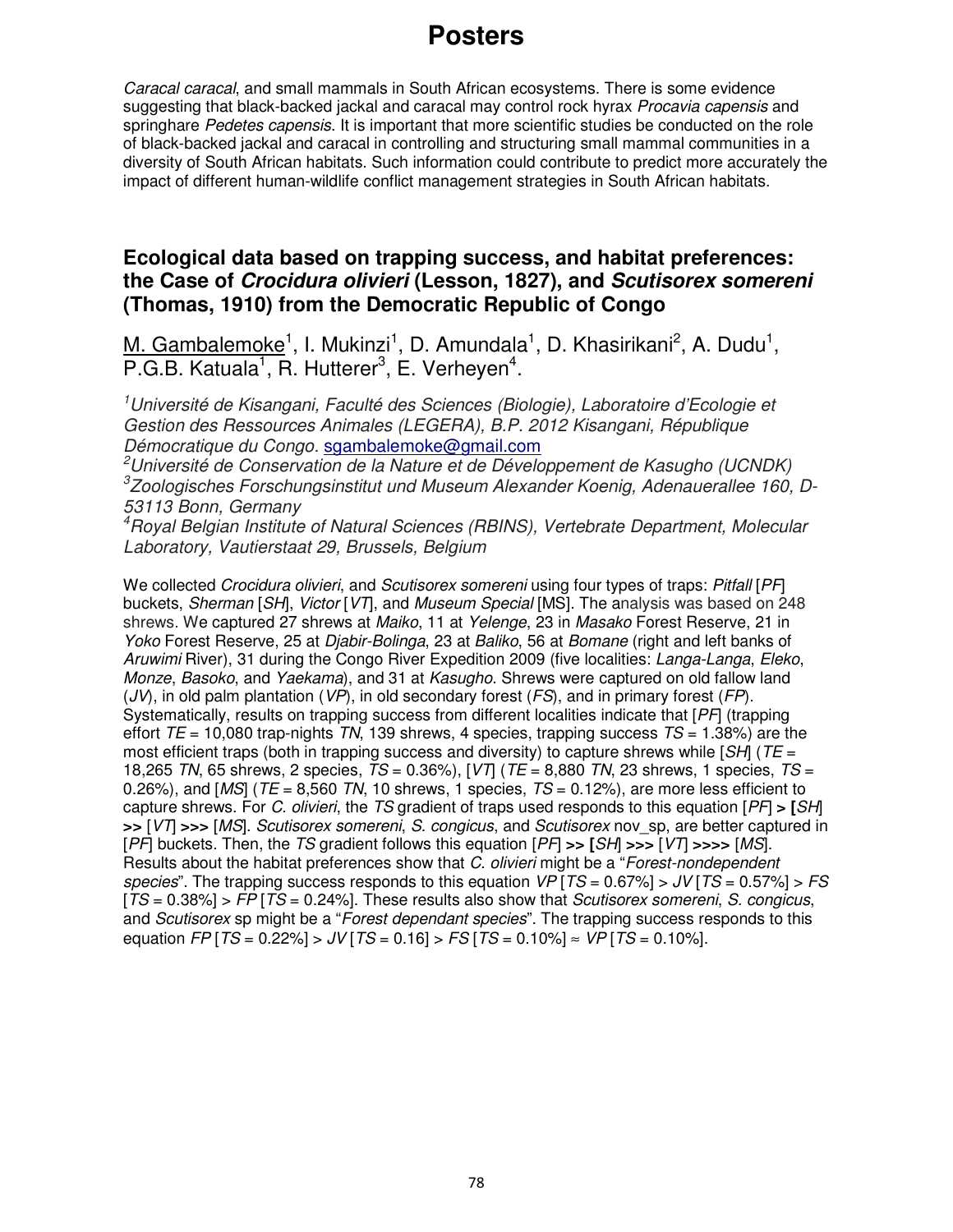### **Resting site ecology and microhabitat use of the Mozambique thicket rat (Grammomys cometes) in a riverine Combretum forest: project presentation**

### Zimkitha Gebe, Zimkitha Madikiza and Emmanuel Do Linh San

Department of Zoology and Entomology, University of Fort Hare, Private Bag X1314, Alice, 5700 South Africa. zim.gebs@webmail.co.za

The current study is focused on determining the types, distribution and usage patterns of resting sites of the Mozambique thicket rat (Grammomys cometes). It will also be looking to determine the microhabitat use of this species during the nocturnal phase of activity. Field work will take place between June 2010 and May 2011 in the western section of the Great Fish River Reserve complex (Eastern Cape Province, South Africa; 33**˚**04'–33˚09' S and 26˚37'–26˚49' E). The actual site for the study will be a stretch of riverine Combretum forest (length x breadth ca. 500  $\times$  100 m) located in the western section of the conservation area. Potential seasonal variations and inter-individual variations in microhabitat use will be determined by conducting 6-day trapping sessions in the first month of each season. A grid of 100 stations (20  $\times$  5) will be set at the study site, with pairs of Sherman traps placed at 10-m intervals, one on the ground and one above the forest-floor in tree branches. Several variables describing microhabitat structure will be recorded at each station. Trapped animals will be weighed, anaesthetized and ear-marked using single-digit spiked numbers and permanent tattoo-ink. The age, sex and reproductive status will also be determined. Microhabitat data will be analysed with logistic regression models (absence vs presence, males vs females, adults vs juveniles, ground vs aboveground). In addition, 10-12 adult animals will be equipped with radio-collars weighing between 1.6 and 2.6 g (i.e. < 5% of the target animal's body mass). Resting sites will be determined on a daily basis in the framework of two 2-week field sessions that will take place during each season of the year (i.e. animals will be tracked for one month during each season). Characteristics of resting sites will be recorded and potential seasonal and inter-individual variations investigated.

### **Biogeography and evolutionary history of hantaviruses and arenaviruses in Africa. Call for participation**

<u>Joëlle Goüy de Bellocq<sup>1,2</sup>,</u> Herwig Leirs<sup>2</sup>, Josef Bryja<sup>1</sup> Rhodes Makundi<sup>3</sup>, Meheretu Madebo<sup>2,4</sup>, Hana Patzenhauerová<sup>1</sup>, Radim Šumbera<sup>5</sup>, Dagmar Čížková<sup>1</sup>, Vladimir Mazoch<sup>5</sup>, Jan Zima jr<sup>5</sup>, Sophie Gryseels<sup>2</sup>, Dudu Akaibe<sup>6</sup>, Nicaise Amundala<sup>6</sup>, Jan Kennis<sup>2</sup>, Erik Verheyen<sup>2, 7</sup>, Anne Laudisoit<sup>8</sup>, Jonas Schmidt-Chanasit<sup>9</sup>, Stephan Günther<sup>9</sup>

<sup>1</sup>Department of Population Biology, Institute of Vertebrate Biology, Academy of Sciences of the Czech Republic, Studenec, Czech Republic. joellegouy@gmail.com

<sup>3</sup>Pest Management Centre, Sokoine University of Agriculture, P.O. BOX 3110, Morogoro, Tanzania <sup>4</sup>Mekelle University, Department of Biology, P. O. box 3102 Mekelle, Ethiopia

<sup>&</sup>lt;sup>2</sup>Evolutionary Ecology Group, University of Antwerp, Groenenborgerlaan 171, B-2020 Antwerpen, **Belgium** 

 $5$ Department of zoology, Faculty of Science, University of South Bohemia, Branišovská 31, České Budějovice 37005, Czech Republic

 $^6$ University of Kisangani, Animal ecology and resource management laboratory (LEGERA), Av. Kitima N°1, B.P. 2012, Kisangani, Democratic Republic of Congo

<sup>7</sup>Vertebrate department, Royal Belgian Institute of Natural Sciences, Vautierstaat 29, B-1000 Brussels, Belgium

 ${}^{\beta}$ School of Biological Sciences, University of Liverpool, Liverpool L69 3BX, United Kingdom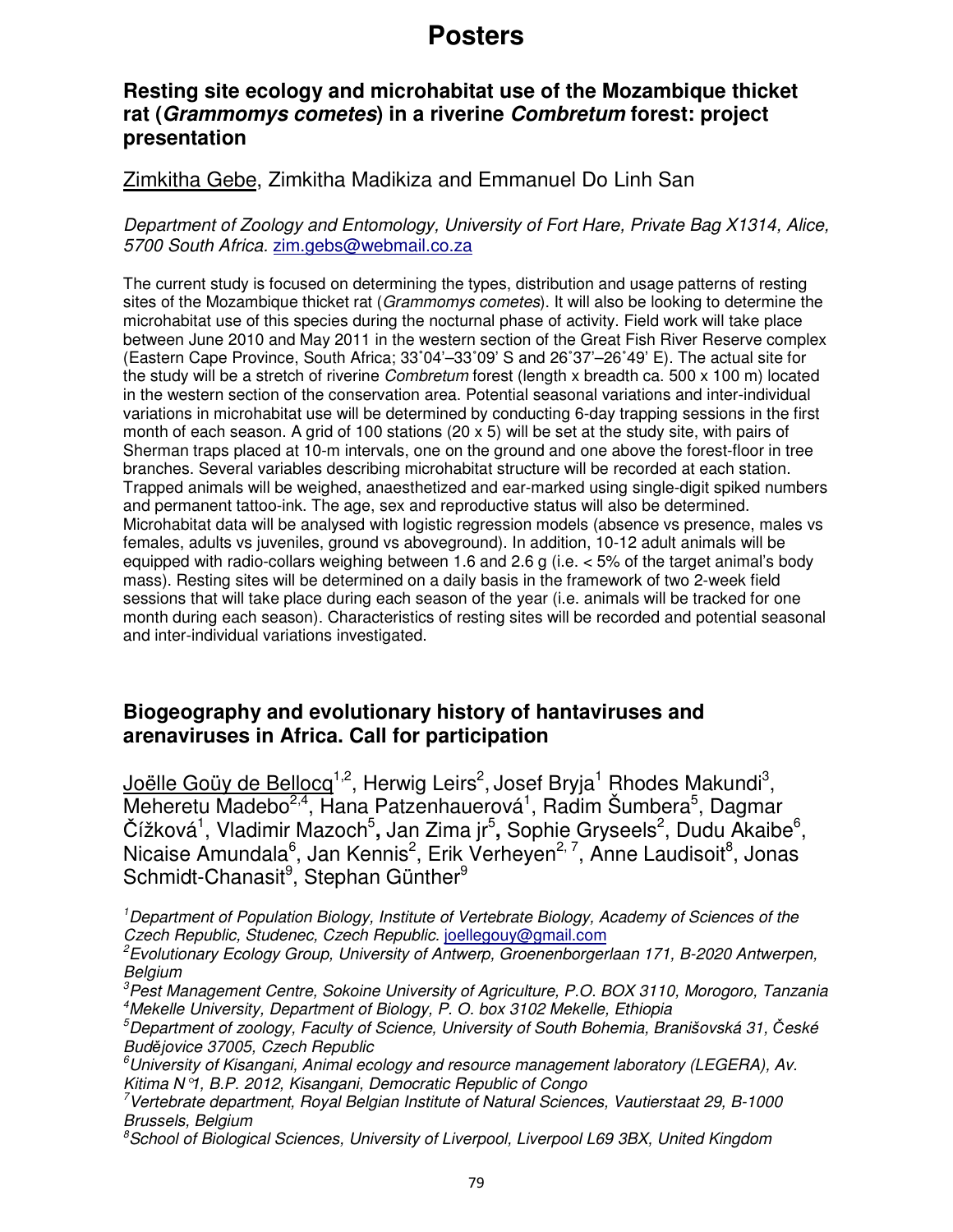<sup>9</sup>Department of Virology, Bernhard-Nocht-Institute for Tropical Medicine, Bernhard-Nocht-Strasse 74, 20359 Hamburg, Germany

Understanding the evolution and epidemiology of RNA viruses in their natural hosts is essential for disease emergence prediction and control. Arenaviruses and hantaviruses are respectively rodentborne and rodent/insectivore-borne RNA viruses causing hemorrhagic fevers and neurological disorders in humans. They are well studied in Europe and the Americas but understudied in Africa despite recent discoveries indicating high African diversity. Based on previous data, it has been assumed that both groups of viruses have had long co-evolutionary histories with their hosts. However, this has not been adequately tested for African arenaviruses, and a recent study of hantaviruses instead suggests a very short co-history of preferential host switching, which has massive implications for viral emergence and control. Our project intends to fill the gap in scientific knowledge of these viruses in Africa by investigating their biodiversity, biogeography and evolutionary history in relation to their hosts. For this purpose we need samples covering as widespread across Africa as possible. In the past three years we have put together a network of collaborators that has gathered small mammal blood samples from Tanzania, Kenya, Democratic Republic of the Congo, Ethiopia, and Zambia. This poster describes the goals of the project and how anyone who wishes to be involved can contribute suitable samples from geo-referenced live caught small mammals.

#### **The diet of rodents in agro-ecosystems: a study in maize, pineapple and sugar cane plantations**

#### Ayanda Hlatjwayo and Nonhlanhla Matsebula

#### Department of Biological Sciences, University of Swaziland, Private bag 4, Kwaluseni, Swaziland. xandra.a.b.h@gmail.com

Rats and mice are usually present in low numbers in natural habitats. However, their numbers may increase drastically in agricultural ecosystems due to increased food supply, and they may have significant impacts on crop production. Maize, pineapple and sugarcane are important contributors to the Swazi economy; despite this, no thorough investigations of the impacts of rodents on these crops has been undertaken. In this study the diet of rodents from such farms in the Luyengo-Malkerns area was investigated. The diet of rodents from maize, pineapple, sugarcane fields and an uncultivated pasture was studied from November 2010 to March 2011. The stomach contents of 185 rodents were analysed using microscopic methods. Rodent species analysed (and sample size) are: Mastomys natalensis (170), Mus minutoides (5), Rhabdomys pumilio (4), Otomys irroratus (3), and Tatera leucogaster (2). Six diet categories were identified: 1) vegetation alone; 2) pineapple alone; 3) vegetation and pineapple; 4) vegetation and insects; 5) grain; 6) unidentified. An Analysis of Variance showed that vegetation is an important part of the diet of rodents in the study area. The rodents that were collected from the pineapple fields had pineapple as part of their diet, with 50% of them feeding on pineapple alone. For all the rodents collected grains and insects made up 17% and 14% of the diet respectively. From the results it is evident that rodents are pests in these crops, and methods of control need to be developed and carried out.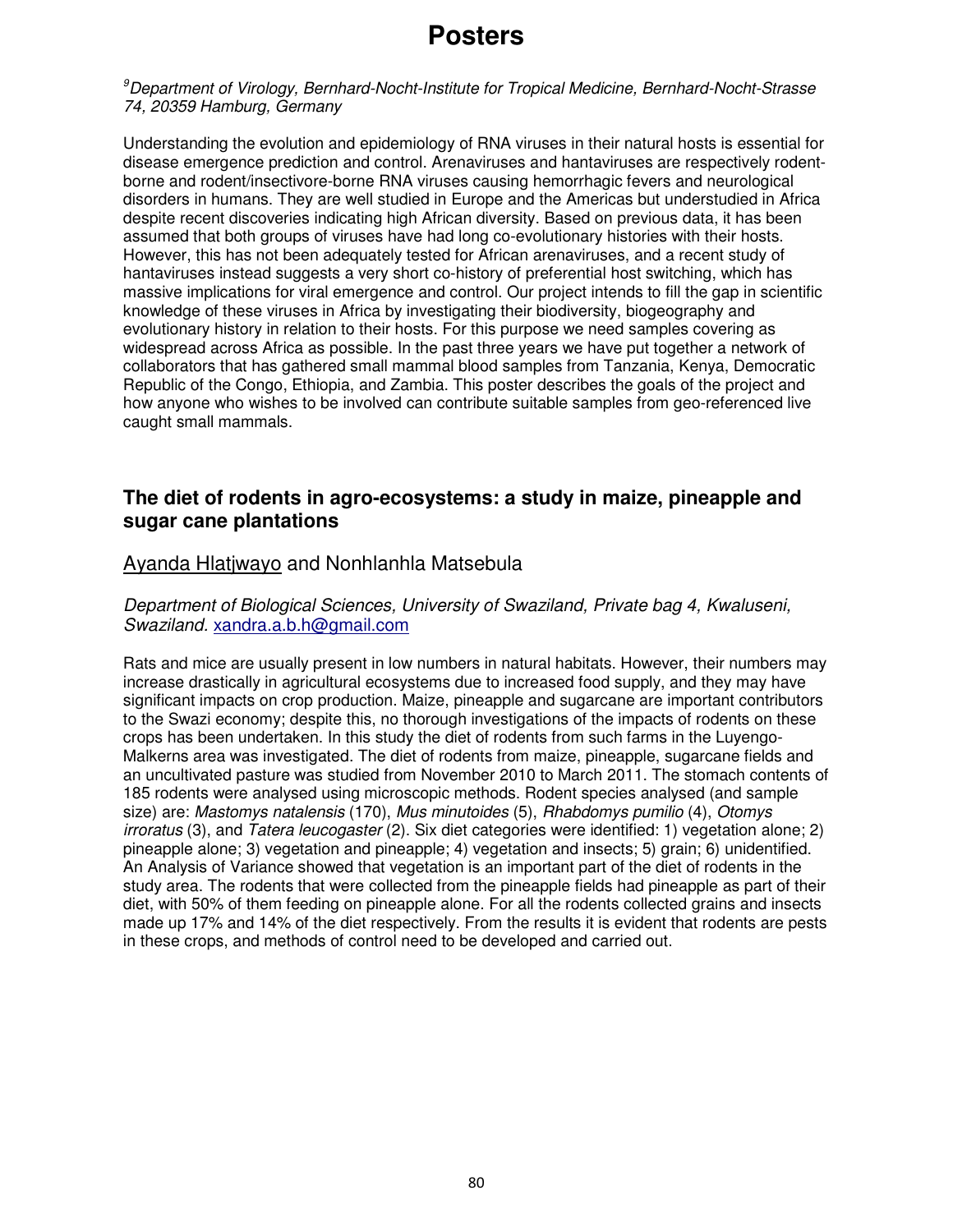### **Light conditions in damaged foraging tunnel in Ansell´s mole-rat (Fukomys anselli)**

Ondřej Kott<sup>1</sup>, Regina E. Moritz<sup>2</sup>, Radim Šumbera<sup>1</sup>, Hynek Burda<sup>2</sup>, Pavel Němec<sup>3</sup> & Jan Šklíba<sup>1</sup>

<sup>1</sup>Department of Zoology, Faculty of Science, University of South Bohemia, České Budějovice, Czech Republic. ondrej.kott@gmail.com <sup>2</sup>Department of General Zoology, Institute of Biology, University Duisburg-Essen, Germany  $3$ Department of Zoology, Faculty of Science, Charles University, Prague, Czech Republic

African mole-rats (Bathyergidae, Rodentia) are strict inhabitants of large lightless system of underground burrows. Because of the lack of an overt behavioural reaction to light, they have been considered to be virtually blind for a long time. However, neuroanatomical studies demonstrated unexpected conservation of retina with S-cones dominance (sensitive to blue part of light spectrum). Among mammals, this phenomenon has been described only in mole-rats so far. At the same time, recent behavioural experiments suggest that photopic vision is conserved and that low acuity residual vision plays an important role in predator avoidance and tunnel maintenance when damaged. In this study we present first light conditions measurements of damaged foraging tunnel in Ansell´s mole-rat (FA) in natural habitat in comparison with measurements in laboratory conditions. The measurements suggest low propagation of short wavelength light and higher of middle-to-long wavelengths in natural and artificial tunnel as well. On the basis of results we discuss recent hypothesis of adaptable value of unique dominant short wavelength perception in mole-rats in a context of congenital hypothyroidism.

### **Spatio-temporal ecology of spotted genets (Genetta spp.) in the Great Fish River Reserve (Eastern Cape, South Africa): a preliminary analysis**

Tembisa Matolengwe<sup>1</sup>, Akhona Mbatyoti<sup>1</sup>, Michael Somers<sup>2</sup> and Emmanuel Do Linh San<sup>1</sup>

<sup>1</sup>Department of Zoology and Entomology, University of Fort Hare, Private Bag X1314, Alice, 5700 South Africa. sbari1666@yahoo.com <sup>2</sup>Centre for Wildlife Management, University of Pretoria, Pretoria, 0002 South Africa

In this paper, we present preliminary results of a study focusing on the spatial ecology and activity patterns of spotted genets (Genetta spp.) in a xeric conservation area (Great Fish River Reserve, Eastern Cape, South Africa). Data were collected through radio-tracking from March to December 2006 and from October 2010 to March 2011. Locations and activity fixes were obtained by means of continuous day- and night-tracking sessions, taking bearings every 30 minutes, as well as through random and semi-continuous sampling. Overall, data were collected for 7 small-spotted genets (G. genetta felina; 5 males and 2 females) and 1 male large-spotted genet (G. tigrina). Genets were essentially nocturnal and crepuscular. Diurnal activity was only marked in the largespotted genet, and was restricted to short movements near to the diurnal resting site at any time of the day. Genets started nocturnal activity on average at 17h58 (min = 16h27, max = 19h23; n = 162) and ceased at 03h53 (min =  $22h25$ , max =  $07h19$ ; n = 60). The duration of the nocturnal activity period varied between 4 h 55 min. and 13 h 34 min., with an average of 9 h 57 min (n = 47). Genets were active in 93% (min = 57%, max = 100%) of the activity period, although nocturnal resting (up to 10 resting bouts) took place in as much as 78% of complete tracking nights ( $n = 36$ ). The total distance travelled at night varied between 1,700 and 7,860 m (mean = 3,600 m), with genets moving at an average  $(\pm$  SD) speed of 0.40  $\pm$  0.14 km/h. Future analyses will include data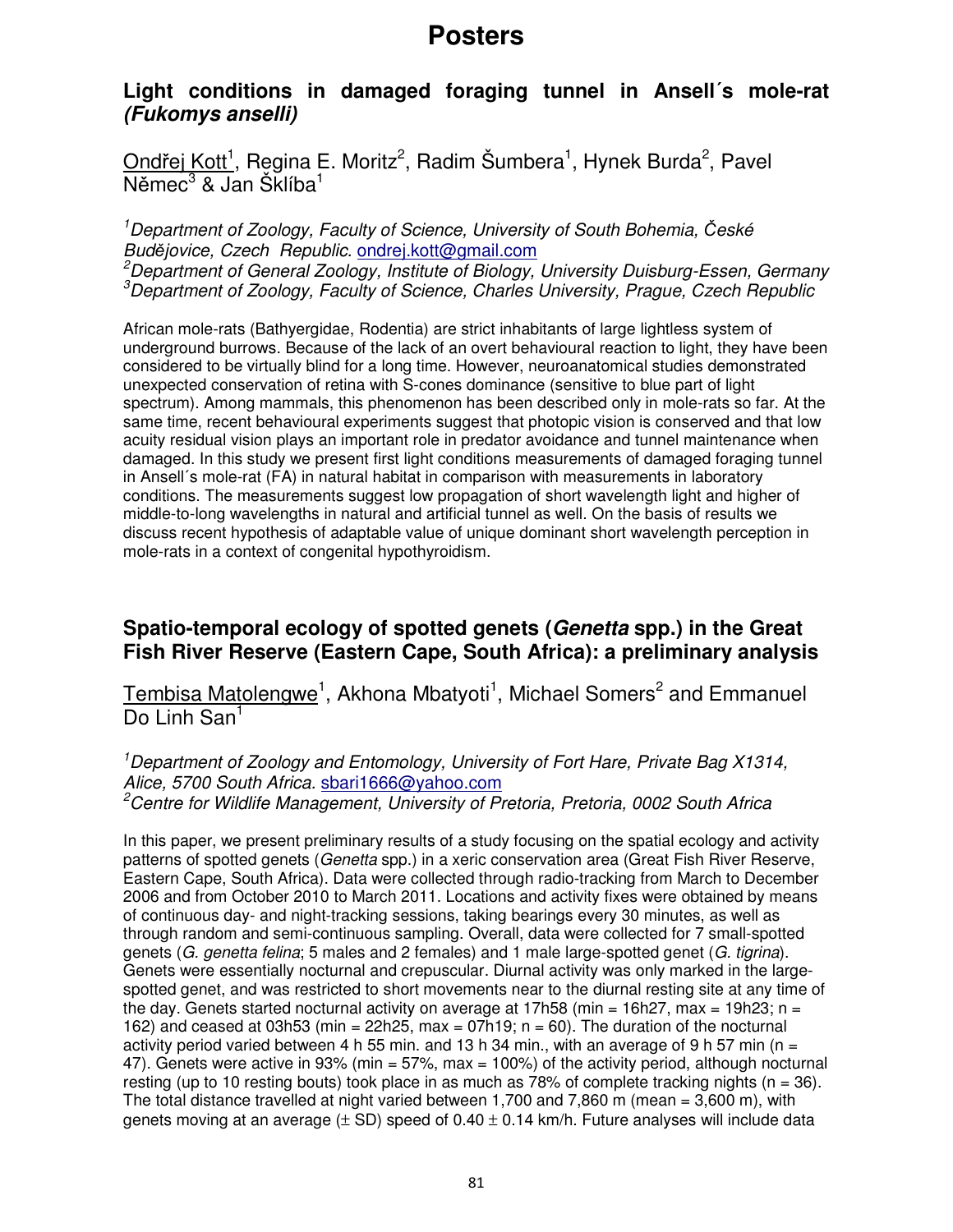collected between April and August 2011 and focus on nightly and total individual home range sizes.

## **Activity patterns of the yellow mongoose (Cynictis penicillata) in the Great Fish River Reserve (Eastern Cape, South Africa): a preliminary analysis**

Akhona Mbatyoti<sup>1</sup>, Tembisa Matolengwe<sup>1</sup>, Michael Somers<sup>2</sup> and Emmanuel Do Linh San<sup>1</sup>

<sup>1</sup> Department of Zoology and Entomology, University of Fort Hare, Private Bag X1314, Alice, 5700 South Africa. akhonacares4u@gmail.com <sup>2</sup>Centre for Wildlife Management, University of Pretoria, Pretoria, 0002 South Africa

Very little is known of the temporal ecology of most small African carnivores. Here, we present a preliminary analysis of data collected in the framework of a detailed study of the activity patterns of the yellow mongoose Cynictis penicillata (Herpestidae). The research was carried out from September 2005 to April 2011 in the Great Fish River Reserve (Eastern Cape, South Africa). Data were gathered through 73 continuous tracking sessions (63 during the day and 10 at night) of 11 radio-collared individuals (7 males and 4 females). For some analyses, activity was then evaluated by classifying 5-min blocks or fixes as either active or inactive. Yellow mongooses were strictly diurnal and crepuscular. Activity levels averaged 58% between 06h00 and 17h59 ( $n = 6,640$  fixes) and only 12% between 18h00 and 05h59 ( $n = 1,669$  fixes). Nocturnal activity only occurred at dusk and at any time of the night in burrows. Yellow mongooses emerged from their burrows on average  $(\pm$  SD) 75  $\pm$  48 min. after sunrise (min = -11 min., max = +309 min.) and returned 3  $\pm$  68 min. before sunset (min =  $-148$  minutes, max =  $+225$  minutes). The duration of the daily activity period (i.e. time spent outside the burrow) varied between 6 h 47 min. and 15 h 36 min., with a mean of 10 h 9 min. Diurnal resting, with up to 11 bouts per activity period, occurred in 100% of activity periods. The longest resting periods occurred early in the morning and late afternoon (sunbathing) and at midday, during the hottest period of the day. Overall, yellow mongooses were active during  $67 \pm 16\%$  of the time spent outside the burrow. Further analyses will incorporate data collected between May and August 2011, and focus on possible intersexual differences, seasonal variations and effects of weather conditions on yellow mongoose activity patterns.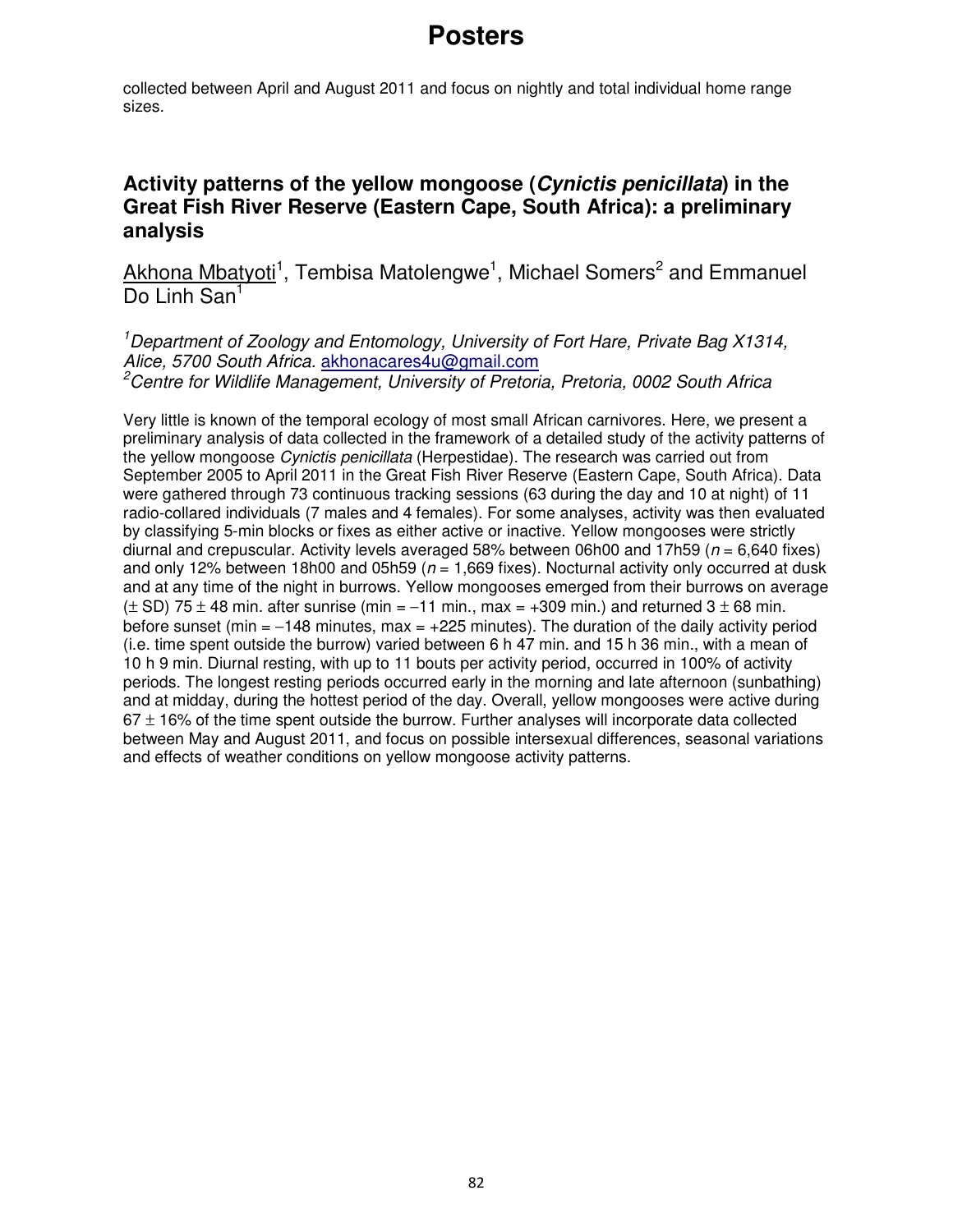### **Differences in diet between two rodent species of Mastomys natalensis and Gerbilliscus vicinus in fallowland habitat of central Tanzania**

Loth S. Mulungu<sup>1</sup>, Apia W. Massawe<sup>1</sup>, Jan Kennis<sup>2</sup>, Dieter Crauwels<sup>2</sup>, Seth Eiseb<sup>3</sup>, Themb'alilahlwa A. Mahlaba<sup>4</sup>, Ara Monadjem<sup>4</sup>. Rhodes H. Makundi<sup>1</sup>, Abdul A.S. Katakweba<sup>1</sup>, Herwig Leirs<sup>2,5</sup> and Steven R. Belmain<sup>6</sup>

<sup>1</sup>Pest Management Centre, Sokoine University of Agriculture, P.O. Box 3110, Morogoro, Tanzania. lothmulungu@yahoo.co.uk

<sup>2</sup>University of Antwerp, Evolutionary Ecology Group, Groenenborgerlaan 171, B-2020 Antwerpen, Belgium

 $3$ National Museum of Namibia, P O Box 1203, Windhoek, Namibia

<sup>4</sup>Department of Biological Sciences, University of Swaziland, Private Bag 4, Kwaluseni, **Swaziland** 

 $\bar{5}$ Danish Pest Infestation Laboratory, University of Aarhus, Department of Integrated Pest Management, Skovbrynet 14, DK-2800, Kongens Lyngby, Denmark  $6$ Natural Resources Institute, University of Greenwich, Central Avenue, Chatham Maritime, Kent, ME4 4TB, UK

Differences among rodent species living together in the same habitat usually result from differences in the use of three resources: space, time and food or some combination of these three. However, differences in resource utilization among animal species may simply reflect their specific ecological needs rather than competitive pressures. In this study, the diet of two rodent pest species of Mastomys natalensis and Gerbilliscus vicinus coexisting in the fallow land in Central Tanzania were studied in order to assess the degree of diet differentiation among them. Niche breadth proved greater in diet consumed by G. vicinus than those consumed by M. natalensis in all maize cropping calender. The studied rodent species overlapped considerably in the food items consumed ranging from  $O_k = 0.77 - 0.89$ . The grains and invertebrates contributed high in the diet used by both two rodent species. In addition to the two food categories, plant materials also contributed highly for the diet of the G. vicinus. Differences in amount of plant materials consumed by G. vicinus could be therefore contributed to differences in the diet partition by these two rodent species which may, in turn, facilitate their coexistence in fallow land.

### **Commensal rodents and Lassa fever risk in Ghana**

Shirley C. Paintsil<sup>1,2</sup>, Karl C. Kronmann<sup>1</sup>, Fady I. Guirgis<sup>3</sup>, Naiki Puplampu<sup>1,2</sup>, Nancy Merrill,<sup>3</sup>, Lisha C. Kronmann<sup>1,2</sup>, Elisabeth Fichet-Calvet<sup>4,5</sup>

United States Naval Medical Research Unit No.3, Ghana detachment, Accra, Ghana The Noguchi Memorial Institute for Medical Research, Legon, Ghana United States Naval Medical Research Unit No. 3, Cairo, Egypt Evolutionary Biology Group, University of Antwerp, Belgium Bernhard-Nocht Institute of Tropical Medicine, Hamburg, Germany. ecalvet@club-internet.fr

Lassa virus causes a viral hemorrhagic fever unique to West Africa. It has been described most often in Nigeria and Sierra Leone, but is presumed to occur throughout West Africa. In 2000 a case was reported in a traveler to Ghana due to a strain (AV) different from those found in Nigeria and Sierra Leone. Geographically limited serology studies found seroprevalence in Ghana of around 4%. In order to better understand the epidemiology of Lassa fever, we investigated the rodent community in two villages in southern Ghana, Ehiawenwu (06°27.02'N; 00°51.14'W), and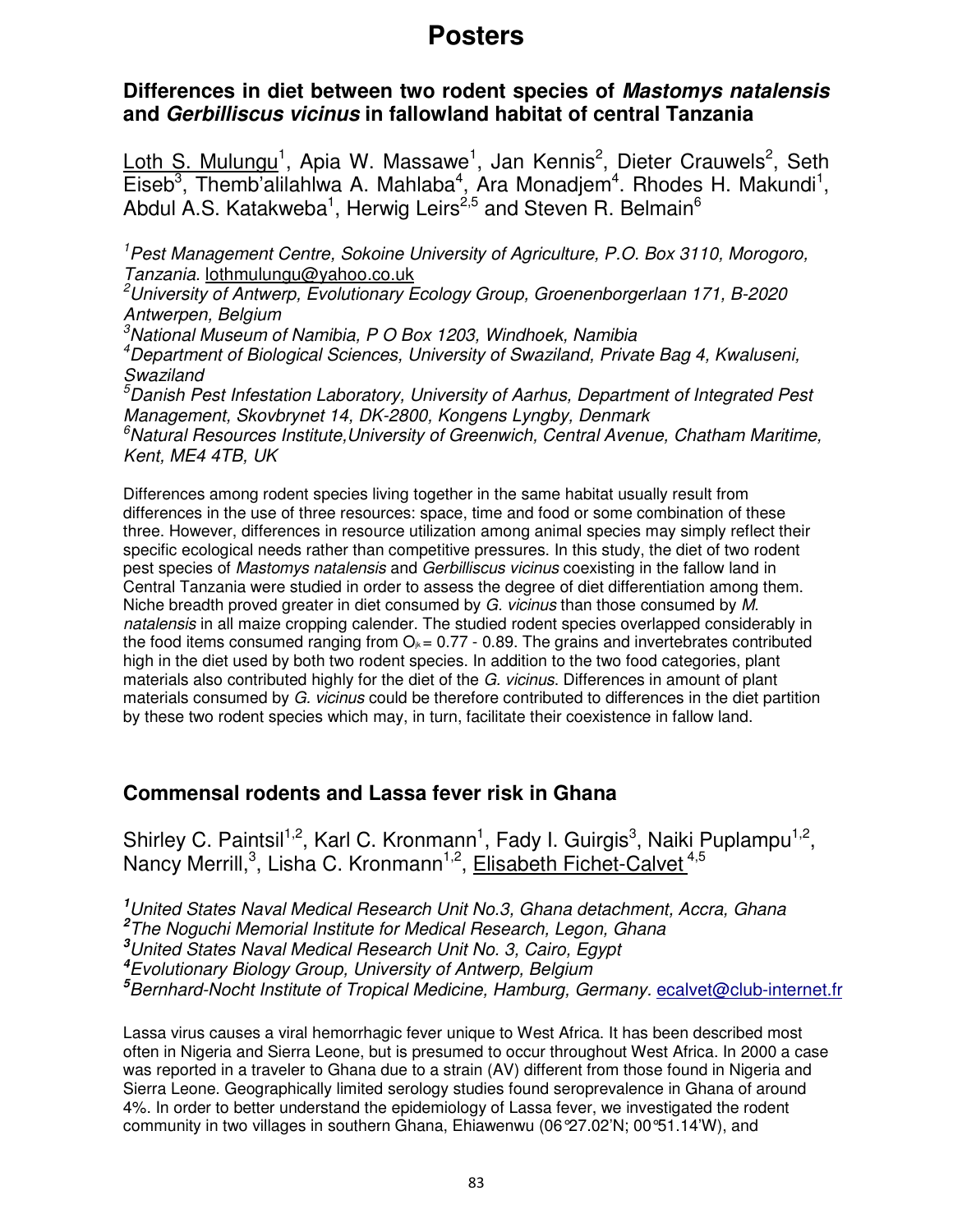Ankaakur (06°10.559'N, 01°47.557' W). Traps were set three consecutive nights in the houses (indoors) and in the surrounding maize, cassava and yam fields, cocoa plantation and forest (outdoors), totaling 1856 trapping nights. The animals were identified morphologically on the field by standard measurements, and the sexual status was recorded. Several biopsies were also performed for future virological investigations. In all, 175 small mammals were captured: 116 Praomys daltoni, 27 Mus (Nannomys) spp, 11 Mastomys natalensis , 10 Crocidura spp, 4 Rattus rattus, 3 Lophuromys sikapusi, 2 Lemniscomys striatus and 2 Praomys sp. The commensal community was dominated by P. daltoni (96%, 114/119 indoors), which displaced M. natalensis (18%, 10/56) outdoors. Conversely, the pygmy mice were very abundant outside (48%, 27/56). In the framework of Lassa epidemiology, the quasi absence of the reservoir M. natalensis inside in the tropical forest regions of southern Ghana, could explain the low Lassa seroprevalence in humans.

### **Helminth community of Mastomys natalensis in different agricultural patches in Morogoro, Tanzania**

<u>Alexis Ribas</u><sup>1,2</sup>, Sophie Gryseels<sup>3</sup>, Rhodes Makundi<sup>4</sup>, Joëlle Goüy de Bellocq<sup>3</sup>

<sup>1</sup> Faculty of Pharmacy, University of Barcelona, Avda. Diagonal s/n, 08028 Barcelona, Spain

 $2\overline{B}$ iodiversity Research Institute (IRBIO), Faculty of Biology, University of Barcelona, Av. Diagonal 645, 08028 Barcelona, Spain

 $3$  Evolutionary Ecology Group, University of Antwerp, Groenenborgerlaan 171, B-2020 Antwerpen, Belgium

<sup>4</sup>Pest Management Centre, Sokoine University of Agriculture, Morogoro, Tanzania

Mastomys natalensis, the multimammate mouse, is a widely distributed African murid, a pest causing agricultural damage and acting as a reservoir of several human pathogens. Because some helminths can regulate host populations, they could be used as potential biological control for rodent pests. So far, the helminth community of Mastomys natalensis is still poorly known and has only been sporadically investigated across the continent. In order to gain insight into the ecology of the helminth community of M. natalensis, we sampled six localities evenly distributed along a 100 km transect between Morogoro and Berega, Tanzania, in December 2009. We crossed various agricultural patches that could potentially support different densities of Mastomys. Major agricultural areas are likely able to support a larger effective density of *Mastomys* than small patch scattered among dry bush land. In total, 329 individuals were dissected and screened for helminths. In this talk we present the results of the effect of host density and host intrinsic factors (sex, age, genetic, body mass index) on the composition and load of the Mastomys' helminth community. We also test for the potential interactions between Mopeia arenavirus and helminth parasites.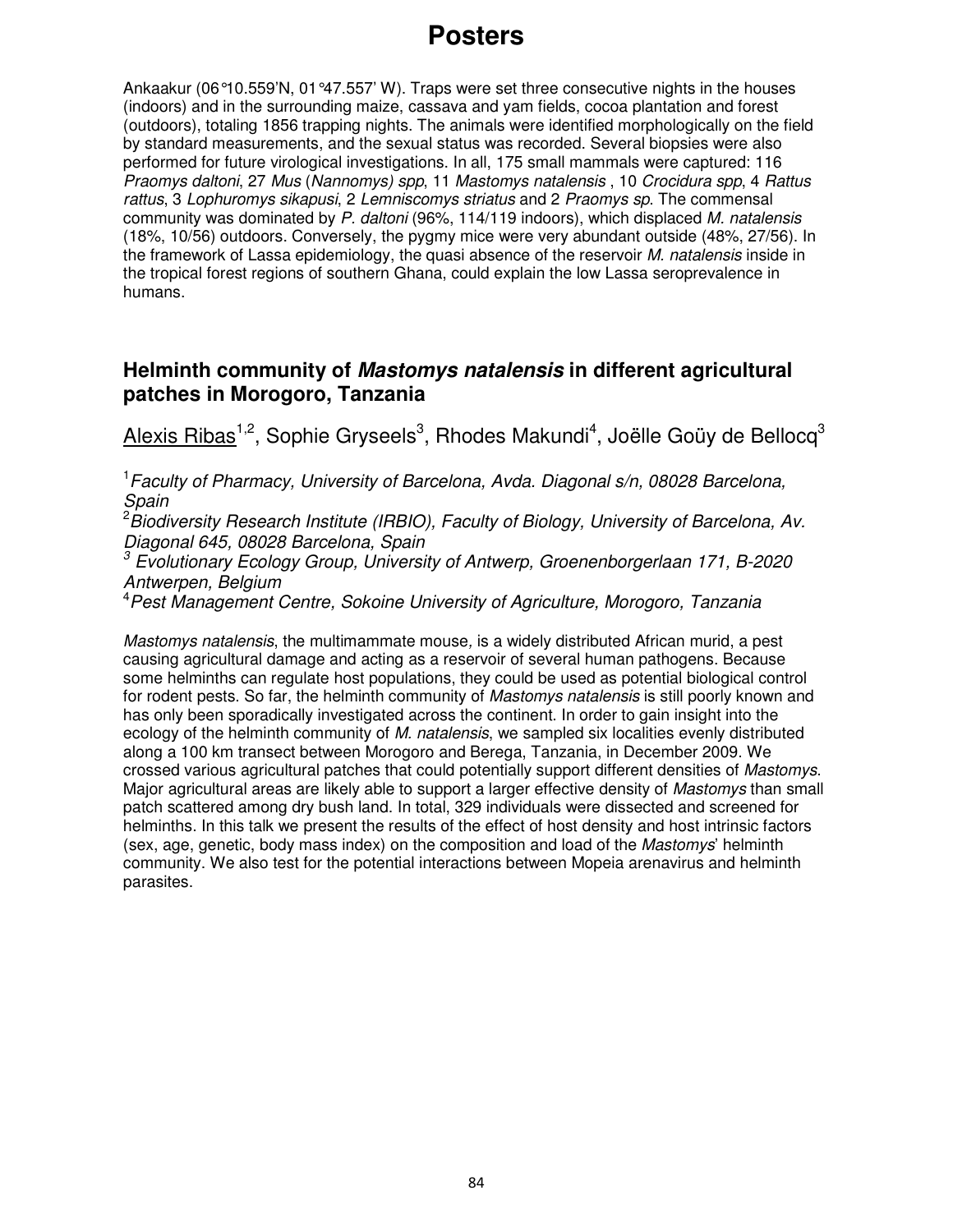### **Trichuris makundii and Paraconcinnum leirsi, two new helminth species in Tanzanian rodents**

 $\overline{\mathsf{Alexis}\; \mathsf{Ribas}}^{1,2},$  Sergi López $^1$ , Joëlle Goüy de Bellocq $^3$ 

<sup>1</sup> Faculty of Pharmacy, University of Barcelona, Avda. Diagonal s/n, 08028 Barcelona, Spain

<sup>2</sup> Biodiversity Research Institute (IRBIO), Faculty of Biology, University of Barcelona, Av. Diagonal 645, 08028 Barcelona, Spain

 $3$  Evolutionary Ecology Group, University of Antwerp, Groenenborgerlaan 171, B-2020 Antwerpen, Belgium

The helminth community of African rodents is still poorly known and has only been investigated in a fragmented way across the continent. During a 2008-2009 survey of the helminth community of several rodent species in the Morogoro region, Tanzania, we found a whipworm in the multimammate mouse, (Mastomys natalensis), which differs from previous recorded species of the genus Trichuris in African rodents. Morphological, metric and genetic data support the erection of this as a new species of nematode, for which we propose the name Trichuris makundii (Nematoda: Trichuridae). The analysis of partial ITS1-5.8S-ITS2 sequences shows that T. makundii clearly differs from the cosmopolitan whipworm, Trichuris muris, found in Murinae. During the same survey, examining Gerbilliscus vicinus and Acomys sp. in Maguha village, we discovered a new trematode species taxonomically keyed to genus *Paraconcinnum*. The species was not found in sympatric Mastomys natalensis and Aethomys sp. individuals. Sequencing of partial 18S rRNA gene shows the trematode is clearly a Dicrocoelid and falls in a cluster with genus Concinnum. We propose the species name Paraconcinnum leirsi (Digenea: Dicrocoeliidae) for this trematode. These two new helminth descriptions illustrate the wealth of natural diversity as yet undiscovered inside African rodents.

## **Cranial size and shape variation in Afro-Malagasy Otomops (Chiroptera: Molossidae): resolving species limits**

Leigh R. Richards<sup>1,2</sup>, Peter J. Taylor<sup>3</sup>, Steven M. Goodman<sup>4,5</sup>, M. Corrie  $Schoeman<sup>2</sup>$ , Jakob Fahr<sup>6</sup>, Paul Van Daele<sup>7</sup> and Jennifer M. Lamb<sup>2</sup>

<sup>1</sup>Durban Natural Science Museum, eThekwini Libraries and Heritage, P O Box 4085, Durban, 4000, South Africa. Richardsl@durban.gov.za

 $2$ School of Biological and Conservation Sciences, University of KwaZulu-Natal, Westville Campus, Durban, 4001, South Africa

<sup>3</sup>School of Environmental Sciences, University of Venda, Private Bag X5050, Thohoyandou, 0950, South Africa

<sup>4</sup> Field Museum of Natural History, Department of Zoology, 1400 S Lake Shore Drive, Chicago, IL 60605 USA

 $5$ Vahatra, BP 3972, Antananarivo 101, Madagascar

<sup>6</sup>Institute of Experimental Ecology, Ulm University, Albert-Einstein Allee 11, D-89069 Ulm, **Germany** 

 $7$ Evolutionary Morphology of Vertebrates, Ghent University, K. L. Ledeganckstraat 35, B-9000 Ghent, Belgium

The taxonomy and morphological diversity of the Old World molossid genus *Otomops* is unresolved. Twelve craniometric characters and 14 dorsal landmarks were used to investigate patterns of morphological variation within Palaeotropical giant mastiff bats. Multivariate analyses of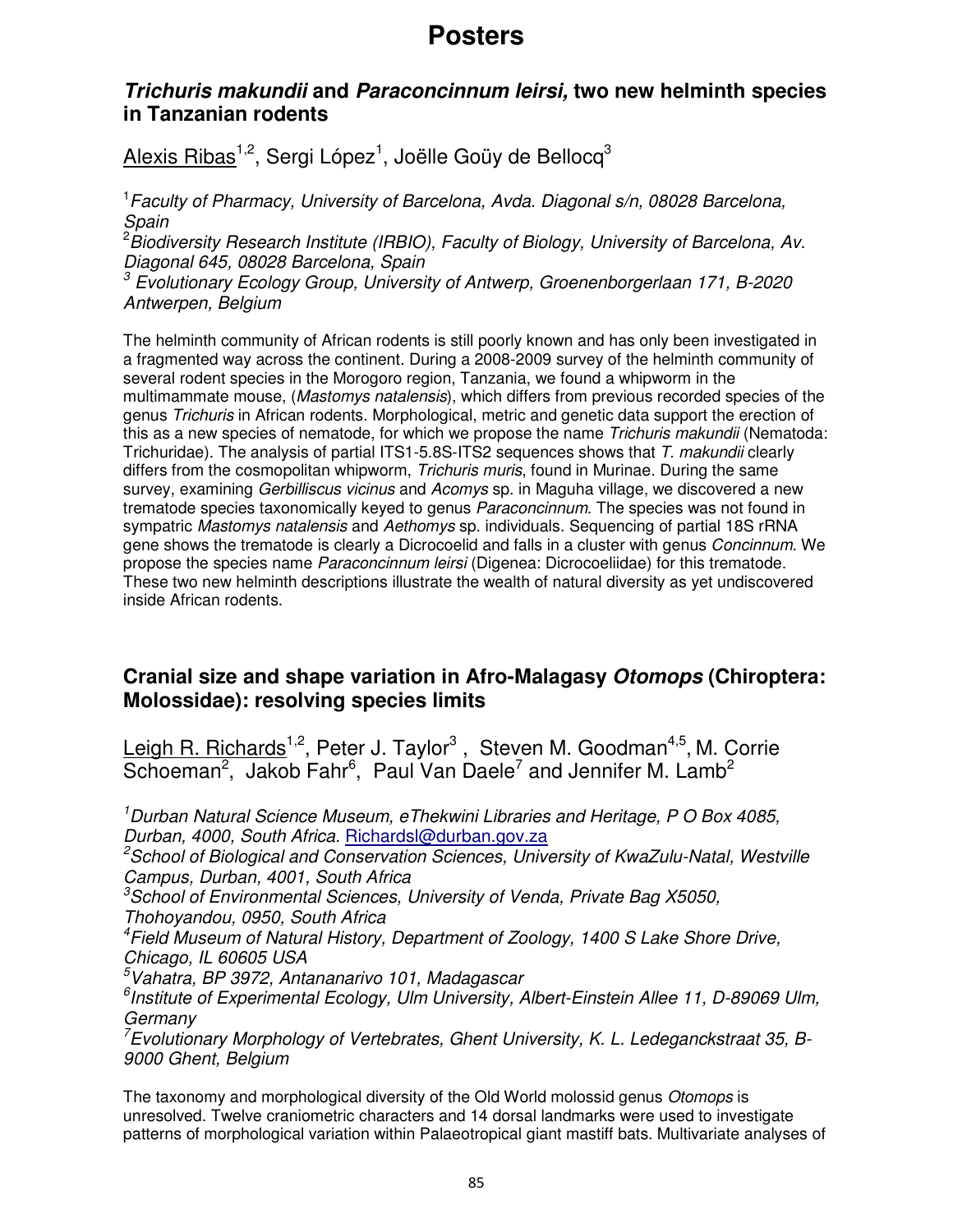craniometric and dorsal landmark data sets show significant size and shape divergence between Otomops from Asia and the Afro-Malagasy region. Our data supported the recent recognition of three Afro-Malagasy Otomops clades: O. madagascariensis from Madagascar; O. martiensseni from southern, eastern, central and western Africa; an undescribed taxon from northeast Africa and the Arabian Peninsula. Morphological diversity and cranial size was strongly associated with altitude and seasonality. Based on available data on the morphological diversity and molecular divergence estimates, we suggest that speciation within *Otomops* from Africa and Arabia may have occurred in response to the fluctuating palaeoclimate of the Pleistocene and the increased aridity and seasonality of north-eastern Africa.

### **Status of Black-and rufous Sengi (Rhynchocyon petersi) in Zaraninge Coastal Forest, Tanzania**

 $C.A.$  Sabuni<sup>1</sup>, Herwig Leirs<sup>3</sup>, R.H. Makundi<sup>1</sup> and S.L.S. Maganga<sup>2</sup>

<sup>1</sup> Pest Management Centre, Sokoine University of Agriculture,Box 3110, Morogoro, Tanzania. csabuni@yahoo.co.uk

<sup>2</sup> Department of Wildlife Management, Sokoine University of Agriculture,Box 3016, Morogoro, Tanzania

 $^3$ Evolutionary Ecology Group, University of Antwerp, Belgium

Establishing abundance and density of giant sengis have been estimated mainly using nests transect counts. This method is employed again in this study as a base line information on understanding the status of Black-and rufous Sengi (*Rhynchocyon petersi*) for the ongoing studies of R. petersi in coastal forests in and around Saadani National Park, Tanzania Twenty one transects with lengths ranging from 200m to 1000m were cut through the centre of the forest. Some long transects crosses the road which path through the forest. Number of Sengis nests within 3m on each sides of transect from the middle were observed and recorded including both old and new nests. The density of Black-and rufous Sengi in Zaraninge forest was estimated to be 85.5 per km2 (SE= 9.4). Habitat preference for Sengis nests placement in this forest are further discussed.

#### **Ecological characteristics in habitats of two African mole-rat species with different social systems in an area of sympatry**

Jan Šklíba<sup>1</sup>, Matěj Lövy<sup>1</sup>, Radim Šumbera<sup>1</sup>, Wilbert Chitaukali<sup>2</sup> and Hynek Burda $3$ 

<sup>1</sup>Faculty of Science, University of South Bohemia, Branišovská 31, 370 05 České Budějovice, Czech Republic. jskliba@yahoo.com

<sup>2</sup>Biology Department, Chancellor College, University of Malawi, P.O. Box 280, Zomba, Malawi

<sup>3</sup>Faculty of Biology, University of Duisburg-Essen, 45117 Essen, Germany

African mole-rats (Bathyergidae) are subterranean rodents with diverse social systems which range from solitary to highly cooperative ones. We examined ecological characteristics in habitats occupied by two mole-rat species with different social systems in an area of sympatry in the Nyika Plateau, Malawi. Whereas the solitary silvery mole-rat Heliophobius argenteocinereus occurs there in high-elevated afromontane grasslands, the social Whyte's mole-rat Fukomys whytei is bound to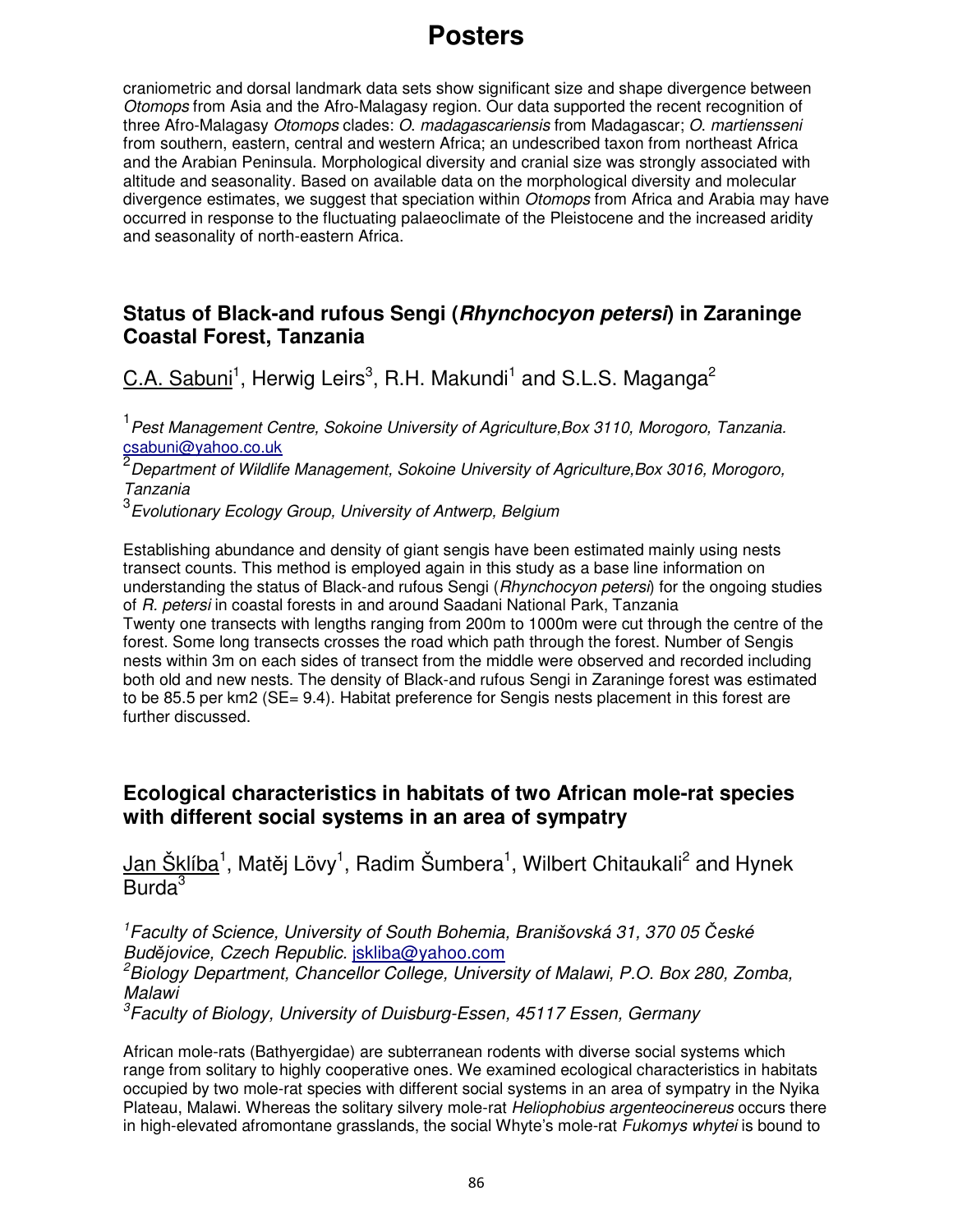lower miombo woodlands. The habitat of  $F$ . whytei was characterized by a lower food supply and harder soil. The niche segregation of the two species in the Nyika Plateau probably consists in an inability of the larger solitary species to survive under harsh ecological conditions. Absence of F. whytei in higher altitudes may consist in its less effective thermoregulation, competitive exclusion by H. argenteocinereus, or other unknown factors. The study was funded by MSMT (6007665801), GAAV (KJB601410826) and GAJU (04-136/2010/P).

### **Home range size, movements and activity patterns of Aethomys namaquensis (Smith 1834) under the influence of grazing**

Nicole Starik<sup>1</sup>, S. Bengsch<sup>1</sup> and U. Zeller<sup>1</sup>

Chair of systematic zoology at the Humboldt-Universität zu Berlin, Museum für Naturkunde, Invalidenstr. 43, 10115 Berlin, Germany. nicole.starik@mfn-berlin.de

Savannah ecosystems in Southern Africa are strongly affected by cattle and game farming but the influences of the different grazing regimes are still not clearly understood. In order to measure these differences, the ranging behavior of Aethomys namaquensis (Smith 1834) was investigated by using radiotracking on a game farm and a cattle farm bordering the Etosha National Park in Namibia. Nine individuals were collared with radio transmitters at the end of the dry season from September to November 2006 to collect data on range areas, habitat use and activity patterns. Our study revealed that A.namaquensis exhibits home range areas from 380-2000 m<sup>2</sup> (Minimum Convex Polygon=MCP 95 %; Kernel 95 %). Males tended to have greater home ranges than females. The individuals on both areas avoided open grass, clearly preferred bushes and trees and even showed arboreal behavior.

Vegetation cover, shelter and food availability for A.namaquensis and other small mammals were significantly reduced on the cattle farm. This reduction in habitat quality resulted in enlarged home ranges of A.namaquensis on the cattle farm compared to the same species on the game farm. Core areas of individuals on the cattle farm exceeded the core areas on the game farm by three (MCP) to six times (Kernel). In addition, individuals on the cattle farm showed an increase in distances of migratory behavior up to 45 % in comparison to individuals on the game farm. Therefore, our results clearly indicate, that A.namaquensis is an applicable indicator to demonstrate different effects of grazing to savannah ecosystems by cattle or game.

### **Diversity, abundance and habitat use of small mammals reflect ecological disturbances – valuable information for the management of farm systems and the protected area network in Southern Africa**

S. Bengsch<sup>1</sup>, N. Starik<sup>1</sup> and U. Zeller<sup>1</sup>

#### Chair of systematic zoology at the Humboldt-Universität zu Berlin, Museum für Naturkunde, Invalidenstr. 43, 10115 Berlin, Germany. nicole.starik@mfn-berlin.de

In the last ten years land use has remarkably shifted from cattle to game farming in Southern Africa. This recent change in land use requires management strategies for sustainable game farming, e.g. composition and abundance of species, spatial arrangements of waterholes, fences and others. In order to provide scientific data to support and measure the sustainability of this kind of land use we propose small mammals as bioindicators. Small mammals are known to be sensitive to disturbances because of their central position in the trophic network of savannah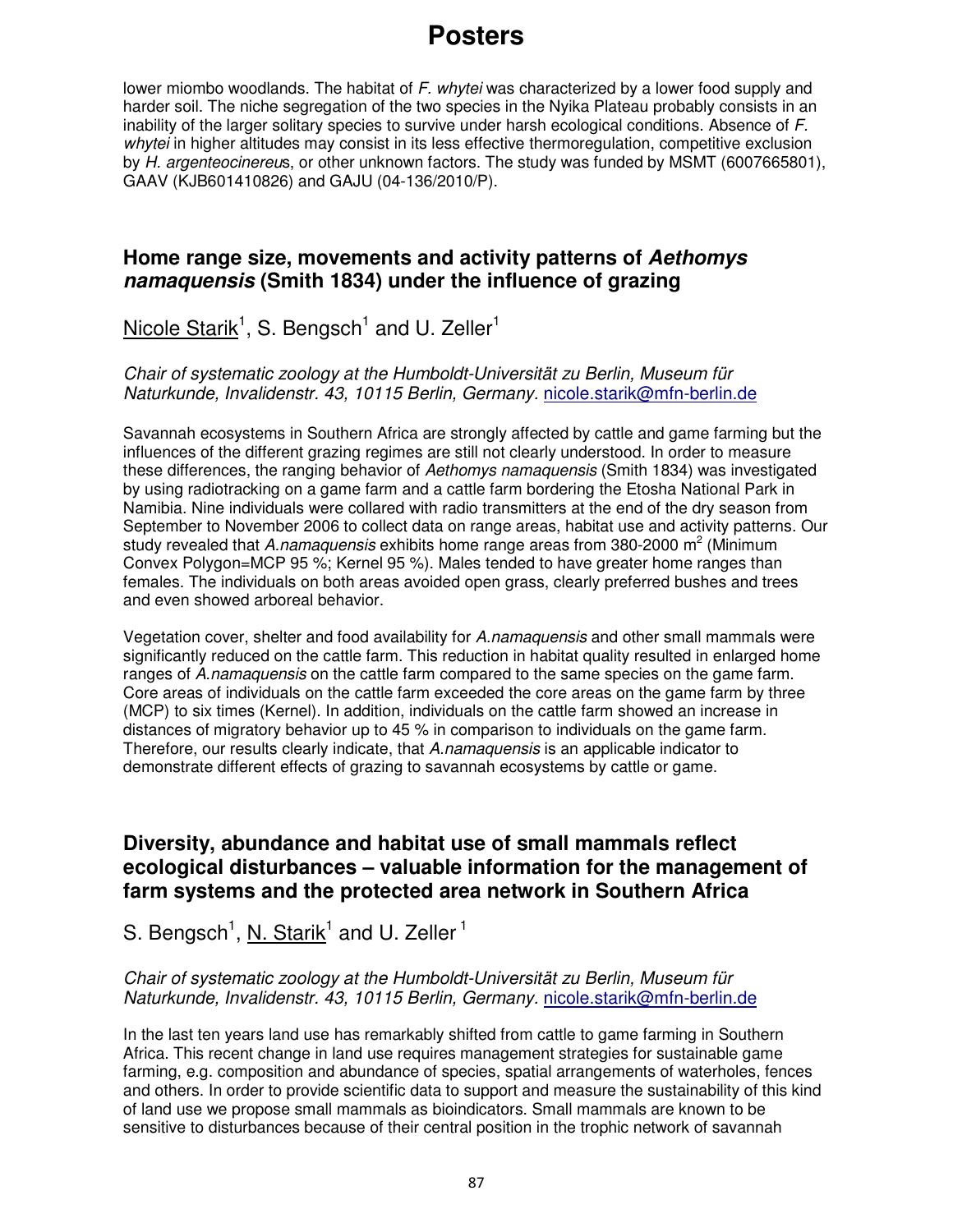ecosystems. They can indicate ecosystem functions (e.g. herbivory, insectivory, bioturbation, and others) on a small scale. Those ecosystem functions need to be assessed and monitored for a sustainable management of game. We investigated small mammal population dynamics and behavior on a game farm (Kaross) adjacent to the Etosha National Park on 1 ha plots following a gradient with distances of 50 m and 1000 m from an artificial waterhole. On each plot 100 Sherman live-traps were set in a grid. 9 individuals of Gerbilliscus leucogaster were equipped with radio-collars in order to investigate their spatial behavior. Along this gradient we detected differences in species diversity, abundance, evenness and behavior. The number of species was highest close to the waterhole where game species accumulate probably because of grazing effects on the vegetation cover and arthropod abundance. In addition, home range size of Gerbilliscus leucogaster was larger close to the water hole compared to the other plot in more distance. Small mammal species composition, population dynamics and behavior clearly indicate the influence of large herbivores on game farms. Research on population dynamics, behavior, and ecology of small mammals is important for the assessment of habitat quality and management of semi-arid savannah ecosystems.

# **Identity of Arabian Scotophilus (Vespertilionidae)**

Peter Vallo<sup>1,2</sup>, Petr Benda<sup>3</sup>, Antonín Reiter<sup>4</sup>

<sup>1</sup> Institute of Vertebrate Biology, Academy of Sciences of the Czech Republic, v.v.i., Květná 8, CZ–603 65 Brno, Czech Republic. vallo@ivb.cz

<sup>2</sup>Department of Zoology, National Museum (Natural History), Václavské nám. 68, CZ–115 79 Praha 1, Czech Republic

 $3$ Dpartment of Zoology, Faculty of Science, Charles University, Viničná 7, CZ-128 44 Praha 2, Czech Republic

<sup>4</sup>South Moravian Museum in Znojmo, Přemyslovců 8, CZ–669 45 Znojmo, Czech Republic

The yellow-bellied Scotophilus dinganii is the only African house bat species ocurring in the Arabian Peninsula. Formerly, the Arabian house bats were referred to similarly looking whitebellied S. leucogaster, from which it differs by the colour of ventral pelage. We explored house bats from southwestern Yemen using molecular genetic and morphological analysis in order to assess their proper taxonomic assignation. Two groups of revealed cytochrome b haplotypes clustered within two distantly related lineages of African Scotophilus: East African S. aff. dinganii and S. leucogaster. Differences in external and cranial measurements also indicated both groups as distinct taxa. Due to similarity of Yemeni and Ethiopian populations to the type specimen of S. nigrita colias, we suggest the name S. colias for the East African lineage of S. dinganii. Based on environmental differences of Yemeni localities of origin, S. colias appears to be ecologically delimited to mountainous habitats, while S. leucogaster to harsh lowland deserts. This is consistent with known habitats of African populations of both species. Comparison of pelage colouration in Yemeni specimens neglected the assumption on specific difference in colour of ventral pelage, since yellow was recorded also in one specimen of white-bellied house bat S. leucogaster from southern Yemen.